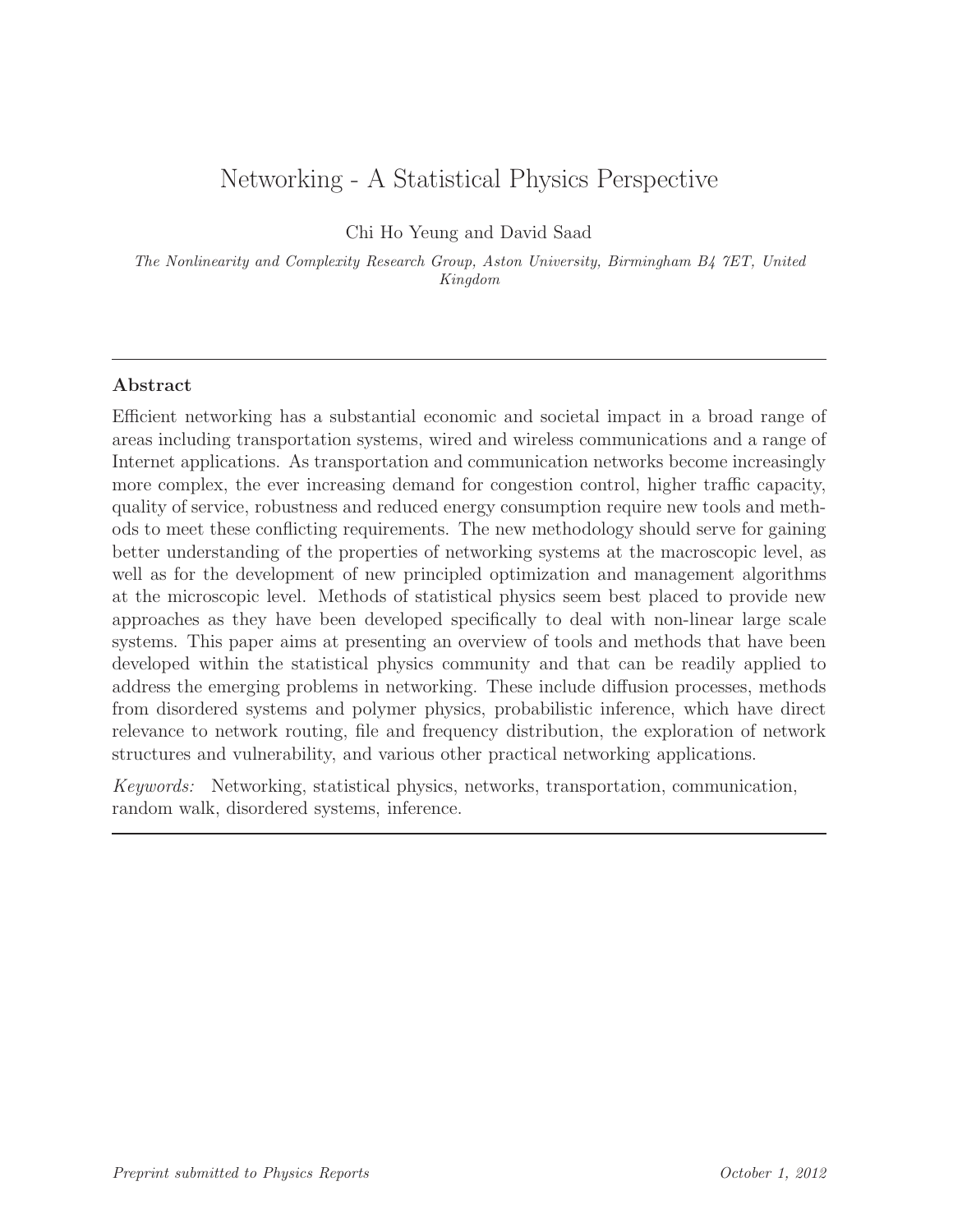# Contents

| 1.1<br>1.1.1<br>1.1.2<br>Dynamical network discovery $\ldots \ldots \ldots \ldots \ldots \ldots \ldots \ldots$<br>1.1.3<br>1.2<br><b>Networks Essentials</b><br>$\overline{2}$<br>2.1<br>2.2<br>2.2.1<br>2.2.2<br>2.2.3<br>2.2.4<br>Paths | 4               |
|-------------------------------------------------------------------------------------------------------------------------------------------------------------------------------------------------------------------------------------------|-----------------|
|                                                                                                                                                                                                                                           | $\bf 5$         |
|                                                                                                                                                                                                                                           | $\overline{5}$  |
|                                                                                                                                                                                                                                           | $6\phantom{.}6$ |
|                                                                                                                                                                                                                                           | $\overline{7}$  |
|                                                                                                                                                                                                                                           | $\overline{7}$  |
|                                                                                                                                                                                                                                           | 8               |
|                                                                                                                                                                                                                                           | 8               |
|                                                                                                                                                                                                                                           | 9               |
|                                                                                                                                                                                                                                           | 9               |
|                                                                                                                                                                                                                                           | 10              |
|                                                                                                                                                                                                                                           | 12              |
|                                                                                                                                                                                                                                           | 13              |
| Network Models<br>2.3                                                                                                                                                                                                                     | 13              |
| 2.3.1                                                                                                                                                                                                                                     | 14              |
| 2.3.2                                                                                                                                                                                                                                     | 14              |
| 2.3.3                                                                                                                                                                                                                                     | 16              |
|                                                                                                                                                                                                                                           |                 |
| Networking as a Dynamical Process<br>3                                                                                                                                                                                                    | 16              |
| 3.1                                                                                                                                                                                                                                       | 16              |
| Equilibrium Properties and PageRank<br>3.1.1                                                                                                                                                                                              | 17              |
| First Passage Time and Coverage Dynamics<br>3.1.2                                                                                                                                                                                         | 19              |
| Routing and Searching by Random Walk<br>3.1.3                                                                                                                                                                                             | 21              |
| 3.2                                                                                                                                                                                                                                       | 23              |
| 3.2.1                                                                                                                                                                                                                                     | 24              |
| Propagation Dynamics of Epidemic States<br>3.2.2                                                                                                                                                                                          | 26              |
| 3.3                                                                                                                                                                                                                                       | 28              |
| Failures in Systems of Interdependent Networks<br>3.3.1                                                                                                                                                                                   | 29              |
| 4 Networking as Disordered Systems                                                                                                                                                                                                        | 31              |
|                                                                                                                                                                                                                                           | 32              |
| 4.1.1                                                                                                                                                                                                                                     | 33              |
| 4.1.2                                                                                                                                                                                                                                     | 39              |
| 4.2                                                                                                                                                                                                                                       | 39              |
| 4.2.1                                                                                                                                                                                                                                     | 40              |
| 4.2.2                                                                                                                                                                                                                                     | 44              |
| 4.2.3                                                                                                                                                                                                                                     | 44              |
| 4.3                                                                                                                                                                                                                                       | 45              |
| 4.3.1                                                                                                                                                                                                                                     | 45              |
| 4.3.2                                                                                                                                                                                                                                     | 48              |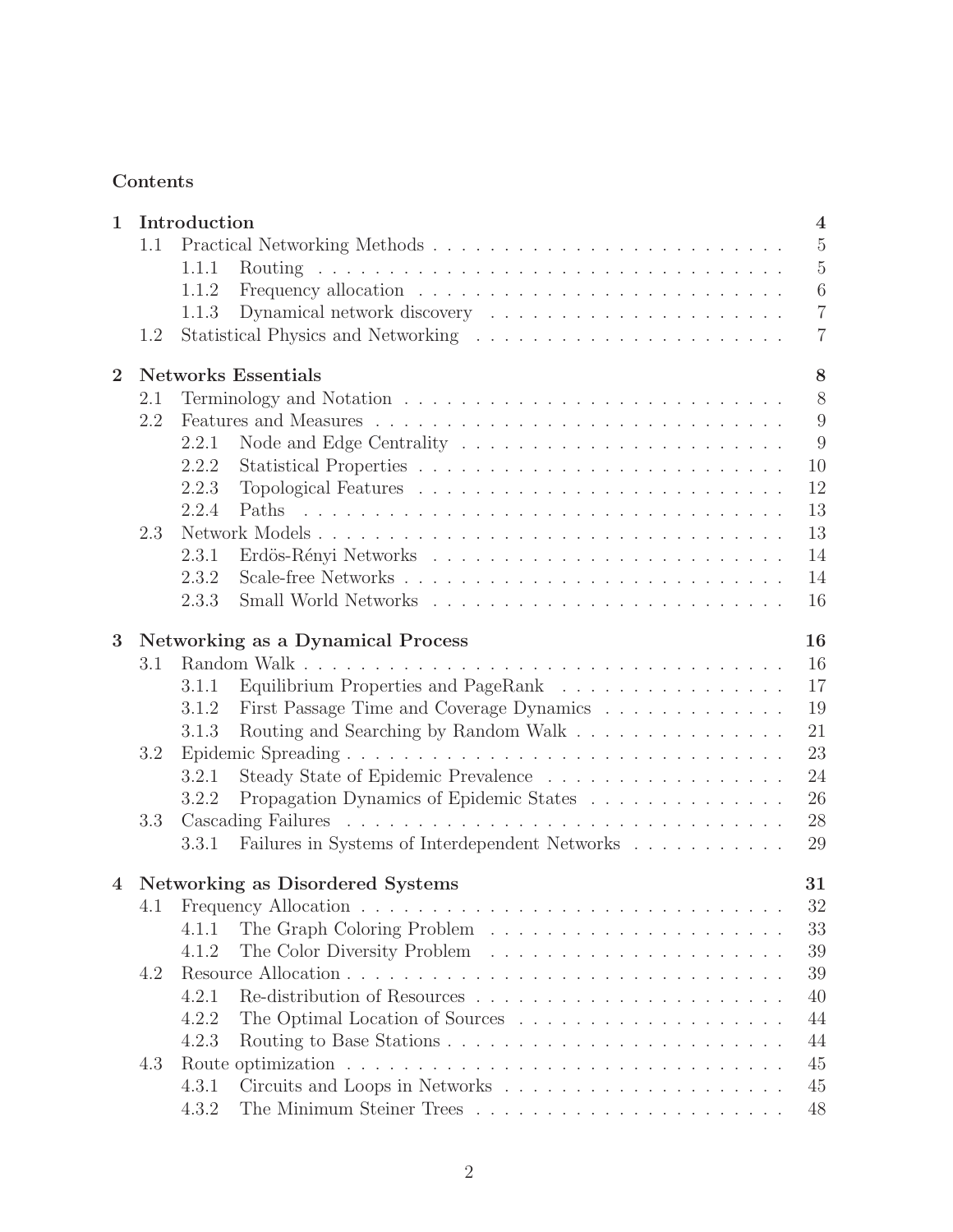|  | 4.3.3 Routing as an Interaction of Polymers 50   |  |  |  |  |  |  |    |
|--|--------------------------------------------------|--|--|--|--|--|--|----|
|  | 5 Probabilistic Inference for Networking         |  |  |  |  |  |  | 50 |
|  |                                                  |  |  |  |  |  |  | 51 |
|  | 5.1.1 The Update Rules and Beliefs Computation   |  |  |  |  |  |  | 52 |
|  |                                                  |  |  |  |  |  |  | 53 |
|  |                                                  |  |  |  |  |  |  | 54 |
|  | 5.2.1 The Update Rules and Decimation Procedures |  |  |  |  |  |  | 55 |
|  | 5.3 Network Tomography and Compressed Sensing    |  |  |  |  |  |  | 56 |
|  | 6 Future Directions and Discussions              |  |  |  |  |  |  | 58 |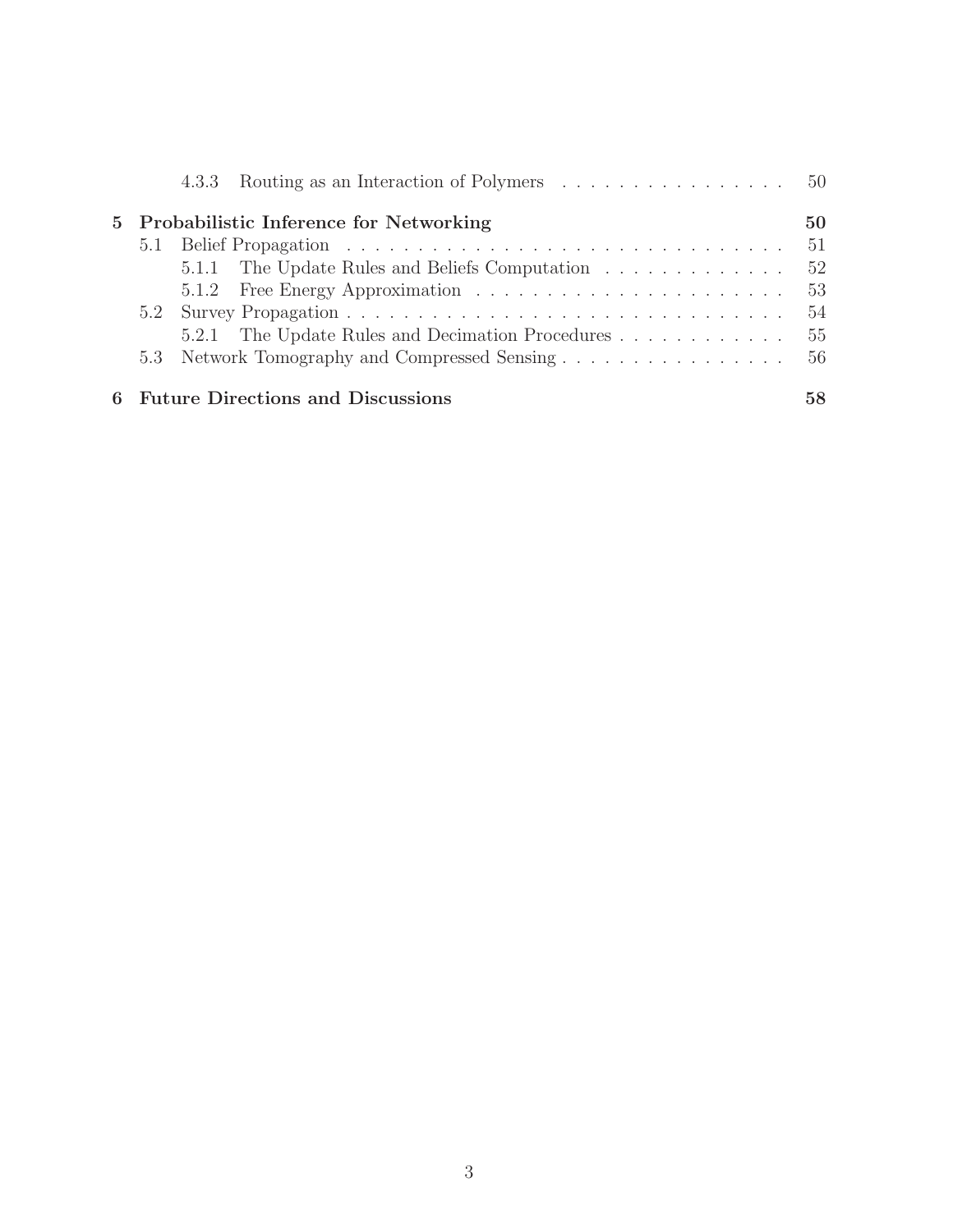

Figure 1: An example of routing configuration on a network: pair of square nodes with specific color correspond to a specific source-destination pair, circle nodes and edges with specific color correspond to the path of the corresponding source-destination pair.

# 1. Introduction

Networking encompasses a variety of tasks related to the communication of information on networks; for instance routing, frequency allocation, information spreading, distributed storage and dynamic network exploration. One particularly important aspect of networking is routing that corresponds to path selection on networks to achieve a given objective, for instance, to establish a communication path for each of the multiple source-destination pairs as shown schematically in Fig. 1, to search for a certain node on a network, or to send a message to a specific set of nodes. Networks determine the underlying topology for most networking tasks, usually correspond to a group of nodes, such as personal computers or geographic locations, connected by edges, such as transmission lines or roads.

Indeed, networking and path selection are at the heart of many communication and logistics applications. One of the most visible examples is the Internet, which connect computers and servers around the world by transmitting data through wired and wireless connections from specific sources to specific destinations  $[1, 2]$ . Due to the expanding coverage of the Internet, various overlay networks emerge whose functionality relies on effective networking. These include peer-to-peer networks (P2P) of individual users who share overlay network resources; messenger networks that link up users and allow for instant messages to be transmitted between them; and applications such as Facebook that help users establish a virtual social network [3]. From their ever increasing popularity, it is clear that routing and path selection have become an essential part in our way of life.

Other than the Internet, effective networking is essential to many daily essential applications we take for granted. For instance, transportation networks involve a large number of simultaneous path selections which constitute complex traffic dynamics [4]. Another example is sensor networks, for example fire and pollution sensors, which involve spatially distributed sensors monitoring local conditions and sending messages to a centralized base station to be communicated further [5]. Networking also represents the distribution of water in water supply network [6], communication to end-recipient in cloud computing [7], the allocation of computing powers in computer clusters [8], and even efficient coordination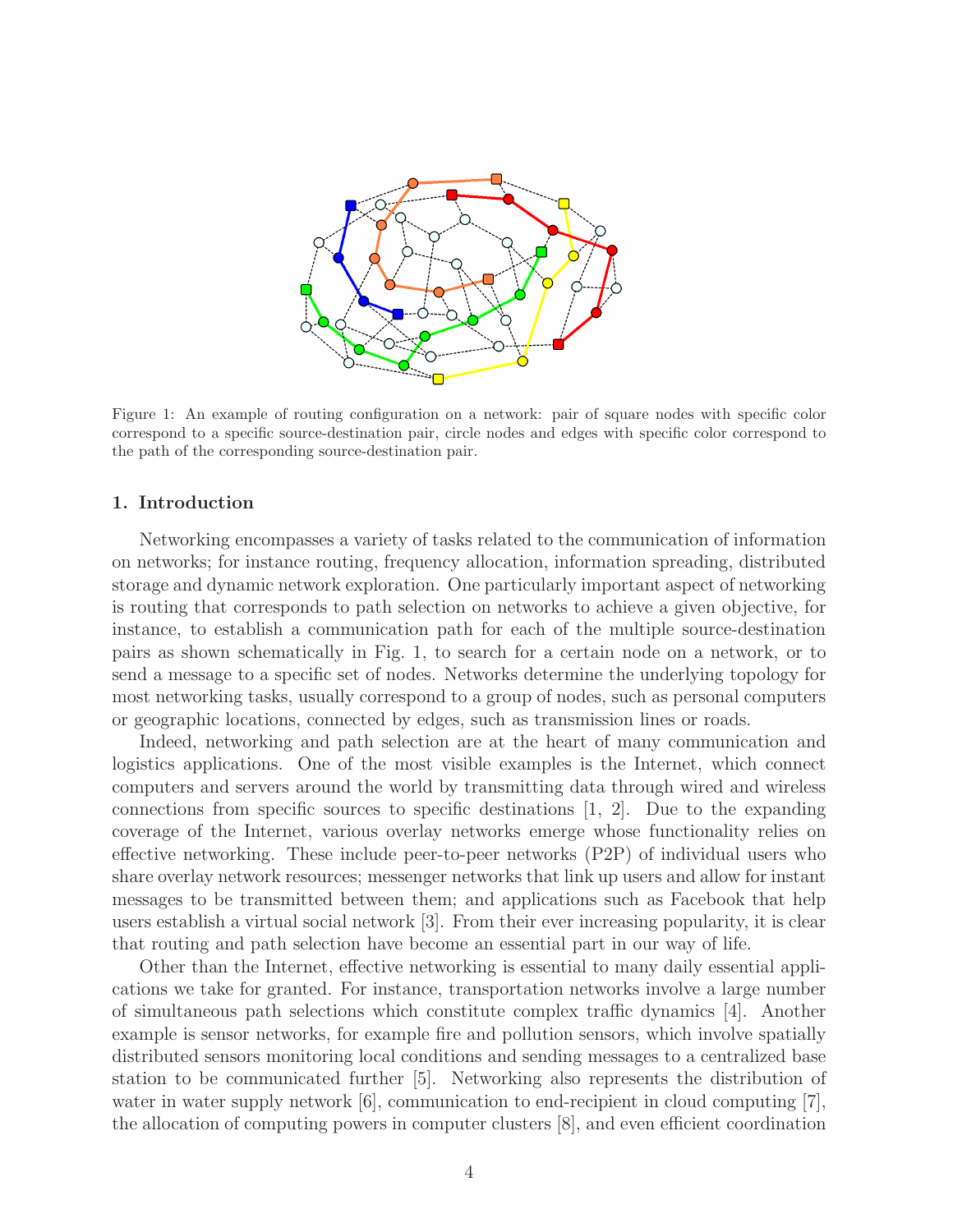of military convoys movement between geographic locations [9].

Due to its wide range of applications and significance, understanding fundamental aspects and the dynamics of networking has become part of an important cross-disciplinary effort. Researchers in engineering, computer science and physics have been eager to apply their techniques for addressing various aspects of this task. For instance, engineers and computer scientists are interested in the design of practical protocols to satisfy various operational constraints such as power capacity, bandwidth and buffer size [10, 11, 12]. Researchers in management science optimize routing and scheduling for low-cost and efficient transportation [13]. The contribution of the physics community has many facets: understanding the interaction between competing communication and paths; the interplay between topology and routing dynamics; the derivation of macroscopic phenomenon such as phase transitions and how they determine the optimal operational conditions; how communication frequencies, codes and data can be optimally deployed; and the development of methods to better understand the dynamically changing topology from a minimal number of measurements.

The present article will focus on the use of methods from statistical mechanics in the study of networking. We will review basic methods and network models used in the study of traffic jams and routing, the spread of computer viruses, frequency assignment for wireless routers, efficient load balancing, resource trafficking, broadcast and multicast on networks and path optimization. We will discuss the potential algorithmic implications derived from the study of disordered systems and the use of distributed probabilistic methods for managing such systems. In addition, we will point to the potential such methods hold for the future study and control of networking systems represented via the network metaphor.

We note that the present review focuses on networking rather than network and complex systems studied in a number of review articles in the physics literature. These include reviews on structural properties [14, 15, 16], mathematical proofs on network diameters and path lengths [17], network critical phenomenon and spin models [18], dynamical processes and synchronization [16, 19, 18, 20], and community detection in networks [21].

### 1.1. Practical Networking Methods

To understand the contribution of physics to networking problems and the potential they hold for future development, we describe here a few commonly used heuristic methods employed in the Internet and practical wireless networks, which aim to solve specific networking tasks and instances.

### 1.1.1. Routing

Table-based routing methods is a family of techniques used for Internet routing. To use this method one first has to assign an address to each node in the network, for instance, the so-called Internet Protocol (IP) address. The next step is to compute a routing table for each individual node identifying paths to all other nodes in the network, as similar to those indicated for node 1 and 4 in Fig. 2(a). These tables can be computed to satisfy a predefined goal, for example to identify the shortest path; minimal path weight algorithms can be used [22, 23] for optimal routing. A simple example of a routing procedure is given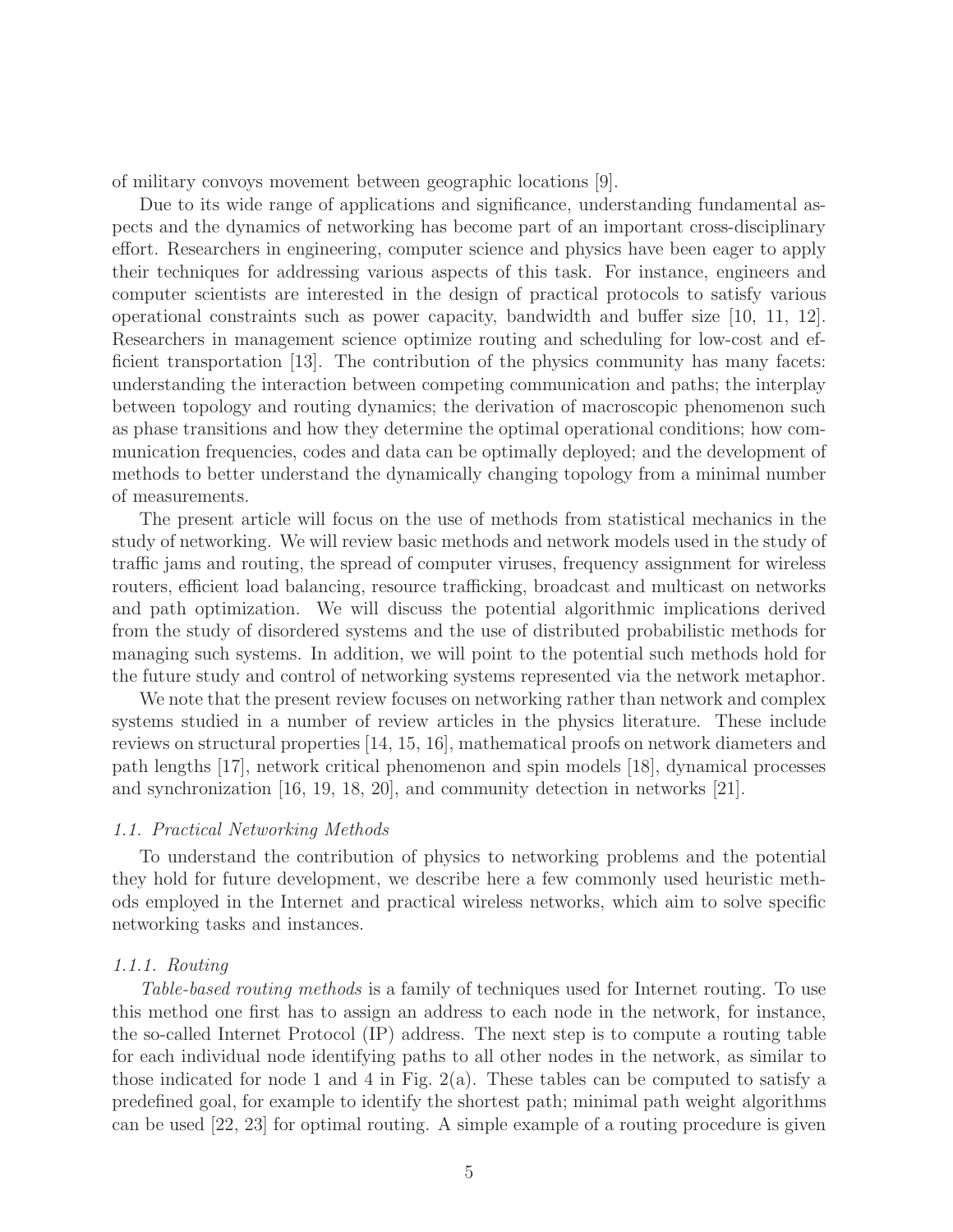

Figure 2: (a) A simple example of a table-based routing method in sending a message from node 1 to node 12. (b) An example of position-based routing algorithm in a routing message from node S to node D.

in Fig. 2(a): suppose node 1 has to send a message to node 12, it looks for the entry of node 12 in its own routing table which indicates that a message to node 12 should be sent via node 4. The message is then delivered to node 4, whose routing table states that the message to node 12 should be sent via node 5. The process continues until the message is delivered to node 12. The success of such table-based methods depend crucially on the choice of paths indicated by the routing tables, which are usually pre-calculated and are non-adaptive to changes in topology and traffic conditions, hence may result in sub-optimal paths when certain routers break down or when traffic is congested. Attempts to resolve these issues include the calculation of multiple paths for each source-destination pair [24, 25], or the use of a reactive approach to repeatedly re-calculate the routing tables.

Next, we describe the *position-based methods* [26, 27, 28, 29], used in wireless network where the positions of nodes are known, for example, by GPS (global positioning system). In general, these methods work for networks with frequent topology changes and switches between individual active and inactive states. A simple example is shown in Fig. 2(b): suppose node  $S$  has to send a message to node  $D$ , it forwards the message to the most suitable node in its neighborhood limited by its own transmission range. There are various approaches for determining the must suitable node, for example, S may forward the message to node A since A has the shortest distance to  $D$  [26] projected along the line connecting S and D, or to B, since B has the shortest Euclidean distance to  $D$  [27]. In these greedy forwarding scenarios, problems such as the absence of a suitable neighbor or an infinite looping of messages may arrive. Attempts to resolve these issues include the introduction of recovery modes, for example reset routing around the perimeter of the trapped region, defined as the region surrounded by a loopy transition of messages [28].

#### 1.1.2. Frequency allocation

Other networking tasks that are currently solved heuristically are, for instance, frequency or channel allocation in cellular networks and radio broadcasting systems. The goal is to suppress interference between neighboring areas where similar broadcasting radio frequencies are used. For a small number of radio or television channels, one may manually assign different frequencies to neighboring base stations. However, the problem becomes more complicated and infeasible to carry out manually in communication networks with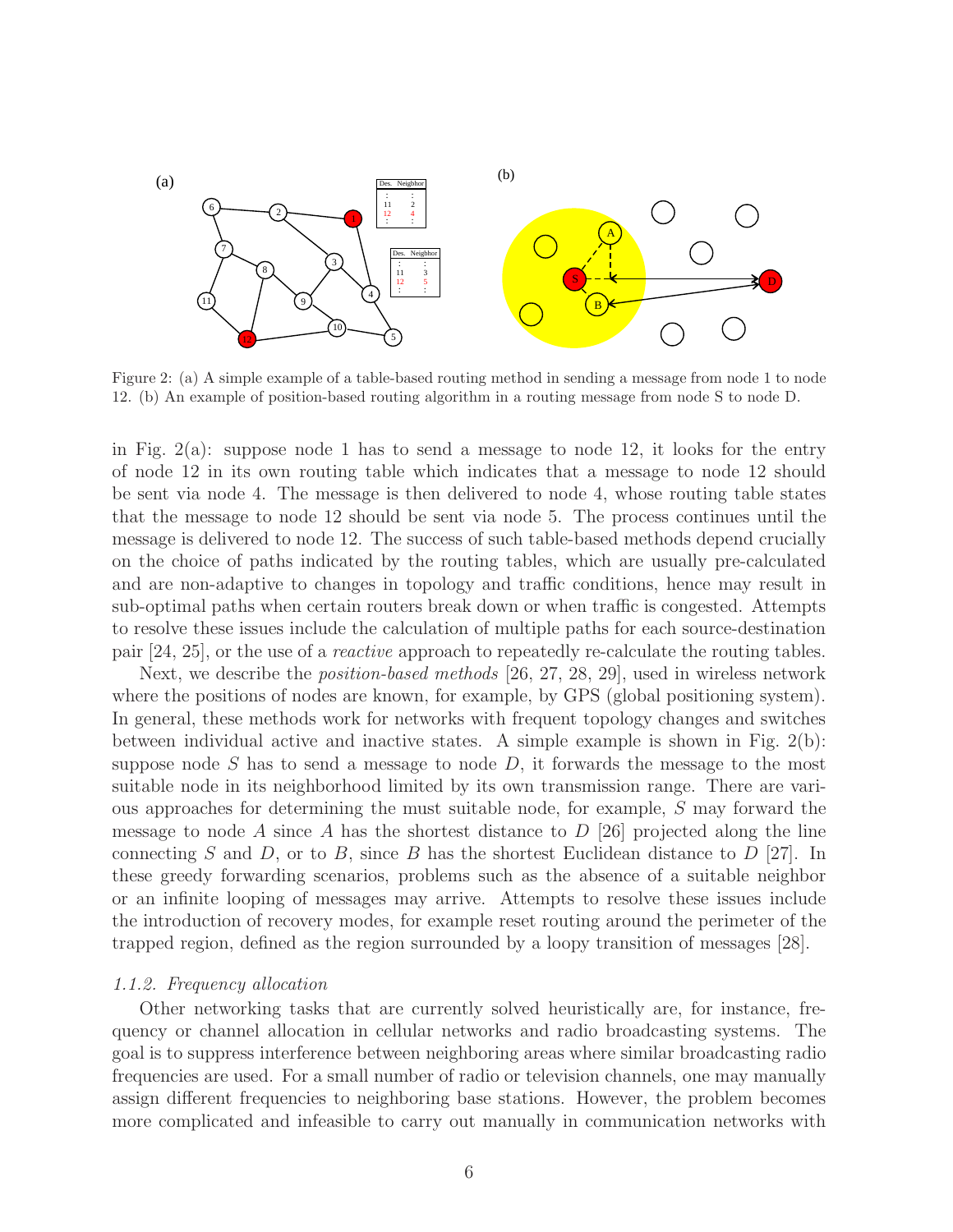a large number of wireless devices, each relying on an individual communication channel. The problem can be mapped onto a graph coloring problem where no adjacent (interacting) nodes share the same color (see Section 4.1.1 for details). Heuristic methods of frequency allocation are proposed in Refs. [30] and [31] in accordance with the graph coloring optimization problem. In these methods, channels are consecutively assigned to users according to criteria such as minimization of the number of potentially conflicting neighbors or the decrease in overall channel availability, until all users are assigned frequencies such that no neighboring assignments are in conflict. In addition to assignment on fixed graphs, methods have also been devised to tackle the problem of adaptive networks of constantly changing topologies [32].

Another aspect of the same problem is in the distributive storage of file segments such that files could be reassembled efficiently upon request. One can map this problem onto a diversification of color assignment, where each color corresponds to one file segment, such that for each node a sufficient number of heterogeneous colors (i.e. file segments) are found in the immediate neighborhood for file reconstruction. Details are found in Section 4.1.2 and Ref. [33]. Various heuristic algorithms have been proposed to optimize color diversify in graphs of different topology [33, 34]. For instance, in tree networks one can adopt the method suggested in Ref. [33] to start the color assignment by first coloring the root node and its nearest neighborhood with the set of all required colors. The process then continues in a manner similar to epidemic spreading, by coloring nearest empty node to satisfy nodes which are closest to the root that do not have all the necessary colors. Finally, one obtains a colored tree which corresponds to an assignment of file segments where every node can retrieve a complete set of file segments from its immediate neighborhood.

#### 1.1.3. Dynamical network discovery

A technology called route analytics can be employed to monitor dynamical changes in topology or latency of a router network. In this approach, an analysis appliance is introduced to monitor relations between routers and obtain dynamic information of the network. When routers exchange information to decide on the routing of particular packets, the appliance acts as a passive router and passively receive all the information (i.e., it does not participate in forwarding the packets). The information obtained from the appliance provides a real-time overview of the state of the network . Other than direct analysis of routing information, individual link latency may also be inferred from end-to-end information, a process which is termed network tomography. It involves solving an under-determined system of linear equations (details are described in Section 5.3). Progress has been made within the statistical physics community on identifying the conditions for which information on link latency can be accurately retrieved as well as in devising methods for solving individual instances; traditional techniques rely on linear programming techniques to solve individual instances [35, 36].

#### 1.2. Statistical Physics and Networking

As we can see from the previous subsection, there are already a variety of ingenious methods for solving specific networking tasks. However, such algorithmic studies often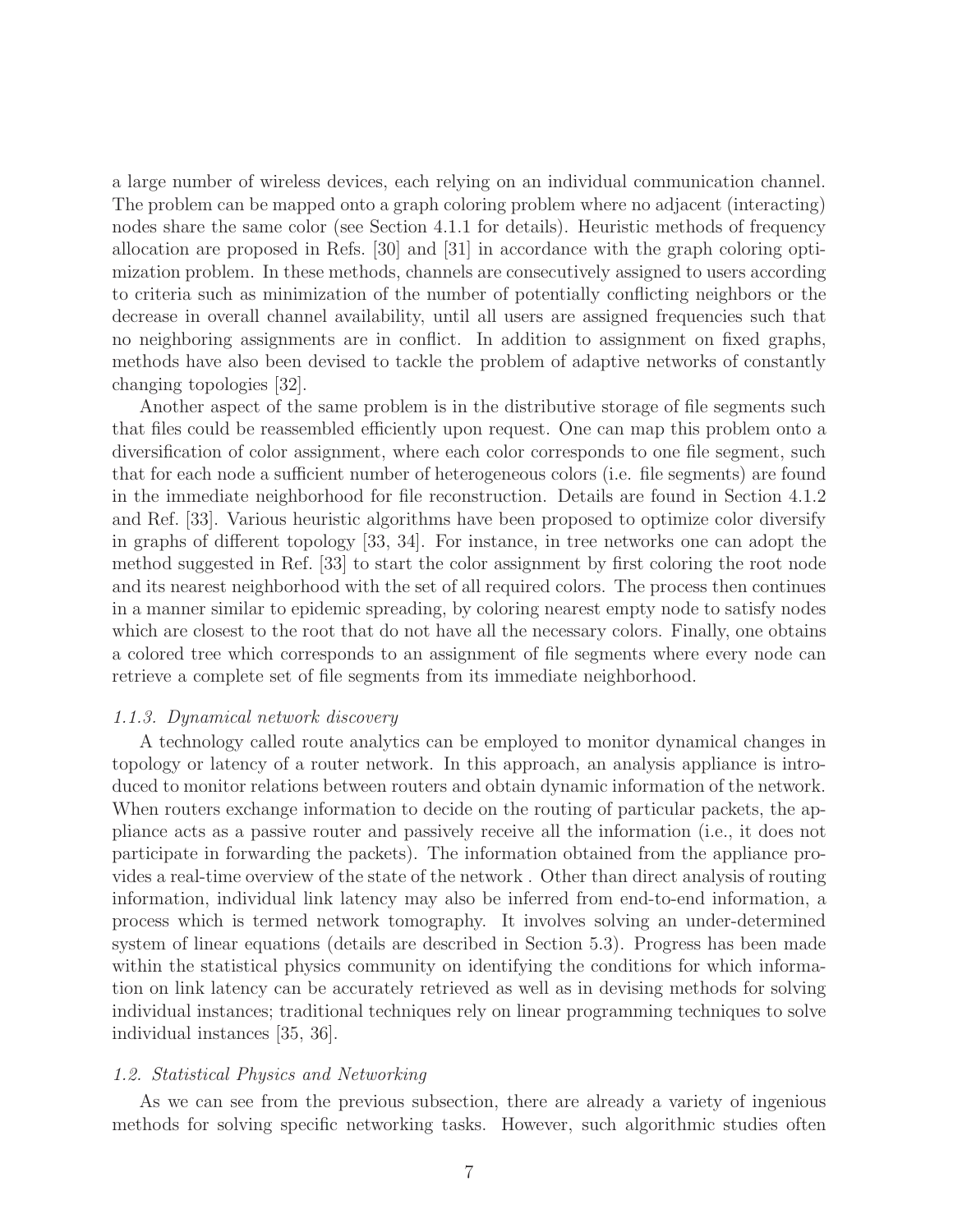offer a heuristic sub-optimal microscopic solutions for solving real instances, leaving the macroscopic behaviors such as phase transitions and self-organization less understood. Statistical physics offers insight into the macroscopic behavior of networking from basic definition of the microscopic interactions, through the use of established techniques such as spin glass theory [37, 38, 39, 40], which take into account the disorder induced by the network structure or communicating nodes. It also facilitates the development of principled algorithms for solving efficiently some of the more difficult networking tasks.

In the past decade statistical mechanics has been applied to a variety of problems which have origins outside the traditional realm of physics. New insight and understanding that is inaccessible via traditional techniques have been gained, which have had a substantial impact in the respective fields and have led to new research directions and the development of new methodology. Among all these research activities are diverse problems such as combinatorial optimization, epidemic spreading and information theory, which facilitate the understanding of the appropriate operational regimes and their limitations in the networking context.

In this article, we will review the applications of physics techniques of both proven and potential impact on networking tasks. In Section 2 we will review basic network properties and some of the most commonly used network models that are essential in the study of networking problems. In Section 3, we will review the master equation and Markov chain techniques employed to describe probabilistic flow in networks [41], which are relevant to network search and epidemic spreading in computer networks. In Section 4, we will review the use of spin glass theory of disordered systems in addressing networking problems such as wireless frequency allocation, resource allocation and path optimization. In Section 5, we will review cross-disciplinary links identified between statistical physics and established concepts in probability and statistics such as Bayesian methods, maximum likelihood, variational approaches and message passing techniques [39], which have a direct implication in networking applications. Finally we will mention future directions in the potential uses of the methods mentioned in the review to networking.

#### 2. Networks Essentials

As networks constitute the underlying topology used in most networking tasks, we will describe the terminology and notation used in the article in Section 2.1, essential features and measures in Section 2.2, and the network models studied or introduced by physicists in Section 2.3. Since network features and models have been included in a number of review articles [14, 15, 16], we recommend to readers who are familiar with complex networks models and terminology to skip Sections 2.2 and 2.3 and proceed directly to Section 3. For the other readers less familiar with complex networks, this section will provide essential material on networks required for understanding the subsequent sections.

#### 2.1. Terminology and Notation

In this review, we will denote the total number of nodes in a network as N and the total number of edges as M. Networks are generally classified as undirected or directed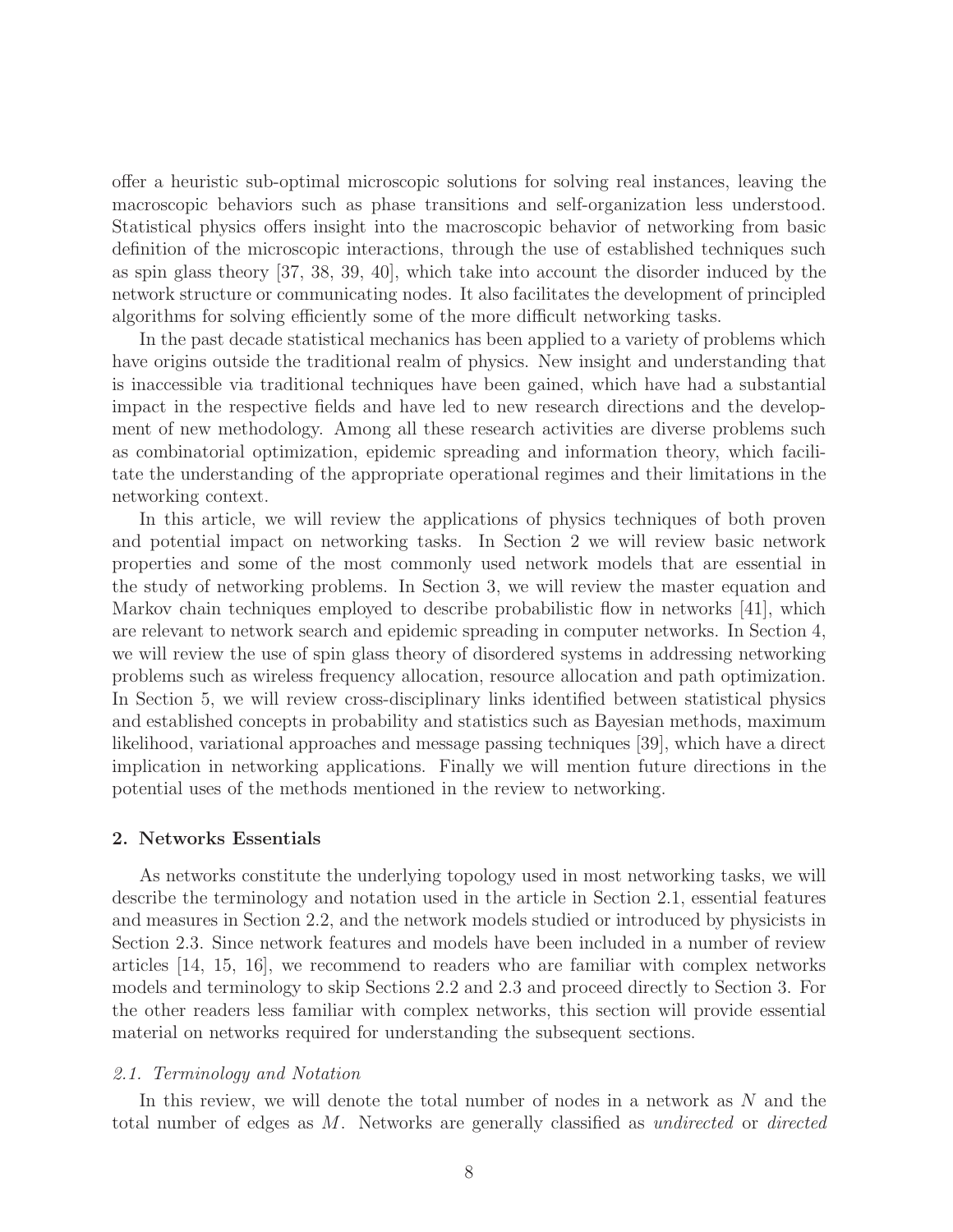corresponding to those that consist of undirected or directed edge interactions, respectively. Nodes are labeled by Latin letters such as i and j, undirected edge between i and j is denoted by  $(i, j)$ , while a directed edge from i to j is denoted by  $\langle i, j \rangle$ . In-links and outlinks are used to describe directed edges going in and out of a node. Most networks do not have parallel edges, i.e., edges with the same pair of end nodes and directions. The connectivity between nodes are characterized by the adjacency matrix A, with symmetric entries  $a_{ij} = a_{ji} = 1$  when an undirected edge exists between nodes i and j, and  $a_{ij} = 1$  in the case of a directed edge from node i to j; and 0 otherwise. We denote by  $\mathcal{L}_i$  the set of nodes connected to i. The diagonal elements  $a_{ii}$  in A are set to zero in most cases if link from node i to itself does not exist. Networks are said to be sparse, or sparsely connected, when nodes are generally connected to a small number of neighbors compared to  $N$ , and dense, or densely connected when the number of connections per node is  $O(N)$ . In the study of disordered systems, the misleading term extreme dilution is sometimes used to describe a connectivity level smaller than  $O(N)$  but much larger than  $O(1)$ .

#### 2.2. Features and Measures

A number of prominent network features have been observed and identified, and common measures have been introduced to quantify them. They help reveal the significance of individual nodes and edges, and the statistical and topological properties of networks. Some of these measures such as node degree and edge betweenness are of high relevance to networking systems.

#### 2.2.1. Node and Edge Centrality

Node and edge centrality correspond to the significance of individual nodes and edges in a network. The simplest yet important centrality measure for nodes is their degree. For undirected networks, the degree of a node is defined as the number of edges connected to it, and is usually denoted as  $k_i = \sum_j a_{ij}$  for node *i*. For directed networks, edges linking a node can be either going into or out of it, and the in-degree and out-degree of a node are defined as the number of in-links  $k_i^{\text{in}} = \sum_j a_{ji}$  and out-links  $k_i^{\text{out}} = \sum_j a_{ij}$ , respectively. In general, nodes with degrees significantly larger than the surrounding nodes are considered important in the network, and are sometimes called hubs.

Another common measure for node centrality is the node betweenness, a measure based on the fraction of shortest paths between any pair of nodes that passes through the node of interest (note that the shortest path is not always unique and in many cases more than one shortest path exist between a particular pair of nodes.) Nodes are said to have high betweenness if a substantial fraction of the shortest paths pass through them, and hence are considered to be important, in particular for networking systems [42]. Denoting the number of shortest paths from x to y that pass through node i as  $n_{xy}^i$ , the normalized betweenness  $B_i$  of node i is given by

$$
B_i = \frac{1}{(N-1)(N-2)} \sum_{\substack{x,y \\ x \neq y \neq i}} \frac{n_{xy}^i}{n_{xy}},
$$
\n(1)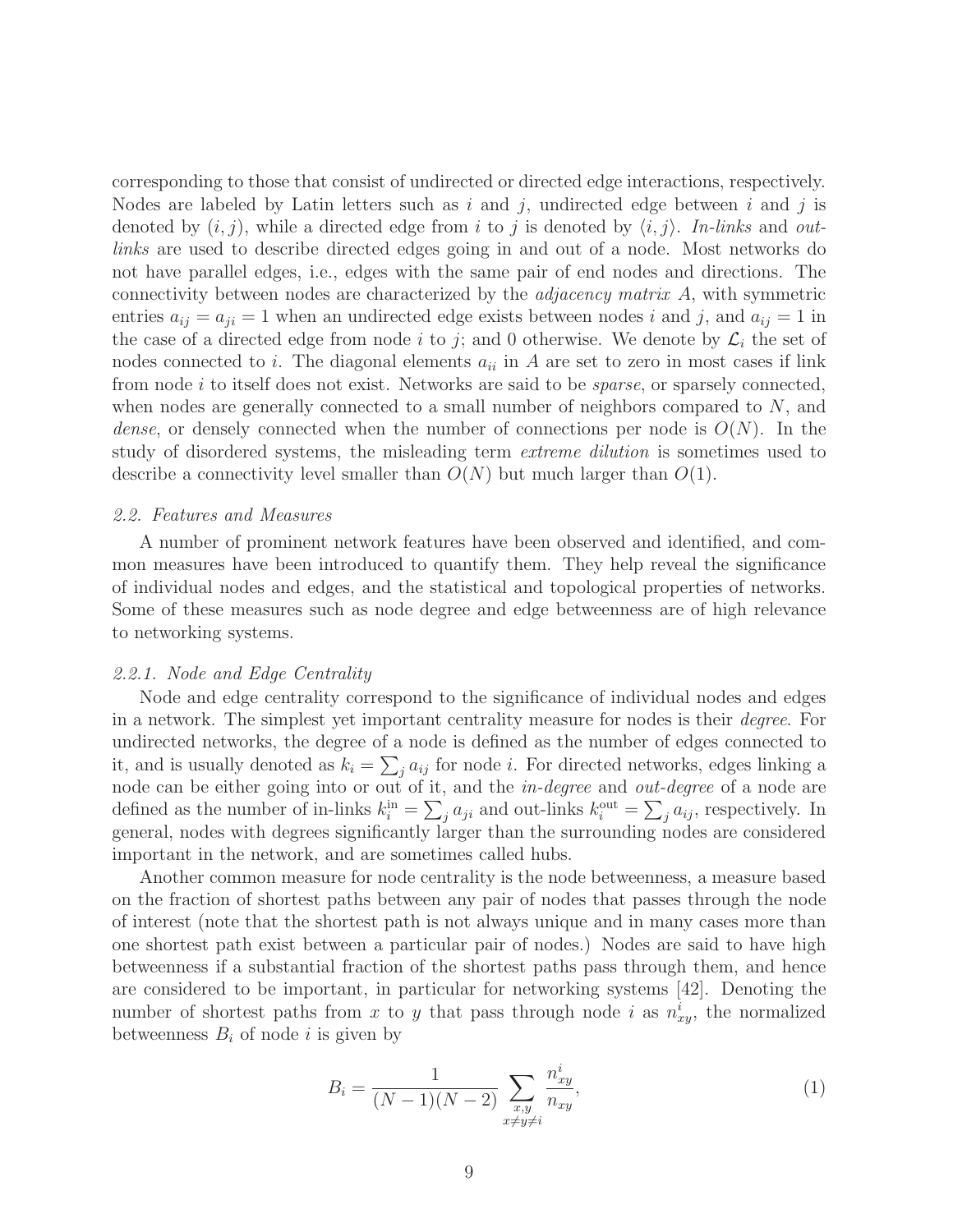where  $n_{xy}$  is the total number of shortest paths from x to y and  $(N-1)(N-2)$  is the number of unordered node pairs in an undirected network. The above expression is normalized such that when all the shortest paths between all node pairs pass through i,  $B_i = 1$ . We note that generally  $n_{xy}^i \neq n_{yx}^i$  and  $n_{xy} \neq n_{yx}$  in directed networks, while in undirected networks  $n_{xy}^i = n_{yx}^i$  and  $n_{xy}^i = n_{yx}$  and the computations of  $B_i$  can be simplified by summing only unordered node pair  $(x, y)$  and multiplying the expression by two. A similar measure on edges is known as edge betweenness, which counts the fraction of shortest paths between any node pair that passes through the edge of interest. Given  $n_{xy}^{\langle i,j\rangle}$  is the number of shortest paths from x to y that pass through the edge  $\langle i, j \rangle$ , the normalized betweenness of edge  $\langle i, j \rangle$  is defined as

$$
B_{\langle i,j\rangle} = \frac{1}{N(N-1)} \sum_{\substack{x,y\\x \neq y, i \neq j}} \frac{n_{xy}^{\langle i,j\rangle}}{n_{xy}},\tag{2}
$$

where  $n_{xy}$  is again the total number of shortest paths from x to y. For an undirected edge  $(i, j)$  in undirected networks,  $B_{(i,j)} = B_{(i,j)} = B_{(j,i)}$  and computations can again be simplified by summing only unordered node pairs  $(x, y)$  and multiplying the expression by two.

#### 2.2.2. Statistical Properties

While node and edge centralities are local measures on individual nodes and links, the statistical properties of networks measure macroscopic features and are often referred to as the network characteristics. For instance, the degree distribution  $p(k)$  is an important statistical property which characterizes the probability that a randomly chosen node is of degree  $k$ ; it facilitates measuring and effectively categorizing the network type and features. For instance, exponential networks correspond to networks where degree distribution is exponentially bounded, i.e., decays exponentially or faster. We will see later on, in Section 2.3, that random networks [43, 44] and model networks exhibiting small world phenomenon [45] belong to the class of exponential networks. On the other hand, networks characterized by a power-law degree distribution are often called scale-free networks. A substantial amount of effort has been dedicated to the mechanism by which networks grow to a given degree distribution [15]. In networking systems, which are the focus of this review, the form of degree distribution has a large influence on traffic congestion [42, 46].

Another useful macroscopic measure, in addition to the degree distribution, is the correlation between degrees of neighboring nodes. We denote by  $p(k'|k)$  the conditional probability that a node of degree  $k'$  is connected a neighbor of degree k. Uncorrelated networks are networks where degrees of neighbors are uncorrelated, which gives rise to a k-independent distribution for  $k'$ ,  $p(k'|k) = k'p(k')/\langle k \rangle$ , equivalent to the probability of a randomly chosen edge to be connected to node with degree k'. The average degree of nearest neighbors of a node of degree  $k$  can be expressed as [47]

$$
k^{\rm nn}(k) = \sum_{k'} k' p(k'|k),\tag{3}
$$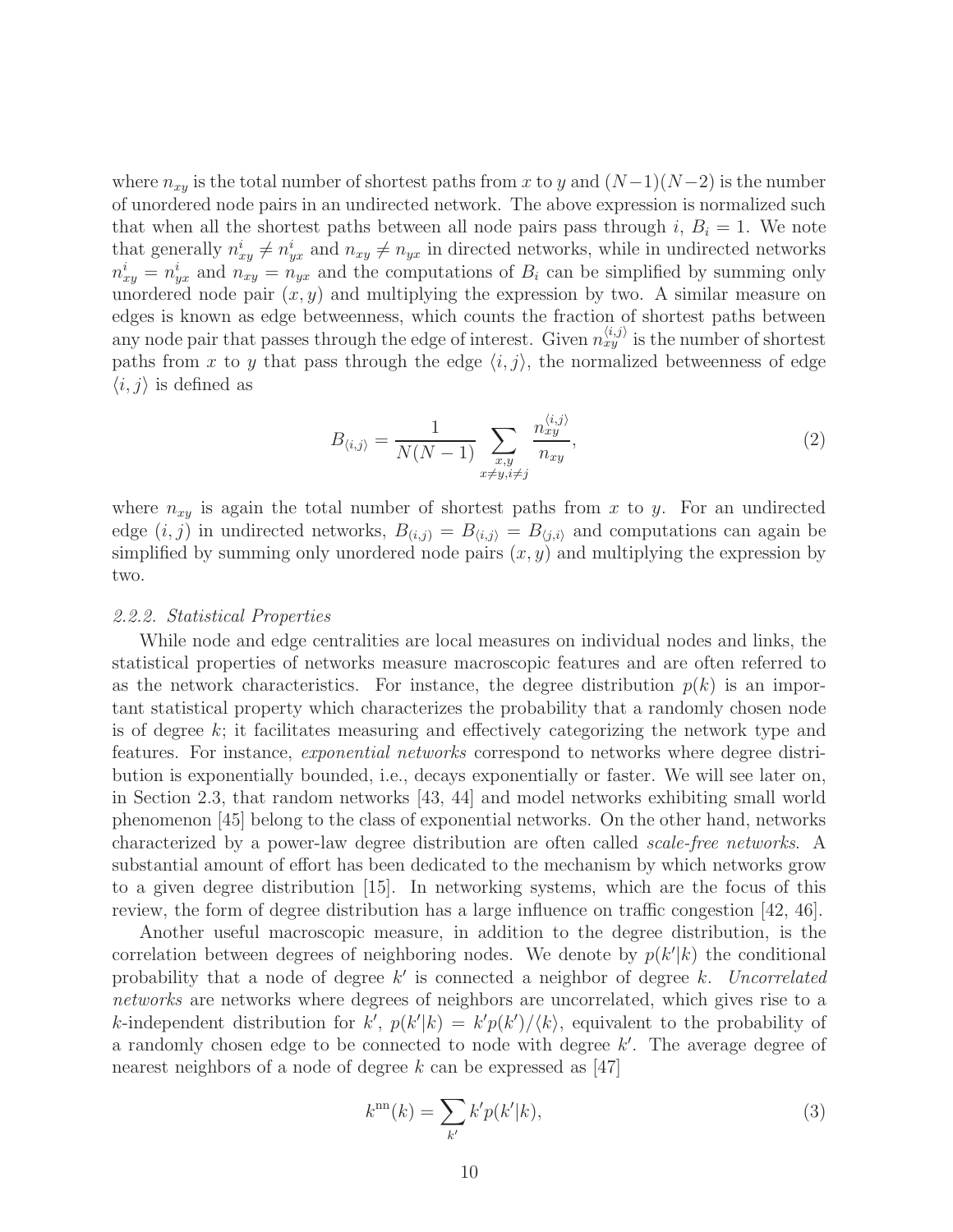providing a simple empirical measure of node correlation. When  $k^{\text{nn}}(k)$  is independent of k, the network is termed uncorrelated; in which case  $k^{\text{nn}}(k) = \langle k^2 \rangle / \langle k \rangle$  [48]. On the other hand, when  $k^{\text{nn}}(k)$  depends on k, node degrees are correlated. An increasing  $k^{\text{nn}}(k)$ indicates that nodes with large degrees are connected to each other and the network is called *assortiative*; while a decreasing  $k^{\text{nn}}(k)$  indicates that nodes with higher degrees are connected to nodes with lower degrees and the network is called dissortiative.

An alternative measure for assortiativity is the assortiativity coefficient introduced by Newman [49]. To evaluate assortiativity, one first defines the excess degree of node i to be  $z_i = k_i - 1$ , i.e. one less than the actual degree of node i. One then defines  $q(z)$  to be the probability of arriving at a node with excess degree z from a random link, given by

$$
q(z) = \frac{(z+1) p(z+1)}{\sum_{k} k p(k)} = \frac{(z+1) p(z+1)}{\langle k \rangle},
$$
\n(4)

where  $p(k)$  and  $q(z)$  are the degree and excess degree distributions, respectively. The first factor in the product of  $(z + 1)p(z + 1)$ , i.e. k  $p(k)$ , corresponds to the fact that random walkers are more likely to arrive at nodes with large degrees as they have more edges. We remark that for Erdös-Rényi (ER) networks described in Sec. 2.3.1,  $q(k) = p(k)$ . The assortiativity coefficient is then given by

$$
R = \frac{1}{\sigma_q^2} \sum_{z,z'} z z'[q(z,z') - q(z)q(z')]
$$
(5)

where  $q(z, z')$  is the probability of a randomly chosen edge with excess degrees z and z' at the end nodes. The normalization constant  $\sigma_q$  is the variance of the distribution  $q(z)$  as given by  $\sigma_q = \sum_z z^2 q(z) - [\sum_z zq(z)]^2$ . The term  $q(z)q(z')$  describes the probability when the occurrences of z and  $z'$  on an edge are independent. The assortiativity coefficient R is thus the Pearson coefficient [50] on the correlation between z and  $z'$ ;  $R = 1$  when z and  $z'$ are completely correlated and  $R = 0$  when no correlation exists between z and z'.

Correlation measures on three nodes were also introduced, in addition to the more commonly used two-node measures. For instance, the clustering coefficient measures the popularity of triadic relations/interactions, i.e. the occurrence of triangles in networks. Clustering coefficients can be defined locally on individual nodes as follows.

Note that the maximum number of links that can appear in the nearest neighborhood of a node is  $k(k-1)$  in directed networks and  $k(k-1)/2$  in undirected networks. The clustering coefficient  $C_i$  at node i is defined as the ratio of the number of existing links in the neighborhood of a node to the maximum possible number

$$
C_i = \frac{1}{k_i(k_i - 1)} \sum_{\substack{x, y \in \mathcal{L}_i \\ x \neq y}} a_{xy} \tag{6}
$$

where  $\mathcal{L}_i$  corresponds to the set of nearest neighbors of node i.

As for undirected networks, one can compute  $C_i$  by summing only unordered node pairs  $(x, y)$  and then multiply the summation by two. A unity clustering coefficient for node i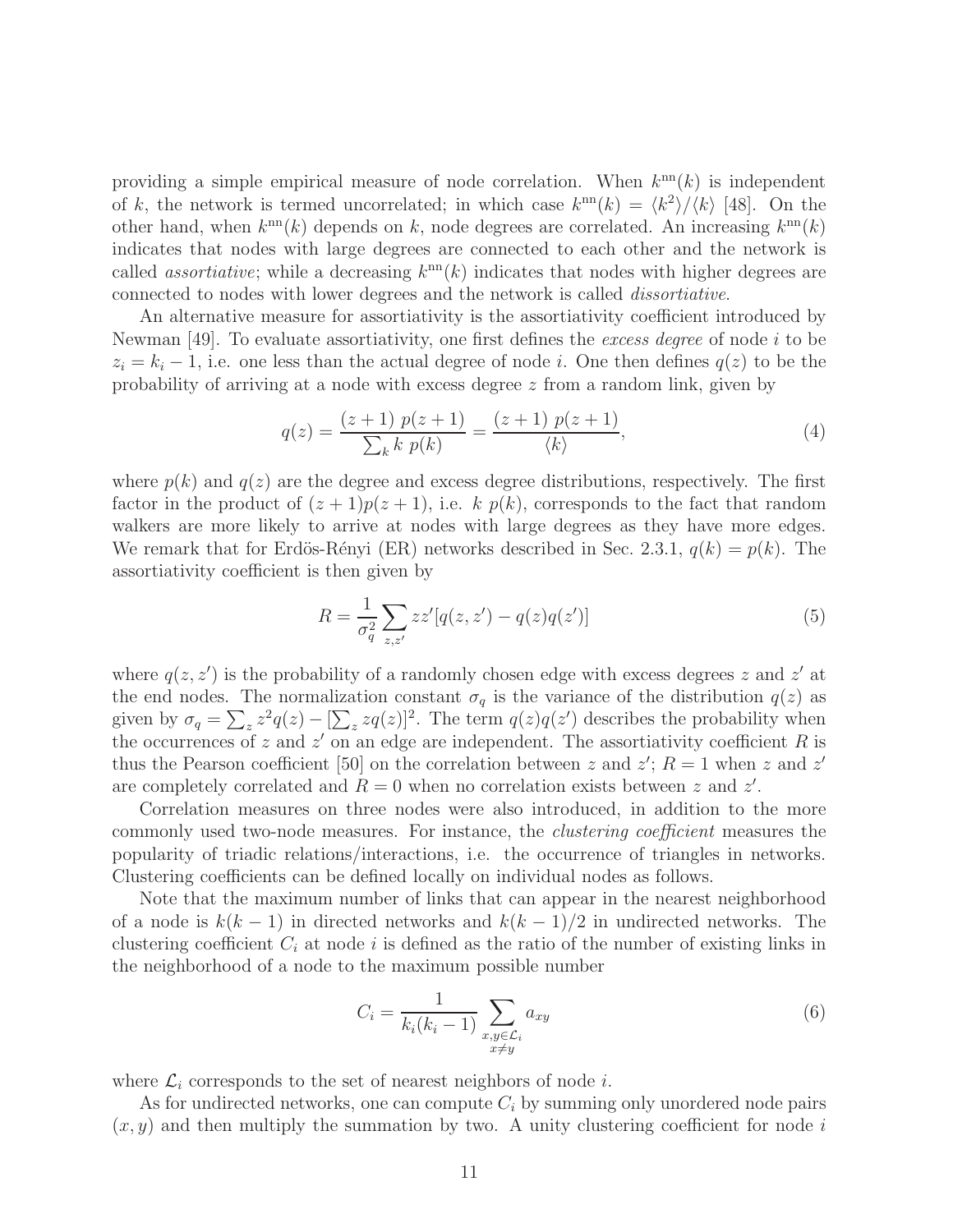corresponds to the case where all nearest neighbors of  $i$  are connected to each other. The network clustering coefficient C is just the average of the local clustering coefficient at all individual nodes  $C = \langle C_i \rangle$ . Note that the clustering coefficient measures the local triadic relations at a node, and a high clustering coefficient does not reflect the global clustering of nodes into communities.

#### 2.2.3. Topological Features

Other than statistical properties, the topological structure of networks may show characteristic features that are not necessarily captured by the former. One of the most important topological features is the emergence of communities, determined by an increased intra-community link density with respect to the lower inter-community density. Communities typically appear at the mesoscopic scale as they are often small compared the network size but larger than a few individual nodes. It has been shown that the Internet exhibits strong community structure corresponding to individual countries or regions [51]. This feature is also observed in social networks, where people are sometimes linked to others who share similar interests, or are in the same social group [52, 53].

It is often easier to quantify community structure in undirected networks, while the community detection in directed networks remains an area of research [54, 53]. Given a specific grouping of nodes, a common measure to quantify the strength of community structure is known as the modularity  $Q$  [55], defined as

$$
Q = \frac{1}{2M} \sum_{\substack{i,j \\ i \neq j}} \left( a_{ij} - \frac{k_i k_j}{2M} \right) \delta_{g_i, g_j} \tag{7}
$$

where  $g_i$  corresponds to the group label of node *i*. The quantity  $k_i k_j/2M$  corresponds to the expected number of edges between  $i$  and  $j$  in the absence of community structure. The modularity measure thus compares the density of links within the same group to the null model where nodes are connected regardless of communities. The higher the modularity, the more prominent is the community structure.

Another important topological feature is the emergence of hierarchical structures. The most typical examples are tree networks such as taxonomy scheme of animal species and pedigree chart, where nodes are organized in layers with ancestors and descendants. Hierarchical structures in such networks are represented by the group of leaf-nodes connected through the same branch. However, most networks do not have a strict tree-like topology but instead possess an underlying skeleton or backbone, which is a minimal spanning tree formed by significant network edges. Examples include the World Wide Web, the Internet and citation networks [56, 57].

There are several suggested methods to identify and quantify the hierarchical structure of networks. For instance, one can search for hierarchical paths between any two nodes by following paths where degrees first go up and then down. If a large fraction of shortest paths between randomly chosen nodes are hierarchical, the network is said to have a hierarchical structure [58]. To find the backbone of the network, one can search for the spanning tree where total edge betweenness is maximized [59]. It was shown that in such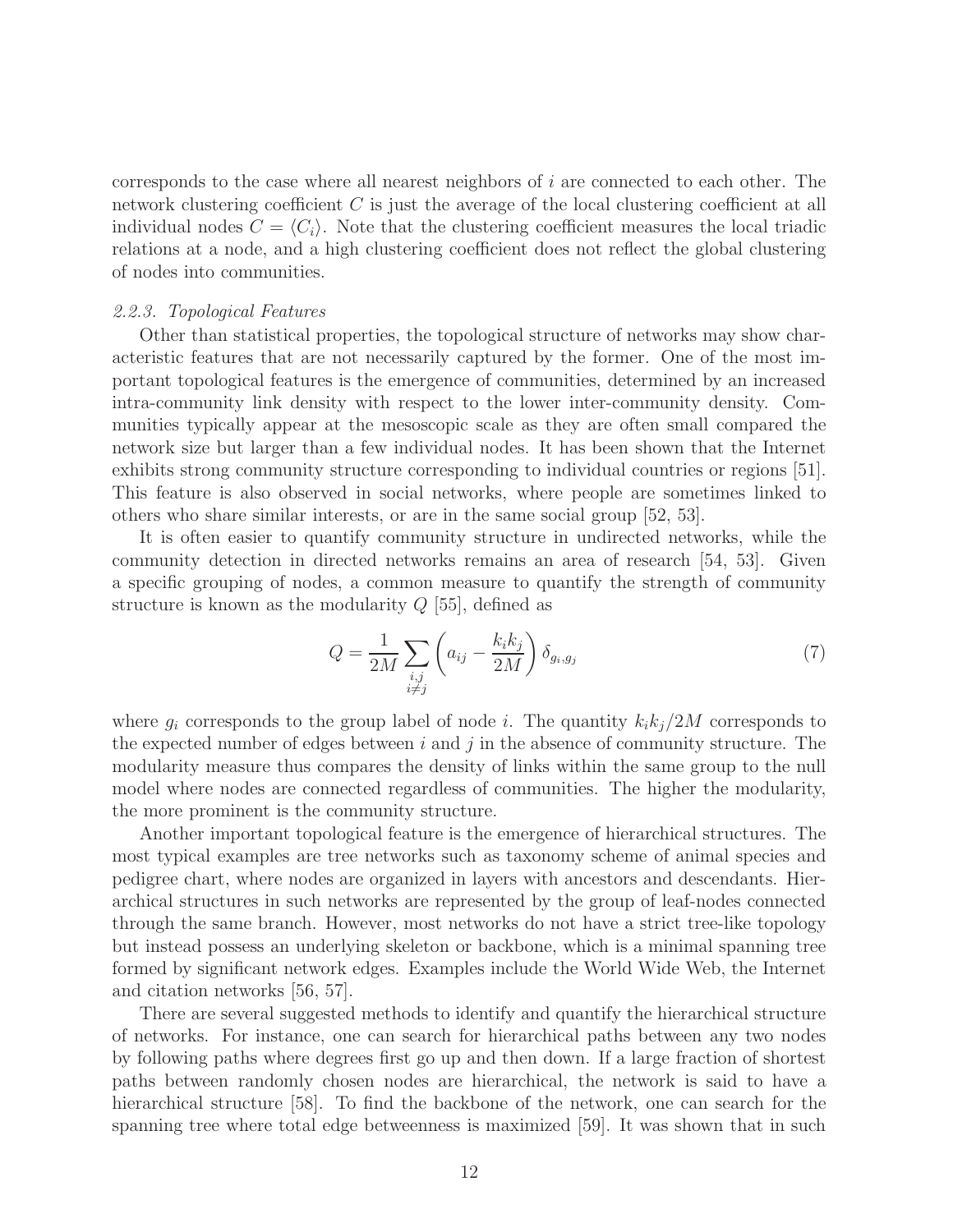backbone networks major statistical properties such as exponents of degree distribution and betweenness distribution are preserved. Another way to quantify hierarchy is by  $k$ shell decomposition, for instance, in the autonomous system (AS) level of the Internet [60]. We remark that in some cases, networks are not completely modular or hierarchical, but instead show a mixture of characteristics.

### 2.2.4. Paths

Paths between nodes correspond to the contiguous set of edges constituting a route from one node to another. In addition to the betweenness measure, which was described earlier and involves shortest paths, other network properties are used to evaluate the distance between nodes. For instance, the average path length is a commonly used measure to determine the expected level of separation between network nodes. Another measure of proximity between network nodes is the maximum length of shortest paths among all node pairs, indicating how far apart remote nodes are; this is sometimes termed the network diameter. Effective search strategies for finding shortest paths are crucial in networking applications [61].

An example where path length is employed to characterize node distance is the wellknown six degree of separation paradigm in social networks [62], which suggests that any two people in the world are separated, on average, by a sequence of six intermediate contacts (people are represented as nodes, acquaintances as edges). Social network is thus a small-world network, to be determined formally in Section 2.3, which corresponds to networks with average path length that scales as  $\log N$ , compared to regular lattice where the average shortest distance scales as  $N$ . We note that random regular graphs and Erdös-Renyi networks (random graphs) are small-world in this sense as their average shortest distance also scales as  $\log N$  [63]. Other examples of small-world networks include the power-grid and actor collaboration networks [45].

In directed networks, there are typically pairs of nodes which are not connected by directed paths, where all individual edges follow the same direction, making path length undefined. To evaluate the average path length and diameter in directed networks, edges are sometimes regarded as undirected. A sub-graph in a directed network where all node pairs are connected by directed path is known as a strongly connected component. Random walk, an important tool in the exploration of networks, which will be formally introduced in Section 3, is only guaranteed to coverage on strongly connected networks.

### 2.3. Network Models

Various network models have been introduced to study and understand the origin of network features and structure. While many of these models only describe the mechanism of link formation some suggest also a mechanism for node addition aimed to explain how networks grow. Understanding these mechanisms is crucial to networking, especially the resilience to failure and attack described in Section 3.2 and path optimization described in Section 4.3. In this section, we will briefly review some of more popular network models and the corresponding implications.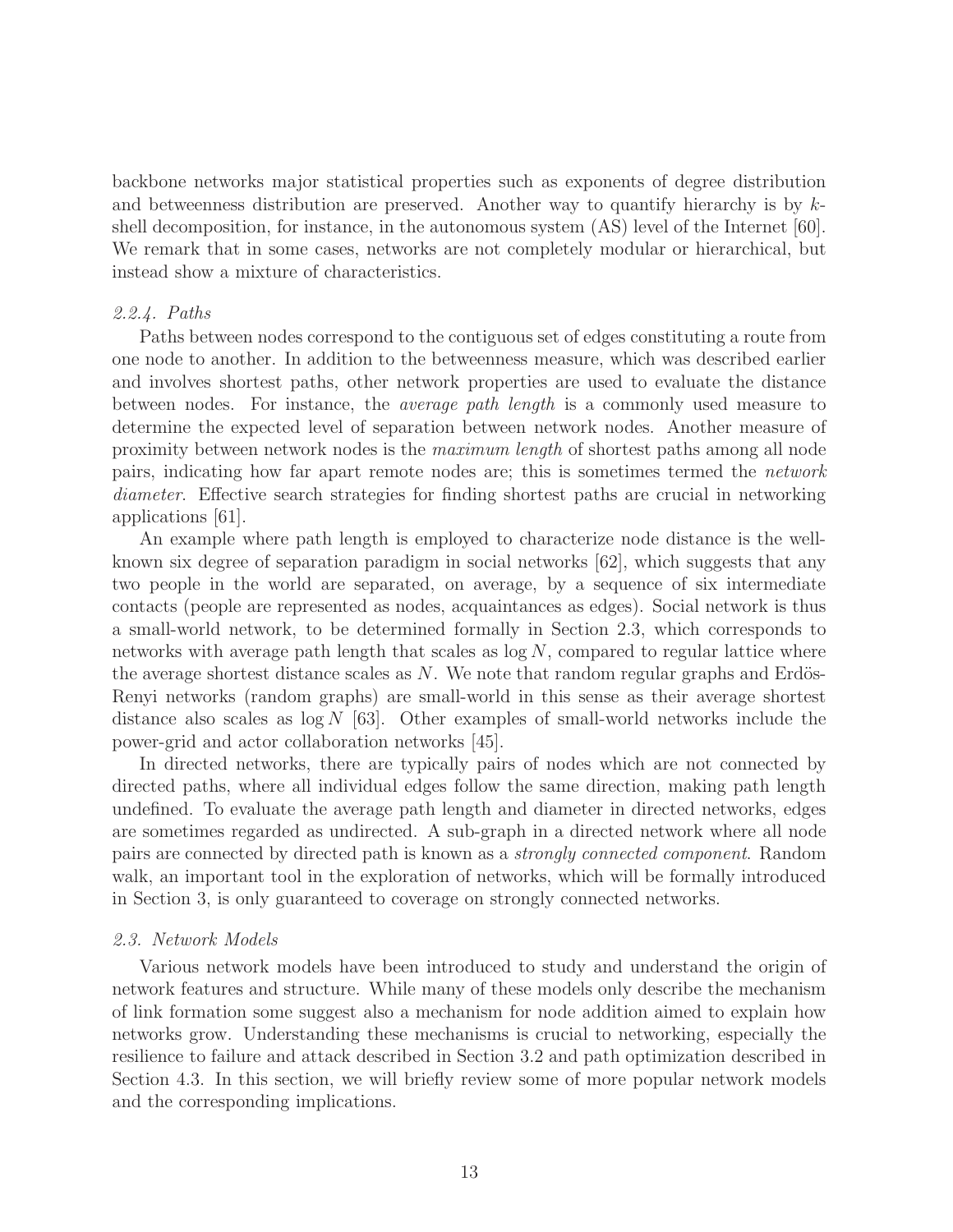#### 2.3.1. Erdös-Rényi Networks

Erdös-Renyi networks are often referred to as random graphs or ER networks. The most commonly studied version, in which links appear randomly with equal probability, was first introduced by Gilbert [43]; a closely related variation had been later introduced and studied by Erdös and Rényi [44]. In an ER network with N nodes, an undirected edge exists between any node pair with equal probability  $p$  independently of other existing edges. The expected number of edges in ER networks is  $pN(N-1)/2$ , and the node degrees follow a binomial distribution which is effectively approximated by a Poisson distribution with an average  $pN$  when the network size N is large, given by

$$
p(k) = \frac{(pN)^k}{k!}e^{-pN}.\tag{8}
$$

The probability distribution  $p(k)$  has a prominent peak at the expected value  $\langle k \rangle$  and decays faster than exponential for  $k > \langle k \rangle$ , which classifies ER as exponential networks. While  $p = 1/N$  is the usual percolation threshold for the network to have a largest connected component of size  $O(\ln N)$ , it has been shown that when  $p > \ln(N)/N$  the whole network tends to be connected with no isolated nodes [63]. The properties of ER networks such as connectedness and the size of connected components, have been extensively studied by graph theorists; ER networks are often referred to as random graphs and are denoted as  $G_{N,p}$  [63].

For researchers studying phenomena on complex networks, ER networks are a useful modeling tool and are considered as a benchmark for comparison with other network models. Since edges are assigned randomly in ER networks, they do not show any community or hierarchical structures.

#### 2.3.2. Scale-free Networks

Scale-free networks correspond to networks with a power-law degree distribution, of the form  $p(k) = ck^{-\gamma}$ , where c is a normalization constant. Many of the networks one encounters in daily life are characterized by a power-law degree distribution, and thus are scale-free. Scale-free networks are characterized by a high number of hubs (i.e., highly connected nodes) which results from the long tail in the degree distribution, compared to the Poissonian distribution in ER networks.

The most studied model which generates a power-law degree distribution is the Barabási-Albert (BA) model [64]. The BA model starts initially with  $m_0$  nodes, with new nodes introduced at each time step. The latter are connected to m existing nodes with a probability proportional to their degrees, i.e. nodes of a large degree are more likely to be connected. This growth method is often known as preferential attachment or the richget-richer effect; the concept has been used earlier to explain power-laws by Yule [65] and Simon [66], and is sometimes called the Yule's process. With regard to networks, Barabási and Albert showed that growth and preferential attachment are the two essential ingredients leading to networks with a power-law distribution, and thus the BA model is often employed for studying phenomenon based on network growth. To obtain the degree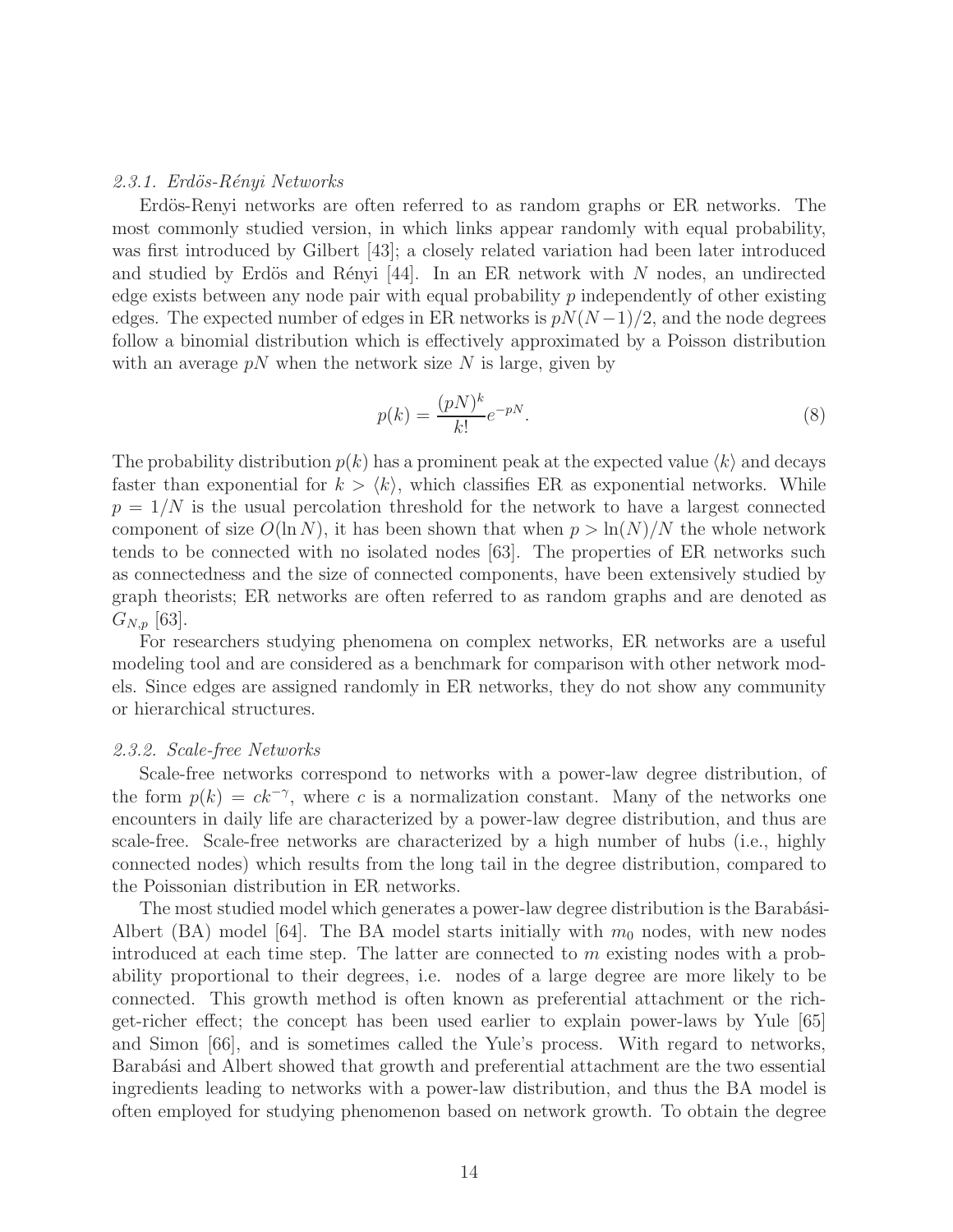distribution analytically, one can use the recursive equation [15, 67]

$$
p(k, s, t+1) = \frac{k-1}{2t}p(k-1, s, t) + \left(1 - \frac{k}{2t}\right)p(k, s, t),\tag{9}
$$

which describes the probability  $p(k, s, t)$  of a node introduced at time s to have a degree k at time t. The factor  $k/2t$  corresponds to the probability that a node of degree k is chosen by the new node to establish a link at time  $t$ . By taking the stationary state limit  $p(k) = \lim_{t \to \infty} \frac{1}{t}$  $\frac{1}{t} \sum_s p(k, s, t)$ , Eq. (9) leads to derive a recursion relation relating  $p(k)$  and  $p(k-1)$ , resulting in the following expression for  $p(k)$ 

$$
p(k) = \frac{2m(m+1)}{k(k+1)(k+2)}.
$$
\n(10)

For large k,  $p(k) \propto k^{-3}$  independent of m and  $m_0$ , the number of existing nodes at each time and initial number of nodes, respectively.

Though the BA networks are characterized by a power-law degree distribution, in most real networks the decay exponents are different from 3. Hence, mechanisms which produce a tunable exponent have been studied. For instance, the original Yule's process is employed in [67]; it is similar to the BA model except that the probability of a new node connecting to an existing node of degree  $k$  is proportional to

$$
\frac{k+a}{(2m+a)t},\tag{11}
$$

where a is a model parameter. It has been shown that the degree distribution at steady state is given by [67]

$$
p(k) \propto k^{-(3+\frac{a}{m})} \tag{12}
$$

with an adjustable exponent. The BA model corresponds to the case of  $a = 0$ . Nevertheless, the exponent value of  $\gamma = -3$  does mark the critical point below which the second moment  $\langle k^2 \rangle$  diverges due to the divergence of  $\sum_k k^{-n}$  when  $n \leq 1$ . We will see in section 3.2 that the divergence of  $\langle k^2 \rangle$  has many important consequences in epidemic spreading and percolation, which make networks with  $\gamma \leq 3$  substantially different from those with  $\gamma > 3$ .

Another simple approach to generate networks with power law degree distributions is the configuration model (CM) [48] which assigns a degree for every node from a predefined degree distribution  $p(k) \propto k^{-\gamma}$ . With the constraint of  $\sum_i k_i$  being even, edges are added randomly to fill up all the histogram of  $k_i$  values. In general, CM generates networks with any prescribed degree distribution. A different approach to generate networks with power law distribution is the good-get-richer mechanism [68] in which nodes are characterized by an intrinsic fitness, and the existence of links between a pair of nodes is proportional to the product of their fitnesses. Galderalli et al [68] showed that power-law degree distributions with varying exponents are generated by a power-law or exponential distribution of fitness. Combinations of the preferential attachment and good-get-richer effect have been also studied to obtain varying exponents of the power-law degree distributions [69].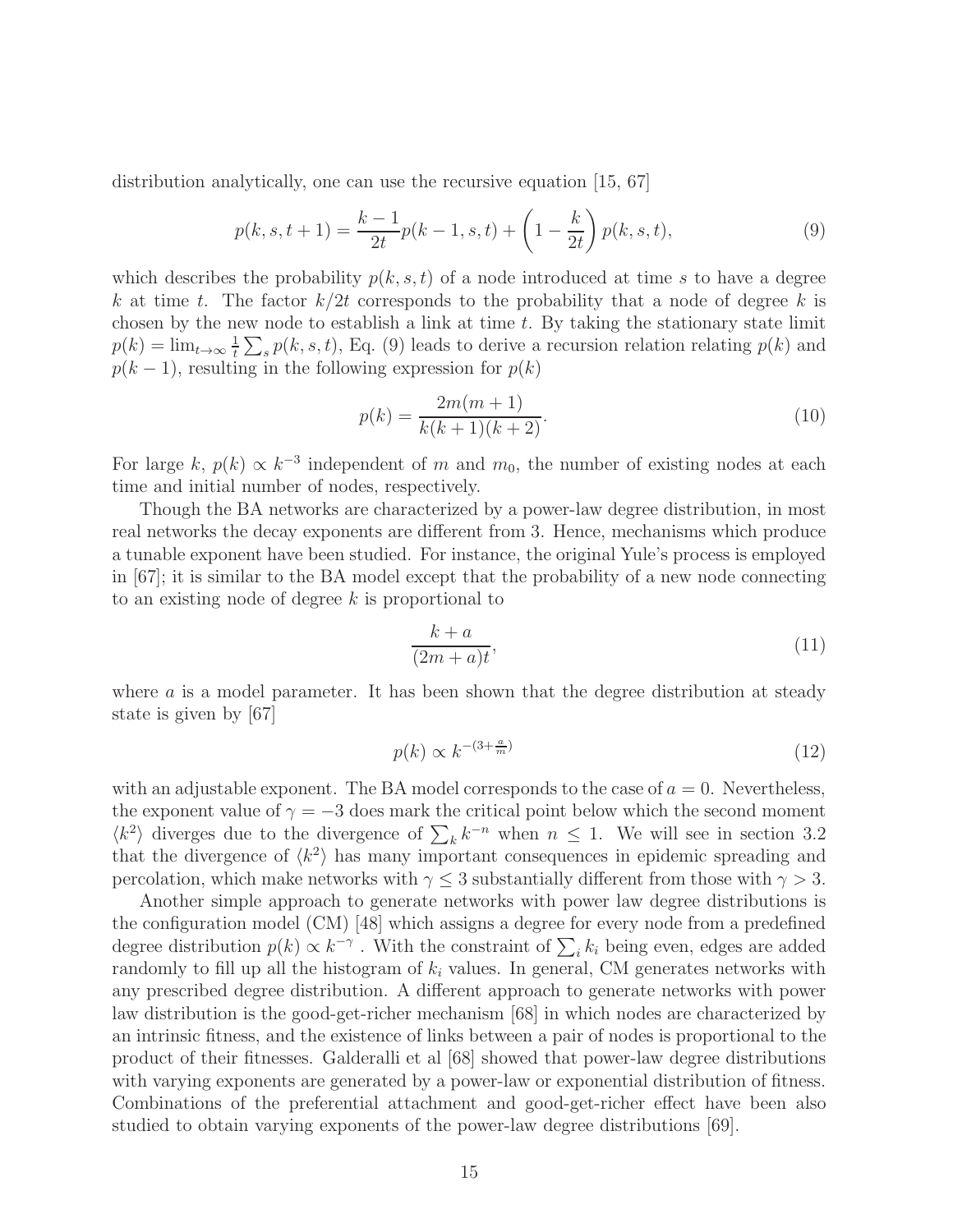#### 2.3.3. Small World Networks

The small world network model was introduced by Watts and Strogatz to model the small world phenomenon observed in social networks and is often referred to as WS network  $(45)$ . To model networks where average path length scales as  $\log N$ , Watts and Strogatz start from a regular ring of  $N$  nodes, each with  $k$  neighbors in its nearest neighborhood. Each edge is then rewired with probability  $p$  to a random node. The case with  $p = 0$  corresponds to the original regular ring while the case with  $p = 1$  corresponds effectively to a random network. For intermediate values of  $p$ , the networks show small average path length  $L$  but large clustering coefficient  $C$ , compared to the large coefficients  $L$  and C in regular network and small ones in random networks. These results show that a small value of p, i.e. a small number of long-range edges would substantially decrease average path length while keeping local clustering. Long-range edges which connect nodes that were originally far apart are usually of high betweenness and are essential to the small world phenomenon. WS networks have a degree distribution  $p(k) = \delta_{k,(k)}$  when  $p = 0$  and a distribution  $p(k)$  similar to ER networks when  $p = 1$ ; WS networks are thus considered to be within the family of exponential networks. It has been shown that BA networks also exhibit small world properties, as their average path length scales approximately as  $\log N$  [15].

#### 3. Networking as a Dynamical Process

After introducing measures and models to characterize network structure, we will review network dynamical processes. They play an important role in tackling various networkingrelated problems and searching for optimal networking solutions, for instance, routing and searching protocols and the containment of computer viruses. In this section, we briefly describe processes that include random walk, epidemic spreading and cascading failures on networks. We remark that epidemic spreading and cascading failures have been included in the comprehensive review by Boccaletti et al [19]. While we will briefly describe essential concepts and processes, we will focus on more recent developments in the two areas which are not included in [19], for instance cascading failures on interdependent networks.

#### 3.1. Random Walk

Random walk corresponds to a sequence of random movements in successive time steps. It was first studied in one dimension to describe a random walker hopping left and right randomly on a straight line. Given an equal probability for hopping left or right and an equal distance d on each hop, the position of the random walker from the starting point after t hops follows a Gaussian distribution with zero mean and variance  $td^2$ , i.e. the expected distance of the random walker from the starting point is proportional to  $\sqrt{t}d$ . It describes a Markov process as, given the present move of the random walker, the probability of his next position is independent of the history. The analysis of random walks on regular lattices was later extended to higher dimensions such as 2D and 3D square lattices as well as on general networks to model different physical phenomena, for instance, Brownian motion. Some of these studies such as the scaling properties [70] and their relations to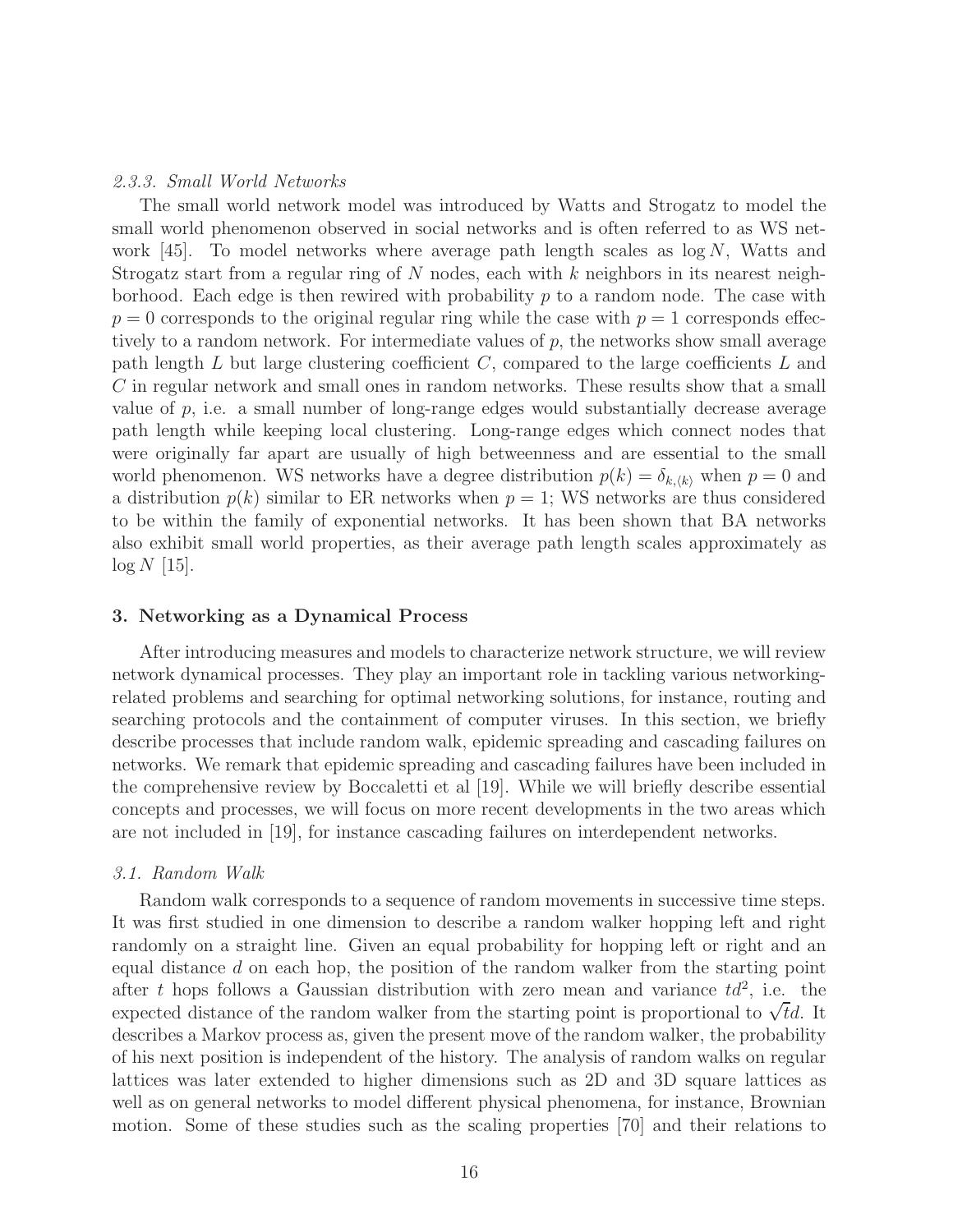the spectra of networks [71] are of high relevance to networking applications. The same methodology has been adopted by other disciplines; in economics to model the dynamics of stock price; in biology to describe the movement of molecules in cells; in ecology to model the predator-prey ecosystem and in computer science for state-space sampling.

In the context of networking, random walk is useful for modeling physical and cyber transport processes, especially the delivery of information from one node to another. Knowledge of its dynamics, such as the first passage time, return time and cover time [72, 73, 74] are valuable for developing local search strategies. Local search is typically computationally efficient as it utilizes only local information as compared to centralized search algorithms which utilize global information. Consequently, the computational complexity of random walks scales favorably with the system size, which makes it a potentially efficient tool for searching large networks such as the World Wide Web. Thus, random walk has been modified and applied to rank the significance of webpages in the World Wide Web [75], to route packets from sources to destinations [76], to identify communities in directed networks [77], to devise local search algorithms in file sharing systems [78] and to mitigate congestions in communication networks [79].

#### 3.1.1. Equilibrium Properties and PageRank

A random walk can be represented by a master equation which describes the probability of a random walker to be at a certain network node. We first denote  $\pi_i(t)$  as the probability that a random walker would arrive at node  $i$  after  $t$  time steps. The initial condition of the walker is given by  $\pi_i(0)$ , for instance,  $\pi_i(0) = 1/N$  when the initial position of the walker is evenly distributed on all network nodes. The master equation which describes the dynamics of  $\pi_i(t)$  is then given by

$$
\pi_i(t+1) = \sum_{j=1}^N \frac{a_{ji}}{k_j} \pi_j(t)
$$
\n(13)

for undirected networks. The factor  $a_{ji}/k_j$  represents the transition probability from state j to i, where  $a_{ji}$  and  $k_j$  are the adjacency matrix element and the degree of node i, respectively. The same equation applies to directed networks by replacing  $k_j$  in Eq. (13) by  $k_j^{\text{out}}$ .

Equivalently, Eq. (13) can be represented by matrix multiplication. We first denote  $\vec{\pi}(t)$  to be a vector with elements  $\pi_i(t)$  for  $i = 1 \cdots N$ . Different initial conditions are represented by the choice of  $\vec{\pi}(0)$ . The dynamics of  $\vec{\pi}(t)$  is then given by

$$
\vec{\pi}(t+1) = \mathcal{M} \cdot \vec{\pi}(t) \tag{14}
$$

where  $M$  is a left stochastic transition matrix (i.e. column-normalized) with elements  $m_{ji} = a_{ji}/k_j$  for undirected networks and  $m_{ji} = a_{ji}/k_i^{\text{out}}$  for directed ones.

Other than merely a representation, Eq. (14) allows one to determine the convergence condition for  $\vec{\pi}(t)$  when  $t \to \infty$ . By Perron-Frobenius theorem, if M is irreducible and primitive, then as  $t \to \infty$  the state probability  $\vec{\pi}(t)$  converges to the unique eigenvector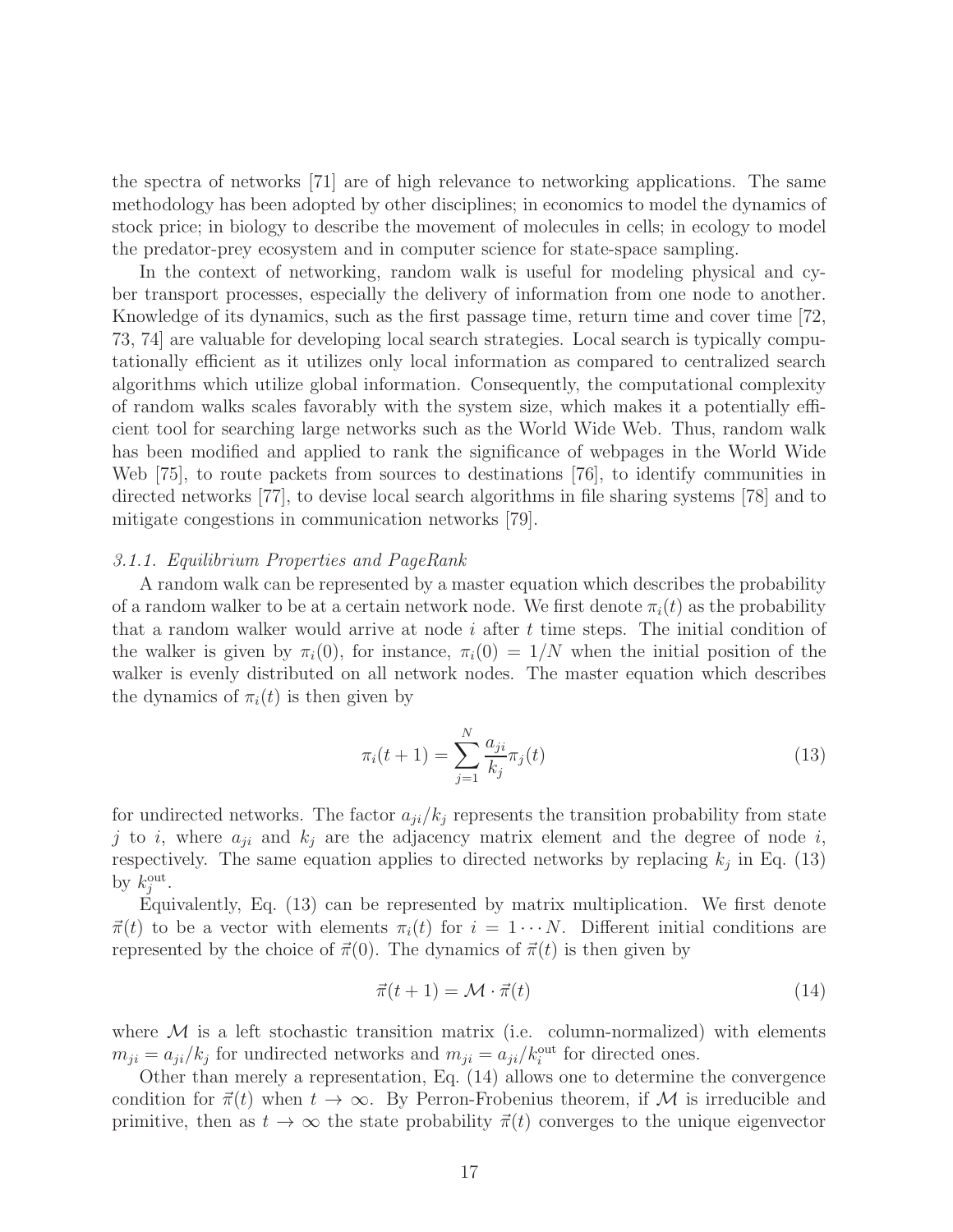of  $M$  with eigenvalue 1. The irreducibility and primitivity of the matrix  $M$  has a strong correspondence to its underlying network structure;  $M$  is irreducible if the network is strongly connected, i.e., a path exists from any node to any node. This condition is readily satisfied for a connected undirected network, but for directed networks there are typically node pairs with no directed path from one node to another. To satisfy convergence requirements of a random walk in directed networks, transitions between all nodes should be allowed, which is essential for search algorithms such as PageRank [75].

The primitivity of a matrix M corresponds to all elements of  $\mathcal{M}^n$  being positive for some natural number  $n$ . In terms of topology, a network is primitive if all node pairs can be linked by exactly  $n$  hops. To demonstrate that primitivity is not always satisfied we provide a simple example of an irreducible but non-primitive network with three nodes and three directed edges, forming a directed triangle. The network is not primitive as node pairs are connected by either odd or even number of hops, such that  $\mathcal{M}^n$  always has zero elements for any n, and the random walk probability  $\vec{\pi}(t)$  does not converge for some initial conditions.

While it is difficult to show in general that the convergence condition is met, a steady state probability  $\vec{\pi}(t)$  can be easily obtained at least for undirected networks. It is straightforward to show that the vector  $\vec{\pi}(\infty)$  with elements

$$
\pi_i(\infty) = \frac{k_i}{\sum_j k_j} = \frac{k_i}{N \langle k \rangle} \tag{15}
$$

is an eigenvector of M in Eq. (14) with eigenvalue 1, where  $\sum_j k_j$  is a normalization constant. This can be readily justified by a direct substitution of  $\pi_j(\infty)$  into Eq. (13) when  $t \to \infty$ , which yields

$$
\pi_i(\infty) = \sum_{j=1}^N \frac{a_{ji}}{k_j} \pi_j(\infty) = \sum_{j=1}^N \frac{a_{ji}}{k_j} \frac{k_j}{N \langle k \rangle} = \frac{k_i}{N \langle k \rangle} \ . \tag{16}
$$

In other words, Eq. (15) implies that in an undirected network the probability that a node hosts the random walker in the steady state is proportional to its degree. The same is not necessarily true for directed networks, as the sum in Eq. (13) implies that  $\pi_i(\infty)$  is roughly proportional to  $k_j^{\text{in}}$ , which generally does not cancel the denominator of  $k_j^{\text{out}}$  in Eq. (16) for directed networks. Consequentially, the steady state of the random walker probability is less obvious in directed networks.

Here we briefly describe the  $PageRank$  algorithm [75] which utilizes the steady-state random walker probability in directed networks to rank webpages. PageRank forms the basis of the Google search engine and models a surfer clicking randomly through the hyperlinks on the World Wide Web. In general, the higher the probability of a random walker arriving at a web page, the higher is the rank given to the page. The underlying mechanism is identical to the traditional random walk except that the web surfer occasionally moves randomly to another website regardless of connectivity; Eq. (14) is then modified to become

$$
\vec{\pi}(t+1) = \frac{\lambda}{N} + (1-\lambda)\mathcal{M}' \cdot \vec{\pi}(t)
$$
\n(17)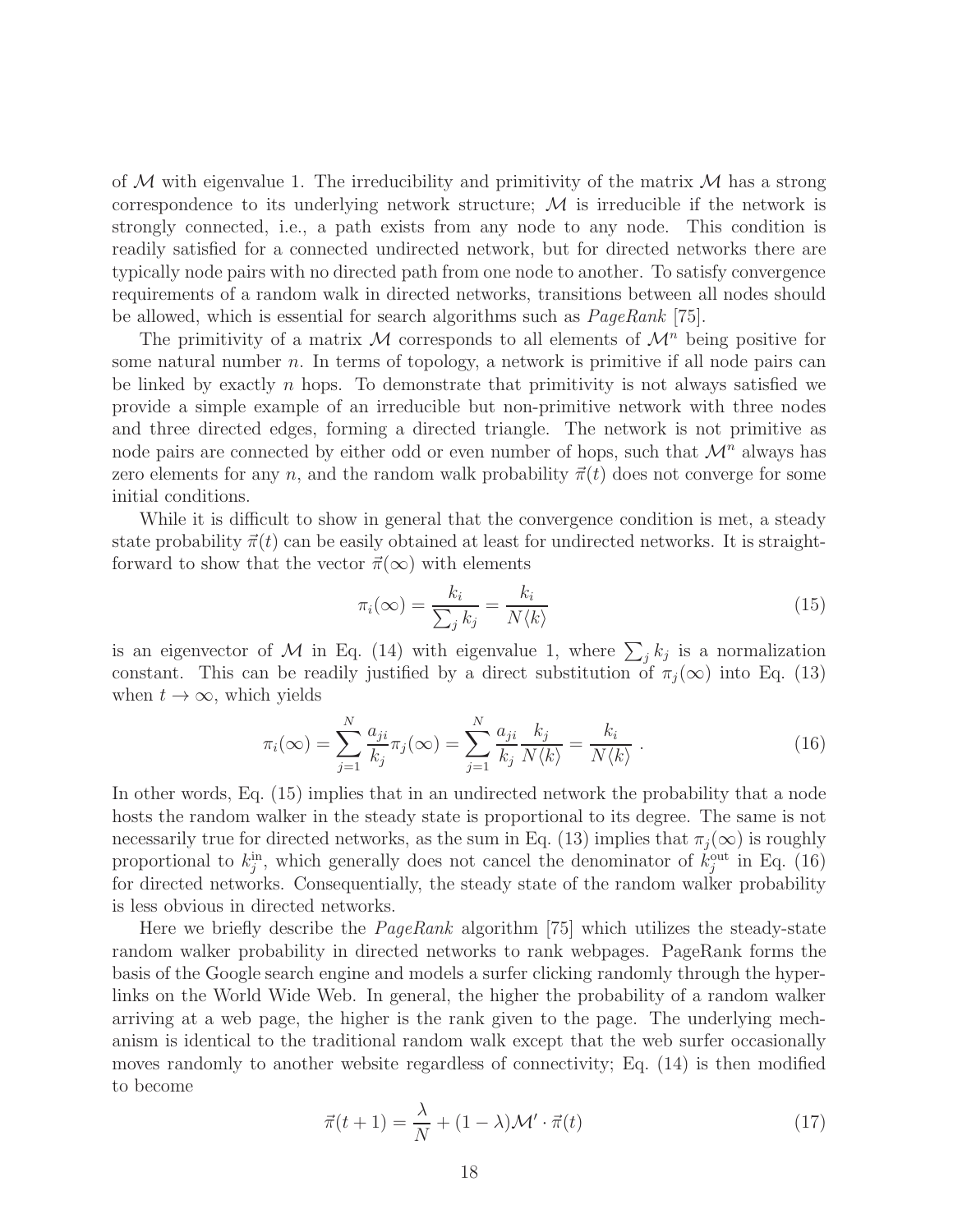where the elements of  $\mathcal{M}'$  are given by

$$
m'_{ji} = (1 - \delta_{k_j^{\text{out}},0}) \frac{a_{ji}}{k_j^{\text{out}}} + \delta_{k_j^{\text{out}},0} \frac{1}{N} ,
$$
\n(18)

which is identical to  $\mathcal M$  except for columns that represent nodes with zero out-degree. The *return probability*  $\lambda$  represents the probability of the surfer to return to a random page. As mentioned before, a non-zero  $\lambda$  would introduce possible transitions among nodes which make the network effectively strongly connected, and thus the PageRank algorithm is likely to converge. Efforts to analytically approximate PageRank's asymptotic probability generally show that  $\pi_i(\infty) \propto k_i^{\text{in}}$  [80].

#### 3.1.2. First Passage Time and Coverage Dynamics

Apart from the steady state and its use in PageRank, the dynamics of a random walk is of great importance for networking applications. The most studied dynamical quantities include the mean first return time (MFRT) and the mean first passage time (MFPT). We denote by  $\langle T_{i\rightarrow j} \rangle$ , the average time required for a random walker who started at node i to first arrive at node j on a given graph. The MFRT  $\langle T_{i\rightarrow i} \rangle$  is the average time for the random walker to return to i after a random walk, while the MFPT  $\langle T_{i\rightarrow j} \rangle$  is the mean time required to get from i to j. We note that in general  $\langle T_{i\rightarrow j} \rangle \neq \langle T_{j\rightarrow i} \rangle$ . Following Kac's formula [81, 82], which describes the recurrent probability of discrete stochastic processes, MFRT of a random walk is given by

$$
\langle T_{i \to i} \rangle = \frac{1}{\pi_i(\infty)},\tag{19}
$$

where  $\pi_i(\infty)$  is the steady state probability of a random walker to be at node *i*. An alternative proof of Eq. (19) will be given below as part of the derivation of MFPT.

The MFPT is clearly dependent on the distance between nodes  $i$  and  $j$  and on the network topology. Noh and Rieger derived a general expression for MPFT which is applicable for arbitrary networks [72]. Here we briefly describe their derivation. To obtain the expression for MPFT, one starts with the relation

$$
\pi_{i \to j}(t) = \delta_{t,0}\delta_{i,j} + \sum_{t'=0}^{t} \pi_{j \to j}(t-t')f_{i \to j}(t')
$$
\n(20)

where the first term enforces the initial condition  $\pi_{i\to j}(0) = \delta_{i,j}$ ; and  $f_{i\to j}(t')$  denotes the probability that a random walker starting at node  $i$  first arrives at node  $j$  after  $t'$  time steps. We note that the MFPT from  $i$  to  $j$  is given by [72]

$$
\langle T_{i \to j} \rangle = \sum_{t=0}^{\infty} t f_{i \to j}(t) = -\tilde{f}'_{i \to j}(0),\tag{21}
$$

with  $\tilde{f}_{i\to j}(s)$  being the Laplace transform  $\tilde{f}(s) \equiv \sum_{t=0}^{\infty} e^{-st} f(t)$ . To evaluate the derivative  $\tilde{f}'_{i\to j}(0)$ , one considers the Laplace transform of Eq. (20) and expresses  $\tilde{f}_{i\to j}(s)$  as

$$
\tilde{f}_{i \to j}(s) = \frac{\tilde{\pi}_{i \to j}(s) - \delta_{i,j}}{\tilde{\pi}_{j \to j}(s)}.
$$
\n(22)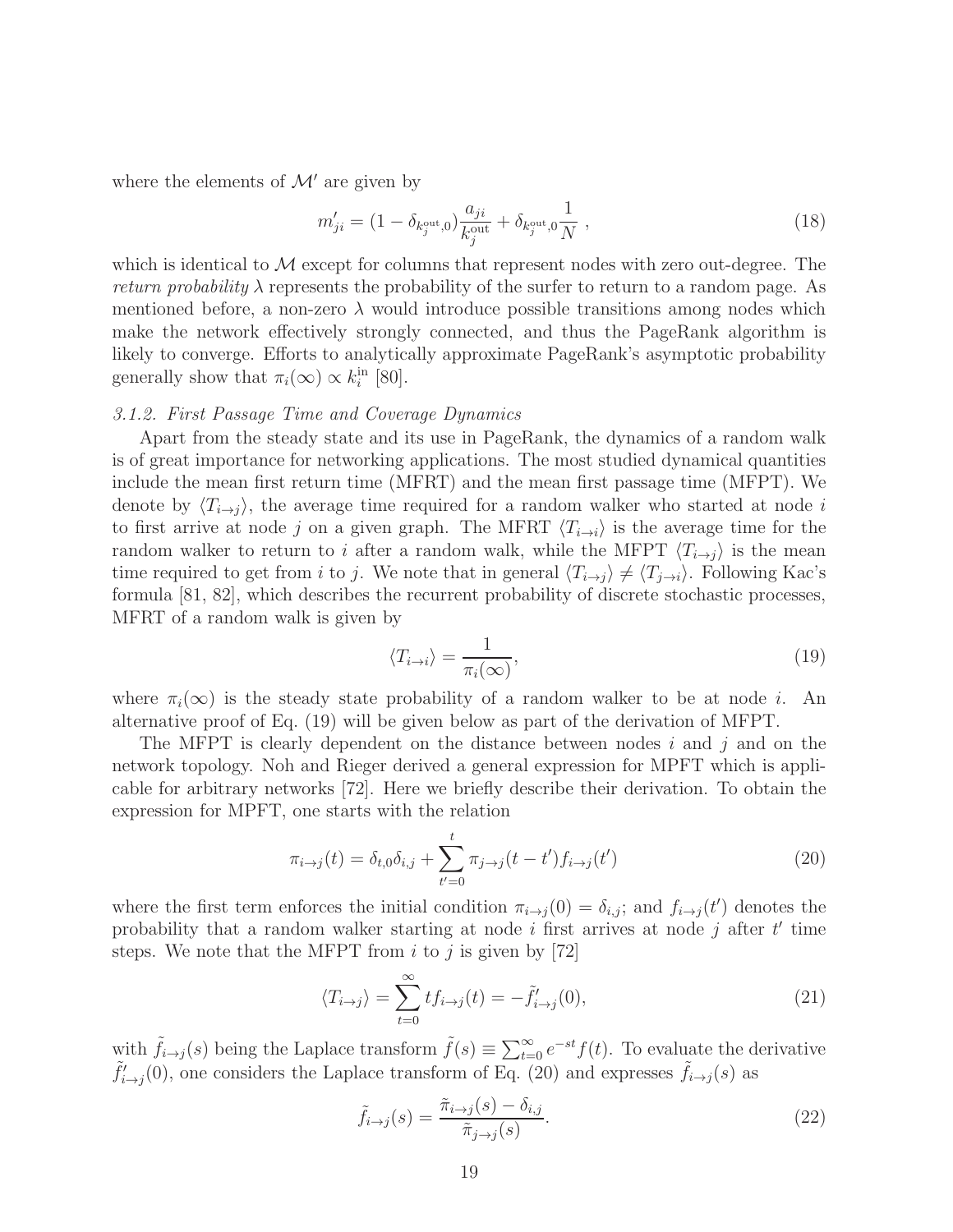Finally, one defines the relaxation moment of  $\pi_{j\to j}$  as  $r_{ij}^{(n)} = \sum_{t=0}^{\infty} t^n [\pi_{i\to j}(t) - \pi_j(\infty)]$  and expresses  $\tilde{\pi}_{i\rightarrow j}(s)$  as

$$
\tilde{\pi}_{i \to j}(s) = \frac{\pi_j(\infty)}{1 - e^{-s}} + \sum_{n=0}^{\infty} (-1)^n r_{ij}^{(n)} \frac{s^n}{n!},
$$
\n(23)

which can be readily justified by substituting the definition of  $r_{ij}^{(n)}$ . The combination of Eqs. (22) and (23) would help us to evaluate  $\tilde{f}'_{i\to j}(0)$ , and thus the MFPT

$$
\langle T \rangle_{i \to j} = \begin{cases} \frac{N \langle k \rangle}{k_j}, & \text{for } j = i\\ \frac{N \langle k \rangle}{k_j} [r_{jj}^{(0)} - r_{ij}^{(0)}]. & \text{for } j \neq i \end{cases}
$$
(24)

Since  $\pi_i(\infty) = k_i/N\langle k \rangle$  for undirected network as given by Eq. (15),  $\langle T_{i\to i} \rangle = N\langle k \rangle / k_i =$  $1/\pi_i(\infty)$ , which is the expression for first return time of Eq. (19). We refer the reader to [72] for the detailed derivation.

As  $r_{jj}^{(0)}$  and  $r_{ij}^{(0)}$  are governed by the random walk relaxation in the whole network, there are no explicit expressions for Eq. (24). However, Noh and Reiger were able to draw a physical interpretation and insight from the difference  $\langle T_{ij} \rangle - \langle T_{ji} \rangle$  [72]. By using Eq. (24),  $\langle T_{ij} \rangle - \langle T_{ji} \rangle = c_j^{-1} - c_i^{-1}$  with

$$
c_i = \frac{k_i}{r_{ii}^{(0)} N \langle k \rangle},\tag{25}
$$

which they call the *random walk centrality*. It implies that when a node i has a large random walk centrality, the difference  $\langle T_{ij} \rangle - \langle T_{ji} \rangle$  tends to be more negative, i.e. the mean first passage time is shorter from the rest of the network to  $i$  than from  $i$  to the the rest of the network. They show that in scale-free network, the variation of  $r_{ii}^{(0)}$  across nodes is small compared to the degree  $k$ . Hence, the random walk centrality is mainly governed by  $k$ , and nodes with a higher degree would be more efficient in receiving information as they have a larger random walk centrality. This is important for search algorithms, which will be discussed in the next subsection.

A simple way to further understand Eq. (24) was suggested in [83]. Consider a random walker walking on a uncorrelated network from  $i$  to  $j$ , the MFPT can be estimated by

$$
\langle T \rangle_{i \to j} \approx \sum_{t=1}^{\infty} t[1 - \pi_j(\infty)]^{t-1} \pi_j(\infty)
$$
\n(26)

where  $[1 - \pi_j(\infty)]^{t-1}\pi_j(\infty)$  is the probability of a random walk through a path of nodes other than j for t−1 steps and arriving at j at time t. With  $\pi_i(\infty) = k_i/N\langle k\rangle$  in undirected networks (see Eq. (15)), the expression in Eq. (26) can be simplified to

$$
\langle T \rangle_{i \to j} \approx \frac{N \langle k \rangle}{k_j},\tag{27}
$$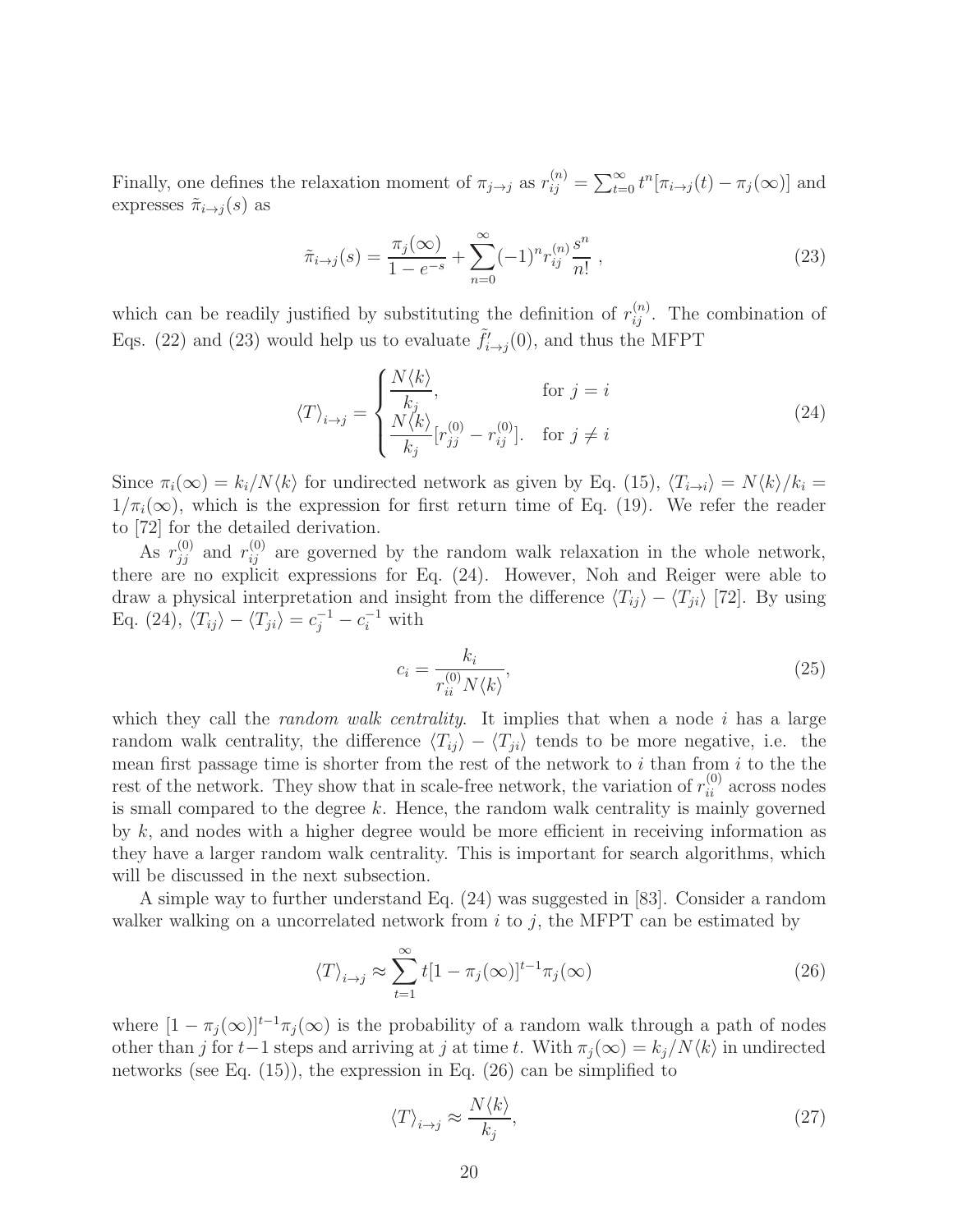which reproduces the *i*-independent components in Eq.  $(24)$ . Physically, this approximation is independent of the starting node i and is inversely proportional to  $\pi_i(\infty)$ , implying that the higher the probability of the random walker to be found at j in the steady state, the shorter the MFPT to  $j$  is.

Another interesting dynamical quantity is the coverage  $S(t)$ , defined as the fraction of nodes visited by the random walker by time t. Baronchelli et al [83] provide a simple argument to derive an approximate form of  $S(t)$ . One first denotes the fraction of nodes of degree k visited by the random walker by time t as  $s_k(t)$ ; the rate of change of  $s_k(t)$  can be written as

$$
\frac{\partial s_k(t)}{\partial t} = [1 - s_k(t)]k \left[ \sum_{k'} p(k'|k) \frac{\rho_{k'}(t)}{k'} \right],\tag{28}
$$

where  $\rho_k(t)$  is the probability that a random walker arrives at a vertex of degree k at time t. The first term on the right hand side is the fraction of newly-visited nodes with degree  $k$  and the second term is the random walker probability of leaving nodes of degree  $k$ . By approximating  $\rho_{k'}(t) \approx k'/N\langle k \rangle$ , using the steady-state values, one obtains

$$
\frac{\partial s_k(t)}{\partial t} = [1 - s_k(t)] \frac{k}{N \langle k \rangle},\tag{29}
$$

such that

$$
s_k(t) = 1 - \exp\left(-\frac{kt}{N\langle k \rangle}\right). \tag{30}
$$

The coverage  $S(t)$  is then given by  $S(t) = \sum_k p(k) s_k(t)$ . We can see that as  $t \to \infty$ ,  $S(t) \rightarrow 1$ , implying a full coverage of the network by the random walker. At intermediate values of t,  $kt/(k)N \ll 1$  and the expansion of Eq. (30) leads to  $S(t) \propto t$ , which is also observed for random walks on small world networks [70].

Other dynamical properties of random walks that have been studied include the relationship between passage time and distance [84], universal dynamic scaling functions in small-world networks [70] and explicit expressions for cover and communication times in specific graphs [74].

## 3.1.3. Routing and Searching by Random Walk

Random walk can be applied to model various phenomenon in networking systems. For instance, in packet-switched networks, the queuing of packets in a single buffer can be modeled by a one-dimensional biased random walk with hopping rate that depends on the arrival rate of packets [85]. On the other hand, random walk can be employed within searching and routing protocols [78, 61, 79, 86, 87] due to its efficiency in searching complex networks. Here we briefly describe the network traffic model [76] and illustrate how random walk is applied to networking.

More specifically, one defines the probability of individual nodes to generate a packet at any time step as  $\lambda$ . Each packet is randomly assigned a destination different from the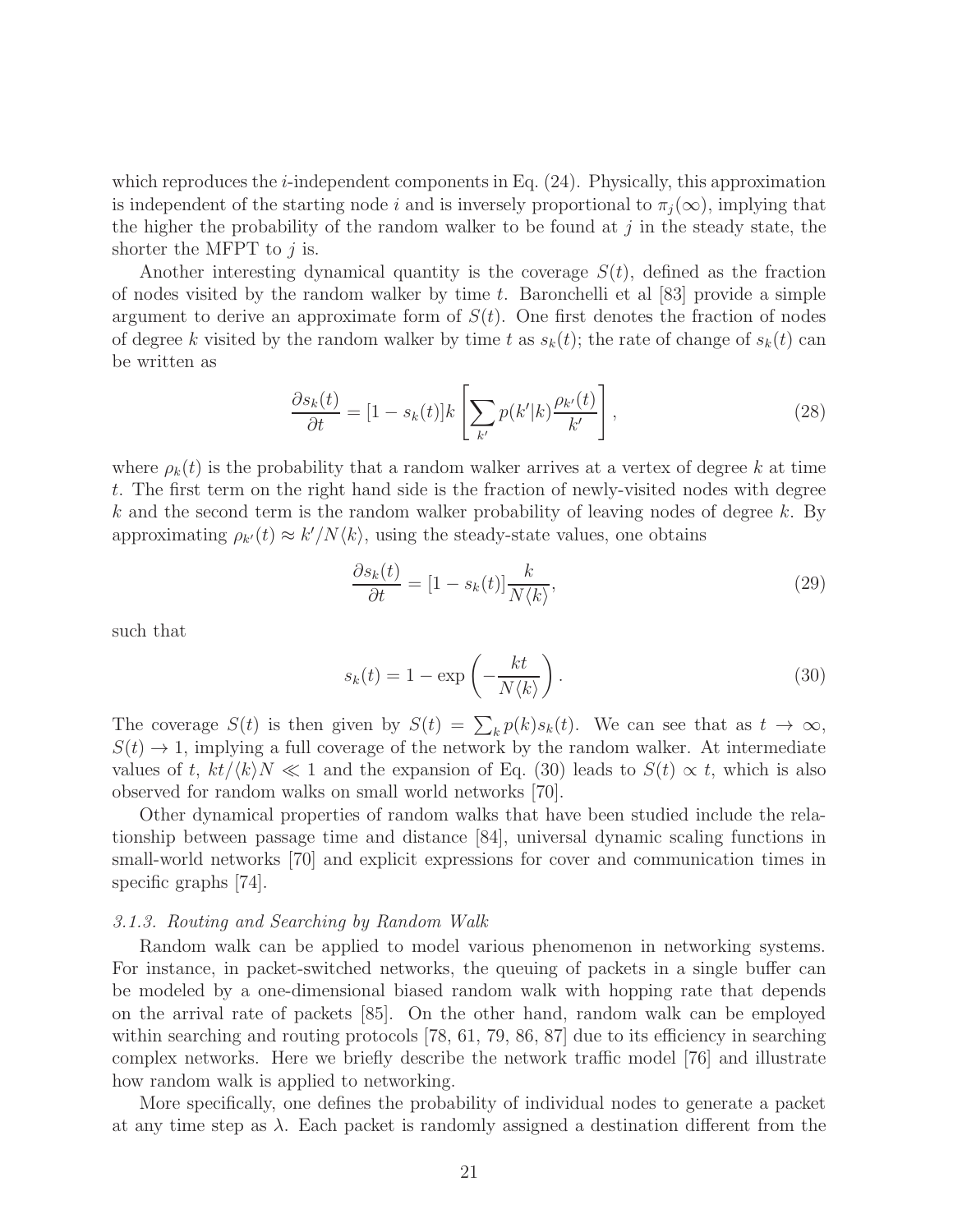generating node. Following a specific routing protocol, the packet then travels from its source to its destination and vanishes upon arrival; each node in the network serves as a packet generator as well as a router. At each time step, node i forwards to its neighbors at most  $c_i$  packets waiting in its queue;  $c_i$  is thus the capacity of router i. In the simplest case, one can consider infinite queuing capacity and packets are forwarded in a first-in-first-out (FIFO) basis [42].

By denoting  $n(t)$  as the number of undelivered packets traveling in the network at time t, one expects that  $n(\infty)$  tends to stabilize when the packet generating rate  $\lambda$  is small, corresponding to a free-flow state where the numbers of created and delivered packets are balanced [42]. In contrast, when  $\lambda$  is large, the packets generated outnumber the packets delivered per time step and  $n(t)$  increases with time. This corresponds to a *congested* phase where traffic congestions occur. To better illustrate the phenomenon, Arenas et al [76] introduced an order parameter  $\eta$  which corresponds to the rate of change in the number of undelivered packets, given by

$$
\eta(\lambda) = \frac{1}{N} \lim_{t \to \infty} \frac{\langle \Delta n \rangle}{\lambda \Delta t},\tag{31}
$$

where the total number of generated packets per time step is  $\Delta n = n(t + \Delta t) - n(t)$  and the average  $\langle \cdots \rangle$  is taken over a time interval  $\Delta t$ . When  $\eta = 0$ , the system is in the free-flow state. When  $\eta > 0$ , there is a net increase in the number of undelivered packets and the network is in a congested phase. With a shortest path routing protocol and a different capacity per node  $c_i$ , a phase change at  $\lambda = \lambda_c$  (characterized by an abrupt increase in  $\eta$ ) is observed in hierarchical networks, regular networks, ER and scale-free networks [76, 42].

To apply random walk to networking, one adopts a heuristic approach and defines  $p_{i\rightarrow i}$ to be the probability that j forwards a packet to i. When  $p_{j\rightarrow i}$  takes the form of

$$
p_{j \to i} = \frac{k_i^{\alpha}}{\sum_{i'} a_{ji'} k_{i'}^{\alpha}},\tag{32}
$$

where  $a_{ji'} = 1$  denotes the existence of an edge between nodes j and i' and is zero otherwise, the packets follow a path governed by *preferential random walk*. When  $\alpha > 0$ , the packets are more likely to go through nodes with a high degree. An extreme case is  $\alpha \to \infty$  such that packets are always forwarded to neighbors with the highest degree. It was shown that such routing protocol, though heuristic, is effective in packet transmission through paths of length proportional to its shortest path in scale-free networks [61]. Such protocol is also observed to be effective for searching in scale-free networks [78]. Despite a short routing path, we will see that traffic congestions tend to occur under such routing protocol.

To understand the physical origin of congestion one first denotes  $n_i(t)$  as the number of packets waiting at i at time t [86] and expresses the rate of change of  $n_i(t)$  in the free-flow state as

$$
\frac{dn_i(t)}{dt} = -n_i(t) + \sum_{j=1}^{N} a_{ij} n_j(t) p_{j \to i},
$$
\n(33)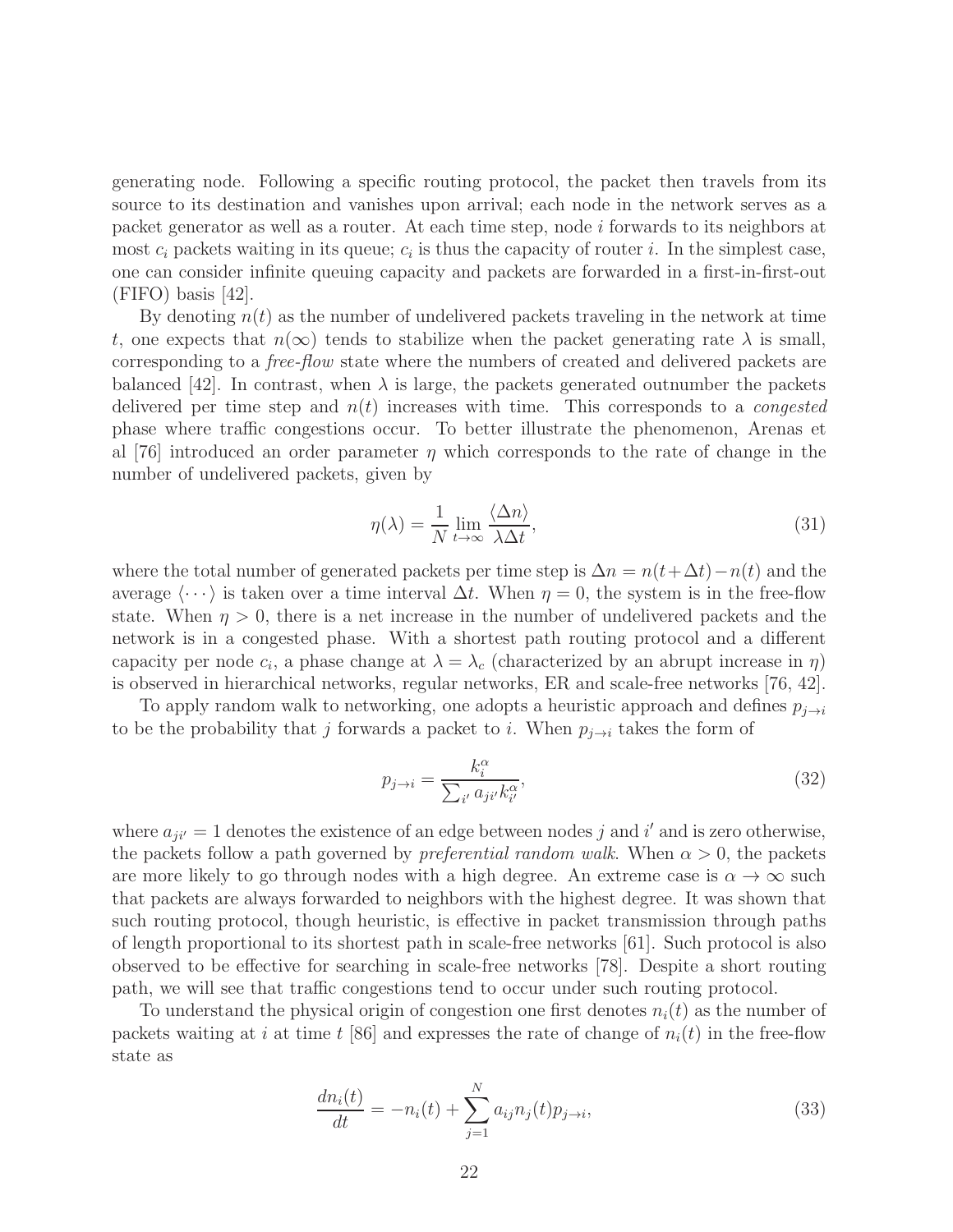where the first term corresponds to node  $i$  forwarding all its packets to its neighbors in the free-flow state. We note that in the case of uncorrelated networks, the denominator of Eq. (32) is roughly proportional to  $k_j$ , such that  $p_{j\to i} \propto k_i^{\alpha}/k_j$ . Together with the steady state condition of  $dn_i(t)/dt = 0$ ,  $n_i(\infty)$  can be written as

$$
n_i(\infty) \propto k_i^{\alpha} \sum_j a_{ij} \frac{n_j(\infty)}{k_j}.
$$
\n(34)

One applies the ansatz  $n_j(\infty) \propto k_j^{\theta}$ , with some exponent  $\theta$ , to find that

$$
n_i(\infty) \propto k_i^{\alpha} \sum_j a_{ij} k_j^{\theta - 1} \propto k_i^{\alpha + 1},\tag{35}
$$

where we have used again the assumption of uncorrelated networks in the derivation of the last expression. The ansatz of  $n_j(\infty) \propto k_j^{\theta}$  is self-consistent when  $\theta = \alpha + 1$ , implying that the number of packets in i at the steady state is proportional to  $k_i^{\alpha+1}$ . When  $\alpha$  is large, the hubs in scale-free networks may get overloaded as the number of packets increases as  $k_i^{\alpha+1}$  $\alpha_i^{\alpha+1}$ . Wang et al [86] argued that  $\alpha = -1$  is an alternative routing protocol which balances the traffic load, although with a longer transmission time and path length for each packet. They show that in cases of  $\alpha = -1$  and uniform capacity  $c_i$ , congestions are less likely to occur and the free-flow state exists for a larger packet generating rate  $\lambda$ .

#### 3.2. Epidemic Spreading

Epidemic spreading corresponds to the spread of disease among individuals, its relevance to networking has been recently recognized by the increasing prevalence of computer viruses. For instance, Pastor-Satorras and Vespignani [88] relate the absence of epidemic threshold, defined as a critical epidemic infection/spreading rate below which an epidemic does not spread, in scale-free networks to the persistent but limited prevalence of computer viruses on the Internet, despite the presence of anti-virus softwares. On the other hand, Cohen et al [89] showed that the Internet is resilient to a crash of a large fraction of its nodes, since a spanning cluster is likely to survive. Such arguments are equivalent to the absence of percolation threshold, which is strongly related to the prevalence of epidemics in scale-free networks [90]. Thus, understanding epidemic spreading would help to identify potential obstacles to effective networking.

Two major models are proposed for studying epidemic spreading [91]. The first is called the susceptible-infected-susceptible (SIS) model, where healthy individuals may become infected and susceptible again. In other words, individuals are either currently susceptible or infected in the SIS model. Computer viruses can be modeled by the SIS model as infected computers may become susceptible to the same virus again. The second epidemic model is called the *susceptible-infected-removed* (SIR) model, where susceptible individuals may become infected and are then removed, which means either recovery or death. In this case, individuals are characterized by the three states, susceptible, infected and removed. The SIR model is more relevant in the public health context such as the spread of influenza,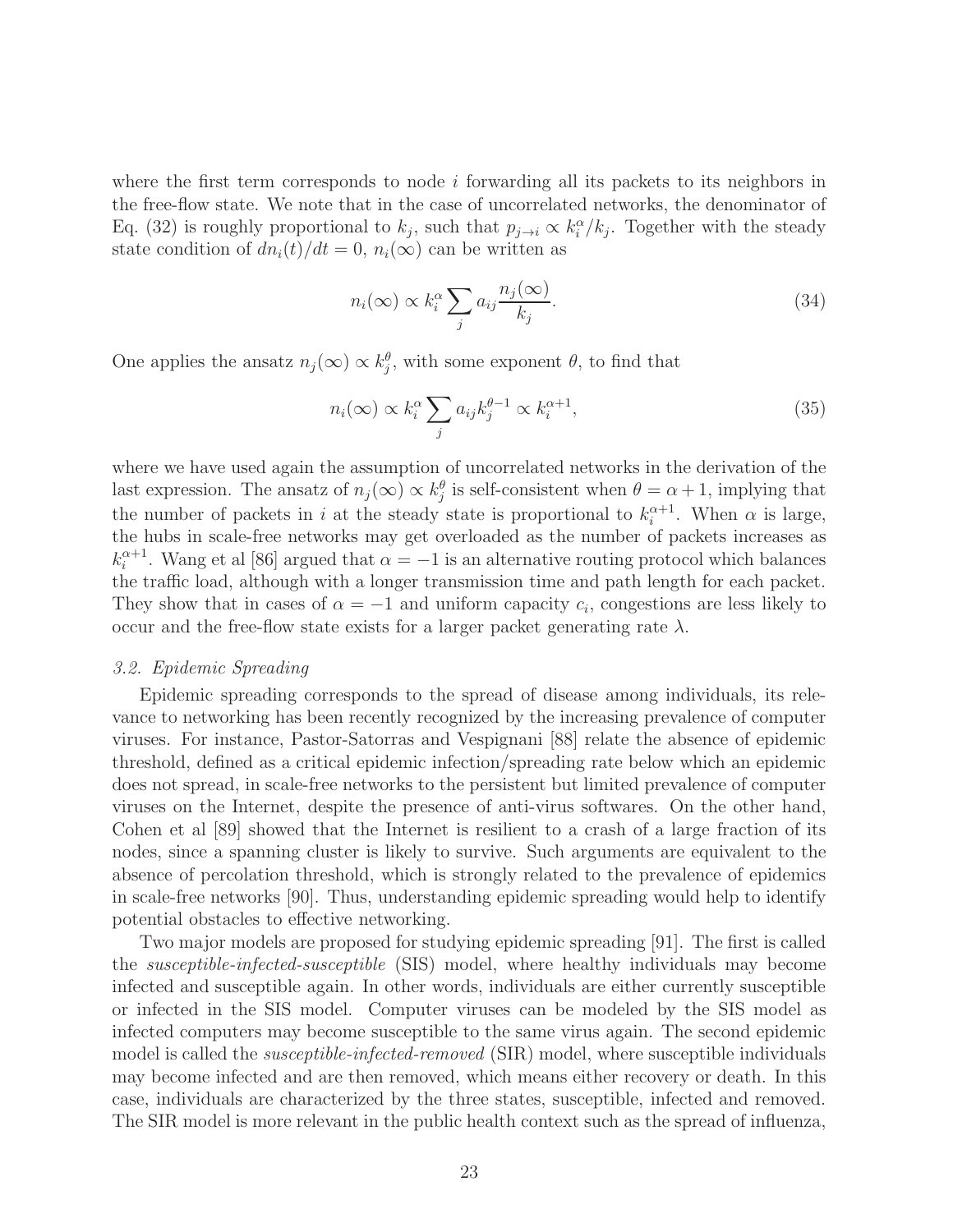where infected individuals may acquire immunity against the disease, but is also relevant to cases where nodes become immune against computer viruses.

Both SIS and SIR models had been first studied in a completely mixed population analogous to a fully connected network, and have been later studied on random, small world and scale-free networks [88, 92, 93]. At every time step, each susceptible individual becomes infected with probability  $\nu$  if they are in contact with at least one infected individual. With a probability  $\delta$ , each infected individual becomes susceptible in the SIS model or removed in the SIR model. In cases with effective anti-virus software,  $\delta$  can be set to 1 as viruses are isolated once computers are infected [88]. We define the *spreading rate* as  $\lambda = \nu/\delta$  and expect a critical spreading rate  $\lambda_c$  below which the epidemic dies out quickly, and above which the diseases spread widely and become persistent. We further denote by  $\rho(t)$  the fraction of infected individuals at time t, such that a steady-state fraction  $\rho(\infty)$  would be observed in SIS networks, with  $\rho(\infty) > 0$  corresponding to the case when individuals are occasionally infected. On the other hand, nodes are either ultimately healthy or removed (i.e. dead or recovered) in the SIR model, with no nodes being infected in the steady state. SIR models are in fact equivalent to bond percolation model and the widely spreading phase is equivalent to the existence of giant components, which is relevant to the resilience of the Internet against router crashes [89].

#### 3.2.1. Steady State of Epidemic Prevalence

To obtain the steady state of the infected fraction, one can write down the rate of change of  $\rho(t)$  as a function of t. For networks with  $p(k)$  prominently peaked at  $k \approx \langle k \rangle$ , such as ER and small world networks, one can adopt a mean-field approximation [92] and express the rate of change of  $\rho(t)$  in the SIS model as

$$
\frac{\partial \rho(t)}{\partial t} = \nu [1 - \rho(t)] \{1 - [1 - \rho(t)]^{(k)}\} - \delta \rho(t)
$$
\n(36)

where the factor  $\{1 - [1 - \rho(t)]^{(k)}\}$  corresponds to the probability that at least one of the  $\langle k \rangle$  neighbors is infected. The first term on the right hand side corresponds to the fraction of healthy individuals who become infected at time  $t$ , while the second term is the fraction of infected nodes who recover at time t. As we are interested at the critical ratio  $\lambda = \nu/\delta$ above which  $\rho(\infty)$  is greater than zero, we expand  $\{1 - [1 - \rho(t)]^{(k)}\}$  to the lowest order in  $\rho(t)$ , which simplifies Eq. (36) to [92]

$$
\frac{\partial \rho(t)}{\partial t} = \nu [1 - \rho(t)] \rho(t) \langle k \rangle - \delta \rho(t). \tag{37}
$$

At the steady state,  $\partial \rho(t)/\partial t = 0$  which implies

$$
\rho(\infty) = 1 - \frac{\delta}{\nu \langle k \rangle} = 1 - \frac{1}{\lambda \langle k \rangle},\tag{38}
$$

such that  $\rho(\infty) > 0$  only if

$$
\lambda \ge \lambda_c = \frac{1}{\langle k \rangle}.\tag{39}
$$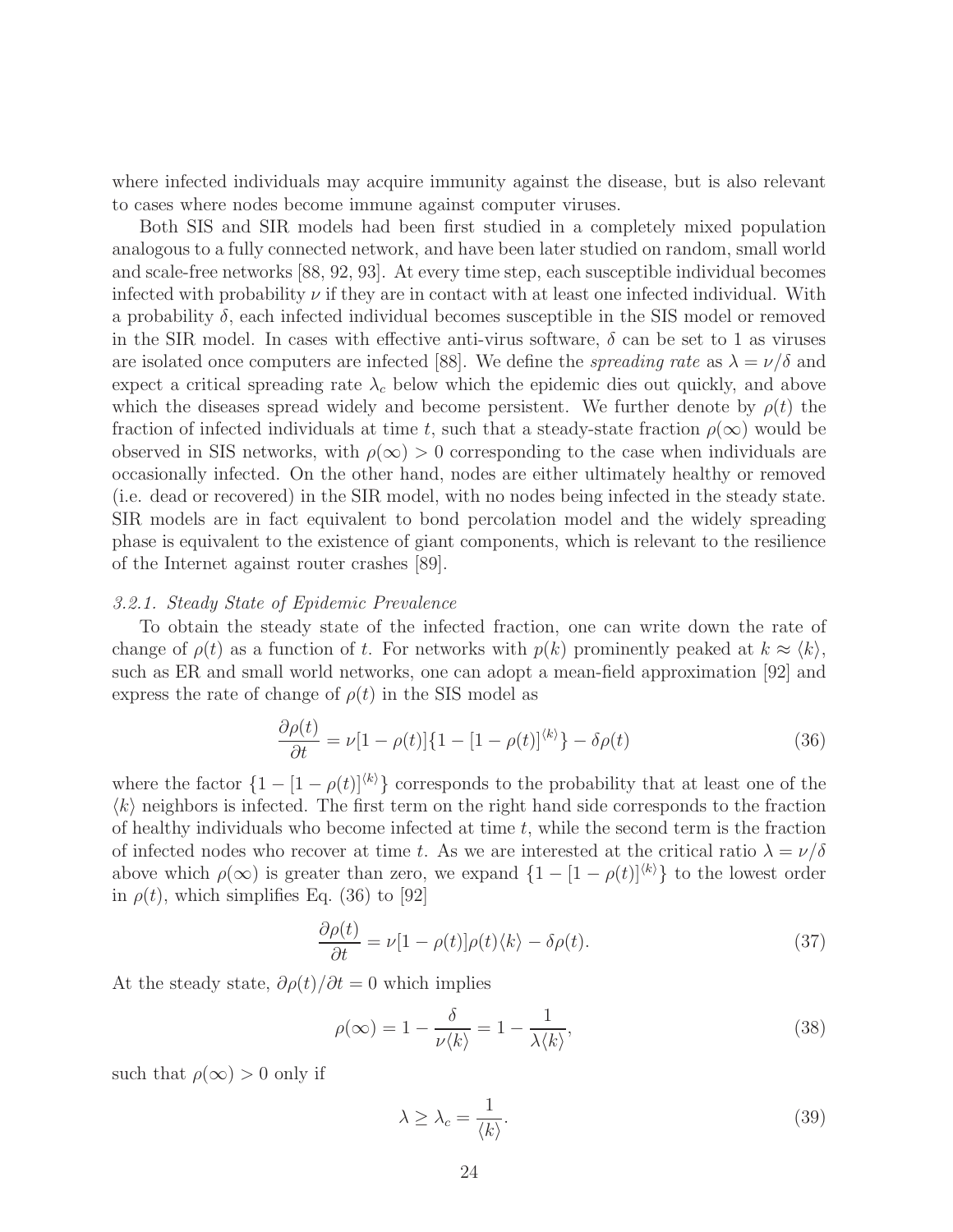For recovery rate  $\delta = 1$  (i.e. infected individuals that will recover in the next step), the critical infection rate becomes  $\nu_c = \lambda_c = 1/\langle k \rangle$ , which coincides with the bond percolation threshold in ER networks and implies that viruses become wide-spread if more than one neighbor is infected on average.

However, for networks with highly skewed degree distribution  $p(k)$ , the above approximation of  $k \approx \langle k \rangle$  is not valid. Instead of representing the global state by a single  $\rho(t)$ , one introduces the variables  $\rho_k(t)$  which correspond to the fraction of infected nodes at time t among individuals of degree k. One then employs an improved mean-field approximation [88] and rewrites Eq. (37) as

$$
\frac{\partial \rho_k(t)}{\partial t} = \nu [1 - \rho_k(t)] \theta_k(t) - \delta \rho_k(t), \qquad (40)
$$

where  $\theta_k(t)$  corresponds to the probability that a node with degree k is connected to at least one infected neighbor at time t. If the network is uncorrelated,  $\theta_k(t)$  can be expressed as

$$
\theta_k(t) = 1 - \left[1 - \frac{1}{\langle k \rangle} \sum_{k'} k' p(k') \rho_{k'}(t)\right]^k \approx \frac{k}{\langle k \rangle} \sum_{k'} k' p(k') \rho_{k'}(t),\tag{41}
$$

where  $k'p(k')\langle k\rangle$  corresponds to the distribution of arriving at a node of degree k from a randomly chosen edge. We have again expanded the middle term in Eq. (41) to the lowest order in  $\rho_{k'}$  as we are interested in the emergence of small positive fraction of infected nodes  $\rho_k(t)$ . Substitution of Eq. (41) into Eq. (40) and setting it to zero leads to the critical spreading rate

$$
\lambda_c^{\text{SIS}} = \frac{\langle k \rangle}{\langle k^2 \rangle}.
$$
\n(42)

We remark that the above expression is only valid for uncorrelated network as assumed in the derivation of Eq. (41). Expression (42) reduces to Eq. (39) when  $\langle k^2 \rangle = \langle k \rangle^2$ , i.e. node degrees are homogeneous. A similar expression of  $\lambda_c$  for the SIR model is given by

$$
\lambda_c^{\text{SIR}} = \frac{\langle k \rangle}{\langle k^2 \rangle - \langle k \rangle},\tag{43}
$$

which is obtained by bond percolation approaches  $[89, 90]$ .

As mentioned in Section 2.3.2,  $\langle k^2 \rangle$  diverges for scale-free networks with  $\gamma \leq 3$ , Eq. (42) implies that  $\lambda_c = 0$  for these scale-free networks with an undesirable implication: the spread of computer viruses is persistent regardless of spreading rate as the Internet is a scale-free network with  $\gamma \leq 3$  [47]. Some studies argued that this result was obtained under the assumption of uncorrelated networks while in correlated scale-free networks with no connection between hubs, a positive  $\lambda_c$  has been obtained [94]. Several approaches have been suggested to deal with correlated networks, including a modified expression for  $\theta_k(t)$  in Eq. (41) which depends on the degree correlation given by  $p(k'|k)$  [95]. Nevertheless, it was later shown that regardless of the power-law exponent, diseases would eventually die out on finite scale-free networks, while in *infinite* networks diseases would become persistent [96]. We will briefly describe the theory underlying these arguments in the following subsection.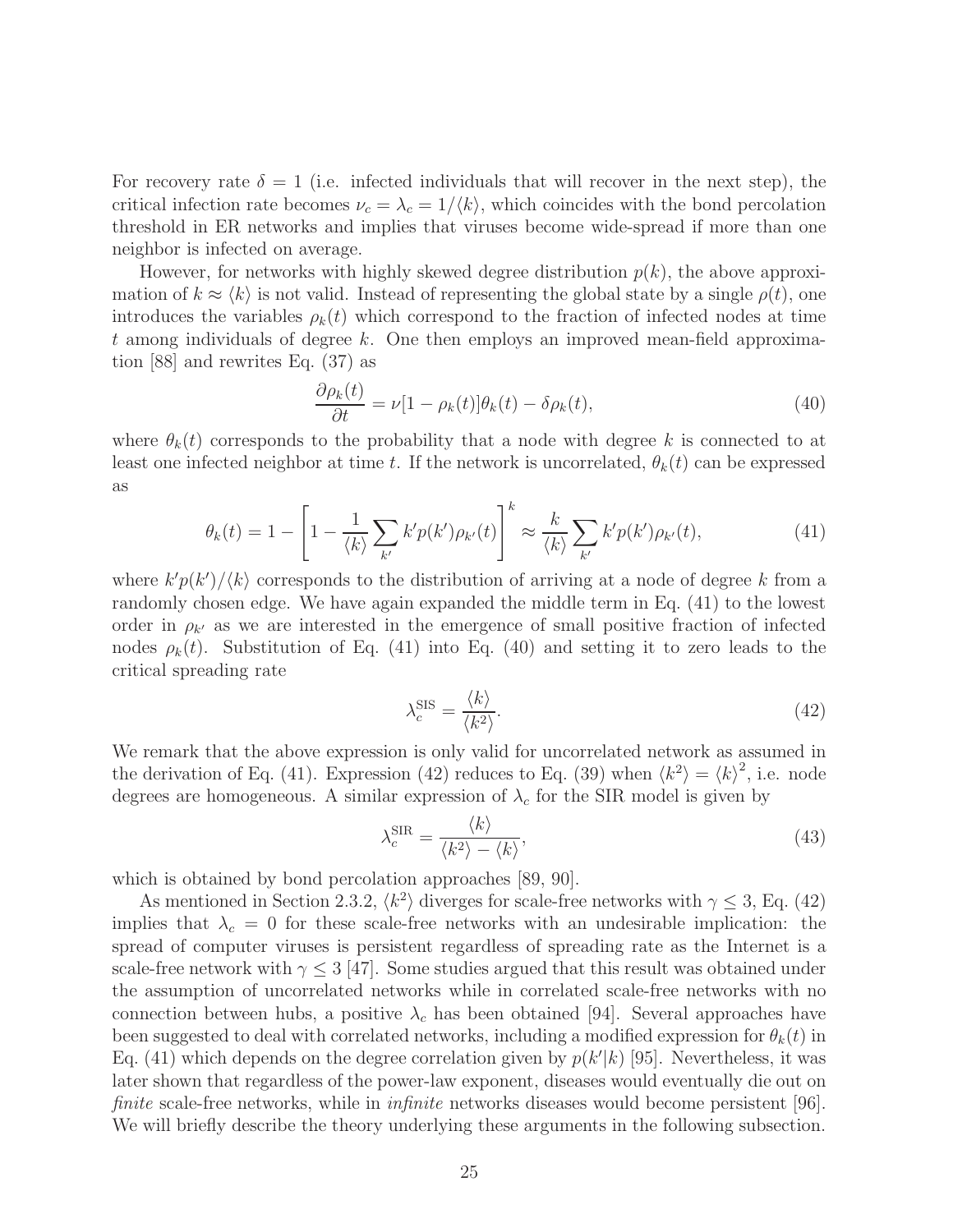#### 3.2.2. Propagation Dynamics of Epidemic States

Here we describe a simple approach to obtain a general expression for epidemic threshold on any network topology [97]. We first introduce a column vector  $|\rho(t)\rangle$  (the bra-ket notation is employed here for convenience in later derivations) with elements  $(\rho_1(t), \dots, \rho_N(t))$ corresponding to the probability that individual nodes are infected at time t. The dynamics of the system is then given by the propagation of  $|\rho(t)\rangle$  as

$$
|\rho(t+1)\rangle = \mathcal{W}|\rho(t)\rangle.
$$
 (44)

where  $W$  is the transition matrix.

To obtain an explicit form of W, one first denotes  $\eta_i(t)$  as the probability that none of the neighbors of i spreads viruses to i at time t,  $\eta_i(t)$  can be expressed as

$$
\eta_i(t) = \prod_{j=1}^N \{ (1 - \nu)\rho_j(t) + [1 - \rho_j(t)] \}^{a_{ij}} = \prod_{j=1}^N \{ 1 - \nu \rho_j(t) \}^{a_{ij}},
$$
\n(45)

where  $a_{ij}$ 's are elements of the adjacency matrix, taking a value 1 or 0 when edges exist or not, respectively. We then express  $\rho_i(t+1)$  as a function of  $\rho_i(t)$  and  $\eta_i(t)$  by

$$
1 - \rho_i(t+1) = \eta_i(t)[1 - \rho_i(t) + \delta \rho_i(t)] + \frac{\delta}{2}[1 - \eta_i(t)]\rho_i(t), \qquad (46)
$$

where the first term on the right hand side corresponds to cases when neighbors of  $i$  do not spread viruses to i, and i is either healthy or recovers at time t. The second term corresponds to cases where neighbors spread viruses but at the same time node i recovers immediately with probability  $1/2$ . By substitution of Eq.  $(45)$  into Eq.  $(46)$  and expansion to the first order of  $\rho(t)$ , assuming  $\rho(t) \ll 1$ ;  $\rho_i(t+1)$  can be written as

$$
\rho_i(t+1) = (1-\delta)\rho_i(t) + \nu \sum_{j=1}^N a_{ij}\rho_j(t).
$$
\n(47)

In terms of  $|\rho(t+1)\rangle$  and  $|\rho(t)\rangle$ , Eq. (47) can be rewritten as

$$
|\rho(t+1)\rangle = [(1-\delta)\mathcal{I} + \nu\mathcal{A}]|\rho(t)\rangle,
$$
\n(48)

where  $\mathcal I$  and  $\mathcal A$  are the identity and adjacency matrices, respectively. Equation (48) implies that the transition matrix in Eq. (44) is  $W = (1 - \delta)\mathcal{I} + \nu\mathcal{A}$ .

To make use of the transition matrix, we first note that eigenvectors of  $A$  are eigenvectors of W. By denoting  $\Lambda_{\mathcal{A},n}$  and  $|u_{\mathcal{A},n}\rangle$  as the *n*-th largest eigenvalue of A and its corresponding right eigenvector, respectively, we have

$$
\mathcal{W}|u_{\mathcal{A},n}\rangle = [(1-\delta)\mathcal{I} + \nu\mathcal{A}]|u_{\mathcal{A},n}\rangle = (1-\delta - \nu\Lambda_{\mathcal{A},n})|u_{\mathcal{A},n}\rangle,\tag{49}
$$

from which we see that the *n*-th largest eigenvalue of  $W$  is given by

$$
\Lambda_{\mathcal{W},n} = 1 - \delta - \nu \Lambda_{\mathcal{A},n}.\tag{50}
$$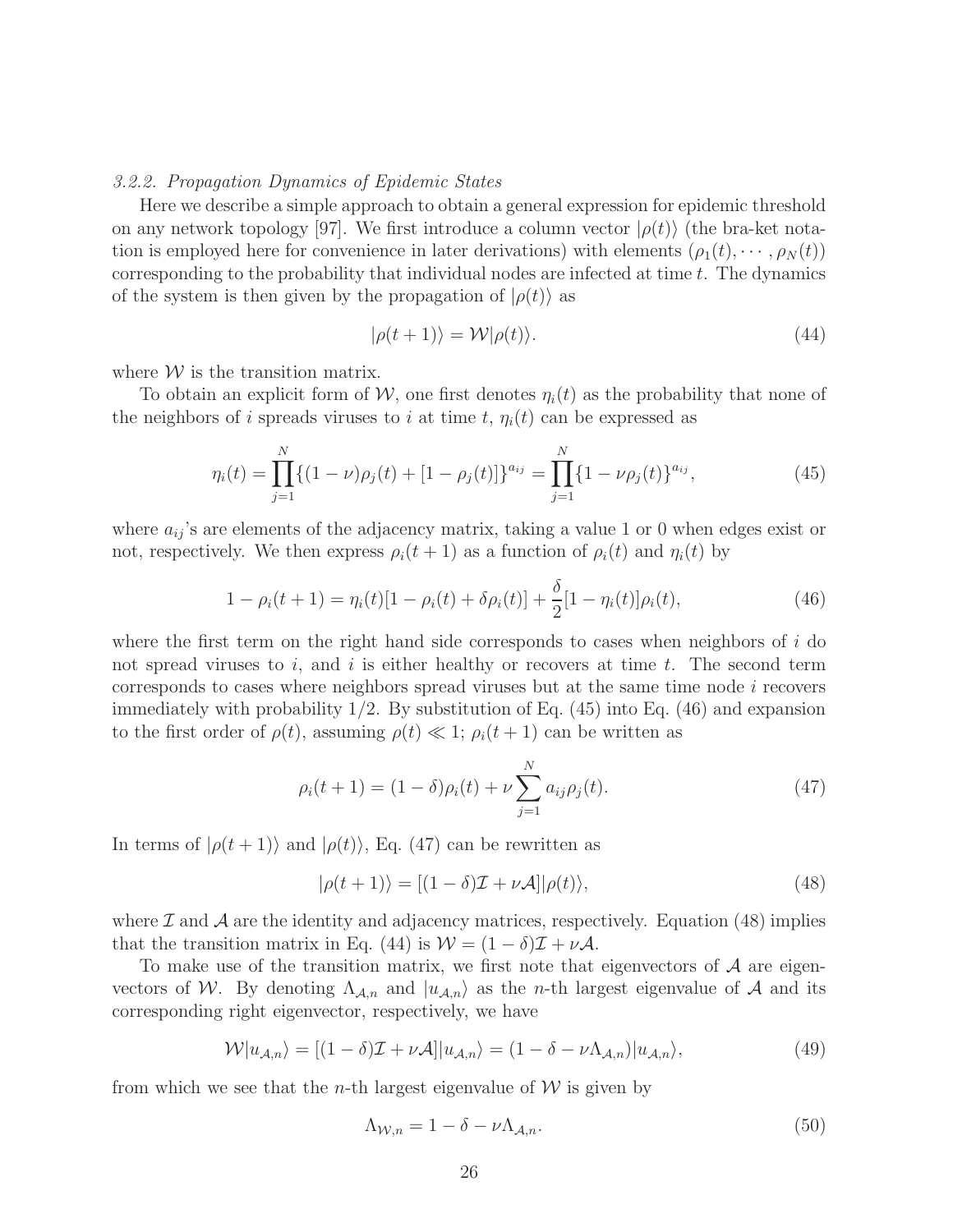We can now express  $W$  raised to power t in terms of its eigenvalues and its left and right eigenvectors as

$$
\mathcal{W}^t = \sum_{n=1}^N \Lambda_{\mathcal{W},n}^t |u_{\mathcal{A},n}\rangle\langle u_{\mathcal{A},n}|,\tag{51}
$$

which is the propagator matrix from the initial state  $|\rho(0)\rangle$  to the state  $|\rho(t)\rangle$  at time t, i.e.

$$
|\rho(t)\rangle = \mathcal{W}^t|\rho(0)\rangle = \sum_{n=1}^N \Lambda_{\mathcal{W},n}^t \langle u_{\mathcal{A},n}|\rho(0)\rangle |u_{\mathcal{A},n}\rangle.
$$
 (52)

For undirected networks,  $\mathcal A$  is symmetric and its eigenvalues are real. Hence, the viruses die out if the largest eigenvalue  $\Lambda_{W,1}$  of W is less than one, as for all  $i \rho_i(t) \to 0$  when  $t \to \infty$ . Using the expression for  $\Lambda_{\mathcal{W},n}$  in Eq. (50), the condition of  $\Lambda_{\mathcal{W},1} < 1$  leads to the epidemic threshold

$$
\lambda_c < \frac{1}{\Lambda_{\mathcal{A},1}},\tag{53}
$$

which relates  $\lambda_c$  to the largest eigenvalue of A.

Other than the steady state, the propagator matrix also allows one to examine the dynamics, as the relaxation to the steady state is dominated by the relaxation mode with the largest eigenvalue when  $t \to \infty$ . When all eigenvalues of W are less than 1, the dynamics of the system can be approximated by

$$
|\rho(t)\rangle \approx \Lambda_{\mathcal{W},1}^t \langle u_{\mathcal{A},1} | \rho(0) \rangle | u_{\mathcal{A},1} \rangle \quad \text{as } t \to \infty,
$$
 (54)

which implies that all elements in  $|\rho(t)\rangle$ , and thus the virus prevalence fraction (the sum of elements in  $|\rho(t)\rangle$  decays exponentially with a rate proportional to  $\ln \Lambda_{W,1} = \ln(1-\delta - \frac{1}{2})$  $\nu\Lambda_{A,n}$ ).

The expression for epidemic threshold (53) is valid for both correlated and uncorrelated networks and provides thresholds for different type of graphs when  $\Lambda_{A,1}$  is known. For homogeneous networks or ER networks,  $\Lambda_{A,1} \approx \langle k \rangle$  [98] leading to  $\lambda_c = 1/\langle k \rangle$  as derived by the probabilistic approach in Eq. (39). For uncorrelated scale-free networks, the expression of  $\Lambda_{A,1}$  gives rises to the following epidemic threshold [96],

$$
\lambda_c^{\text{SIS,SF}} = \begin{cases} \frac{1}{\sqrt[k]{[k_{\text{max}}]}} & \text{for } \gamma > 2.5\\ \frac{\langle k \rangle}{\langle k^2 \rangle}, & \text{for } 2 < \gamma < 2.5 \end{cases}
$$
(55)

where  $[k_{\text{max}}]$  is the ensemble average of  $k_{\text{max}}$  over different realizations of graphs. Equation (55) deviates from Eq. (42) for networks with  $\gamma > 2.5$ , which implies that  $\lambda_c$  vanishes in the thermodynamic limit for all scale-free networks, as supported by  $[k_{\text{max}}] \propto N^{1/2}$  for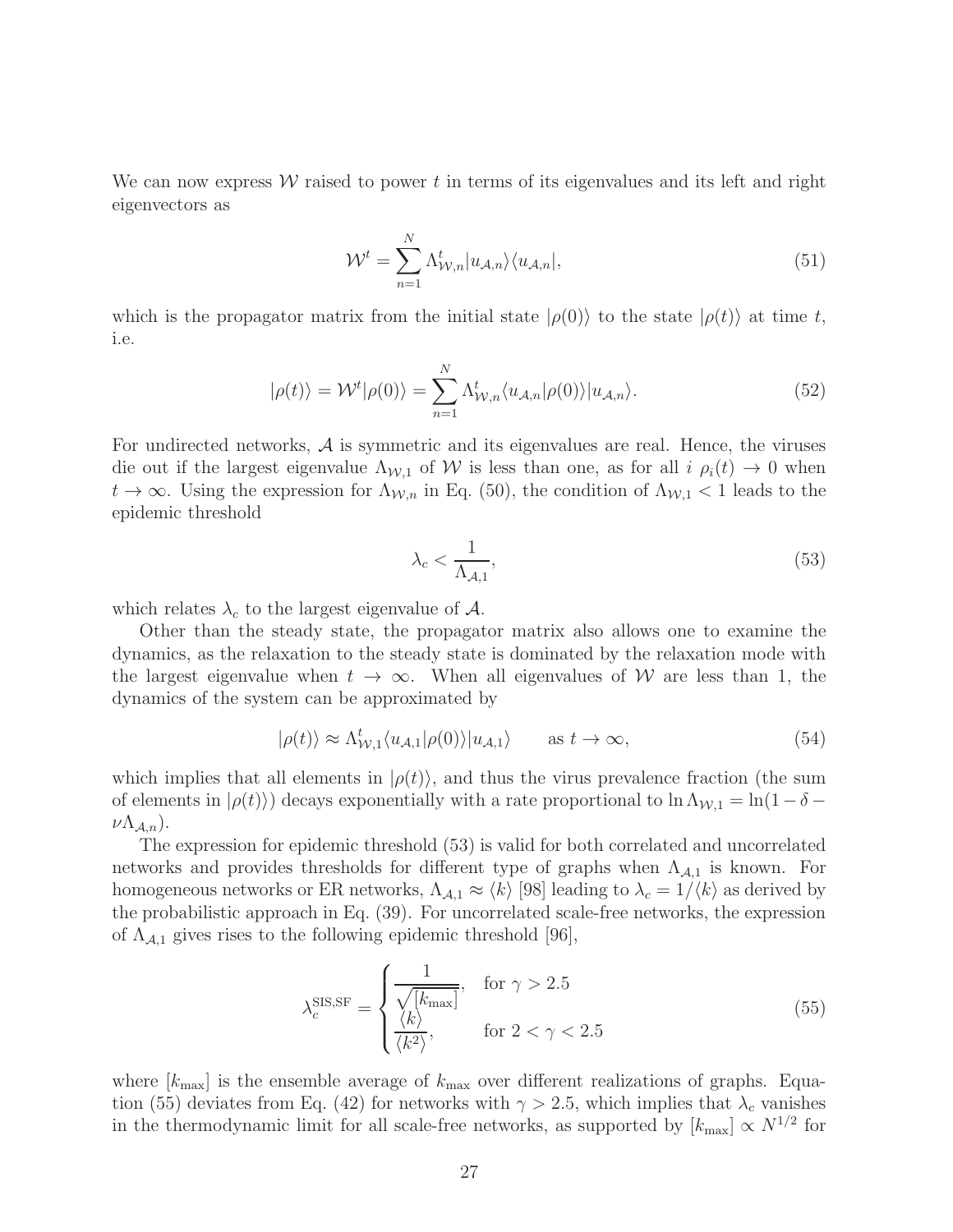

Figure 3: The fraction C of nodes in the giant component after the cascading failures triggered by a fraction  $\lambda$  of initially failed nodes. The black curve with circles corresponds to failures on a single ER network with  $\langle k \rangle = 4$  and the red and green curves correspond to a NON (network of networks) system with  $n = 2$  and 3 interdependent ER networks arranged in tree structure, obtained by Eq. (62) (see [105] for details).

 $\gamma \leq 3$  and  $[k_{\text{max}}] \propto N^{1/(\gamma-1)}$  for  $\gamma > 3$  [99]. It has been argued [96] that the origin of the deviation comes from the assumption of mean-field connectivity in Eq. (40), where the fixed set of specific neighbors of each node (i.e., the quenched topology) is not considered. Further evidence for the infection decay mechanism is obtained by considering a star-like graph, such that  $\lambda_c = 1/\sqrt{k_{\text{max}}}$  given by the steady state of Eq. (40), implying the central hub acts as a self-sustained source of infection. This suggests an anti-virus protocol should be based on targeted immunization of networking hubs, which may be more effective than uniform immunization on entire network [100]. Nevertheless, Eq. (55) suggests that the epidemic threshold vanishes in infinite scale-free networks [97, 96].

#### 3.3. Cascading Failures

Another dynamical macroscopic behavior of a similar flavor to epidemic spreading is cascading failures. A simple and common example of cascading failures is a massive electric outage, such as the blackout in the Northeast US on  $14<sup>th</sup>$  August 2003 [101]. The incident was triggered by an initial shut down of a generating plant in Ohio, causing the original loads of the failed plant to be shared among the neighboring plants, overloading some of the transmission lines. These failed power lines caused overloading of other transmission lines, and the process repeated leading to a cascade of failures. Similar phenomenon is also observed and studied in other networking applications such as transportation networks and models of the Internet [102, 103, 104].

To understand the phenomenon, one has to quantify cascading failures. If we consider failed nodes and links as to be removed from the network, a common measure to quantify the influence of failures is the size of the remaining giant component (i.e. the largest connected cluster). Obivously, the smaller the giant component, the more catastrophic the failure. We denote the fraction of nodes in the giant component as C, and studies have shown that C is dependent on factors such as the network topology, the centrality and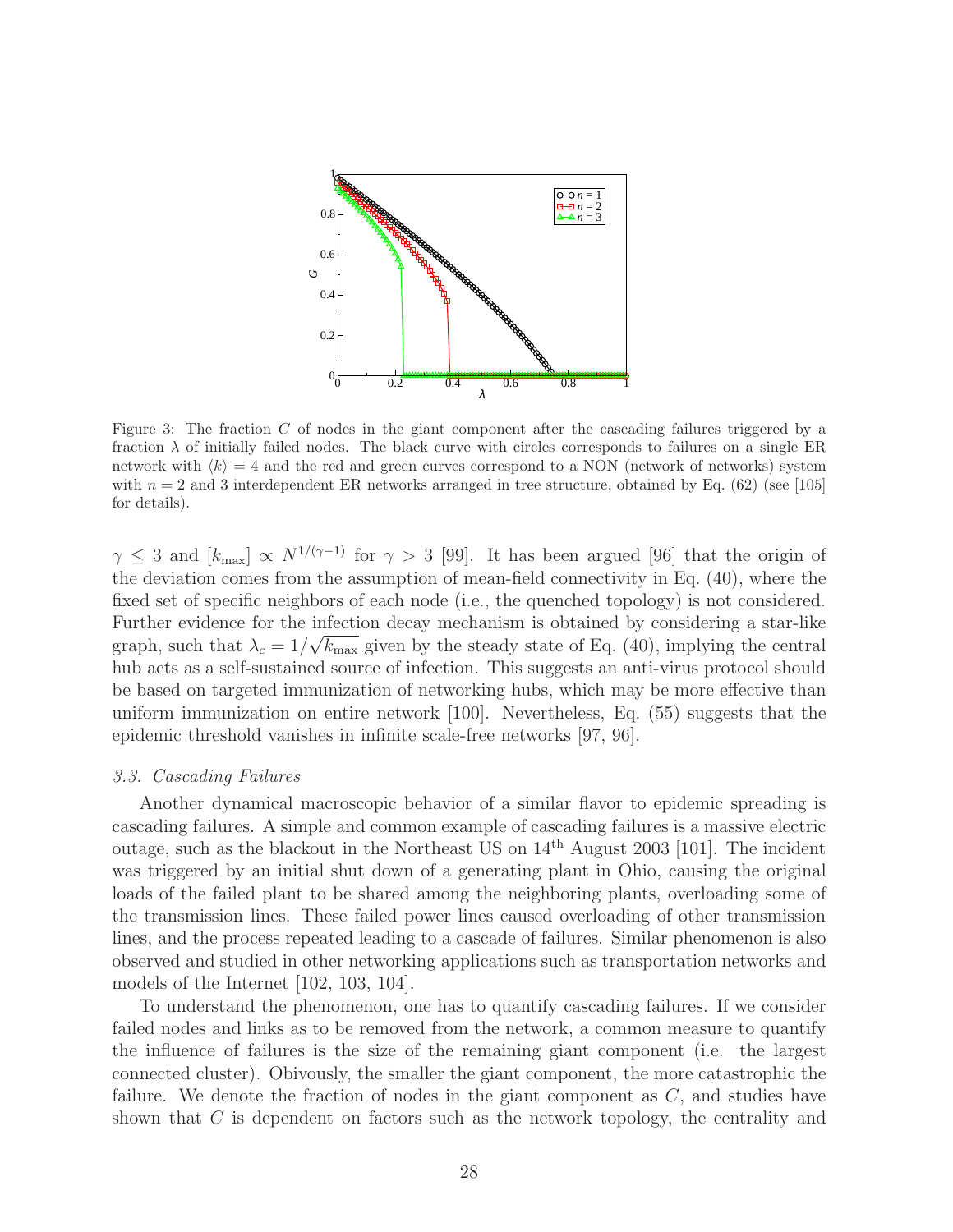fraction  $\lambda$  of the initially failed nodes. As shown by the black circle curve in Fig. 3, C decreases as  $\lambda$  increases and exhibits a second-order-like phase transition when  $\lambda$  is greater than some threshold value, beyond which no giant component exists after the cascade of failures. This phenomenon occurs in single networks and is already reviewed by Boccaletti et al [19]. Here we are going to review another interesting phenomenon in cascading failures which occur in a *network of networks* (NON) [106, 107, 105] such that the functionality of nodes in one network depend on nodes from other networks, i.e. the failure of nodes in one network trigger the failure of corresponding nodes in the other networks.

#### 3.3.1. Failures in Systems of Interdependent Networks

Many networking applications are indeed reliant on such interdependent networks. For instance, the routers of the Internet rely on a power supply network, which in turn depends on the control and monitor through the Internet. Initial failure of nodes in one network may trigger the massive failures in other interdependent networks. Such interdependence between power network and the Internet was the cause of the electricity blackout in Italy is September 2003 [106, 108]. Another interesting example is transportation networks, for instance, the train network is interdependent on the airport network such that a closure of either an airport or the corresponding train station will have a significant influence on its counterpart, and may lead to a cascade of failures on both networks.

Here we will follow the line of [105, 109] to demonstrate the cascading failures in a simple case where individual ER networks are interlinked in a tree-link structure, forming a NON. We will label the n individual networks by Greek letters such that  $\alpha = 1, \ldots, n$ . For simplicity, we will assume that all the ER networks have the same number of nodes and average degree  $\langle k \rangle$ . If two networks  $\alpha$  and  $\beta$  are interdependent, each node in  $\alpha$ depends on (at least) one node in  $\beta$  and vice versa. In this case, a node in  $\alpha$  connected to a failed node in  $\beta$  is assumed to fail and is removed from  $\alpha$ . These failed nodes may fragment network  $\alpha$  into isolated sub-clusters. We then assume that only nodes in the giant component of  $\alpha$  remains functional, leading to further increase of failed nodes in  $\alpha$ which in turn influence nodes in network  $\beta$  and other interlinked networks. The process continuous until a stationary state is reached. For a generalization of the above scenario, we refer readers to [105, 109].

To analyze cascading failure in interconnected networks, one denotes  $x_{\alpha}$  to be the fraction of functioning nodes remaining in all isolated clusters of network  $\alpha$ , and  $g_{\alpha}(x_{\alpha})$ to be fraction of active nodes belonging to the giant component of  $\alpha$ . In other words, the fraction of nodes in  $\alpha$  that are active and belong to the giant component of is  $C_{\alpha}$  $x_{\alpha}g_{\alpha}(x_{\alpha})$  [105]. To obtain an expression for  $g_{\alpha}(x_{\alpha})$ , one has to employ the generating functions  $G_{\alpha}(z)$ , for the degree distribution, and  $H_{\alpha}(z)$  for the branching process, whereby an outgoing link of any node has a probability  $k P_\alpha(k) / \langle k \rangle_\alpha$  of being connected to a node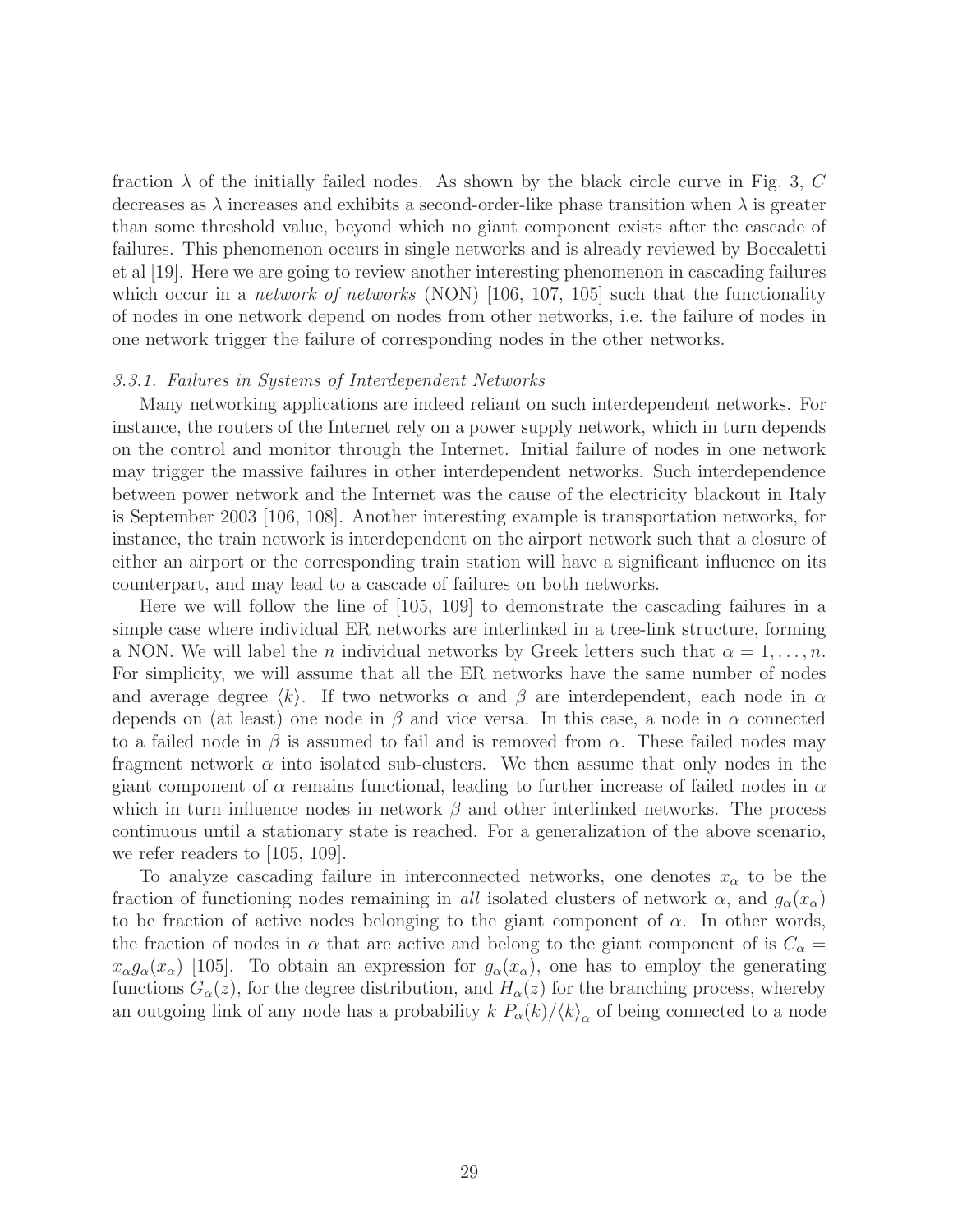of degree k, which in turn has  $k-1$  outgoing links

$$
G_{\alpha}(z) = \sum_{k=0}^{\infty} z^k p_{\alpha}(k),\tag{56}
$$

$$
H_{\alpha}(z) = \sum_{k=0}^{\infty} \frac{k P_{\alpha}(k) z^{k-1}}{\langle k \rangle_{\alpha}} = \frac{G_{\alpha}'(z)}{G_{\alpha}'(1)} = \sum_{k=0}^{\infty} z^{k} q_{\alpha}(k) . \tag{57}
$$

These have been introduced in [110] and relate to the degree distribution  $p_{\alpha}(k)$  and excess degree distribution  $q_{\alpha}(k)$  of network  $\alpha$  (see Eq. (4)). We note that for ER networks,  $p(k) = q(k)$  and hence  $G(z) = H(z) = e^{(k)(z-1)}$ .

Suppose that for the original network  $f_{\alpha}$  denotes the probability that a randomly selected link in  $\alpha$  does not lead to the giant component in  $\alpha$ , then if a link leads to a node with k – 1 outgoing links the probability these do not lead to the giant component is  $f_{\alpha}^{k-1}$ . Note that this probability is also calculated by  $H_{\alpha}(f_{\alpha})$  leading to the recursive relation  $f_{\alpha} = H_{\alpha}(f_{\alpha})$ . The probability of a node with degree k not to belong to the giant component is  $f^k_\alpha$  and thus the probability that a randomly selected node does belong to the giant component is  $g_{\alpha} = 1 - G_{\alpha}(f_{\alpha}).$ 

In the damaged network with only a fraction  $x_{\alpha}$  of nodes remaining,  $g_{\alpha}(x_{\alpha})$  and  $f_{\alpha}(x_{\alpha})$ are obtained by replacing the argument  $f_{\alpha}$  in  $H_{\alpha}(f_{\alpha})$  and  $G_{\alpha}(f_{\alpha})$  by the expression derived for the remaining nodes  $x_{\alpha} f_{\alpha}(x_{\alpha}) + 1 - x_{\alpha}$ , as suggested in [105, 109] based on the results obtained for the branching process studied in [111]. These give rise to

$$
g_{\alpha}(x_{\alpha}) = 1 - G_{\alpha}[x_{\alpha}f_{\alpha}(x_{\alpha}) + 1 - x_{\alpha}],
$$
\n(58)

$$
f_{\alpha}(x_{\alpha}) = H_{\alpha}[x_{\alpha}f_{\alpha}(x_{\alpha}) + 1 - x_{\alpha}].
$$
\n(59)

For ER networks with average degree  $\langle k \rangle_{\alpha}$ , since  $G(z) = H(z)$ , the relation between the two functions takes a particularly simple form

$$
g_{\alpha}(x_{\alpha}) = 1 - f_{\alpha}(x_{\alpha}) = 1 - e^{\langle k \rangle_{\alpha} x_{\alpha}(f_{\alpha} - 1)} = 1 - e^{-\langle k \rangle_{\alpha} x_{\alpha} g_{\alpha}(x_{\alpha})}.
$$
(60)

For general topologies it has been shown [105] that

$$
C = \prod_{\alpha=1}^{n} (1 - \lambda_{\alpha}) g_{\alpha}(x_{\alpha})
$$
\n(61)

where  $C$  is the *fraction* of nodes in the mutual giant component among all networks. In cases where a one-to-one correspondence of nodes is established between all pairs of interdependent networks, and where  $C_{\alpha}$  denotes the *fraction* of nodes in the giant component of network  $\alpha$ , then  $C_{\alpha} = C$  for all  $\alpha$  since the remaining functional nodes in pairs of interdependent network must be connected to each other. The parameter  $\lambda_{\alpha}$  is the fraction of initially failed nodes in network  $\alpha$ . Assume initial failures occur only in one network, i.e.  $\lambda_{\beta} = \lambda$  and  $\lambda_{\alpha} = 0$  for all  $\alpha \neq \beta$ , then by substitution of Eq. (60) and the relations  $C = x_{\alpha} g_{\alpha}(x_{\alpha})$  for all  $\alpha$  into the Eq. (61), one obtains a self-consistent equation in  $C$  [105, 109] given by

$$
C = (1 - \lambda) \left[ 1 - e^{-\langle k \rangle C} \right]^n \tag{62}
$$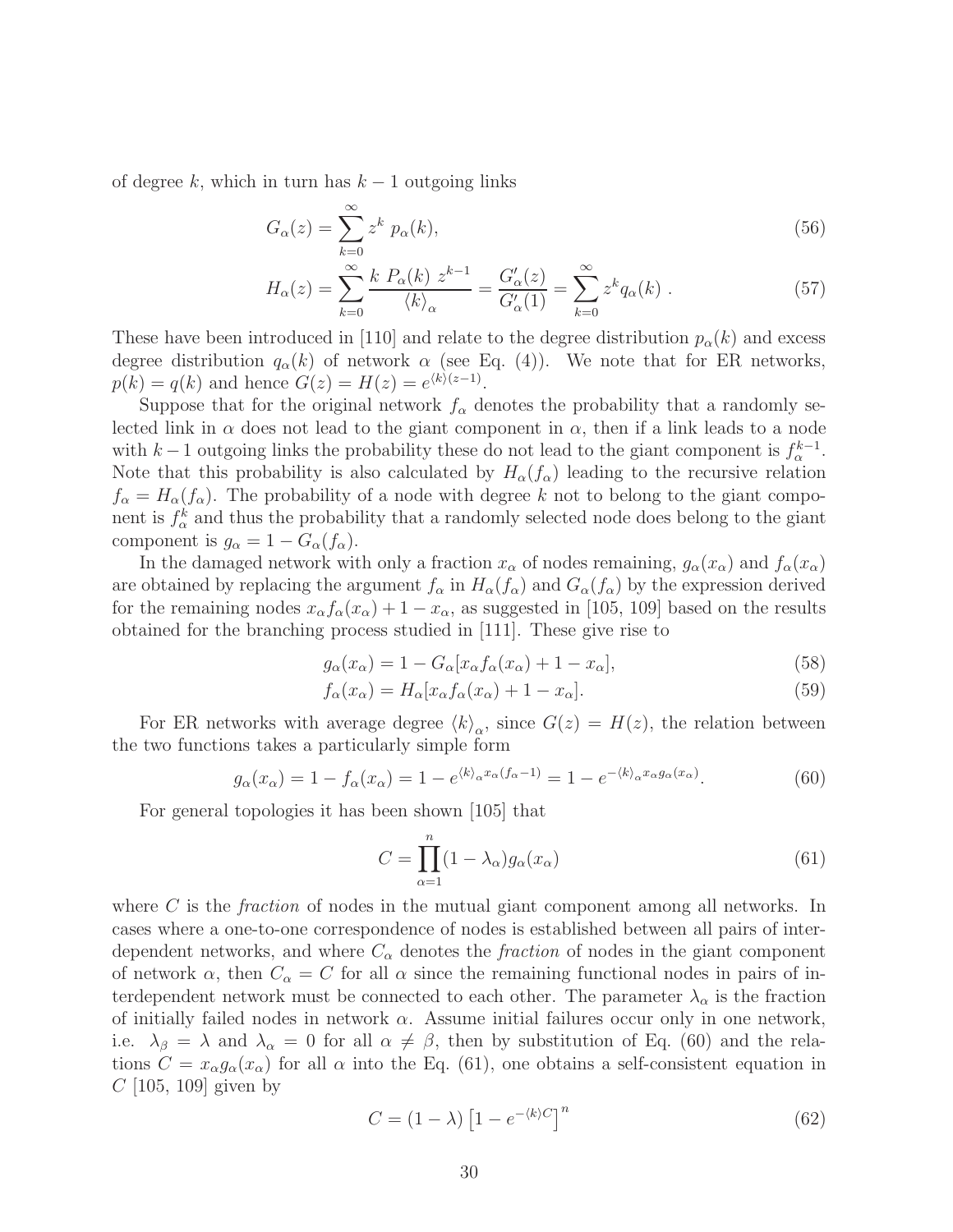where the assumption  $\langle k \rangle_{\alpha} = \langle k \rangle$  has been utilized.

The largest solution of C in Eq. (62) is shown in Fig. 3 as a function of  $\lambda$ . As we can see, while the giant component C exhibits a second-order-like phase transition and vanishes when  $\lambda$  is greater than a threshold value when  $n = 1$ ; a first-order-like phase transition is observed when  $n > 1$  suggesting a different cascading failure phenomenon occurs in NON compared to single networks. The physical reasons behind the difference are investigated in [112]. Moreover, these results also suggest that NON is more fragile to cascading failures given the same fraction of initially failed nodes, since the giant component is smaller and vanishes at smaller for non-zero  $\lambda$ .

However, network interdependence is not necessarily disadvantageous. A study of sandpile models on interdependent networks reveals that large cascades are mitigated by a small fraction of inter-links between networks [113]. This may be relevant to the tolerance of congestion in transportation and communication networks [103], where load balancing between networks such as metro and bus networks may suppress congestion cascades. As most of these studies are specific to particular networks or architectures, we refer the reader to the original publications for further details.

#### 4. Networking as Disordered Systems

One area of statistical physics that is particularly relevant to networking is the study of disordered systems, where interactions between variables are fixed, or quenched, and do not evolve in time, in contrast to the dynamical system variables. If we consider for instance, a random walk in a particular network, the network topology is quenched (fixed) unlike the dynamical on-site probability of the walker. We note that most networking systems are disordered, as networks generally have different quenched topology even if they are characterized by the same degree distribution  $p(k)$ . The seemingly small difference in the topology may lead to severe deviations in their behavior; for example the results of epidemic threshold in scale-free networks [96]. Thus to obtain the typical behaviors of networking systems, one has to employ techniques which properly consider the microscopic properties of specific heterogeneous topologies through averaging over network instances. In this section, we will see that various networking-related problems are solved by techniques developed in the field of disordered systems.

In statistical physics, the most extensively studied disordered system is spin glass, a magnet with randomly distributed ferromagnetic and anti-ferromagnetic interaction couplings between spin variables. The generic Hamiltonian of spin glass can be written as

$$
H = -\sum_{(ij)} a_{ij} J_{ij} s_i s_j,\tag{63}
$$

where  $a_{ij}$  is an element of the adjacency matrix,  $s_i$  denotes the spin-state of node i and the set  $J_{ij}$  are couplings between spins, which constitute the quenched disorder in the system. When  $J_{ij} = J$  for all pairs of i and j, the spin glass reduces to a ferromagnet. In contrast to a ferromagnet with only two ground states at zero temperature, spin glasses with randomly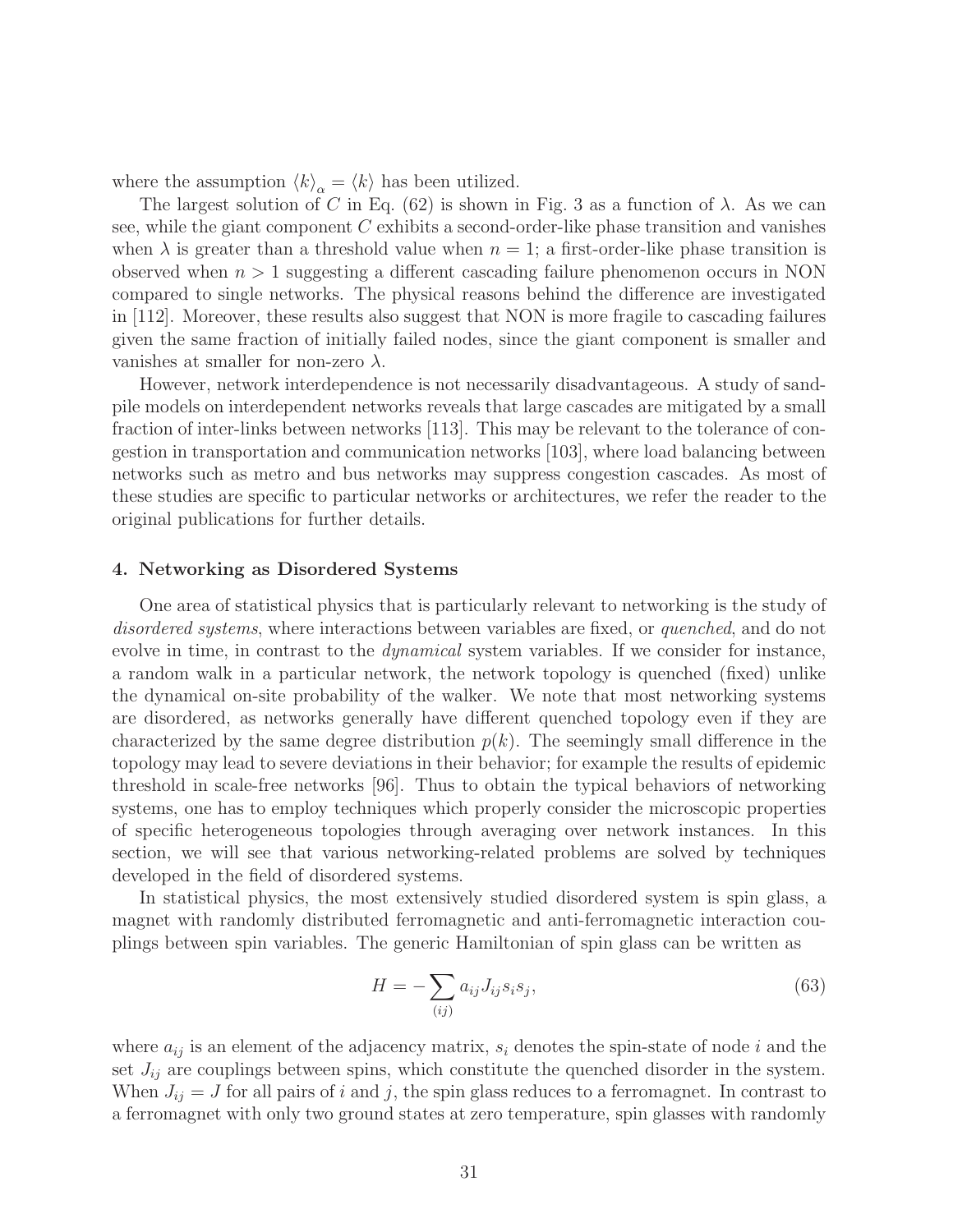

Figure 4: An example of frustrated system with 3 spins.  $+J$  and  $-J$  corresponds to ferromagnetic and anti-ferromagnetic interactions of strength J.

selected sets of  $J_{ij}$  generally have different ground states and give rise to a very rich energy landscape. Technically, the coupling distributions make the analysis, and averaging over the disorder in particular, difficult.

Spin glasses were first studied on a regular lattice in the Edwards-Anderson (EA) model [114] and on a fully connected network in the Sherrington-Kirkpatrick (SK) model [115]. They were later extended to ER networks [116], scale-free networks [117] and small world networks [118].

To obtain the typical behaviors of disordered systems, one can make use of their selfaveraging property, i.e., in the thermodynamic limit the free energy per degree of freedom (i.e.  $\mathcal{F}/N$ ) of a particular system sampled from a given disorder distribution is equal to the average over systems with different disorders sampled from the same distribution. Away from the phase transition point, self-averaging can be considered as a consequence of the central limit theorem since the free energy is an extensive quantity and increases linearly with the system size; the distribution of its value becomes more sharply peaked as  $N \to \infty$ . Thus, the typical properties of disordered systems are usually represented by their ensemble average in the thermodynamic limit. However, at the phase transition point, self-averaging is not necessarily valid due to the presence of long-range correlations.

Apart from the technical difficulties in disorder averaging, *frustration* between individual variables also complicate the state space of such systems. Frustrations occur when individual optimality cannot be achieved globally and some variables are found in suboptimal states. A simple example of frustrated system is given in Fig. 4, where one of the three spin interaction is always in a sub-optimal state regardless of the state of the top spin. When a finite fraction of frustrated variables are present, the system has to overcome energy barriers to shift from one low lying state to another. This creates an energy landscape with numerous valleys, and leads to non-ergodicity and difficulties in locating the optimal state.

#### 4.1. Frequency Allocation

There are many disordered networking problems which can be analyzed using techniques from spin glass theory, among them is the problem of frequency allocation in radio and television broadcasting as well as Wireless Local Area Network (WLAN) access points [119]. An example of frequency allocation problem is shown in Fig. 5(a) where radio broadcasting to an area is achieved by 4 broadcasting stations (triangles). If all the stations adopt the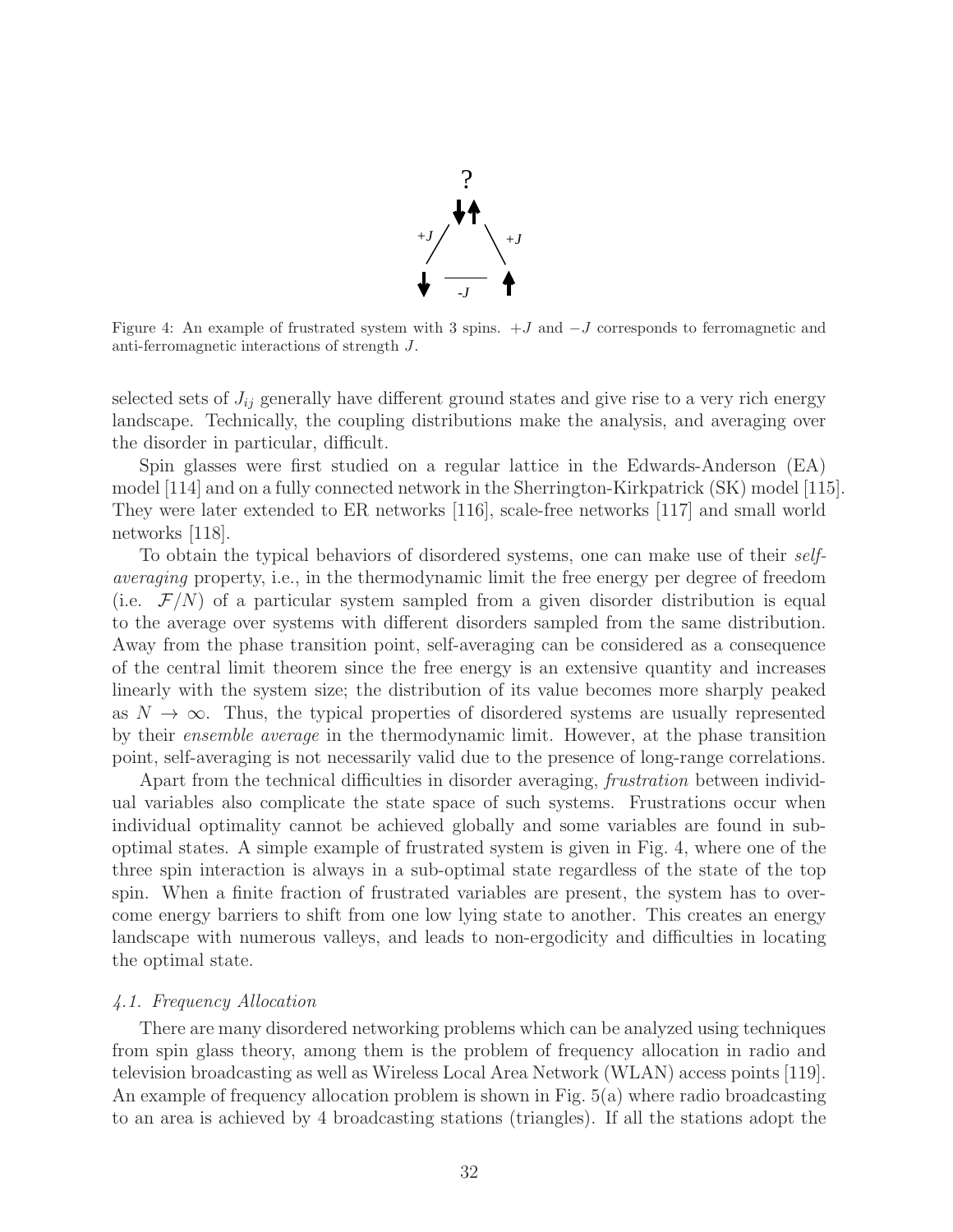

Figure 5: (a) An example of radio broadcasting which shows 4 broadcasting stations (triangles) and their corresponding range of transmission (dashed circles). (b) Frequency allocation with individual colors corresponding to the specific frequencies. (c) Mapping the frequency allocation problem onto the graph coloring problem on a network.

same broadcasting radio frequency, areas lying in the intersection of individual coverages may suffer from interference. Individual stations thus adopt different frequencies as shown in Fig. 5(b), such that interference is minimized in areas with overlapping reception. The same also applies to WLAN as neighboring access points generally use non-overlapping channels for signal provisions to avoid interference.

The assignment of frequencies in the example of Fig.  $5(b)$  is equivalent to coloring the graph in Fig. 5(c) where nodes represent stations and edges exist when there is an overlap between transmission areas of neighboring stations. The problem of finding the minimal number of channels for non-interfering communication, can be mapped to the *graph coloring* problem of theoretical computer science, which corresponds to the coloring of nodes using a limited number of colors such that no neighbors share the same color. The minimal number of colors such that the graph is *colorable*, i.e. all neighbors have different colors, is termed the chromatic number. In addition, a variant of the graph coloring problem, called the color diversity problem [120], which we will briefly describe here is relevant to distributed file storage when accessibility of *different* file segments is desired, for instance, in peer-to-peer (P2P) networks.

#### 4.1.1. The Graph Coloring Problem

Graph coloring on regular lattice and planar graphs has been extensively studied in discrete mathematics. For any planar graphs, Appel and Haken [121, 122] proved that four colors are sufficient. However, the problem of finding whether a number of colors is sufficient is NP-complete and requires an exponentially growing computing time-steps with respect to the system size  $N$ , for general graphs. While computer scientists study the worst case scenarios and establish upper and lower bounds for the colorable threshold,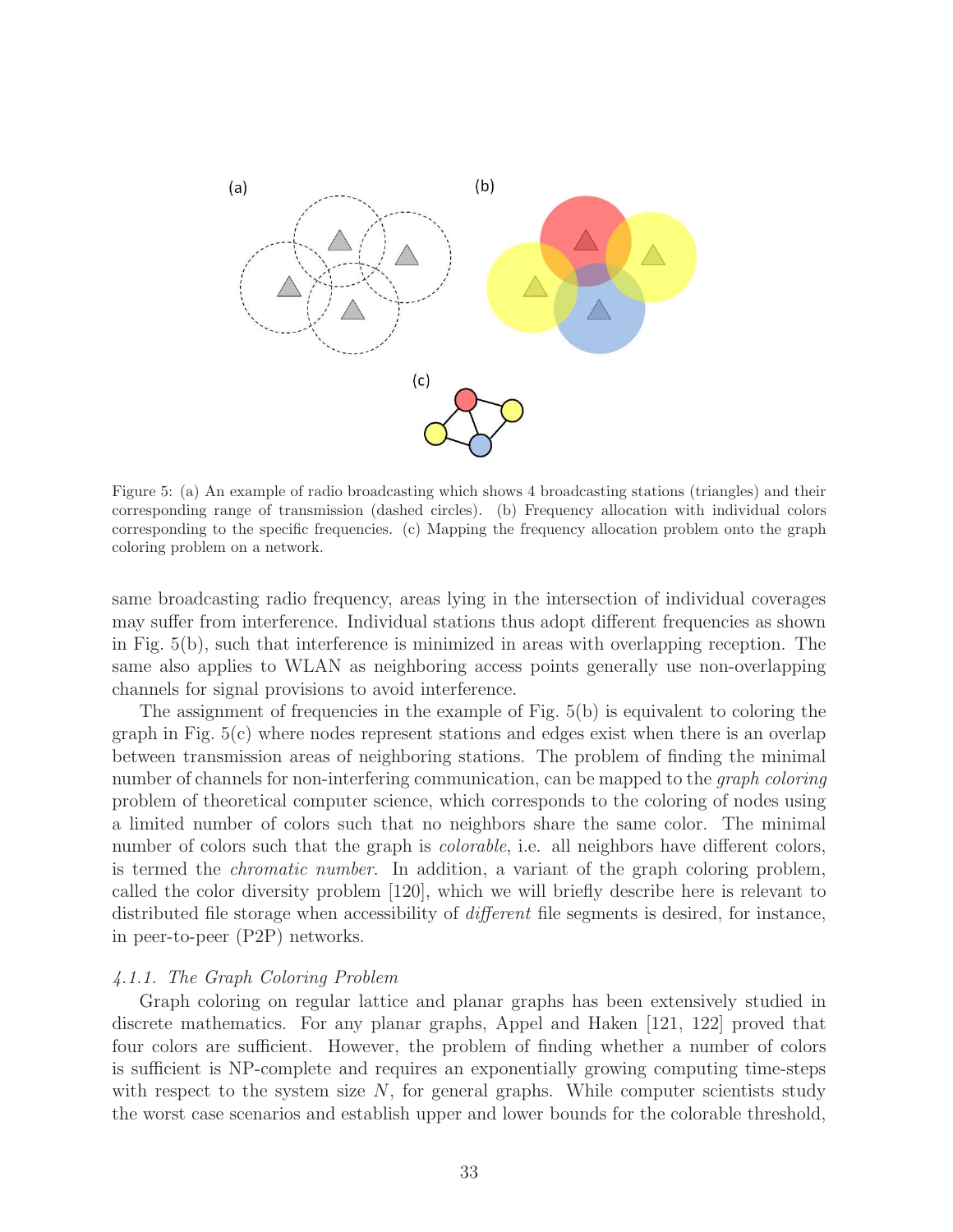physicists aim to predict the typical behavior which involves averaging samples of network topologies that correspond to the disorder.

To formulate the problem in the framework of statistical physics, we denote  $\sigma_i =$  $1, \dots, Q$  to be the color of node i and write the Hamiltonian of the system as

$$
H = \sum_{(ij)} a_{ij} \delta_{\sigma_i, \sigma_j} = \sum_{(ij)} a_{ij} \sum_{q=1}^{Q} \delta_{\sigma_i, q} \delta_{\sigma_j, q}, \qquad (64)
$$

which is equivalent to the Hamiltonian of a  $Q$ -state aniterromagnetic Potts model  $|123|$ . To obtain the optimal color configuration, we find the state that minimizes the Hamiltonian H. If the network is colorable, the ground state energy is zero, and positive otherwise. We thus examine the ground state energy of  $H$  to determine whether a network is colorable or not, and find the fraction of edges with forbidden color assignments. Networks with more edges contain more constraints and a larger number of colors is needed to satisfy them. Given a network model with tunable degree distribution and available colors  $Q$ , we expect to see a transition at  $\langle k \rangle = \langle k \rangle_c$  below which the graph is colorable and above which it is not. We call  $\langle k \rangle_c$  the *coloring threshold* of the graph.

Here we outline two general techniques in spin glass theory, namely the replica and cavity approaches [37, 38], which can be used to analyze the graph coloring problem as well as other disordered systems. Thus the present subsection serves as a description of the graph coloring problem as well as an example of how spin glass theory can be applied to other networking problems.

**The Replica Method.** To derive the typical behavior of a disordered system, we have to evaluate the disorder average of the free energy  $[F]$ , where  $[\cdots]$  denotes the average over the quenched disorder. As  $F = -T \ln Z$ , where T and Z represent the temperature and the partition function, respectively; the average free energy  $|F|$  can be obtained by averaging a logarithmic function which is technically difficult. One thus employs the replica trick

$$
[\ln Z] = \lim_{n \to 0} \frac{[Z^n] - 1}{n} \tag{65}
$$

to evaluate the disorder average of  $Z^n$  instead of  $\ln Z$ .

As replica calculations are generally rather involved, we will merely outline here the main steps and refer the interested reader to specific literature on the replica method in general [37, 38, 39] and on the graph coloring problem in particular [124].

To apply the replica trick one first introduces the replicated partition function  $Z<sup>n</sup>$ averaged over the disorder

$$
[Z^n] = \mathop{\mathbf{Tr}}_{\mathcal{A}} \rho(\mathcal{A}) \left( \mathop{\mathbf{Tr}}_{\sigma_1 \cdots \sigma_N} e^{-\beta \sum_{(ij)} a_{ij} \delta_{\sigma_i, \sigma_j}} \right)^n = \mathop{\mathbf{Tr}}_{\mathcal{A}} \rho(\mathcal{A}) \prod_{\vec{\sigma}_1 \cdots \vec{\sigma}_N} \prod_{\alpha=1}^n e^{-\beta \sum_{(ij)} a_{ij} \delta_{\sigma_i^{\alpha}, \sigma_j^{\alpha}}} \tag{66}
$$

where the trace represents a summation over all the possible values of the corresponding variable,  $\rho(\mathcal{A})$  corresponds to the probability of generating a graph with adjacency matrix A, while  $\vec{\sigma_i}$  corresponds to the replicated vector  $\sigma_i^{\alpha}$  with replica indices  $\alpha = 1, \dots, n$ . As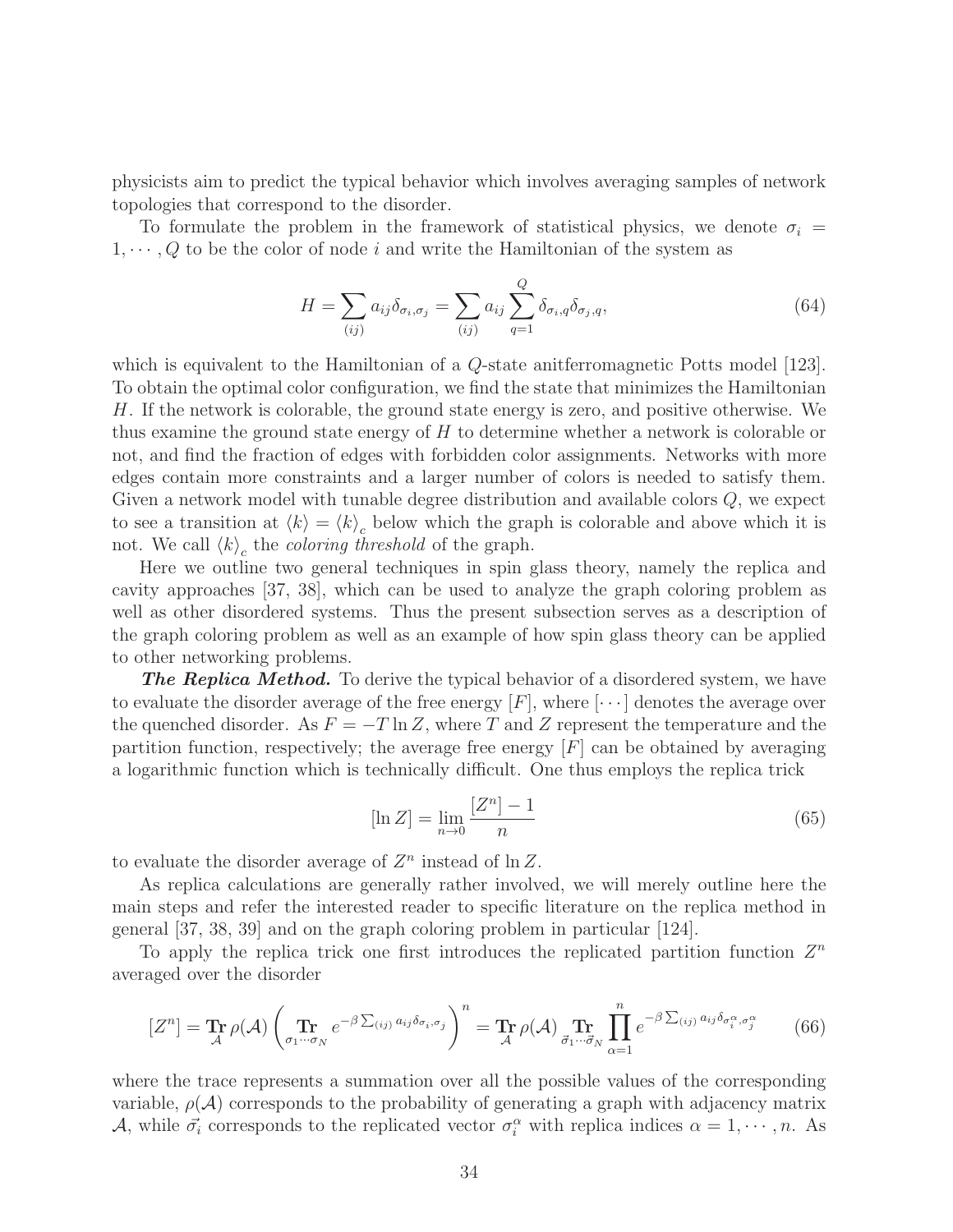one can see, the disorder average over the topology, represented by  $\text{Tr}_{\mathcal{A}}$ , can be readily carried out for a given ensemble distribution  $\rho(\mathcal{A})$ . For example,  $\rho(\mathcal{A})$  in ER networks can be represented by the product  $\prod_{(ij)}[(1-p)\delta_{a_{ij},0}+p\delta_{a_{ij},1}]$  such that after the disorder average  $[Z^n]$  becomes

$$
[Z^n] = \mathop{\mathbf{Tr}}_{\vec{\sigma}_1 \cdots \vec{\sigma}_N} \prod_{(ij)} \left( 1 - p + p \prod_{\alpha} e^{-\beta \delta_{\sigma_i^{\alpha}, \sigma_j^{\alpha}}} \right) \approx \mathop{\mathbf{Tr}}_{\vec{\sigma}_1 \cdots \vec{\sigma}_N} \prod_{(ij)} \exp \left[ p \prod_{\alpha} e^{-\beta \delta_{\sigma_i^{\alpha}, \sigma_j^{\alpha}}} - p \right], \quad (67)
$$

the assumption of sparse connectivity, i.e. a small value of  $p$ , facilitates the derivation of the final expression.

To proceed, we then decouple the interaction between i and j by rewriting

$$
e^{-\beta \delta_{\sigma_i^{\alpha}, \sigma_j^{\alpha}}} = e^{-\beta \sum_{q=1}^{Q} \delta_{q, \sigma_i^{\alpha}} \delta_{q, \sigma_j^{\alpha}}} = 1 - (1 - e^{-\beta}) \sum_{q=1}^{Q} \delta_{q, \sigma_i^{\alpha}} \delta_{q, \sigma_j^{\alpha}}
$$
(68)

and expand this expression over the product of replica indices  $\alpha$ , which leads to

$$
[Z^n] = \mathop{\mathbf{Tr}}\limits_{\vec{\sigma}_1 \cdots \vec{\sigma}_N} \exp\left[ p \left( \sum_{m=0}^n (1 - e^{-\beta})^m \sum_{(\alpha)_m} \sum_{\{q\}_m} \sum_{(ij)} \prod_{l=1}^m (\delta_{q_l, \sigma_i^{\alpha_l}} \delta_{q_l, \sigma_j^{\alpha_l}}) \right) \right] e^{\frac{pN(N-1)}{2}}, \quad (69)
$$

where we denote  $(\alpha)_m$  as the set of ordered indices  $(\alpha_1, \dots, \alpha_m)$ , the notation  $(ij)$  is used for an ordered set of indices and  $\{q\}_m$  is the set of colors  $\{q_1, \dots, q_m\}$ . We note that in Eq. (69), the term  $\sum_{(ij)} \prod_{l=1}^m (\delta_{q_l,\sigma_i^{\alpha_l}} \delta_{q_l,\sigma_j^{\alpha_l}})$  can be written as  $(\sum_i \prod_{l=1}^m \delta_{q_l,\sigma_i^{\alpha_l}})^2/2$ by neglecting lower order terms of  $O(N)$ . The interaction between i and j is decoupled, by further defining, for each value of m and corresponding set of  $(\alpha)_m$  and  $\{q\}_m$ , the macroscopic order parameters  $q_{i_{\alpha\lambda}}^{(\alpha)m}$  $\chi_{\{q\}_m}^{(\alpha)_m} = \sum_i \prod_{l=1}^m \delta_{q_l,\sigma_i^{\alpha_l}}.$ 

In general, to make further progress in the derivation one has to make further assumptions about the correlation between replicas, such as the *replica symmetry* (RS) assumption that replica indices are symmetric and indistinguishable. Once the order parameters are represented in parametric form and the limit of  $n \to 0$  is taken,  $[Z^n]$  can be evaluated by the method of steepest descent as  $N \to \infty$  and the expressions for free energy, energy and entropy can be derived.

To determine the colorable threshold  $\langle k \rangle_c$  for the ER networks, one evaluates the ground state energy as a function p under the RS assumption to find that  $\langle k \rangle_c = 1$  for  $Q = 2$ , which coincides with simulation results [124]. The phase diagram obtained is physical, such that all phases have non-negative energy and entropy. The RS assumption appears to break down for higher Q values close to the threshold; this is manifested by the emergence of negative entropy values. We will discuss an improved assumption termed the replica symmetric breaking (RSB) ansatz in the next subsection and in Section 5.2, which facilitated the derivation of an improved threshold  $\langle k \rangle_c \approx 5.1$  for the case of  $Q = 3$  and similar results for different Q values and degree distributions [125, 126].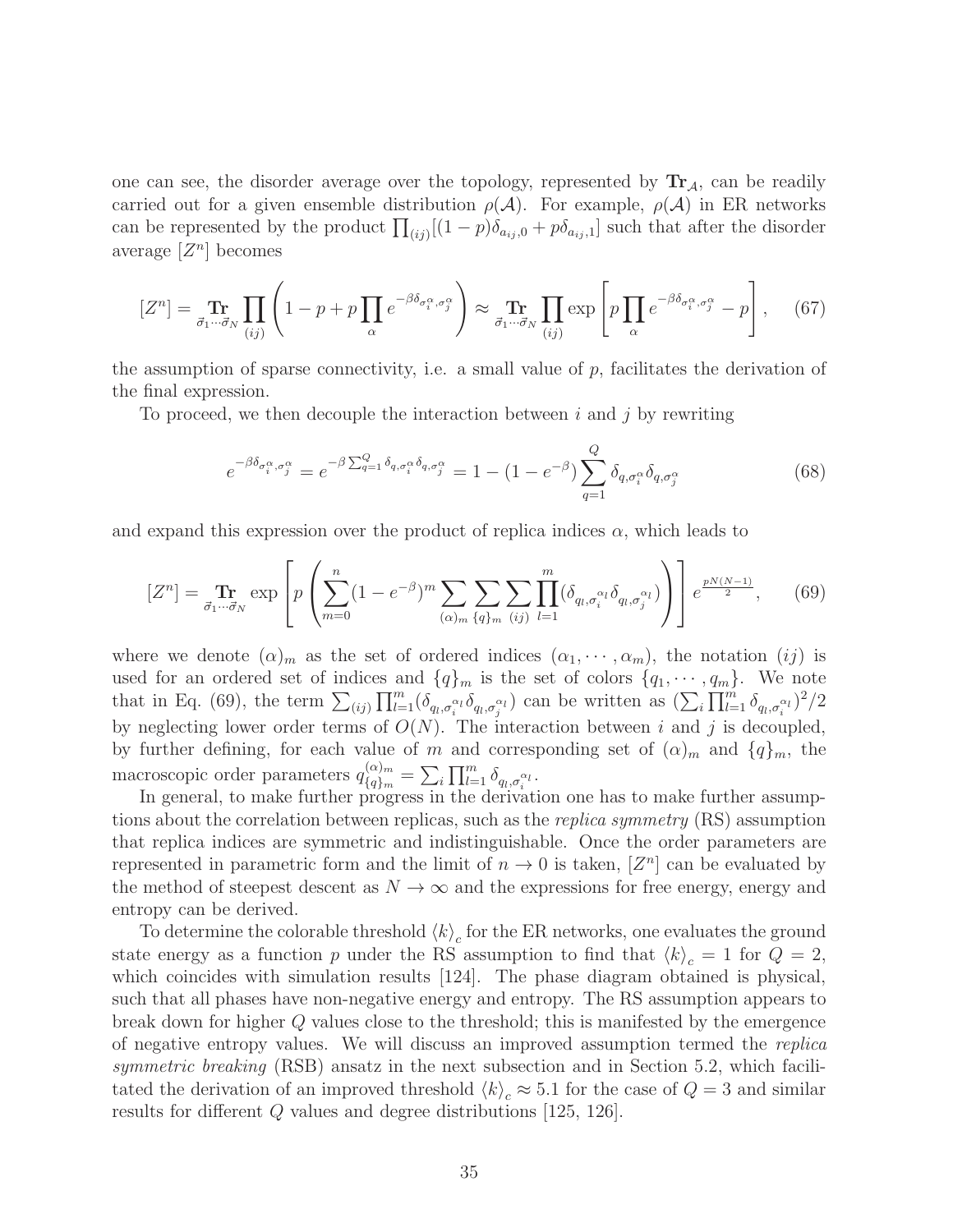

Figure 6: The locally tree-like structure in networks.

**The Cavity Method.** An alternative method to carry out averages over quenched disorder is the cavity method based on calculating field distributions once an individual vertex/edge has been removed. The cavity approach is particularly useful in cases of a locally tree like structure as shown in Fig.  $6(a)$ . In these cases it gives rise to efficient algorithms for specific instances in addition to insightful analytical results.

To solve the graph coloring problem by the cavity approach, we write the energy of the descendant node  $j$  in the absence of ancestor node  $i$ ,

$$
E_{j\setminus i}(\sigma_j) = C_{j\setminus i} + \sum_{q=1}^{Q} h_{j\setminus i}^q \delta_{q,\sigma_j},\tag{70}
$$

by introducing the *cavity field*  $\vec{h}_{j\setminus i} = (h_{j\setminus i}^1, \dots, h_{j\setminus i}^Q)$  [127, 125] and a constant  $C_{j\setminus i}$ , with superscripts denoting the color  $q = 1, \dots, Q$  and subscripts  $j \setminus i$  denoting node j in the absence of i. The most favorable color would have the smallest field. The *cavity energy* function  $E_{j\setminus i}(\sigma_j)$  describes the energy of the sub-tree terminated at j in the absence of i. In the zero temperature limit, it is expressed in terms of the cavity energy functions of its descendants  $E_{j\setminus i}(\sigma_j)$ 

$$
E_{i\setminus l}(\sigma_i) = \min_{\vec{\sigma}} \left[ \sum_{j \neq l} a_{ij} \left( E_{j\setminus i}(\sigma_j) + \delta_{\sigma_i, \sigma_j} \right) \right]
$$
(71)

in which one assumes that the descendant j's are independent in the absence of  $i$ , i.e. the network is of a locally tree-like structure at i. Though this assumption does not hold in finite networks with loops, algorithms based on the cavity approach have negligible errors in finite size systems with low connectivity [128, 129]. To make Eq. (71) into an iterative form one can rewrite  $E_{i\setminus l}(\sigma_i)$  as

$$
E_{i\setminus l}(\sigma_i) = C_{i\setminus l} + \sum_{q=1}^{Q} h_{i\setminus l,q} \delta_{q,\sigma_i},\tag{72}
$$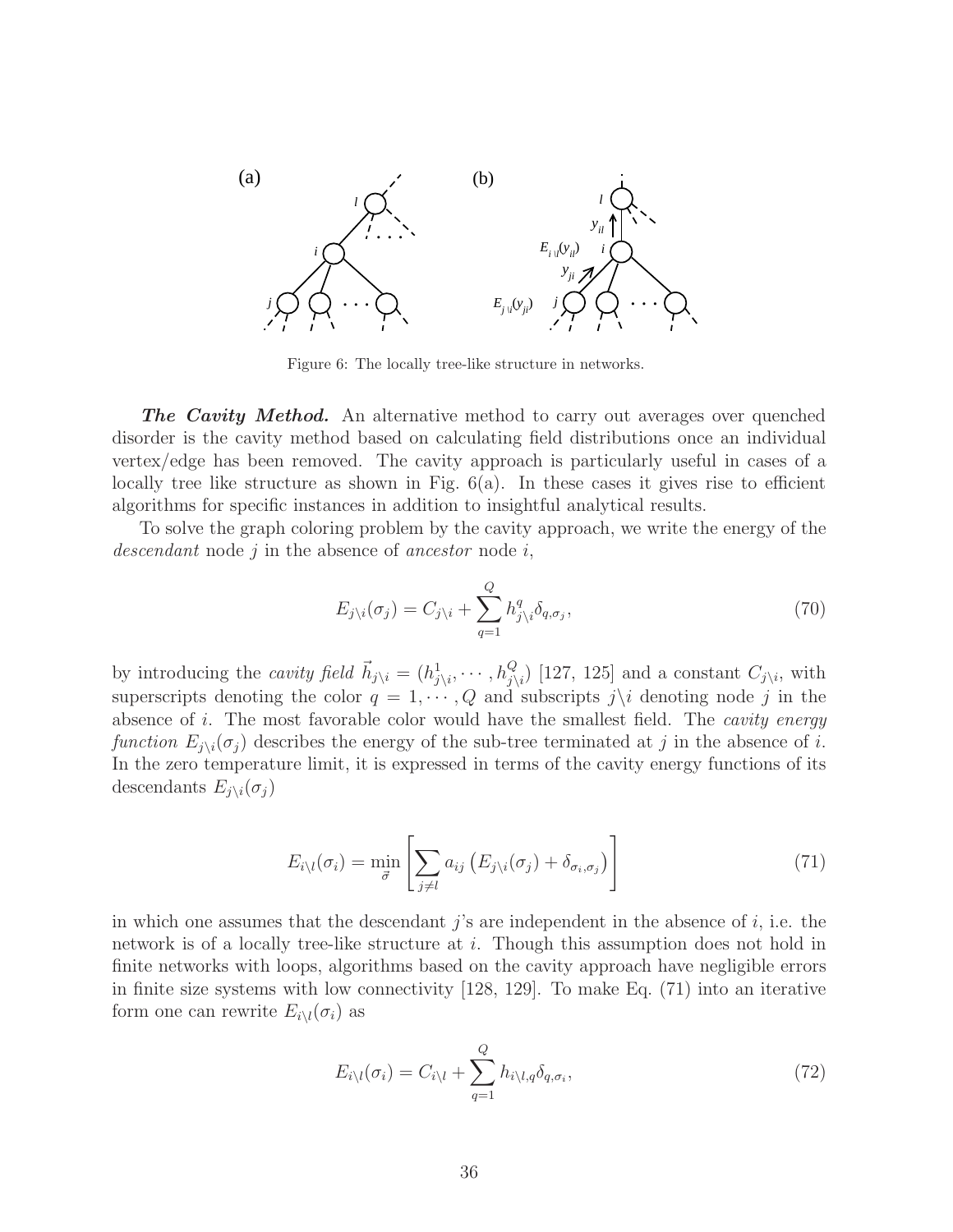such that  $\vec{h}_{i\setminus l}$  and  $C_{i\setminus l}$  are given by

$$
h_{i\backslash l}^q = \sum_{j\neq l} a_{ij} \delta_{q,q_{j\backslash i}^*},\tag{73}
$$

$$
C_{i\setminus l} = \sum_{j \neq l} a_{ij} (C_{j\setminus i} + h_{j\setminus i}^*) \tag{74}
$$

where

$$
q_{j\backslash i}^{*} = \begin{cases} \arg_{q} \min(h_{j\backslash i}^{1}, \cdots, h_{j\backslash i}^{Q}) & \text{if a unique optimal color exists for } j \\ -1 & \text{if no unique optimal color exists for } j \end{cases}
$$
 (75)  

$$
h_{j\backslash i}^{*} = \min(h_{j\backslash i}^{1}, \cdots, h_{j\backslash i}^{Q}).
$$

Physically, Eq. (73) implies that if i selects the color that coincide with the unique optimal color of  $j$ , the cavity field for that color increases by one.

Note that Eq. (73) takes an iterative form of the cavity fields, which leads to potential algorithmic applications as we will see in Section 4.2. To obtain the macroscopic properties of the system, we first evaluate the distribution  $P(\vec{h})$  of cavity fields by solving the self consistent equation [127, 125, 126]

$$
P(\vec{h}) = \sum_{z=0}^{\infty} q(z) \int \prod_{j=1}^{z} d\vec{h}_j P(\vec{h}_j) \prod_{q=1}^{Q} \delta \left[ h^q - \sum_{j} \delta_{q, q_j^*(\vec{h}_j)} \right],
$$
(77)

where  $q(z)$  is the excess degree distribution of  $z = k - 1$ , the remaining degree of a node arrived from a random link. Excess degree is used since the cavity field is obtained by removing one edge thus effectively reducing the number of neighbors. We have emphasized the dependence of  $q_j^*$  on  $\vec{h}_j$  by writing the latter as the argument of  $q_j^*$ . The above self consistent equation can be solved by population dynamics [128], where the field distribution  $P(\vec{h})$  is modeled by an evolving population of variables; the fields of individual variables are calculated iteratively via Eq. (77) by sampling from  $P(\vec{h})$ .

Finally, we can calculate the ground state energy of the system by expressing the energy change of an additional node and an additional edge as

$$
\Delta E_{\text{node}} = \min_{\sigma_i, \vec{\sigma}} \left[ \sum_j a_{ij} \left( E_{j \setminus i}(\sigma_j) + \delta_{\sigma_i, \sigma_j} \right) \right] - \sum_j a_{ij} \min_{\sigma_j} \left[ E_{j \setminus i}(\sigma_j) \right], \tag{78}
$$

$$
\Delta E_{\text{link}} = \min_{\sigma_i, \sigma_j} \left[ E_{i \setminus j}(\sigma_i) + E_{j \setminus i}(\sigma_j) + \delta_{\sigma_i, \sigma_j} \right] - \min_{\sigma_i} \left[ E_{i \setminus j}(\sigma_i) \right] - \min_{\sigma_j} \left[ E_{j \setminus i}(\sigma_j) \right]. \tag{79}
$$

Using similar arguments as in the derivation of Eq. (73), one can show that  $\Delta E_{\text{node}} =$  $\min_{\sigma_i} (\sum_j a_{ij} \delta_{\sigma_i, q^*_{j\setminus i}})$  and  $\Delta E_{\text{link}} = \min_{\sigma_i} (h^{\sigma_i}_{i\setminus j} + \delta_{\sigma_i, q^*_{j\setminus i}}) - h^*_{i\setminus j}$ , such that the average  $\Delta E_{\text{node}}$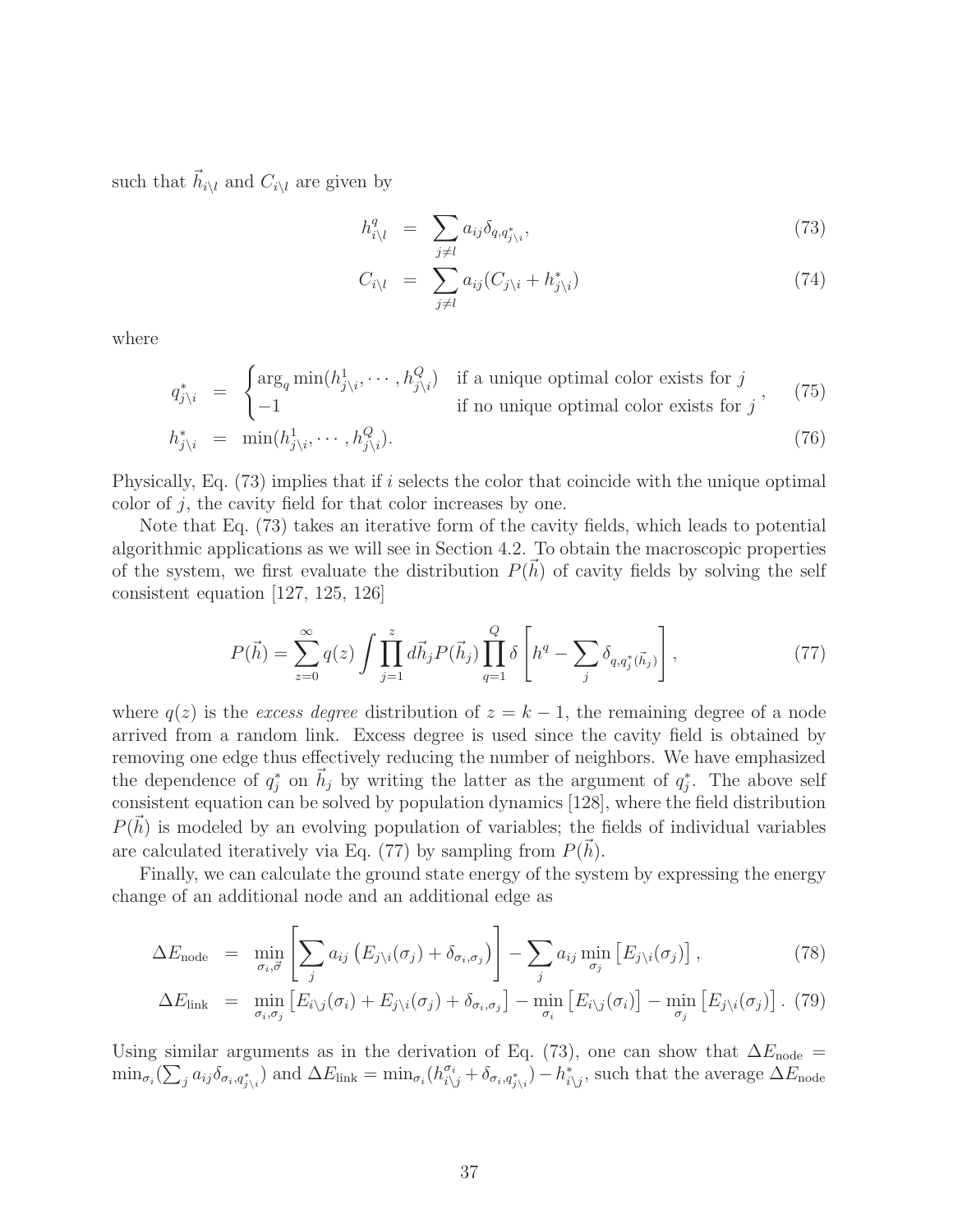

Figure 7: The schematic phase diagram obtained by Krzakala et al [126, 130, 131] which indicates the changes in solution space of the graph coloring problem as a function of  $\langle k \rangle$  (given Q colors). Solution clusters are represented by grey circles, and red circles correspond to clusters with frozen variables.

and  $\Delta E_{\text{link}}$  can be expressed in terms of  $P(\vec{h})$  as

$$
\langle \Delta E_{\text{node}} \rangle = \sum_{k=0}^{\infty} p(k) \int \prod_{j=1}^{k} d\vec{h}_j P(\vec{h}_j) \min_{q} \left( \sum_{j} \delta_{q, q_j^*} \right), \tag{80}
$$

$$
\langle \Delta E_{\text{link}} \rangle = \int d\vec{h}_i d\vec{h}_j P(\vec{h}_i) P(\vec{h}_j) \left[ \min_{q_i} (h_i^{q_i} + \delta_{q_i, q_j^*}) - h_i^* \right]. \tag{81}
$$

The resulting average energy  $\langle E \rangle$  per node is then given by  $\langle \Delta E_{\text{node}} \rangle - (\langle \Delta E_{\text{link}} \rangle \langle k \rangle)/2$ , where the second term compensates the energy contribution from additional edges when a node is added to the network, to maintain the ratio between nodes and edges.

So far we have assumed that a single  $P(\vec{h})$  is sufficient to describe the system, which is equivalent to the replica symmetry assumption in the replica approach. In the RS assumption, a single cluster of states dominates the phase space and a single  $P(\vec{h})$  is sufficient to describe it. It was shown that the cavity calculations with the RS assumption predict the existence of an unphysical phase characterized by negative energy [127, 125]. Under an improved assumption called the one-step replica symmetry breaking ansatz (1RSB) [37, 38, 39], a distribution of  $P(\vec{h})$  is used to describe the system such that the derived energy is non-negative for all phases. Physically, the 1RSB ansatz assumes that the solutions are grouped in clusters in the solution space, and different  $P(\vec{h})$  describe different clusters.

If we consider solutions to be neighbors if they differ in only one color assignment, a phase diagram indicating the changes in solution space as a function of  $\langle k \rangle$  in ER systems was obtained by Krzakala et al [126, 130, 131] by applying the 1RSB ansatz of the cavity approach, as shown in Fig. 7. Here solution clusters are represented by grey circles, and red circles correspond to clusters with frozen variables, i.e. variables which exhibit the same value in all solutions of the clusters. As we can see from the first two panels, the single solution clusters segments into clusters as  $\langle k \rangle$  increases. When connectivity further increases, the problem becomes harder to solve as the number of solution clusters greatly decreases; the system transits to a regime where the RSB ansatz is valid. In this phase, numerous low-lying states exist which hinders local search algorithms from finding optimally colorable solutions [127, 125]. The color assignment becomes even more difficult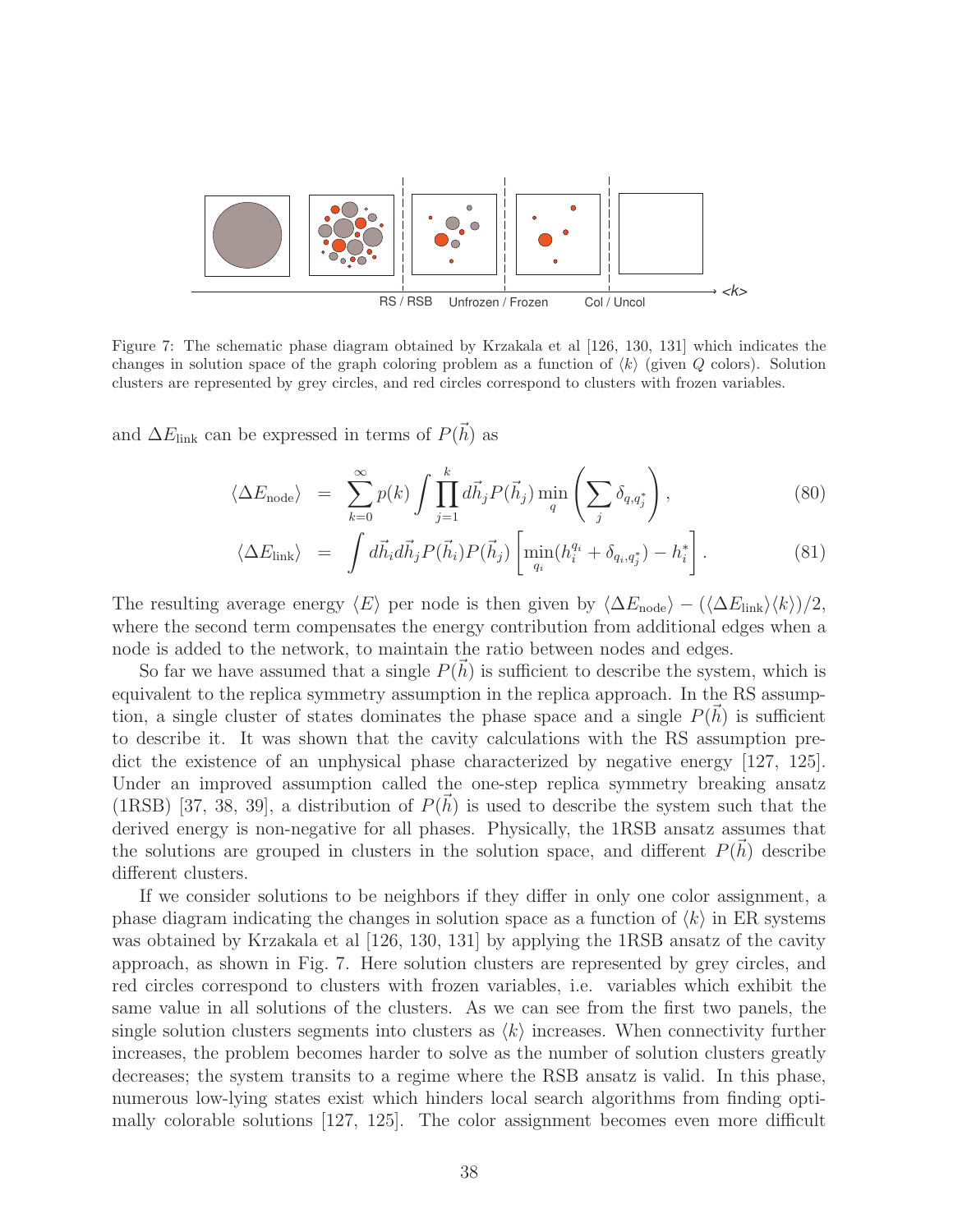when  $\langle k \rangle$  increases further and the solution space is dominated by frozen clusters. Finally, beyond the colorable threshold no solution exists. This phase diagram is important to most combinatorial problems, including problems relevant to the study of networking and especially those described in the subsequent subsections. More discussions on the 1RSB ansatz are found in Section 5.2.

#### 4.1.2. The Color Diversity Problem

A variant of the graph coloring problem, the color diversity problem, is relevant to distributed file storage particularly in overlay networks. In this problem, we search for the color configuration that maximizes the number of different colors in the nearest neighborhood of every node. The reasons become obvious if we consider different colors as different file segments and nodes can retrieve the complete file by searching only in their immediate neighborhoods [120]. To achieve the goal, we search for the variable state that minimizes the Hamiltonian

$$
H = \sum_{i} \left( \sum_{j} a_{ij} \delta_{\sigma_i, \sigma_j} + \sum_{j,k} a_{ij} a_{ik} \delta_{\sigma_j, \sigma_k} \right) = \sum_{i} \sum_{q=1}^{Q} \left[ \delta_{\sigma_i, q} + \sum_{j} a_{ij} \delta_{q, \sigma_j} \right]^2, \tag{82}
$$

where H increases with the number of identical colors in the nearest neighborhood of a node. Although the above Hamiltonian maximizes the color diversity at each neighborhood, it does not guarantee a complete set of color retrieval. To maximize the fraction of nodes with a complete set of colors, an alternative Hamiltonian can be formulated

$$
H = -\sum_{i} \Theta \left[ Q - \sum_{q=1}^{Q} \Theta \left( \delta_{\sigma_i, q} + \sum_{j} a_{ij} \delta_{q, \sigma_j} \right) \right],
$$
\n(83)

where the heaviside function  $\Theta(x) = 1$  when  $x > 0$  and  $\Theta(x) = 0$  otherwise. By minimizing the Hamiltonian (83), the fraction of nodes with a complete set of colors is maximized, but without guaranteeing the uniformity of the color distribution.

Unlike the graph coloring problem on random graphs, which becomes more difficult as  $\langle k \rangle$  increases, the color diversity problem becomes harder when  $\langle k \rangle$  decreases, as there are less neighbors, hence less sources, to retrieve a complete set of color. Given Q colors and if we denote the number of nodes with incomplete set of colors to be  $f$ , we expect to see a phase transition from a region of  $f = 0$  to  $f > 0$  when  $\langle k \rangle$  becomes smaller than a threshold value  $\langle k \rangle_c$ , resembling the transition from colorable region to uncolorable region in graph coloring. Such phenomenon is studied by the cavity approach in [120, 132]. In the context of file retrieval, search beyond the nearest neighbors is required to recover the complete file when  $\langle k \rangle < \langle k \rangle_c$ .

#### 4.2. Resource Allocation

Here we describe another disordered system, that gives rise to the resource allocation problem, which is highly relevant to networking applications such as the distribution of load in computer clusters. In addition, a variant of the resource allocation problem can be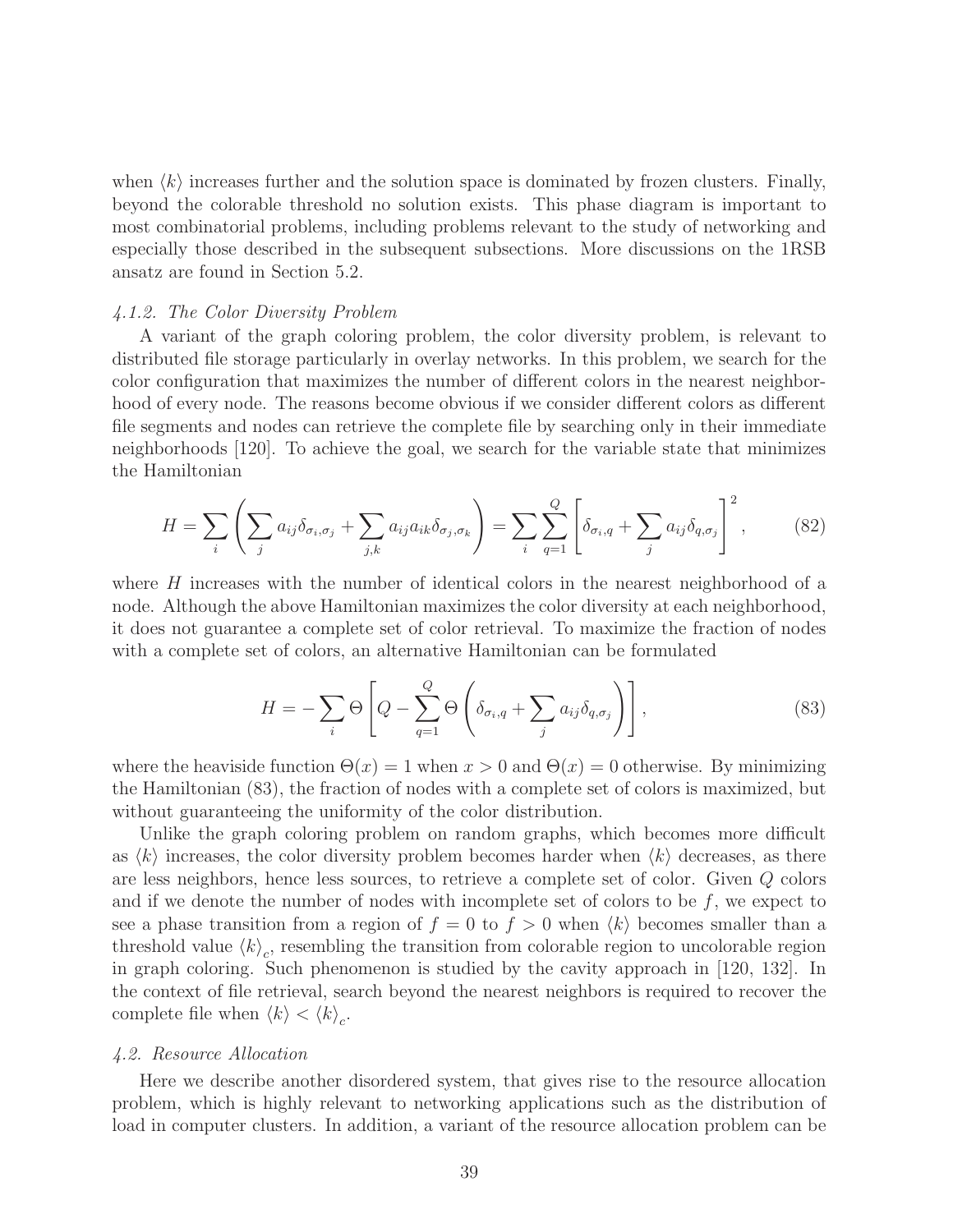mapped onto a path optimization scenario where sensors communicate with a central base station through routes on a sparse graph; it may also play a role in exploring instabilities and redundancies in communication networks. Another variant of the problem that is relevant to routing in sensor and ad-hoc networks is the source location problem aimed at identifying the best allocation of base-stations/routers in order to optimize a given cost while carrying the communication tasks at hand. some aspects of the ubiquitous problem of routing may also be tackled using approaches developed for resource allocation as we will see later on.

#### 4.2.1. Re-distribution of Resources

In the resource re-distribution problem, one consider each node i to have resource  $\lambda_i$ , randomly drawn from a distribution  $\rho(\lambda)$ , such that  $\lambda > 0$  and  $\lambda < 0$  correspond to a surplus and a shortage of resource. Resources are then re-allocated between the nodes. The real variable  $y_{ji}$  represents the flow of resources from j to i, the final resource on i is given by  $r_i = \lambda_i + \sum_{j \in \mathcal{L}_i} y_{ji}$ , where  $\mathcal{L}_i$  corresponds to the set of neighbors of i. The randomly sampled set of  $\lambda_i$  adds another level of disorder on top of the network topology. One then minimizes the Hamiltonian given by

$$
H = \alpha \sum_{i} \psi(r_i) + \sum_{(ij)} a_{ij} \phi(y_{ij}), \qquad (84)
$$

where  $\psi(r)$ , the *shortage cost* which penalizes nodes with negative r, and  $\phi(y)$ , the transportation cost, for instance, to power consumption of electric current, take the form of

$$
\psi(r) = \Theta(-r), \tag{85}
$$

$$
\phi(y) = \frac{y^2}{2}.\tag{86}
$$

The heaviside step function takes the value  $\Theta(x) = 1$  for  $x > 0$  and 0 otherwise. The coefficient  $\alpha$  in Eq. (84) acts as a parameter which controls the relative weight between the two costs.

When  $\sum_i \lambda_i \geq 0$  and  $\alpha \to \infty$ , the ground state of H corresponds to a state with  $r_i \geq 0$ ,  $\forall i$ , subject to the minimal transportation cost. This case corresponds to the load balancing problem [133, 134] if one consider  $\lambda$  as the *capacity* of a node, and the minimization of  $H$  is equivalent to the balance of loads with the minimal migration of tasks. In the context of networking and computation, these could be considered as computing power and tasks to be carried out. On the other hand, if one consider finite positive  $\alpha$ , nodes are allowed to have negative final resources provided that H is still minimized. In this case, the problem is equivalent to the source location problem [135, 136] where the positions of sources are optimally located in a network to minimize transportation and the local penalty correspond to the cost of providing the resource at the node. Details of the source location problem are discussed in Section 4.2.2.

We first describe how the cavity method is applied to solve the resource allocation problem. To apply the cavity approach, one considers the local tree structure as in Fig. 6(b)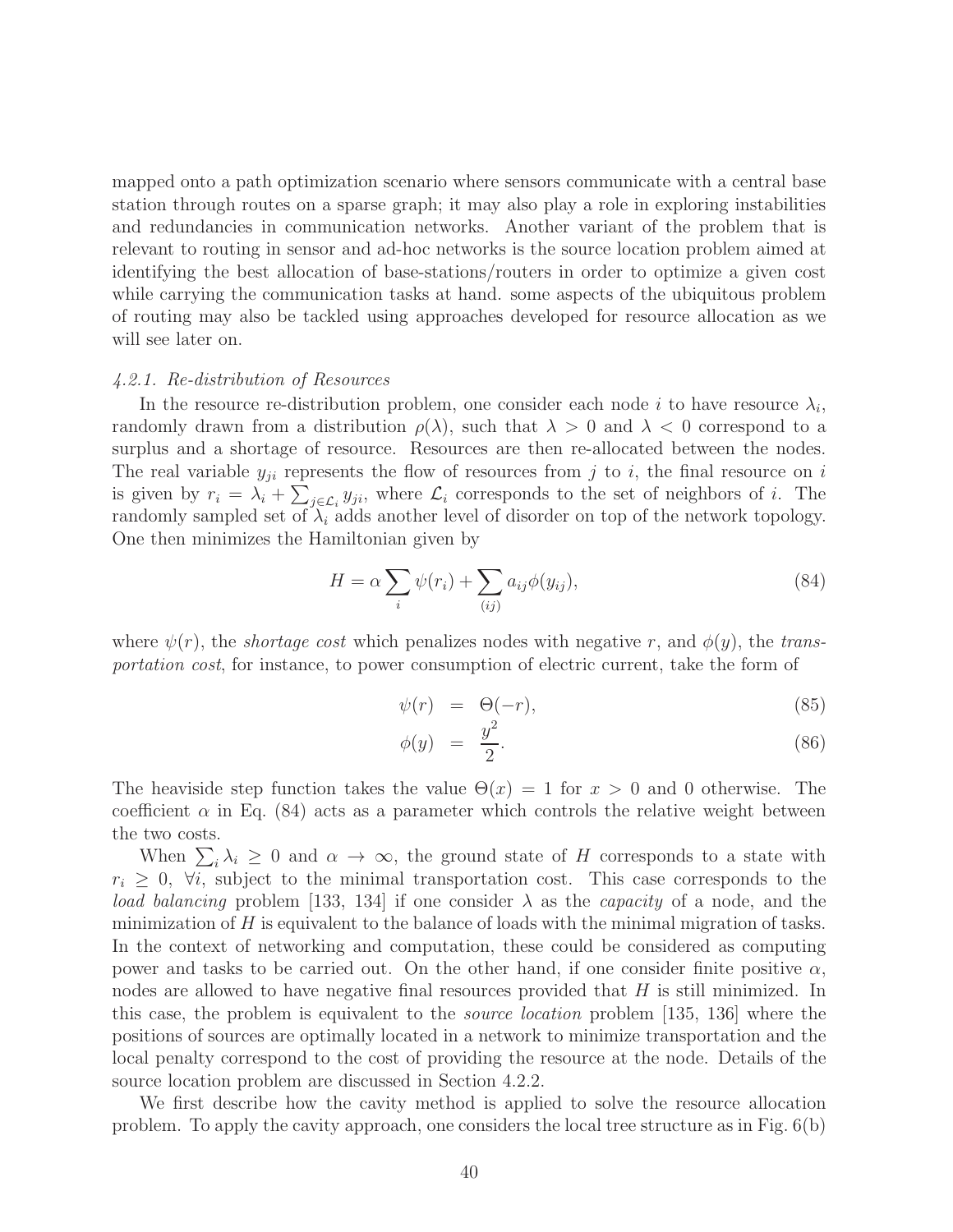and writes the cavity energy function  $E_i\langle(y_{il})\rangle$  of a node i with a current  $y_{il}$  drawn by its ancestor  $l$ , as

$$
E_{i\setminus l}(y_{il}) = \mathcal{H}(E_{j_1\setminus i}, \cdots, E_{j_{k_i-1}\setminus i}; \lambda_i, y_{il})
$$
\n(87)

where  $j_1, \dots, j_{k_i-1}$  are the  $k_i - 1$  neighbors of i other than l, and the functional H corresponds to

$$
\mathcal{H}(E_{j_1\setminus i},\cdots,E_{j_{k_i-1}\setminus i};\lambda_i,y_{il}) = \min_{\{y_{ji}\}} \left[ \sum_{j \in \mathcal{L}_i\setminus l} E_{j\setminus i}(y_{ji}) + \alpha \psi \left(\lambda_i - y_{il} + \sum_{j \in \mathcal{L}_i\setminus l} y_{ji}\right) + \sum_{j \in \mathcal{L}_i\setminus l} \phi(y_{ji}) \right] (88)
$$

in the zero-temperature limit. The first term represents the energies of descendants, the second the penalty for negative resource once the flow has been taken into account, and the third is the transportation cost for a given current drawn from i. We note that  $E_{i\setminus i}(y_{ii})$ is an extensive quantity but depends on the number of iterations; these are calculated recursively from a vertex dependent intensive energy. One first writes  $E_{j\setminus i}(y_{ji})$  as a sum of two terms,

$$
E_{j\setminus i}(y_{ji}) = E_{j\setminus i}^V(y_{ji}) + E_{j\setminus i}(0),\tag{89}
$$

where  $E_{j\setminus i}^V(y_{ji})$  is called the *vertex cavity energy* such that  $E_{j\setminus i}^V(0) = 0$ , i.e., if no current is drawn the vertex cavity energy remains the same. This allows us to rewrite Eq. (87) as a recursion of the intensive quantity  $E<sup>V</sup>$  [136], given by

$$
E_{i\backslash l}^V(y_{il}) = \mathcal{H}(E_{j_1\backslash i}^V, \cdots, E_{j_{k_i-1}\backslash i}^V; \lambda_i, y_{il}) - \mathcal{H}(E_{j_1\backslash i}^V, \cdots, E_{j_{k_i-1}\backslash i}^V; \lambda_i, 0),
$$
\n(90)

which corresponds to a self-consistent form of  $E^V$  as Eq. (90) satisfies  $E_{i\setminus l}^V(0) = 0$ . With this recursion of intensive  $E^V$ , one then obtains the self-consistent equation analogous to Eq. (77) for the functional distribution  $P[E^V(y)]$  as

$$
P[E^V(y)] = \int d\lambda \rho(\lambda) \sum_{z=0}^{\infty} q(z) \int \prod_{j=1}^{z} dE_j(y_j) P[E_j^V(y_j)]
$$
  
 
$$
\times \delta \left[ E^V(y) - \mathcal{H}(E_{j_1}^V, \cdots, E_{j_z}^V; \lambda, y) + \mathcal{H}(E_{j_1}^V, \cdots, E_{j_z}^V; \lambda, 0) \right], \quad (91)
$$

where  $q(z)$  is the excess degree distribution of Eq. (4). Given a stable solution of  $P[E^V(y)]$ , the ground state energy of the system is obtained by evaluating [136]

$$
\langle \Delta E_{\text{node}} \rangle = \int d\lambda \rho(\lambda) \sum_{k=0}^{\infty} p(k) \int \prod_{j=1}^{k} dE_j(y_j) P[E_j^V(y_j)] \mathcal{H}(E_{j_1}^V, \cdots, E_{j_k}^V; \lambda, 0), \quad (92)
$$

$$
\langle \Delta E_{\text{link}} \rangle = \int dE_1(y) dE_2(y) \min_y \left[ E_1(y) + E_2(-y) + \phi(y) \right], \tag{93}
$$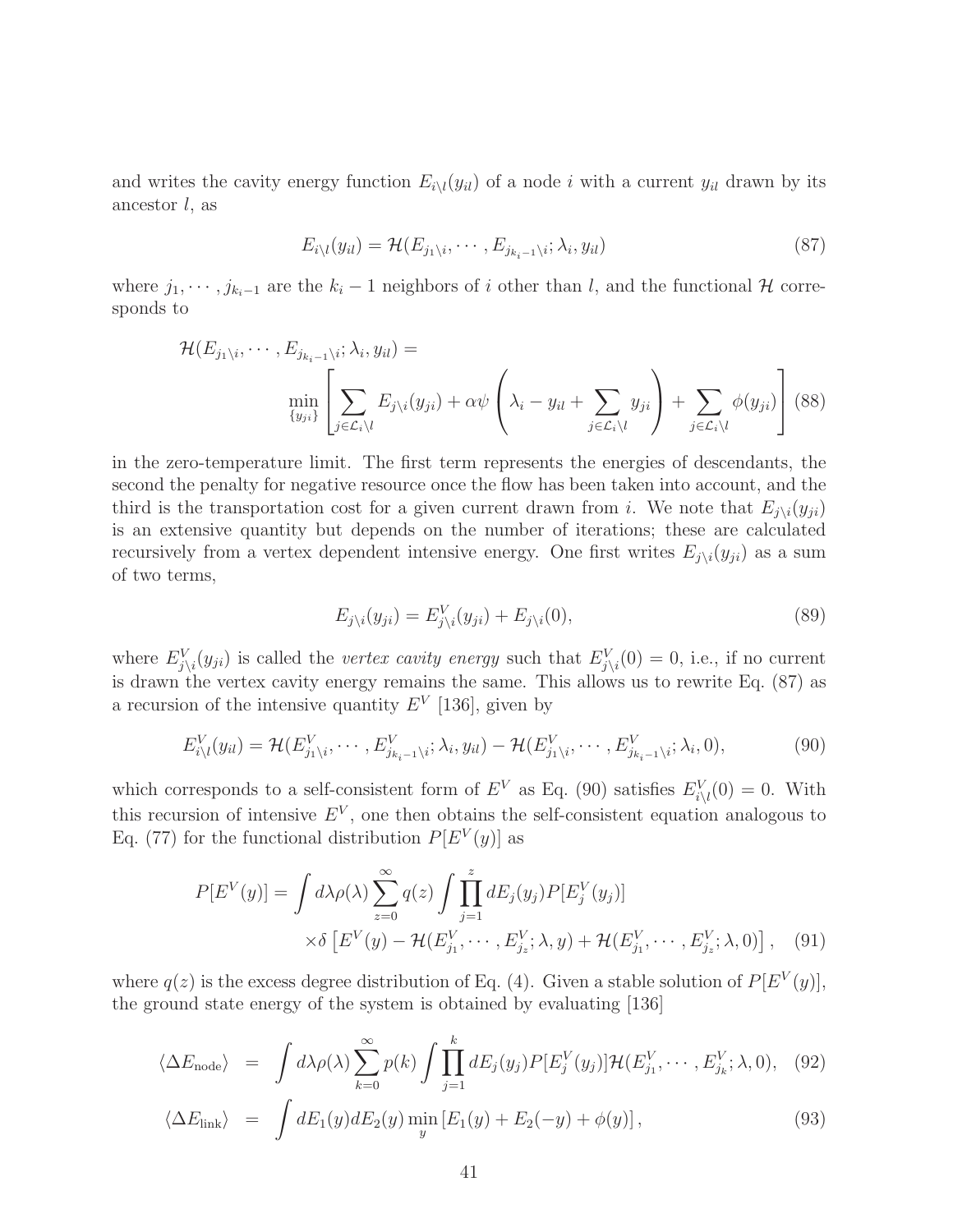such that the average energy per node is  $\langle E \rangle = \langle \Delta E_{\text{node}} \rangle - (\langle \Delta E_{\text{link}} \rangle \langle k \rangle)/2$ .

Note that Eqs. (92)-(93) involve solving a functional distribution  $P[E^V(y)]$ , which is in general infeasible. However, the form of  $\phi$  and  $\psi$  in Eqs. (86) and (85) results in a piecewise quadratic expression for  $E^V$ , which greatly reduces the functional space of  $P[E^V(y)]$ ; we refer readers to Refs. [134, 136] for technical details. The complex recursion of  $E<sup>V</sup>$  turns into a simple message passing algorithm which involves messages with only two real values.

As  $\alpha \to \infty$ , shortage in the load balancing problem can be expressed as a constraint  $\lambda_i - y_{il} + \sum_{j \in \mathcal{L}_i \setminus l} y_{ji} \ge 0$  such that  $\mathcal{H}$  in Eq. (88) takes the form of

$$
\mathcal{H}(E_{j_1\setminus i},\cdots,E_{j_{k_i-1}\setminus i};\lambda_i,y_{il})=\min_{\{\{y_{ji}\}\mid \lambda_i-y_{il}+\sum_{j\in\mathcal{L}_i\setminus i}y_{ji}\geq 0\}}\left[\sum_{j\in\mathcal{L}_i\setminus l}E_{j\setminus i}(y_{ji})+\sum_{j\in\mathcal{L}_i\setminus l}\frac{y_{ji}^2}{2}\right].
$$
 (94)

One can derive an optimization algorithm by explicitly evaluating the above expression through the expansion of  $E_{j\setminus i}(y_{ji})$  in the neighborhood of a constant value  $\tilde{y}_{ji}$ . Assuming a small variation of  $\epsilon_{ji}$  from  $\tilde{y}_{ji}$ ,  $E_{j\setminus i}(y_{ji})$  is given by

$$
E_{j\setminus i}(y_{ji}) = E_{j\setminus i}(\tilde{y}_{ji} + \epsilon_{ji}) \approx E_{j\setminus i}(\tilde{y}_{ji}) + a_{j\setminus i}\epsilon_{ji} + b_{j\setminus i}\frac{\epsilon_{ji}^2}{2},\tag{95}
$$

to the second order in  $\epsilon_{ji}$ . Evaluating H in Eq. (94) is equivalent to minimizing the Lagrangian

$$
L_{i\setminus l} = \sum_{j \in \mathcal{L}_i \setminus l} \left[ E_{j\setminus i}(\tilde{y}_{ji}) + a_{j\setminus i} \epsilon_{ji} + b_{j\setminus i} \frac{\epsilon_{ji}^2}{2} \right] + \sum_{j \in \mathcal{L}_i \setminus l} \frac{(\tilde{y}_{ji} + \epsilon_{ji})^2}{2} + \mu_i \left( \lambda_i - y_{il} + \sum_{j \in \mathcal{L}_i \setminus l} (\tilde{y}_{ji} + \epsilon_{ji}) \right), \tag{96}
$$

with respect to  $\epsilon_{ji}$ , subject to the Kuhn-Tucker condition  $\mu_i(\lambda_i - y_{il} + \sum_{j \in \mathcal{L}_i\setminus l} y_{ji}) = 0$ , with the Lagrange multiplier  $\mu_i \leq 0$   $\forall i$ . One can then show that [133]

$$
\mu_i = \min \left[ 0, \left( \lambda_i - y_{il} + \sum_{j \in \mathcal{L}_i \setminus l} \left( \tilde{y}_{ji} - \frac{a_{j \setminus i} + \tilde{y}_{ji}}{b_{j \setminus i} + 1} \right) \right) \left( \sum_{j \in \mathcal{L}_i \setminus l} \frac{1}{b_{j \setminus i} + 1} \right)^{-1} \right], \quad (97)
$$
\n
$$
\epsilon_{ii} = -\frac{a_{j \setminus i} + \tilde{y}_{ji} + \mu_i}{\epsilon_{ii}}
$$

$$
\epsilon_{ji} = -\frac{\omega_{j\backslash i} + y_{ji} + \mu_i}{b_{j\backslash i} + 1},\tag{98}
$$

are the optimal solutions. If we interpret  $\tilde{y}_{ji}$  as the current from j to i in the pervious iteration of the algorithm, then  $\tilde{y}_{ji} + \epsilon_{ji}$  corresponds to the updated optimal current. This gives rise to a backward message of the algorithm to be explained later. To proceed, one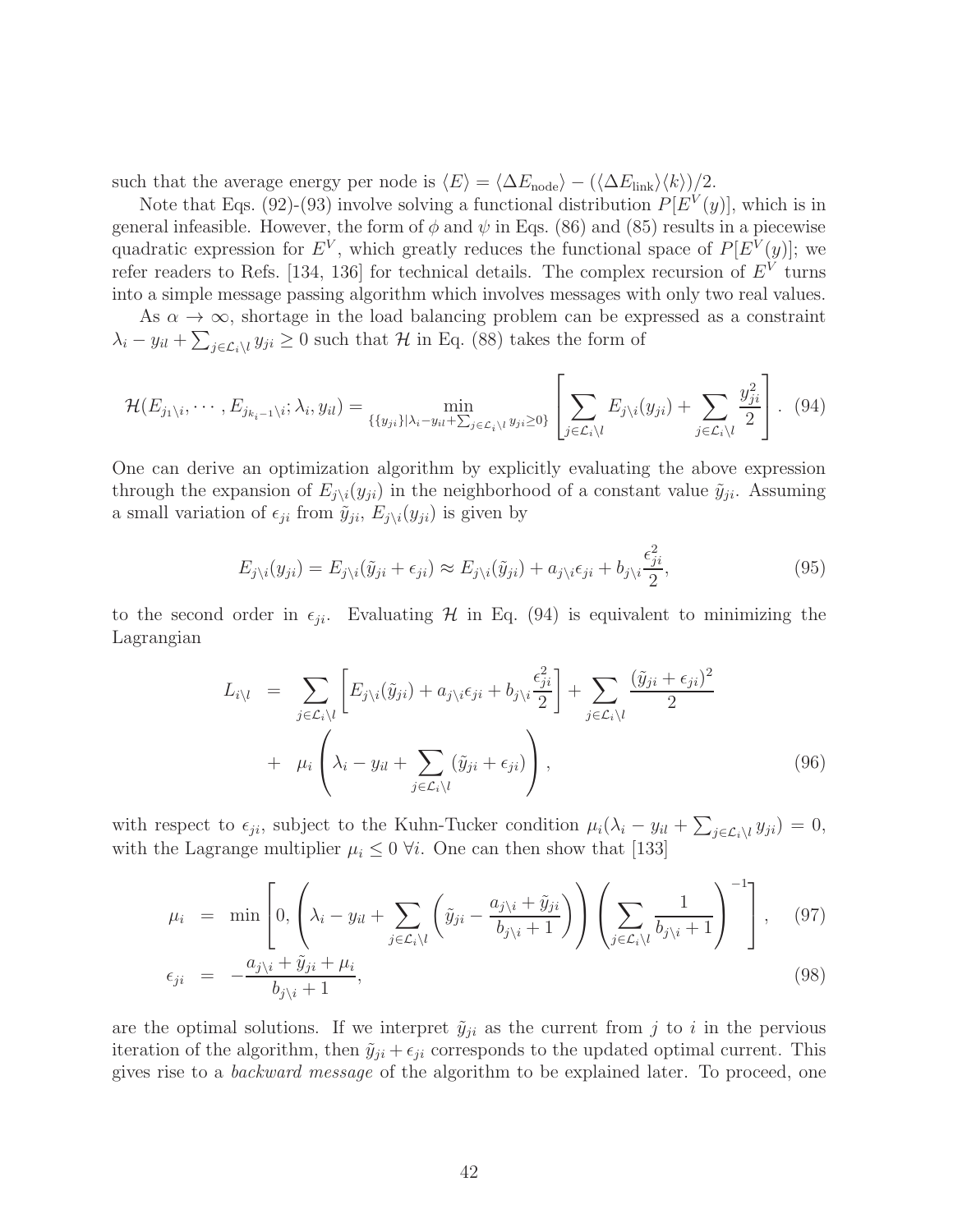differentiates  $L_{i\setminus l}$  with respect to  $y_{il}$  which gives

$$
a_{i\lambda l} = \frac{\partial L_{i\lambda l}}{\partial y_{il}} = -\mu_i \tag{99}
$$

$$
b_{i\backslash l} = \frac{\partial^2 L_{i\backslash l}}{\partial y_{il}^2} = -\Theta(-\mu_i) \left( \sum_{j \in \mathcal{L}_i \backslash l} \frac{1}{b_{j\backslash i} + 1} \right)^{-1}, \qquad (100)
$$

corresponding to the updated values of  $a_{i\setminus l}$  and  $b_{i\setminus l}$  of Eq. (95). Equations (98)-(100) constitute the update rules of the message passing algorithm.

To obtain the optimal configuration of currents by the above algorithm, the procedure is as follows:

- 1. pick randomly a node i and select one of its neighbors as ancestor  $l$ ,
- 2. compute and send to l the values of  $a_{i\lambda}$  and  $b_{i\lambda}$  based on the estimated drawn current  $y_{il}$ ,
- 3. compute and send to all descendants the corresponding values of  $\epsilon_{ji}$ , update  $y_{ji}$  by  $y_{ji} \rightarrow y_{ji} + \epsilon_{ji}$
- 4. repeat steps 1-3 until the messages converge (i.e., change below a predefined limit).

The messages a and b thus constitute the *forward message* to ancestors and  $\epsilon$  is the backward *message* to descendants. Physically,  $y = \tilde{y} + \epsilon$  corresponds to the new point at which the descendants should compute the derivatives a and b of their cavity energy function  $E(y)$ . As the above algorithm is derived from the cavity equations under a replica symmetry-like (RS) ansatz, the convergence of the algorithm is an indication of RS stability. We note that the algorithm is distributive, as global optimizer and full knowledge of adjacency matrix is not required for individual nodes.

An alternative distributed algorithm can be derived by minimizing the Lagrangian

$$
L = \sum_{i} \mu_i \left(\lambda_i + \sum_{j \in \mathcal{L}_i} y_{ji}\right) + \sum_{ji} \frac{y_{ji}^2}{2} \tag{101}
$$

with respect to  $y_{ji}$ , where  $\mu_i(\lambda_i + \sum_{j \in \mathcal{L}_i} y_{ji}) = 0$  is the Kuhn-Tucker condition with Lagrange multiplier  $\mu_i \leq 0$   $\forall i$ . The optimal solution is given by

$$
y_{ji} = \mu_j - \mu_i \tag{102}
$$

$$
\mu_i = \min \left[ 0, \frac{1}{k_i} \left( \lambda_i + \sum_{j \in \mathcal{L}_i} \mu_j \right) \right]. \tag{103}
$$

Equation (103) is iterated until the convergence of all  $\mu_i$ , such that optimal configuration of currents is obtained by Eq. (102). If one considers  $\mu_i$  and  $\mu_i$  to be the potential of node j and i,  $y_{ji}$  can be interpretated as the potential difference between j and i, analogous to electric circuits with uniform resistance.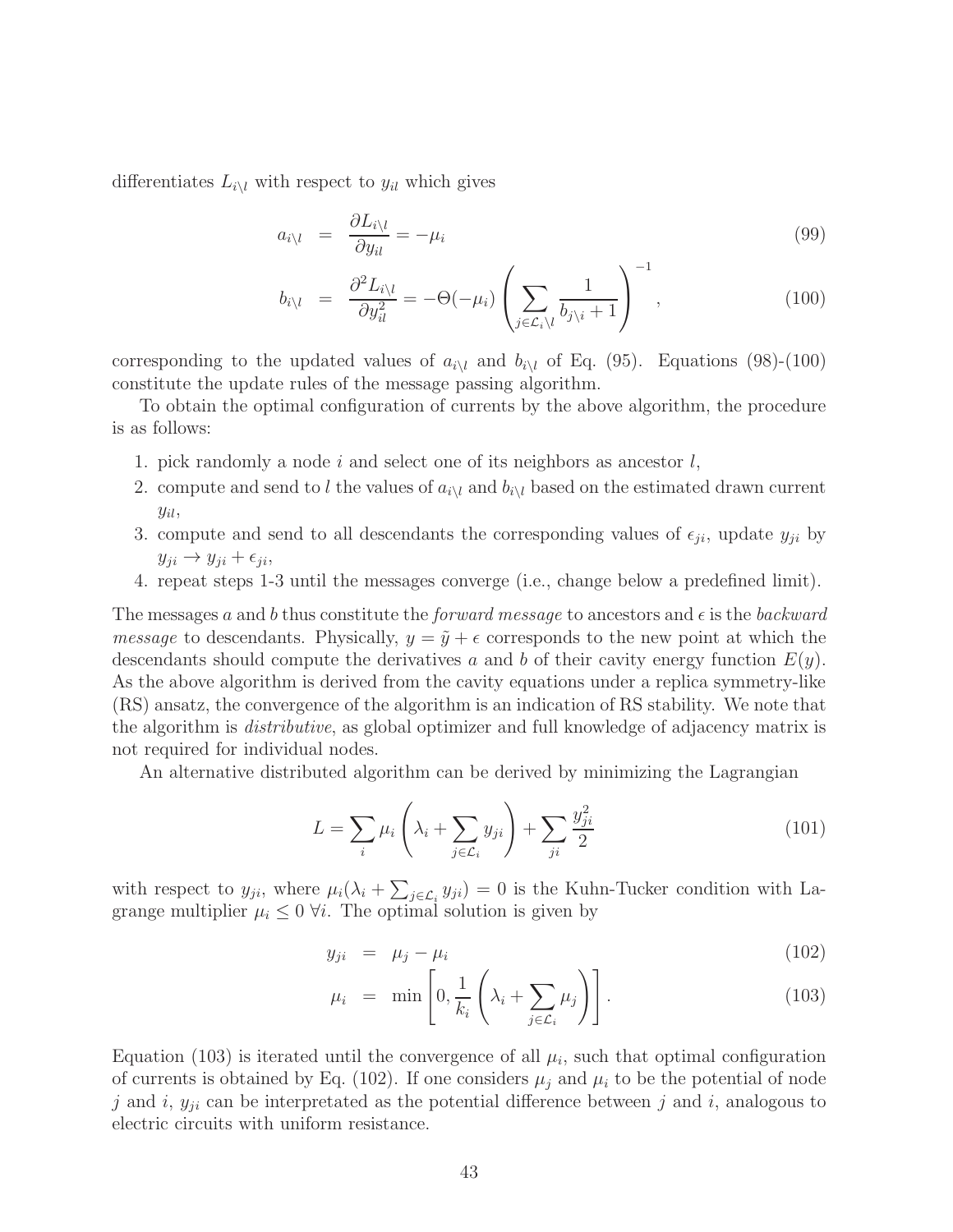Both algorithms are shown to converge in simulations and yield consistent results with theoretical predictions in cavity approach [133, 134]. The convergence of message passing algorithm indicates that the RS ansatz is sufficient to describe the phase space of the load balancing problem. It was shown in [134] that large currents are found around particularly rich and poor nodes (i.e.  $\lambda \gg \langle \lambda \rangle$  and  $\lambda \ll \langle \lambda \rangle$ ), as they provide and receive resources from others to achieve global satisfaction. Nodes with intermediate  $\lambda$  mainly act as relays between the two groups and are surrounded by intermediate currents. A variant of the load balancing problem considers edges limited by bandwidth, in analogy to most networking systems. Behaviors such as bottleneck effect and clustering of balanced nodes are observed due to the restriction by edges bandwidth [137, 138].

#### 4.2.2. The Optimal Location of Sources

Here we briefly describe the relation between the source allocation problem and decisions on the location of sources in networking systems. Unlike load balancing, the coefficient  $\alpha$  in Eq. (84) is finite, which implies that nodes are allowed to be short of resources after allocation, i.e.  $\lambda_i + \sum_{j \in \mathcal{L}_i} y_{ji} < 0$ , when transportation cost is high. As  $\psi(r)$  takes the form of a heaviside step function  $\Theta(-r)$ , the shortage cost is independent of the level of insufficient resources and the shortage nodes can be considered as a requirement for an installation of new resource providers. If one considers  $\alpha$  to be the installation cost of a source node, e.g. transmitter or server, minimizing  $H$  in Eq.  $(84)$  is equivalent to locating the optimal position for source nodes in the network [136].

One expects that when the installation cost  $\alpha$  is small compared to transportation cost, source nodes are installed everywhere. When  $\alpha$  increases, source nodes are installed only at optimal locations. It was shown [135, 136] that the system undergoes abrupt transitions when  $\alpha$  increases, corresponding to the stability of resource penetration to increasing distance from the source nodes. In addition, it has been shown [135] that the source location problem is well described by the replica symmetry breaking (RSB) ansatz, and that the message passing algorithm derived from RS cavity equations does not converge. Algorithmic procedures such as decimation [129] have to be applied to obtain a good approximation of the optimal configuration [136].

#### 4.2.3. Routing to Base Stations

Another variant of the resource allocation problem is relevant to optimizing path from individual sensors to a base station as shown in Fig. 8 [46]. In this case, one considers establishing a route from nodes to a base station as a hard constraint  $\alpha \to \infty$  in the Hamiltonian  $H$  described by Eqs. (84) - (86). To achieve the task of path optimization as shown in Fig. 8, one makes two modifications to the model: (i) a specific distribution  $\rho(\lambda)$ of initial resources, namely  $\lambda = \infty$  for the base station,  $\lambda = -1$  for transmitting sensor nodes and  $\lambda = 0$  for all the other nodes; (ii) limit all the current variables  $y_{ij}$  to be integers. Since each sensor is required to achieve non-negative final resources, the ground state of  $H$  is equivalent to an optimal configuration of paths from sensors to base stations, where path overlap (congestion) is suppressed via the introduction of a penalizing quadratic cost  $\phi(y) \propto y^2$ . This problem is also relevant to the Steiner tree problem which we will describe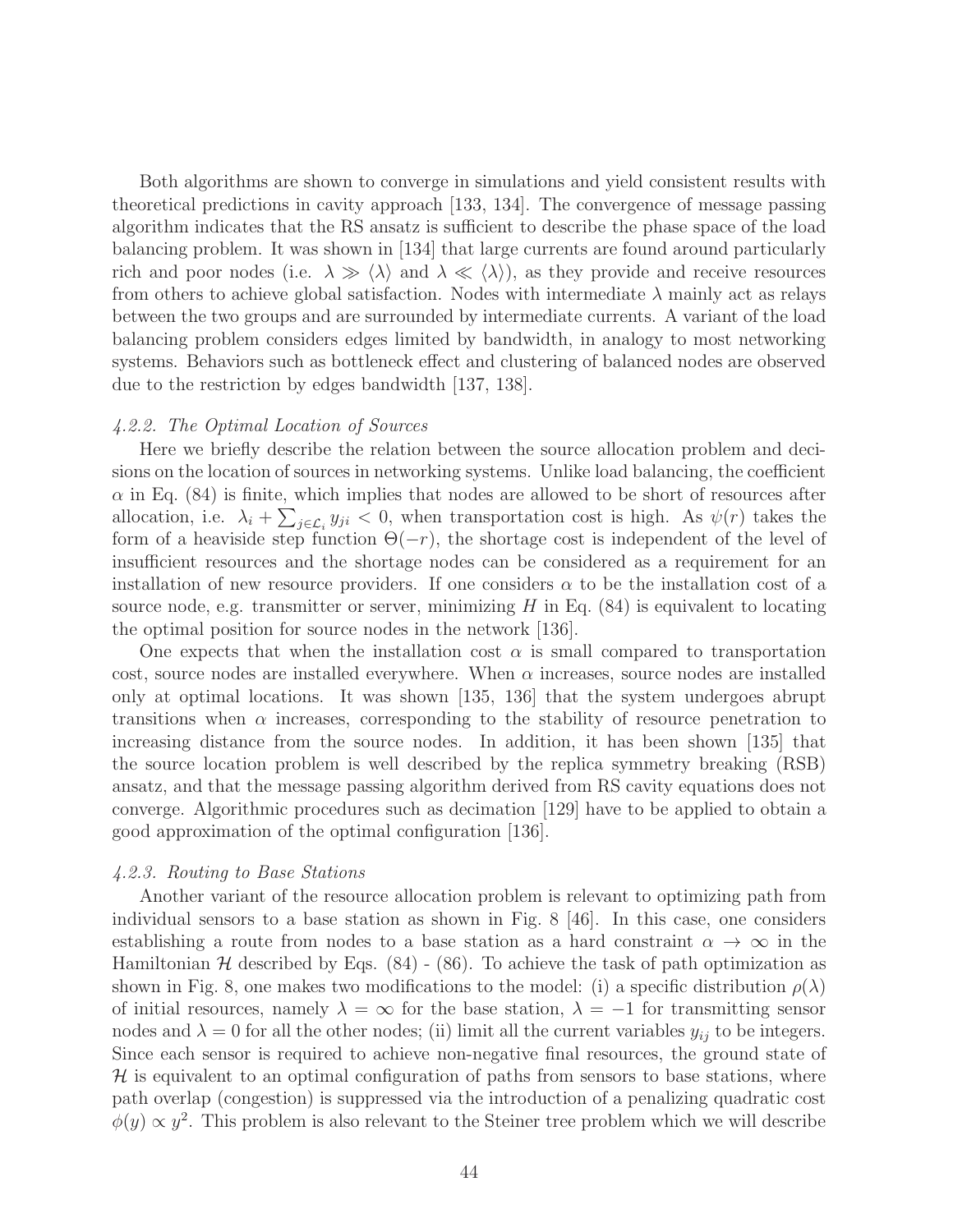

Figure 8: An example which show individual sensors (black circles) establishing a single path to a base station (triangle). Dashed lines correspond to idle links, while thin and thick solid lines correspond to communication loads of 1 and 2 units, respectively.

in Sec. 4.3.2, where shortest path between sensors and base stations are found without the consideration for congestion.

Compared to the case with continuous current, the cavity vertex energy  $E_{j\setminus i}^V(y_{ji})$  in the present case has an integer domain and is no longer valid for Taylor series expansion used in the resource allocation problem (95) making the simplification by the piecewise quadratic function as in Eqs. (99) and (100) no longer applicable. Nevertheless, other simplifications can be made such that macroscopic properties of the optimal path configuration and an practical algorithm are derived [46].

#### 4.3. Route optimization

In addition to frequency and resource allocation, we will review studies of disordered systems which are relevant to path optimization in networks. In particular, we will review the statistics of loops in networks, the minimum Steiner trees and a system of interacting polymers where the latter is relevant to routing between source-destination pairs in sparse networks.

#### 4.3.1. Circuits and Loops in Networks

Circuits in networks are loops on the network topology, each of which taken on its own is devoid of intersections, i.e. is a self-avoiding closed path. Circuits are highly relevant to routing; for instance, finding a path which visits specific nodes on a graph with the lowest cost is termed the vehicle routing problem [139], which is relevant to the logistics of good delivery to multiple consumers by a single vehicle. Another related routing problem is the traveling salesman problem (TSP) [140], which involve finding the so-called Hamiltonian cycles which visit all the nodes exactly once. The number of cycles present in a graph serves as useful information for path planning in logistics problems. Marinari et al [141, 142] showed that the typical entropy of circuits with various length in graphs sampled from a given set of ensemble can be obtained using tools of statistical physics, in particular the quenched average entropy can be obtained by the cavity equations. Here we will review how such entropy can be obtained by following the line of Ref. [141].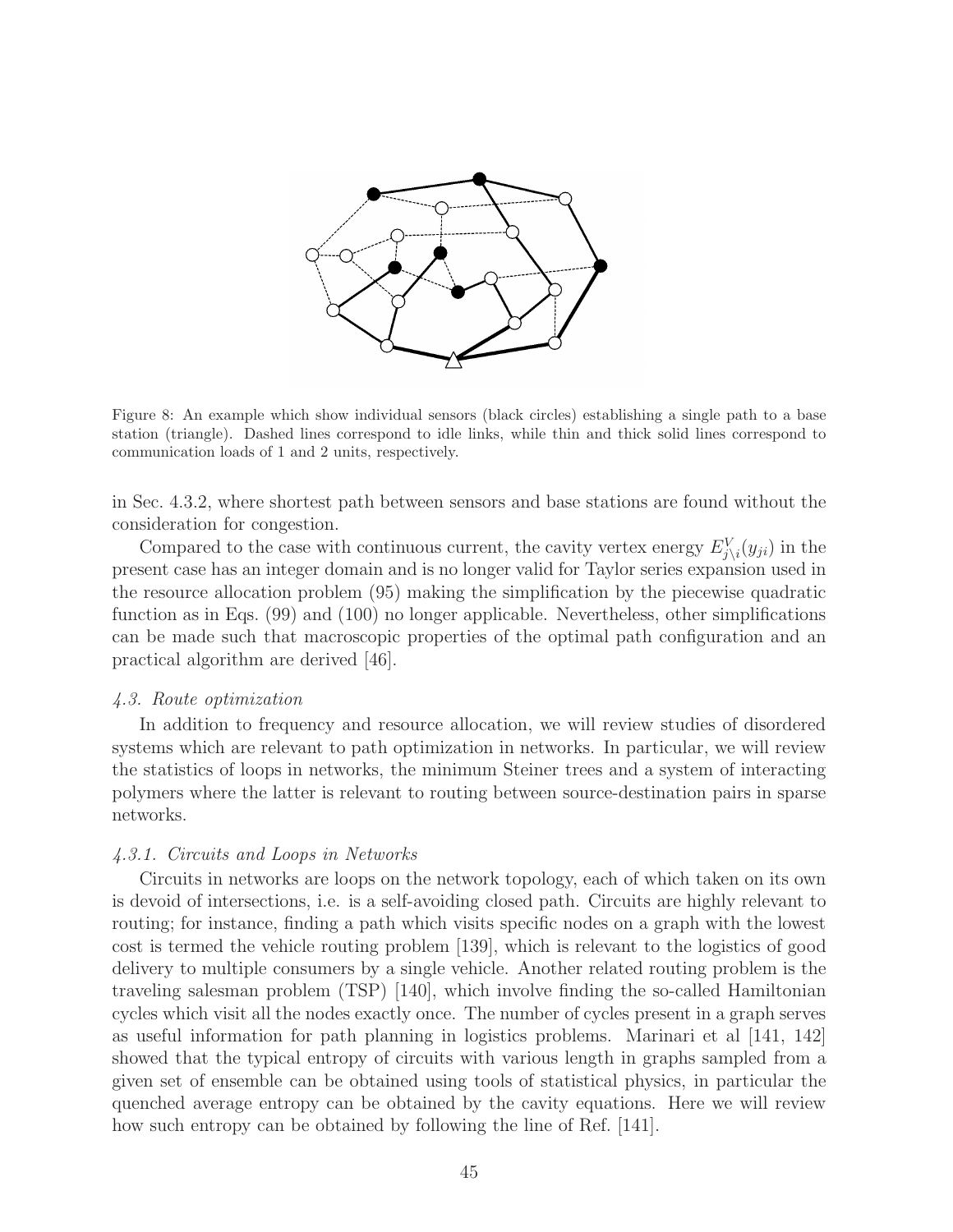

Figure 9: Schematic diagrams showing different alignment of the circuit, as represented by the thick red line.

To obtain the entropy of circuits, one defines a variable  $s_{(ij)} = 1$  when the circuit passes the edge between i and j and otherwise  $s_{(ij)} = 0$ . One then considers the hamiltonian  $\mathcal{H} = \sum_{(ij)} s_{(ij)}$ , such that the partition function is given by [141]

$$
Z(u) = \mathop{\rm Tr}_{\{s_{(ij)}\}} u^{\sum_{(ij)} s_{(ij)}} = \sum_{L} \mathcal{N}_L(\mathcal{A}) e^{-\beta L}
$$
 (104)

where  $u = e^{-\beta}$ , L is the length of the circuit and A is the adjacency matrix. One further defines  $f(u) = (1/N) \ln Z(u)$  and  $\sigma(l) = (1/N) \ln \mathcal{N}_L$  with  $l = L/N$ , such that  $Z(u) =$  $\exp[N(l(u) \ln u + \sigma(l))]$ . In the thermodynamic limit  $N \to \infty$ , the entropy  $\sigma(l)$  of circuits with length  $l$  is given by

$$
\sigma(l) = f(u) - l(u) \ln u. \tag{105}
$$

By cavity approach or free energy approximation which we will describe in Sec. 5.1.2,  $f(u)$ and  $l(u)$  are given by [141]

$$
f(u) = \sum_{k=2}^{\infty} p(k) \int \prod_{j=1}^{k} [dy_j P(y_j)] \ln \left( 1 + u^2 \sum_{i < j} y_i y_j \right) - \frac{\langle k \rangle}{2} \int dy_i dy_j P(y_i) P(y_j) \ln(1 + uy_i y_j), \tag{106}
$$

$$
l(u) = \frac{\langle k \rangle}{2} \int dy_i dy_j P(y_i) P(y_j) \frac{u y_i y_j}{1 + u y_i y_j}.
$$
\n(107)

where  $p(k)$  is the degree distribution and the variable  $y_i$  is proportional to the partition function of a case where the circuit passes node  $i$  en route to the next node higher up the tree as shown in Fig. 9(b). In this case the terms  $u^2 y_i y_j$  and  $u y_i y_j$  in expressions (106) and (107) are proportional to the partition function of the circuit configuration as shown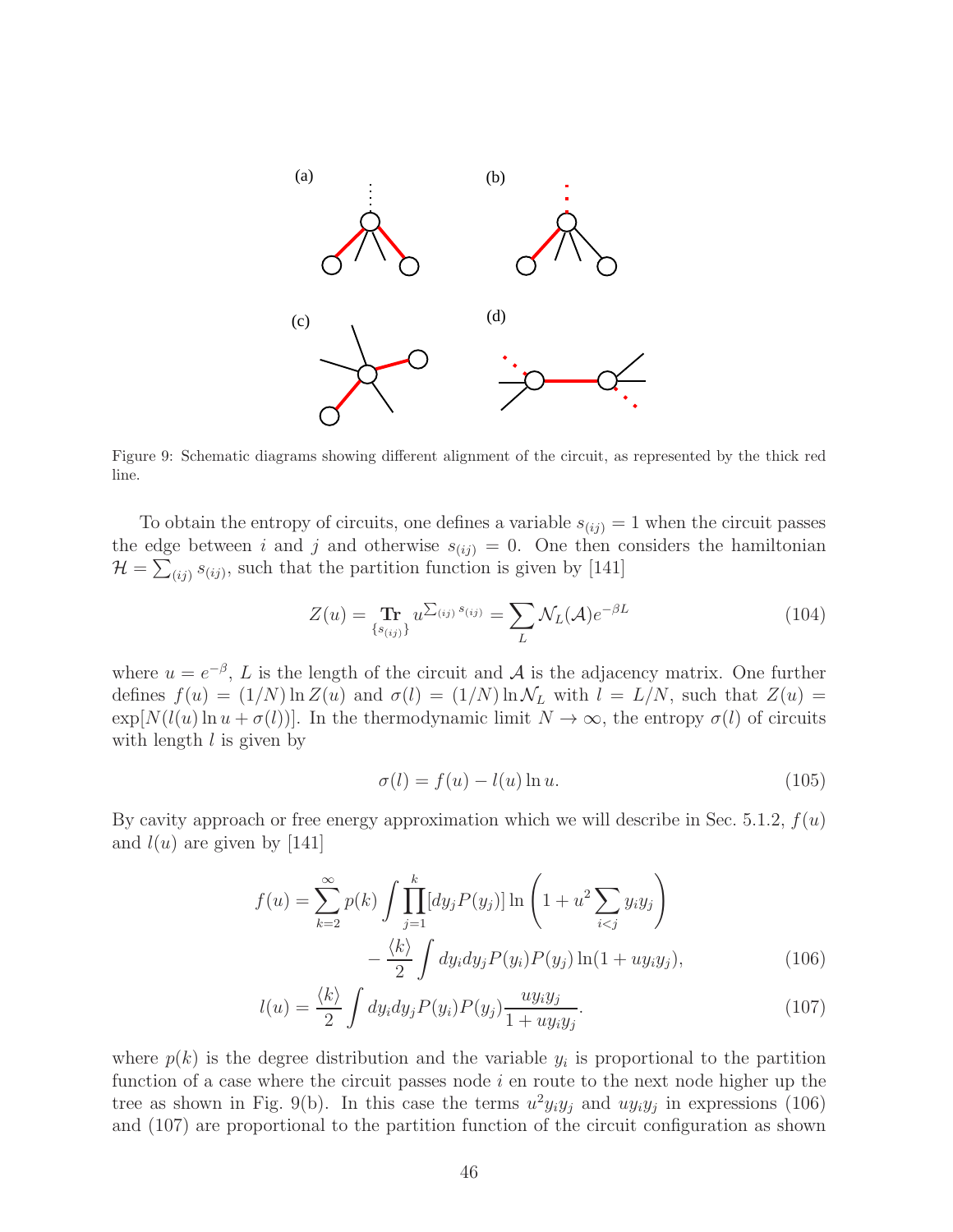

Figure 10: The entropy  $\sigma(l)$  as a function of l for ER graphs and random regular graphs, both with average degree  $\langle k \rangle = 3$ .

in Fig.  $9(c)$  and (d) respectively, such that each of the thick red edges contributes a factor u to the product. The distribution  $P(y)$  is given self-consistently by

$$
P(y) = q(0)\delta(y) + \sum_{k=1}^{\infty} q(k) \int \prod_{j=1}^{k} [dy_j P(y_j)] \delta\left(y - \frac{u \sum_j y_j}{1 + u^2 \sum_{i < j} y_i y_j}\right),\tag{108}
$$

where  $q(k)$  is the excess degree distribution and the terms  $u^2 y_i y_j$  and  $u y_j$  are proportional to the partition function of the circuit configuration as shown in Fig. 9(a) and (b) respectively. This equation resembles the form of the cavity equations (77) and (91) in the previous examples. The two terms in  $f(u)$  resemble the form of the node and link energies in Eqs. (80) and (81) of the graph coloring problem and Eqs. (92) and (93) in resource allocation task, but instead of energy the two terms in  $f(u)$  correspond to the free energy contribution from both node and link. The expression of  $l(u)$  is equivalent to the energy of a link.

To evaluate the entropy of circuits, one varies u in the range  $0 < u < \infty$  and computes the corresponding distribution  $P(y)$  from Eq. (108) and hence  $f(u)$  and  $l(u)$ , and makes use of Eq. (105) to obtain  $\sigma(l)$ . Equation (108) can be solved by population dynamics, and the result of  $\sigma(l)$  in ER graphs with average degree  $\langle k \rangle = 3$  when  $N \to \infty$  is shown in Fig. 10. We note that for regular graph with connectivity k,  $P(y) = \delta[y - Y(k)]$  where  $Y(k)$  is given by [141]

$$
Y(k) = \sqrt{\frac{2u(k-1) - 2}{u^2(k-1)(k-2)}}
$$
\n(109)

and can be easily obtained from Eq. (108). The  $\sigma(l)$  of regular graph of connectivity k is given by

$$
\sigma(l) = -(1-l)\ln(1-l) + l\ln(k-1) + \left(\frac{k}{2} - l\right)\ln\left(1 - \frac{2l}{k}\right),\tag{110}
$$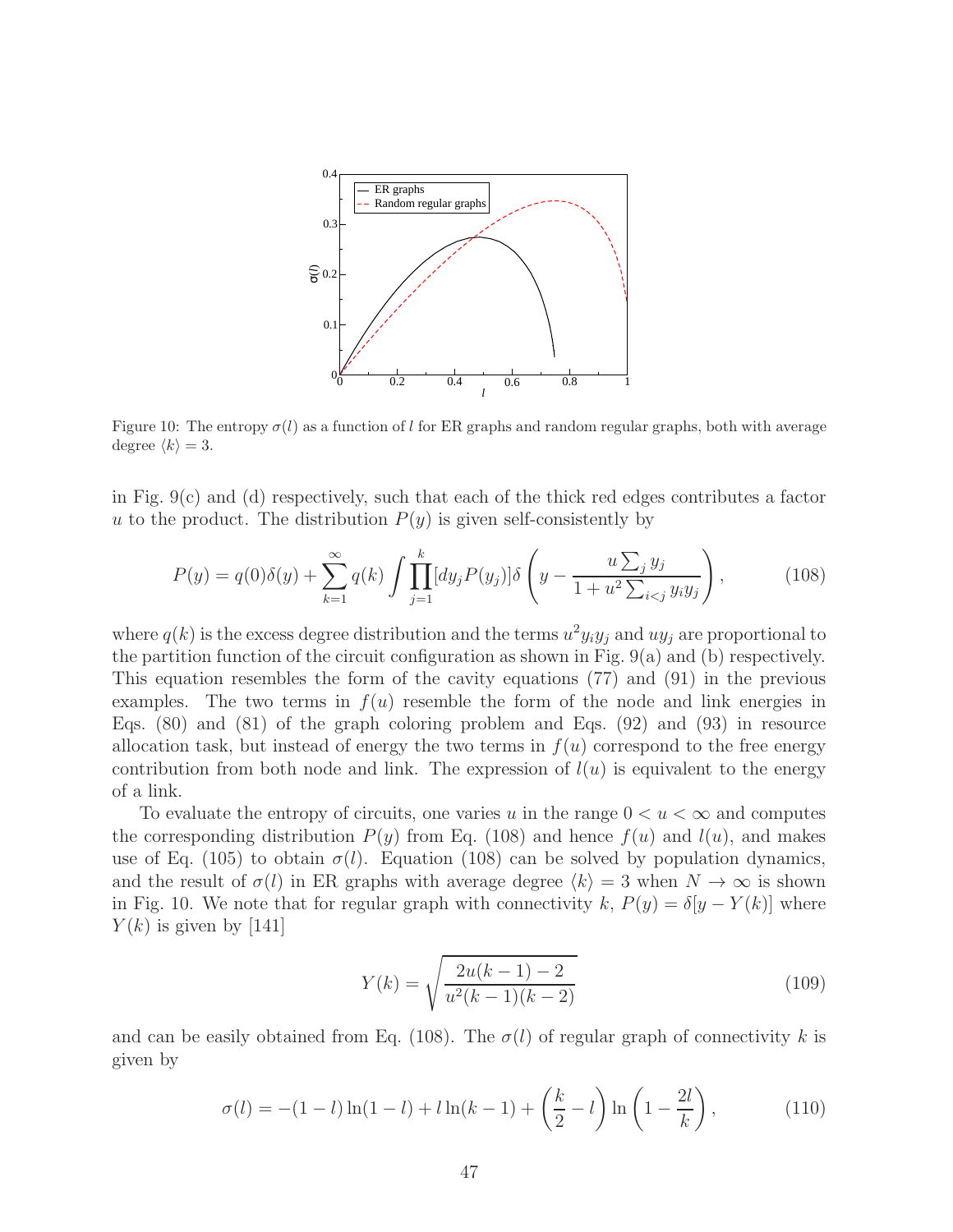

Figure 11: An example of Steiner tree in a simple network. The chosen of terminal nodes are colored in black, the Steiner nodes are colored in grey and the Steiner tree is represented by the bold line.

where the case of  $k = 3$  is also shown in Fig. 10, exhibiting the existence of much higher probability of longer loops in comparison to the corresponding ER case.

Other than the entropy of circuits which was solved by the cavity approach, the traveling salesman problem (TSP) was also mapped into disordered systems and was studied by both replica [143] and cavity approaches [144]. Other studies of loops in networking systems include the empirical studies of short loops in the Internet at the level among autonomous systems (AS) [145], the loop statistics in finite size complex networks [146] and the derivation of algorithms to detect long loops in real instances [141, 147].

### 4.3.2. The Minimum Steiner Trees

The minimum spanning tree (MST) problem is extensively studied in mathematics, physics and computer science [148, 149]. Given an undirected network, a spanning tree of the network is a tree-like subgraph which connects the set of nodes. When edges are weighted, the MST decision problem concerns the existence of spanning trees with the sum of weight on edges being less than a given threshold. Finding the spanning tree with minimal edge weight thus serves as an optimization version of the MST problem. The search for MST in networks is related to the optimization of signal broadcast. Optimal broadcasting paths are defined as the spanning trees of minimal distance or traffic load on paths. The MST problem is also relevant to other networking systems such as transportation [150] and resistor networks [151].

A similar problem, known as the Steiner tree problem, is also relevant to routing and networking systems. Given an undirected network and a set of nodes, the *minimum Steiner* tree is defined as a tree of minimal weight which connects a given set of nodes, possibly with the help of other nodes. An example of a Steiner tree is given in Fig. 11, with the set of node to be connected colored in black and the minimum Steiner tree represented by the thicker edges. As one can see, the chosen nodes are usually the leaves of the tree and hence they are called terminal nodes. The non-terminal nodes which constitute the minimum Steiner tree are called *Steiner nodes*, and are shaded in grey in Fig. 11. Finding the minimum Steiner tree thus involves an optimal structure of the tree as well as an optimal set of Steiner nodes, which makes the related decision task an NP-complete problem [152].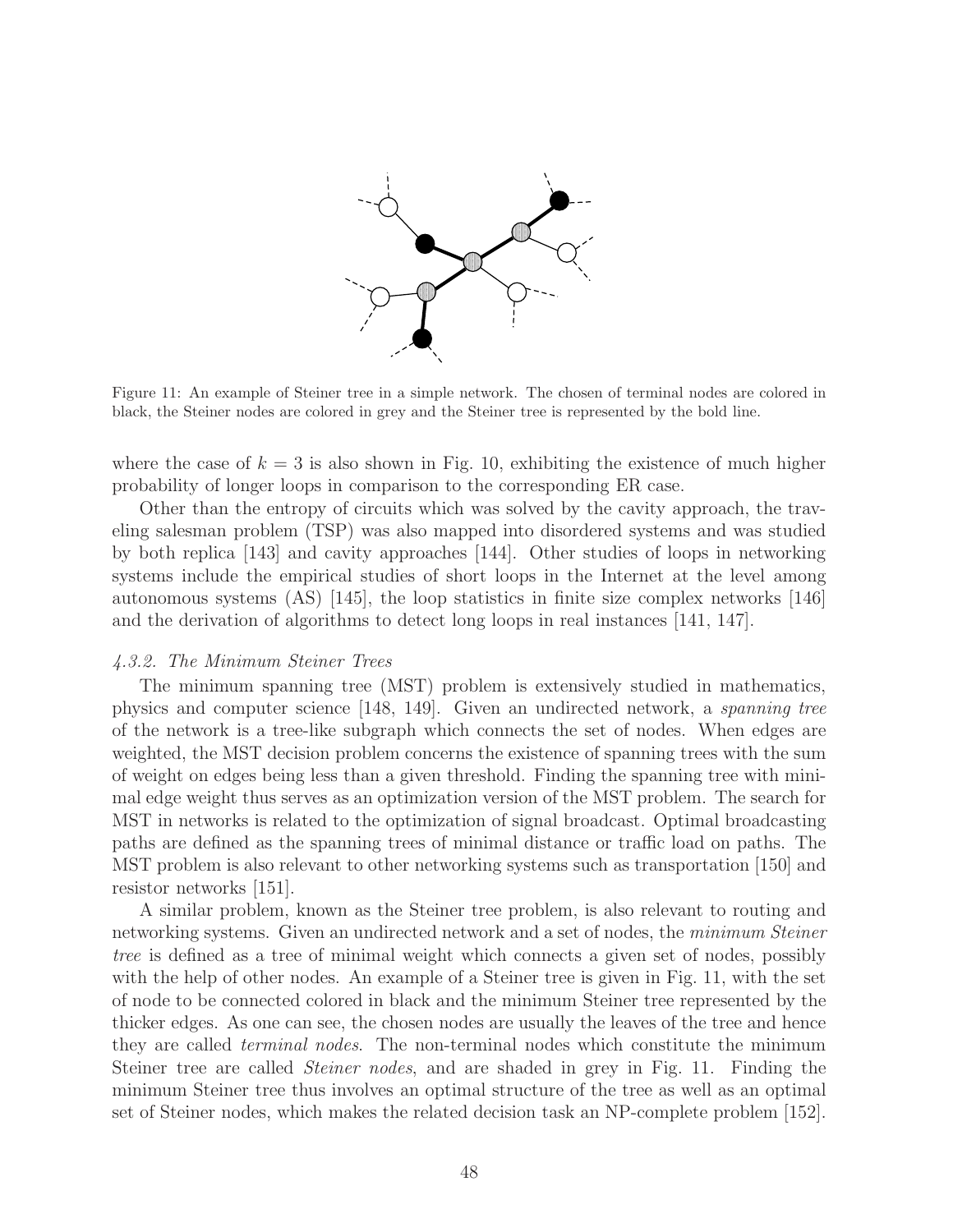While spanning trees are relevant to signal broadcast, Steiner trees are related to multicast communication with fixed recipients. The Steiner tree problem is thus similar to the source location problem [136] in the sense that optimal paths to a subset of nodes are found, but the recipients in the latter case are not fixed and installation of extra sources is required on the non-recipient nodes. One can also map Steiner trees to the optimal set of routers required to maintain the communication for in-use computers in a network. This is crucial for the energy-hungry Internet, as redundant routers can be switched off to save energy. The Steiner trees are also relevant to resilience of networking systems against router failures.

As compared to the graph coloring and resource allocation problems, the MST and Steiner tree problems involve global constraints which make analyses difficult. Nevertheless, one can adopt the cavity approach to derive a local message passing algorithm for obtaining the MST and Steiner tree solutions on networks.

To apply the cavity approach to the MST and Steiner tree problem, one can follow [153, 154] to derive the cavity equations for a general case of Steiner trees with depth of D steps. In this case, one of the terminal node is chosen to be the root node, and the distances between the root node and all other terminal nodes  $i$  in the Steiner trees are restricted to be at most D. One then defines the variable  $p_i$  to be the parent of i in the Steiner tree, such that  $p_i = l$  with  $l = 1, \dots, N$  if i is a terminal node, and  $p_i = l$  or  $p_i = \emptyset$ for non-terminal nodes. By setting all nodes to be terminal nodes, one obtains the MST. After defining the local variables, one can force the global constraints by noting that when  $p_i = l, p_l \neq \emptyset$  and  $d_i = d_l + 1$ . These constitute constraints for the edge  $(i, l)$  by which we define a variable  $f_{il} = 1$  when they are satisfied and  $f_{il} = 0$  otherwise. The variable  $f_{il}$  can be expressed in terms of  $f_{il} = g_{il}g_{li}$ , with  $g_{il}$  given by

$$
g_{il} = [1 - \delta_{p_i,l}(1 - \delta_{d_i,d_l+1})](1 - \delta_{p_i,l}\delta_{p_l,\varnothing}).
$$
\n(111)

Similar to the cases of graph coloring and resource allocation, one can write a recursive relation of the cavity energy function  $E_{i\setminus l}(p_i, d_i)$  as

$$
E_{i\setminus l}(p_i, d_i) = w_{ip_i} + \sum_{j \in \mathcal{L}_i\setminus l} \min_{\{p_j, d_j | f_{ji}(p_j, d_j, p_i, d_i) = 1\}} [E_{j\setminus i}(p_j, d_j)], \tag{112}
$$

where  $w_{ip_i} \geq 0$  is the weight on the edge  $(i, p_i)$  and  $w_{i\emptyset} = \infty$ . The right hand side of Eq. (112) depends on  $p_i$  and  $d_i$  via the constraints  $f_{ji}$ . This recursive equation can be simplified by parametrization of  $E_i\setminus l(p_i, d_i)$  in terms of cavity fields, as in the case of Eq. (72) in the graph coloring problem and Eq. (95) in the resource allocation problem. We refer the reader to [153, 154] for the derivation of the cavity fields in the case of Eq. (112), which leads to a message passing algorithm for solving the MST and Steiner trees problems on networks.

Other than via the cavity approach, the MST problem has also been analyzed by mapping it onto a disordered spin glass on regular lattices [155]. The scaling of the energy change subject to small perturbations about the optimal spanning tree was studied in [156].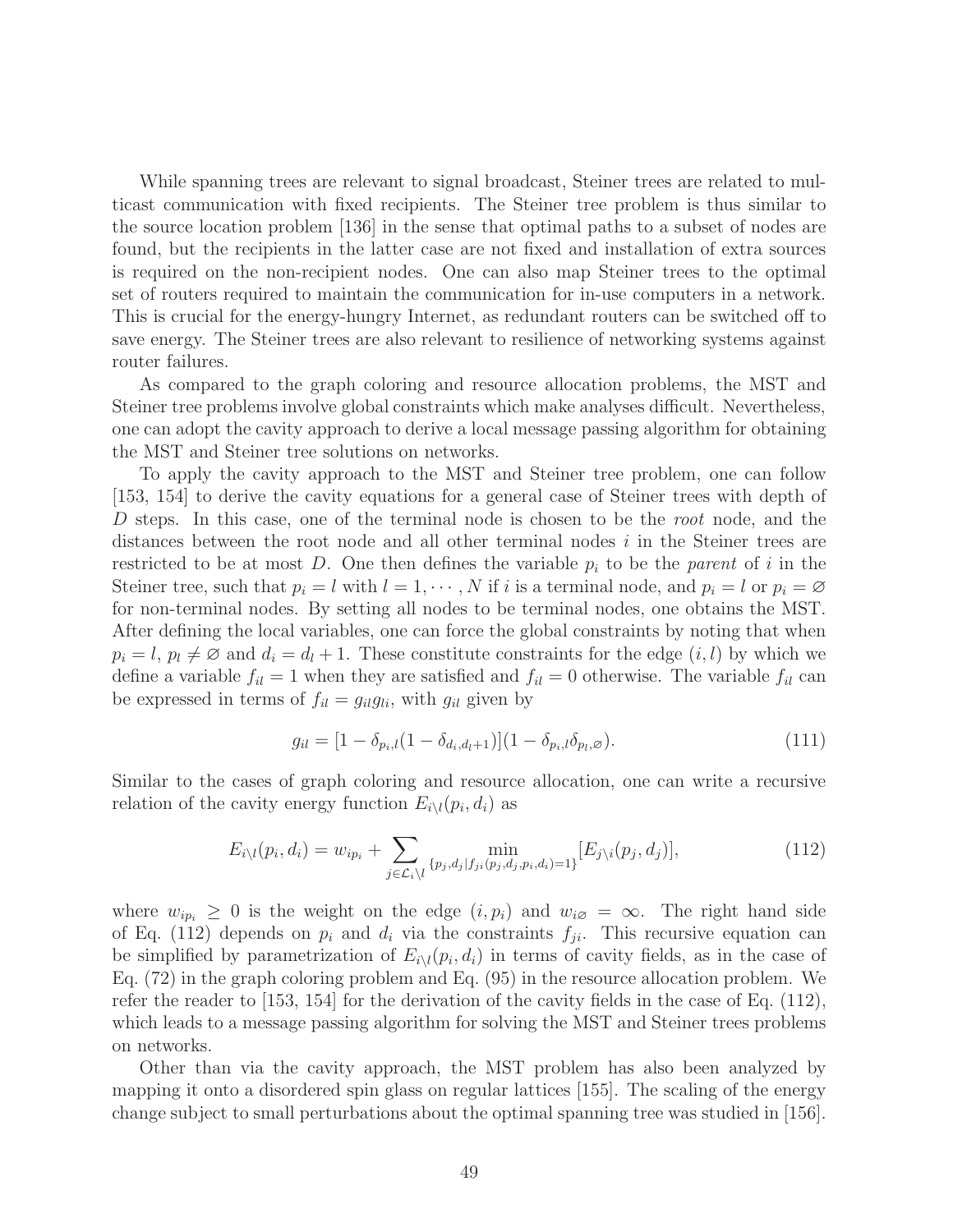#### 4.3.3. Routing as an Interaction of Polymers

Another area of disordered systems relevant to networking is the study of interacting polymers on networks. In this case, one can consider the two ends of a polymer to be the source and the destination, and the polymer allocation on a network to represent the path, which is similar to the case shown in Fig. 1, where specific colors correspond to the respective polymers. One can then introduce interaction between the polymers which have a meaningful interpretation for networking, for instance, a repulsion between overlapping polymers can balance the individual occupancy of nodes/edges on the network and mitigate congestion on hubs. These methods have been devised in the area of polymer science [157] and have been used previously to study the TSP [143, 158] and the loop spectrum in networks [142].

To capture such interaction, one can define a Hamiltonian  $\mathcal{H} \propto \sum_j (I_j)^{\gamma}$  as in [159] where  $I_j$  is the number of polymers passing through node j. When  $\gamma > 1$ , overlap of polymers is penalized such that traffic congestions are suppressed. When  $\gamma < 1$ , overlap of polymers is encouraged and traffic tends to consolidate on common paths, leaving more nodes idle and thus can be switched off to reduce energy consumption. When  $\gamma = 1$ , there is no interaction between polymers and each of them is routed through the shortest path. To obtain the ground state of the polymer systems, and hence the optimal configuration of paths, Yeung et al [159] make use of the 0-vector method invented by de Gennes et al [157] which describes self-avoiding paths on network. As the replica calculation for solving the system is rather involved, we refer readers to Ref. [159] for details. Nevertheless, a nonmonotonic trend of path length as a function of the number of polymers and a phase transition at  $\gamma = 1$  which resembles the transition of the flow pattern of electric currents in resistor networks [150] is observed.

#### 5. Probabilistic Inference for Networking

Inferring the state of variables  $\hat{x}$  by comparing their probability to be in the various states given a set of observations  $\vec{z}$  is termed probabilistic inference. Accurate probabilistic inference can take the form of likelihood maximization, Maximum A Posteriori (MAP) and Marginal Posterior Maximization (MPM). The former merely requires a definition of the likelihood function for the given noise model while MAP and MPM require a prior assumption about the state of the variable; the difference between the two is that MAP examines the probability for the vector state  $\vec{x}$  as a whole while MPM considers single variable marginals. The three methods can be summarized as:

$$
\begin{aligned}\n\widehat{x} &= \arg\max_{\vec{x}} p(\vec{z} \mid \vec{x}) - \text{Maximum Likelihood} \\
\widehat{x} &= \arg\max_{\vec{x}} p(\vec{x} \mid \vec{z}) - \text{MAP} \\
\widehat{x}_j &= \arg\max_{x_j} p(x_j \mid \vec{z}) - \text{MPM}.\n\end{aligned} \tag{113}
$$

The three methods optimize different cost measures and give rise to different solutions [160, 161]. However, all three inference techniques are NP-hard and are computationally infeasible; one therefore resorts to principled approximation methods that are computationally efficient.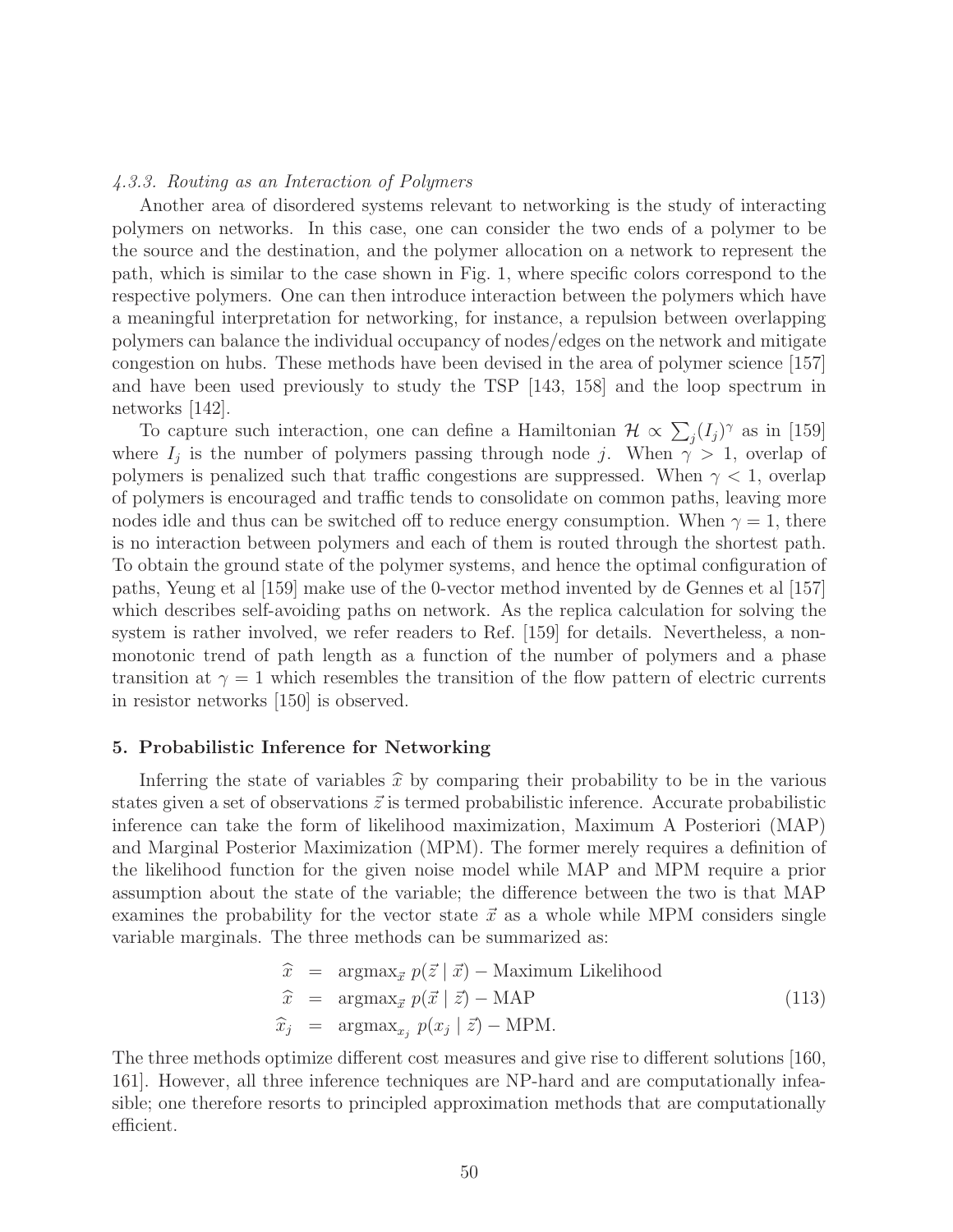

Figure 12: (a) A three-spin systems and (b) its corresponding factor graph representation.

There are several inference methods which provide efficient and principled estimation of marginal probabilities for individual variables in networks. For instance, belief propagation [161, 162] and variational approaches [163]. Here we are interested in belief propagation and its variants, leading to distributive algorithms with computational complexity that scales favorably with the system size, which are potentially applicable for large networking systems. They play an essential role in providing principled probabilistic inference in a broad range of applications from medical expert systems, to telecommunication. These methods, that have largely been developed independently in the computer science and information theory literature, also have deep roots in advanced mean field methods of statistical physics [161].

#### 5.1. Belief Propagation

Here we describe the belief propagation (BP) algorithm that has been developed independently in different communities. The version introduced by Gallager [164] was applied to decoding in the context of error-correcting codes, Pearl [162] applied it to hierarchical Bayesian networks for estimating marginal probabilities and Mézard  $[37]$  introduced a macroscopic version of it for analyzing disordered systems. Links between the different frameworks were identified [161, 165] and extended to include more advanced approaches [166] that have been studied within the statistical physics community [167].

Belief propagation methods have been highly successful in a number of areas such as error-correcting codes [168], communication networks of sensors [169], calibration systems for sensor location [170], compressed sensing [171] and problems in statistical physic [39, 126]. The method was also applied to the study of combinational problems [125, 126, 129] and free energy approximation of physical systems.

By denoting  $x_i$  as the state of node i, the goal of the BP algorithm is to compute the approximate marginal probability  $p(x_i)$  for all i in the network. The marginal probability  $p(x_i)$  is given by  $p(x_i) = \sum_{\vec{x}\setminus x_i} p(\vec{x})$ , where the sum runs over all possible states of the system given that node i is in state  $x_i$ . BP is usually formulated on bipartite factor graphs which consist of both *factor* and *variable* nodes. Regardless of network topology, many combinatorial problems, optimization problems and spin systems can be mapped onto a factor graph. We take the three spin system in Fig.  $12(a)$  as an example. It can be mapped to a factor graph in Fig. 12(b) by introducing the factor nodes  $f_a, f_b$  and  $f_c$  on the edges, which characterize the interactions between the connected variable nodes. To see this, one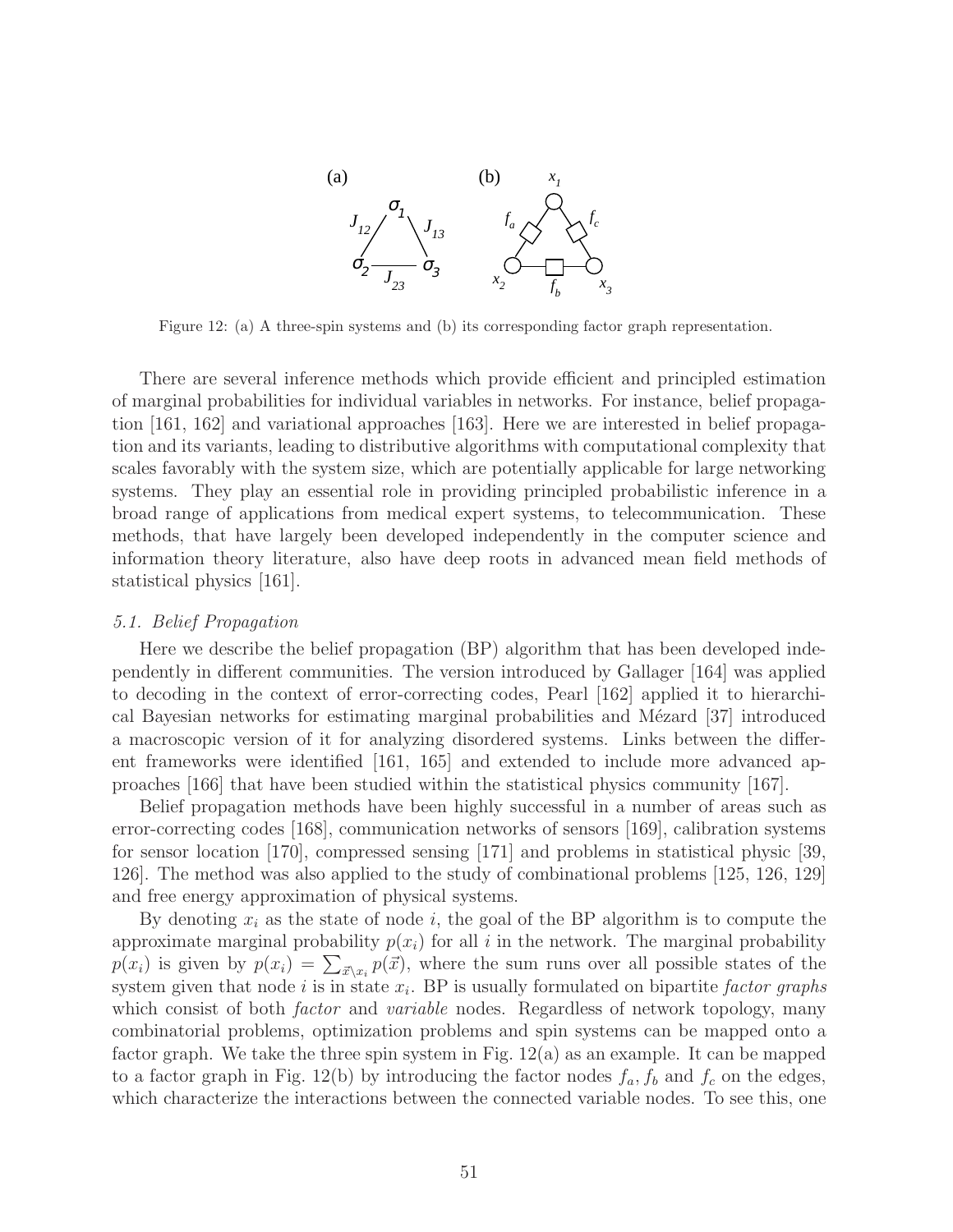can use an analogy with statistical physics and define

$$
f_a(x_1, \cdots, x_k) = e^{-\beta E_a(x_1, \cdots, x_k)}, \qquad (114)
$$

where  $E_a(x_1, \dots, x_k)$  is the energy of the variables  $x_1, \dots, x_k$  through the factor a. For example,  $f_a(x_1, x_2) = e^{-\beta J_{12} x_1 x_2}$  in the spin system of Fig. 12(a) and  $f_a(x_1, x_2) = e^{-\beta \delta_{x_1, x_2}}$ for the graph coloring problem, where variables  $x$  represent the assigned colors to the respective nodes. In this case, the probability that the system is in state  $\vec{x}$  is given by [166]

$$
p(\vec{x}) = \frac{1}{Z} e^{-\beta \sum_{a=1}^{M} E_a(\vec{x}_a)} = \frac{1}{Z} \prod_{a=1}^{M} f_a(\vec{x}_a), \qquad (115)
$$

where M is the total number of factor nodes and  $\vec{x}_a$  the state of the variable nodes connected to a.

### 5.1.1. The Update Rules and Beliefs Computation

To obtain an approximate pseudo-posterior for the marginal probability one assumes a local dependence of node and factor probabilities on their immediate neighborhoods. This assumption is exact on tree-like structures and provides a good approximation in many other systems. There are two types of messages in the BP algorithm. The first type of messages are from a factor node i to a variable node a, which we denote by  $u_{a\rightarrow i}(x_i)$ ; it corresponds to the conditional probability of factor  $f_a$  given a node value  $x_i$  -  $p(f_a|x_i)$  up to normalization. The second type are messages from the variable node  $i$  to factor node a, which we denote as  $h_{i\to a}(x_i)$ ; it corresponds to the conditional probability of node i taking the value  $x_i$  given all the factors connected to it except for  $f_a$  -  $p(x_i | \{f\}_{\setminus a})$  - up to normalization. Update rules are obtained via simple Bayesian manipulations; to simplify the equations one writes the message  $h_{i\to a}(x_i)$  as

$$
h_{i \to a}(x_i) \propto \prod_{b \in \mathcal{L}_i \setminus a} u_{b \to i}(x_i), \tag{116}
$$

and the message  $u_{a\rightarrow i}(x_i)$  as

$$
u_{a \to i}(x_i) = \sum_{\vec{x}_a \backslash x_i} f_a(\vec{x}_a) \prod_{j \in \mathcal{L}_a \backslash i} h_{j \to a}(x_j), \qquad (117)
$$

where the sum runs over all the possible states of variables in factor node  $a$  given  $i$  is in the state  $x_i$ . BP is also known as the *sum-product* algorithm as Eq. (117) involves a sum over products, and the BP messages are sometimes called beliefs. The messages can be initialized as appropriate for the problem at hand. We note that it is not necessary to normalize the messages as the normalization can be done when marginals of variables are computed. To compute the marginal of each variable node, we iterate the above update rules until convergence of all messages and evaluate the pseudo-posterior:

$$
b(x_i) = \frac{1}{Z_i} \prod_{a \in \mathcal{L}_i} u_{a \to i}(x_i),
$$
\n(118)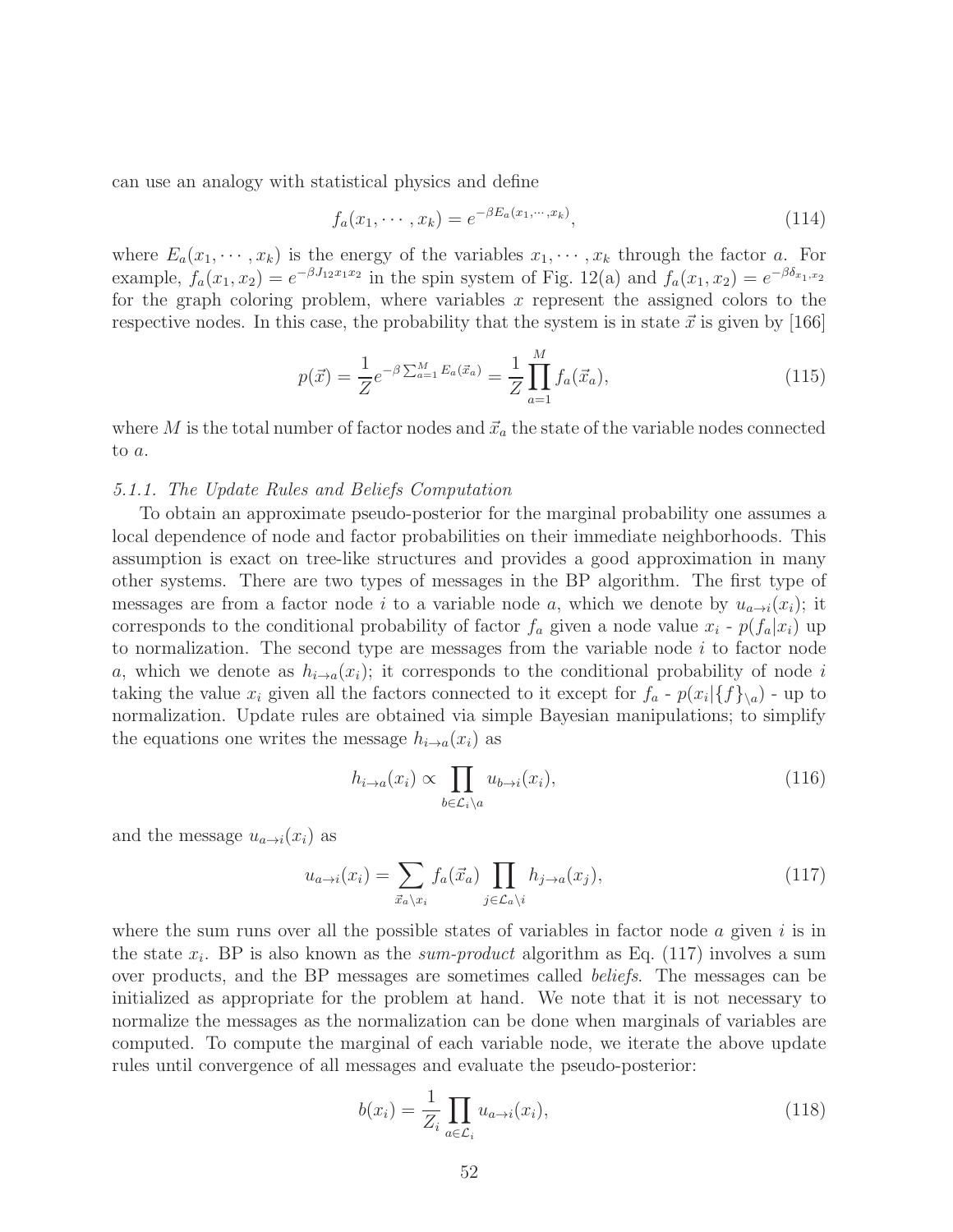where  $Z_i = \sum_{x_i} \prod_{a \in \mathcal{L}_i} u_{a \to i}(x_i)$  is a normalization constant, representing the approximate marginal probability  $p(x_i)$  obtained by the BP algorithm

One notes that the products over messages  $u_{b\rightarrow i}(x_i)$  in Eq. (116) and fields  $h_{i\rightarrow a}$  in Eq. (117) implicitly assume that the corresponding conditional probabilities can be factorized, indicating statistical independence; BP is therefore exact only on tree networks. Nevertheless, it converges in many cases where the networks do include loops and hence is sometimes called the loopy belief propagation [172, 129, 169]. The convergence in loopy networks is quite remarkable; for instance, they converge to provide high quality solutions in a sensor network with asynchronous updating schedules, inhomogeneous communication rate on nodes and evolving datasets [169] as well as in many other applications.

The BP algorithm is equivalent to the cavity approach developed in the spin glass theory. One way to see this is to identify the messages  $h_{i\to a}(x_i)$  with the partition function  $Z_{i\rightarrow a}(x_i)$  of the network terminated at node *i* of state  $x_i$ . One can combine Eqs. (116) and (117) to give

$$
Z_{i \to a}(x_i) = \prod_{b \in \mathcal{L}_i \backslash a} \sum_{\vec{x}_b \backslash x_i} e^{-\beta E_b(\vec{x}_b)} \prod_{j \in \mathcal{L}_b \backslash i} Z_{j \to b}(x_j), \tag{119}
$$

In cases where factor nodes connect only two variable nodes, such that a connects i to  $l$ , and b connects  $j$  to  $i$ , the above equation is rewritten as

$$
Z_{i \to l}(x_i) = \sum_{\vec{x} \backslash x_i} e^{-\beta \sum_{j \in \mathcal{L}_i \backslash l} E_{ij}(x_i, x_j)} \prod_{j \in \mathcal{L}_i \backslash l} Z_{j \to i}(x_j), \tag{120}
$$

where the sum runs over all the possible states  $\vec{x}$  of the neighbors of i, given that i is in state  $x_i$ . Finally, one introduces the free energy function  $F_{i\setminus l}(x_i) = -T \ln Z_{i\to l}(x_i)$ , T being the temperature, such that in the zero-temperature limit, i.e.  $\frac{1}{T} = \beta \to \infty$ , the above expression reduces to the min-sum expression

$$
F_{i\setminus l}(x_i) = \min_{\vec{x}} \left[ \sum_{j \in \mathcal{L}_i \setminus l} \left( F_{j\setminus i}(x_j) + E_{ij}(x_i, x_j) \right) \right], \tag{121}
$$

which resembles Eq. (71) derived via the cavity approach. We note that the BP algorithm is analogous to the cavity approach with the replica symmetry ansatz, and is less likely to converge to optimal solutions in systems characterized by a multi-valley energy landscape. In this case, messages fickle between states in different macroscopically separated solution clusters and fail to converge. An improved version of BP called Survey Propagation (SP) [129] which considers a distribution of BP messages instead of a single BP message is described in Section 5.2.

#### 5.1.2. Free Energy Approximation

In addition to its equivalence with the cavity approach, BP is useful for approximating the free energy of various systems. The simplest way is to make use of the Bethe approximation [173] and write the approximate free energy as  $F = U - S$  with internal energy U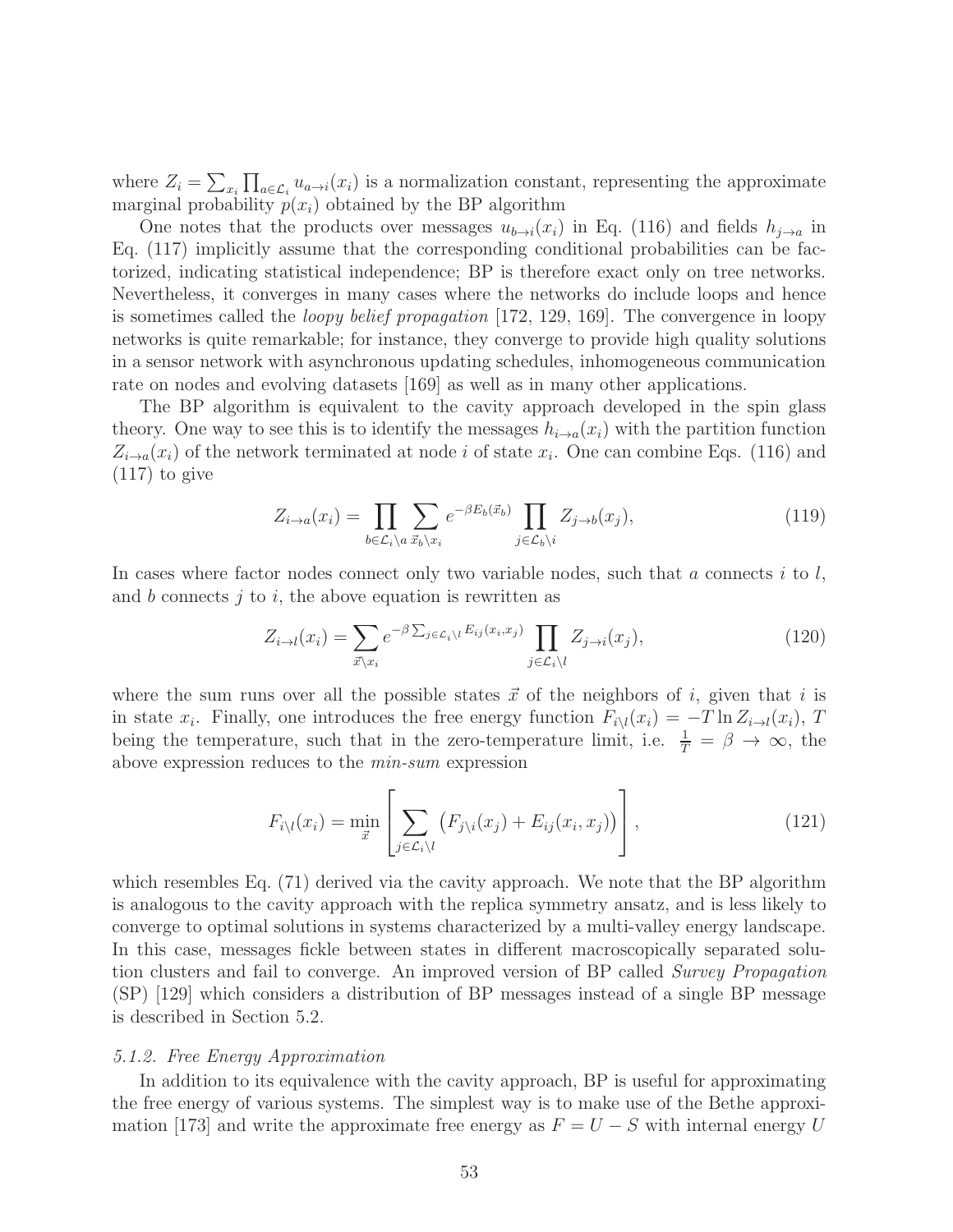and entropy S given by [166, 174]

$$
U = -\sum_{a=1}^{M} \sum_{\vec{x}_a} b_a(\vec{x}_a) \ln f_a(\vec{x}_a), \qquad (122)
$$

$$
S = -\sum_{a=1}^{M} \sum_{\vec{x}_a} b_a(\vec{x}_a) \ln b_a(\vec{x}_a) + \sum_{i=1}^{N} (k_i - 1) \sum_{x_i} b_i(x_i) \ln b_i(x_i).
$$
 (123)

The belief  $b_a$  corresponds to the marginal probability of the factor node a, and the factor  $k<sub>i</sub>$ −1 in S ensures the entropy of each variable node i is counted exactly once. A variational approach can then be applied to find  $b_i$  and  $b_a$  that minimize the free energy F. Given that all factor nodes a in the graph are characterized by positive  $f_a(\vec{x}_a)$  for any  $\vec{x}_a$ , Yedidia et al  $[174, 166]$  showed that the local minima of F are the BP fixed points with positive node and factor beliefs  $b_i(= b(x_i))$  and  $b_a$ , respectively given by Eq. (118) and

$$
b_a(\vec{x}_a) = \frac{1}{Z_a} \prod_{i \mathcal{L}_a} \prod_{b \in \mathcal{L}_i \setminus a} u_{b \to i}(x_i)
$$
 (124)

where  $Z_a = \sum_{\vec{x}_a} \prod_{i \mathcal{L}_a} \prod_{b \in \mathcal{L}_i \setminus a} u_{b \to i}(x_i)$  is a normalization constant.

As loops are always present in networks in general and in structured networks in particular, Yedidia et al [166] generalized the BP algorithm to include the influence of loops in node clusters in a similar manner to the cluster variation approach [167]. The generalized belief propagation (GBP) algorithm considers factor graphs divided into overlapping regions, with local loops allowed in each regions. Various approaches are introduced to identify regions in a factor graph, and the accuracy of GBP greatly depends on the division of the network to regions. Once the regions are identified, messages are passed between regions instead of between single nodes. It is shown [166] that the GBP algorithm converges in cases where BP does not and results in a better estimate of the marginal probabilities; this is particularly true in structured networks, for instance in image restoration [175]. As more accurate marginal probabilities are computed by the GBP, it also gives a better approximation of the free energy [166]. Other approaches to address the problem of loops has been presented [176, 177] and rely on increasingly more complex correlations between network constituents.

#### 5.2. Survey Propagation

Convergence of the BP algorithm has been observed to fail in systems characterized by numerous low-lying states separated by high energy barriers (see for instance Fig. 13); i.e., macroscopically separated solution clusters. One of the reasons for this failure is that individual BP messages tend to approach states in different valleys, i.e. different solution clusters, which leads to inconsistent messages. In view of the problem, Mézard and Zecchina developed an improved version of BP, known as the Survey Propagation (SP), which incorporates the structure of the energy landscape [129, 178] into the cavity equations (or equivalently the BP equations) through the introduction of a distribution of messages.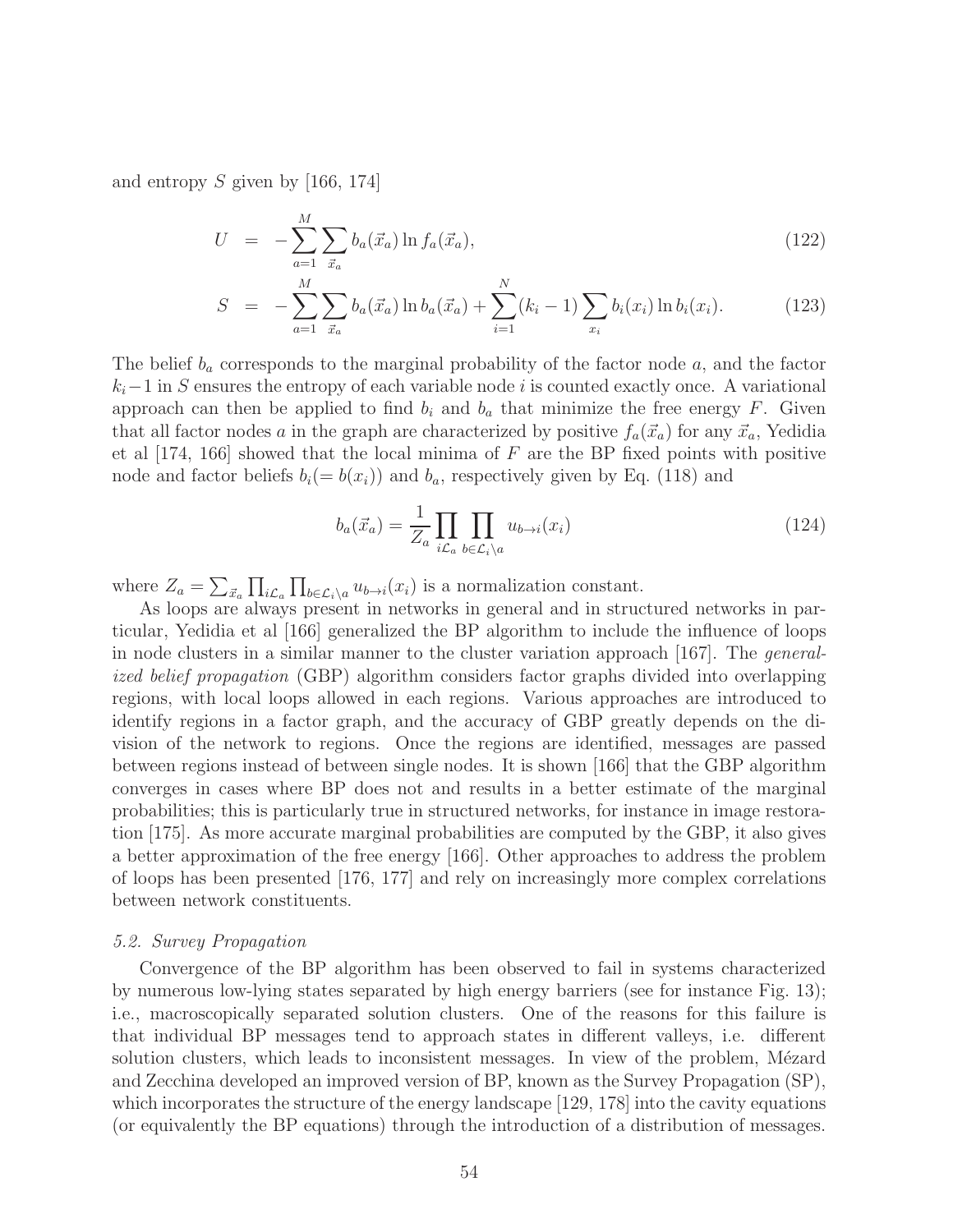

Figure 13: An energy landscape with multiple valleys.

One can see in examples such as the graph coloring [125, 126], K-satisfiability [129] and the resource allocation problem [135] that the analytical results derived from the SP cavity equations are equivalent to the those derived from the 1RSB replica approach.

To understand the underlying physical assumptions of SP, one can identify an energy valley as a pure state of the system. Each pure state is characterized by a particular set of BP messages or cavity fields. Systems with multiple valleys are thus described by a distribution of BP messages for each edge, instead of one particular BP message. One can further assume that the number of pure states is a function of average energy  $\epsilon = E/N$ , given by [129]

$$
\mathcal{N}(\epsilon) = \exp[N\sigma(\epsilon)].\tag{125}
$$

The function  $\sigma(\epsilon)$  is called the *complexity* of the system such that  $N\sigma(\epsilon)$  plays the role of entropy among pure states. This is to be distinguished from the *internal entropy* within a pure state, where different degenerate configurations of on-site variables are considered.

#### 5.2.1. The Update Rules and Decimation Procedures

To derive the SP cavity equation, one first expands the complexity about a reference energy  $\epsilon_0$  as

$$
\sigma(\epsilon) \approx \sigma(\epsilon_0) + x(\epsilon - \epsilon_0) \tag{126}
$$

with  $x = \partial \sigma / \partial \epsilon$ . By fixing the value of x, one is effectively interested at pure states with average energy  $\epsilon_0$ , as well as states with small deviation from  $\epsilon_0$ . One then writes a recursion equation for the distribution  $P_{i\setminus l}(h_{i\setminus l})$  of the cavity field at i in the absence of l, as

$$
P_{i\setminus l}(h_{i\setminus l})\mathcal{N}(\epsilon_{i\setminus l}) \propto \prod_{j\in\mathcal{L}_i} \left[ \int dh_j P_{j\setminus i}(h_{j\setminus i}) \mathcal{N}(\epsilon_{j\setminus i}) \right] \delta[h_{i\setminus l} - \mathcal{H}(h_{j_1\setminus i}, \cdots, h_{j_{k_i}\setminus i})]. \tag{127}
$$

The products PN on both sides of this equation preserve the average energy close to  $\epsilon_0$ by a mechanism similar to detailed balance. For instance, if  $\sigma(\epsilon)$  is increasing around  $\epsilon_0$ , states with small average energy  $\epsilon$  (hence a small  $\mathcal{N}$ ) are multiplied proportionally by a large P to counterbalance states with large  $\epsilon$  (which have a large N). The distribution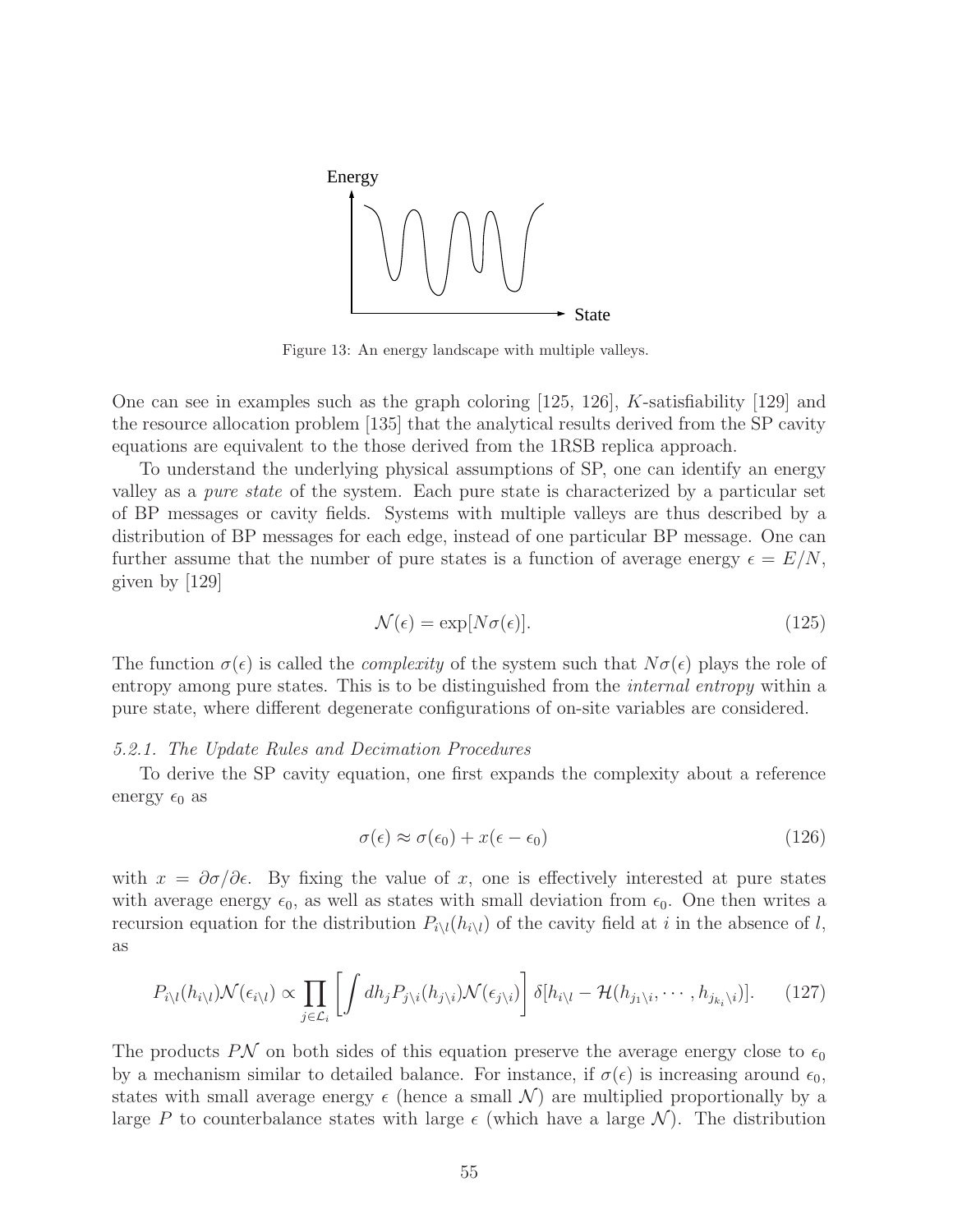$P_{i\setminus l}(h_{i\setminus l})$  is called the *survey* of cavity field among pure states, which leads to the name of the algorithm-survey propagation [129]. The function  $\mathcal{H}(h_{j_1\setminus i}, \cdots, h_{j_{k_i}\setminus i})$  in Eq. (127) corresponds to the recursion relation of cavity fields.

By using Eqs. (125) and (126), one can simplify Eq. (127) to obtain

$$
P_{i\setminus l}(h_{i\setminus l}) \propto \prod_{j \in \mathcal{L}_i} \left[ \int dh_j P_{j\setminus i}(h_{j\setminus i}) \right] \delta[h_{i\setminus l} - \mathcal{H}(h_{j_1\setminus i}, \cdots, h_{j_{k_i}\setminus i})] e^{-x\Delta E}, \tag{128}
$$

where  $\Delta E$  is the change of energy with the addition of node i to the original network. In other words,

$$
\Delta E = \min_{\sigma_i} [E_{i \setminus l}(\sigma_i)] - \sum_{j \in \mathcal{L}_i \setminus l} \min[E_{j \setminus i}(\sigma_j)], \tag{129}
$$

where  $E_{i\setminus l}(\sigma_i)$  is the cavity energy function of the network terminated at i, and  $\sigma_i$  the state of variable *i*. The term  $e^{-x\Delta E}$  in Eq. (128) is a reweighing factor of the cavity states with different  $\epsilon$  values, in order to keep the average energy close to  $\epsilon_0$ . With a particular choice of x, the above equation can be iterated on the network until  $P_{j\setminus i}(h_{j\setminus i})$  converges, which corresponds to the distribution of cavity fields at  $i$  among the pure states with energy density  $\epsilon_0$ .

For inference in specific instances, one runs the SP cavity equations together with a decimation process. The procedures are as follows. One first chooses a value of x according the form of  $\sigma(\epsilon)$ , which corresponds to the  $\epsilon$  value of interest. We refer the reader to [129] for computation of  $\sigma(\epsilon)$  in specific instances. The cavity equations are then iterated on the network until convergence; nodes with the highest bias towards one of the states (as given by all neighboring  $P_{i\setminus i}(h_{i\setminus i})$  are then *decimated*, i.e. their state become fixed to the state with the highest probability. The SP equations are then re-run, with all the decimated nodes fixed, until either all nodes are decimated or when the SP solution reduces to a BP solution, i.e.  $P_{j\setminus i}(h_{j\setminus i}) = \delta(h_{j\setminus i}-h_{j\setminus i}^{BP})$  for all remaining nodes. This final state corresponds to the solution obtained by the SP algorithm. In some cases another algorithm such as WalkSat is used at the final stage of the process [179].

#### 5.3. Network Tomography and Compressed Sensing

We have focused so far on the use of distributed inference methods for optimization and on identifying the most probable state of individual network nodes, there is another important task relevant to networking which falls within the field of statistical interference - network tomography.

Network tomography corresponds to the recovery of the internal characteristics of a network from the end-point data. A typical case of network tomography that is relevant to networking is based on monitoring link metrics, such as delay or packet loss, in communication networks through a small number of end-to-end data [180]. For instance, if we denote the delay of an individual link l as  $x_l$ , the end-to-end delay along path p as  $y_p$ , the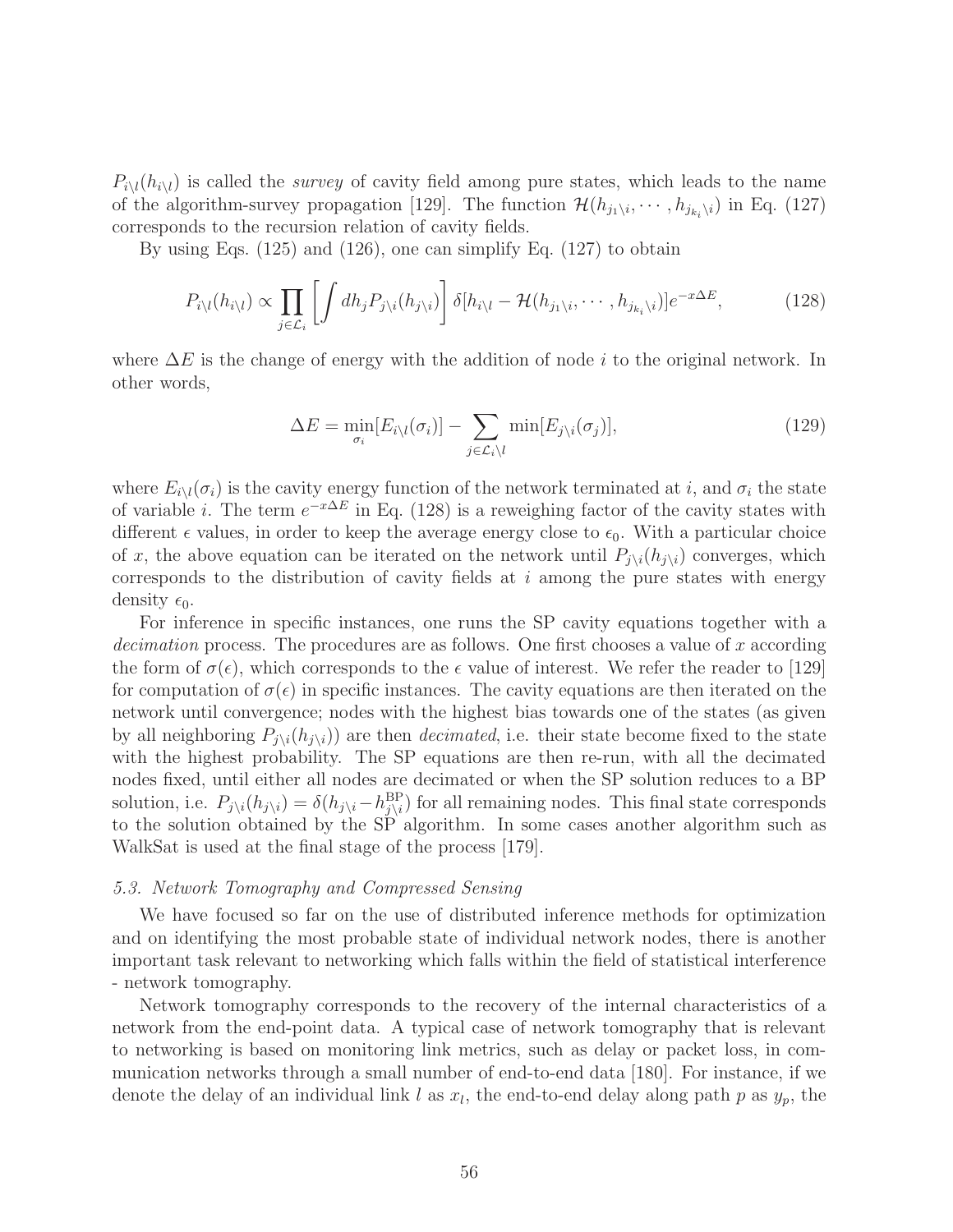number of links as  $M$  and the number of path on which performance are measured as  $P$ , then the M-component vector  $\vec{x}$  and P-component  $\vec{y}$  are related by

$$
\vec{y} = \mathcal{A} \cdot \vec{x}.\tag{130}
$$

where A is a  $P \times M$  matrix such that  $a_{pl} = 1$  if path p passes through the edge l, and  $a_{pl} = 0$  otherwise. Physically, Eq. (130) assumes that the delay along a path p is the sum of the delays incurred on all of its constituent links. To obtain the delay on each of the M individual links, one can measure delays along  $P$  paths to obtain the vector  $\vec{y}$  and solve the system of linear equations described in Eq. (130) for  $\vec{x}$ .

To find all the components of  $\vec{x}$  accurately, one normally requires at least  $P = M$ measurements. However, if  $\vec{x}$  is a sparse vector, i.e. only a fraction of links have non-zero delays, one can employ techniques used in compressed sensing [36] to solve the systems by making  $P < M$  measurements. In this case of sparse  $\vec{x}$ , one can achieve the goal by minimizing the  $L_0$  norm of the a vector  $\vec{x}_p$  [36], i.e. the number of non-zero element in  $\vec{x}_p$ , subject to the constraint  $\vec{y} = A \cdot \vec{x}_p$  given by Eq. (130). Minimization of the  $L_0$  norm is known to saturate the *theoretical* limit  $\alpha = \rho$  shown by the dashed line in Fig. 14; however, as minimization of the  $L_0$  norm is typically computationally difficult and most studies focus on  $L_1$  norm minimization instead i.e. finding the vector  $\vec{x}_s$  such that

$$
\vec{x}_s = \underset{\vec{x}_p}{\text{argmin}} \, ||\vec{x}_p|| \tag{131}
$$

subject to the constraint  $\vec{y} = A \cdot \vec{x}_p$  given by Eq. (130). One thus expects the above optimization problem leads to a vector  $\vec{x}_s$  that coincide with the true state  $\vec{x}$ . The formulation of the problem allows for the use of statistical physics approaches, such as the replica and cavity methods, for carrying out analyses of typical or macroscopic properties. If we denote  $\alpha = P/M$  and the fraction of non-zero elements in  $\vec{x}$  as  $\rho$ , Kabashima et al [181] and Ganguli et al [182] have shown that the reconstruction always leads to the correct state  $\vec{x}$  when  $\alpha > \alpha_c(\rho)$  in the limit  $M \to \infty$ . While for  $\alpha < \alpha_c(\rho)$  the probability for finding the correct solution tends to zero as  $M \to \infty$ . Hence the critical value  $\alpha_c(\rho)$  marks the transition between the two phases, and is given by the solution of the following equations, by eliminating the variable  $x$  [181, 182]

$$
\alpha = 2(1 - \rho) \left[ (1 + x^2)H(x) - x \frac{e^{-x^2/2}}{\sqrt{2\pi}} \right] + \rho(1 + x^2)
$$
 (132)

$$
\alpha = 2(1 - \rho)H(x) + \rho \tag{133}
$$

where  $H(x) \equiv \frac{1}{\sqrt{2}}$  $\frac{1}{2\pi} \int_x^{\infty} dz e^{-z^2/2}$ , i.e. a standard Gaussian integral. The results of  $\alpha_c(\rho)$ , and thus the phase diagram for compressed sensing obtained by minimizing the  $L_1$  norm, are shown in Fig. 14. We refer readers to Refs [181, 182] for the derivations of the above equations by replica approach.

Recent analysis by Krzakala et al [183] showed the potential of BP based methods in going beyond the  $L_1$  theoretical limit  $\alpha_c(\rho)$  under various sparsity conditions and assumptions and suggest a clever design of the sampled data that leads to a crystallization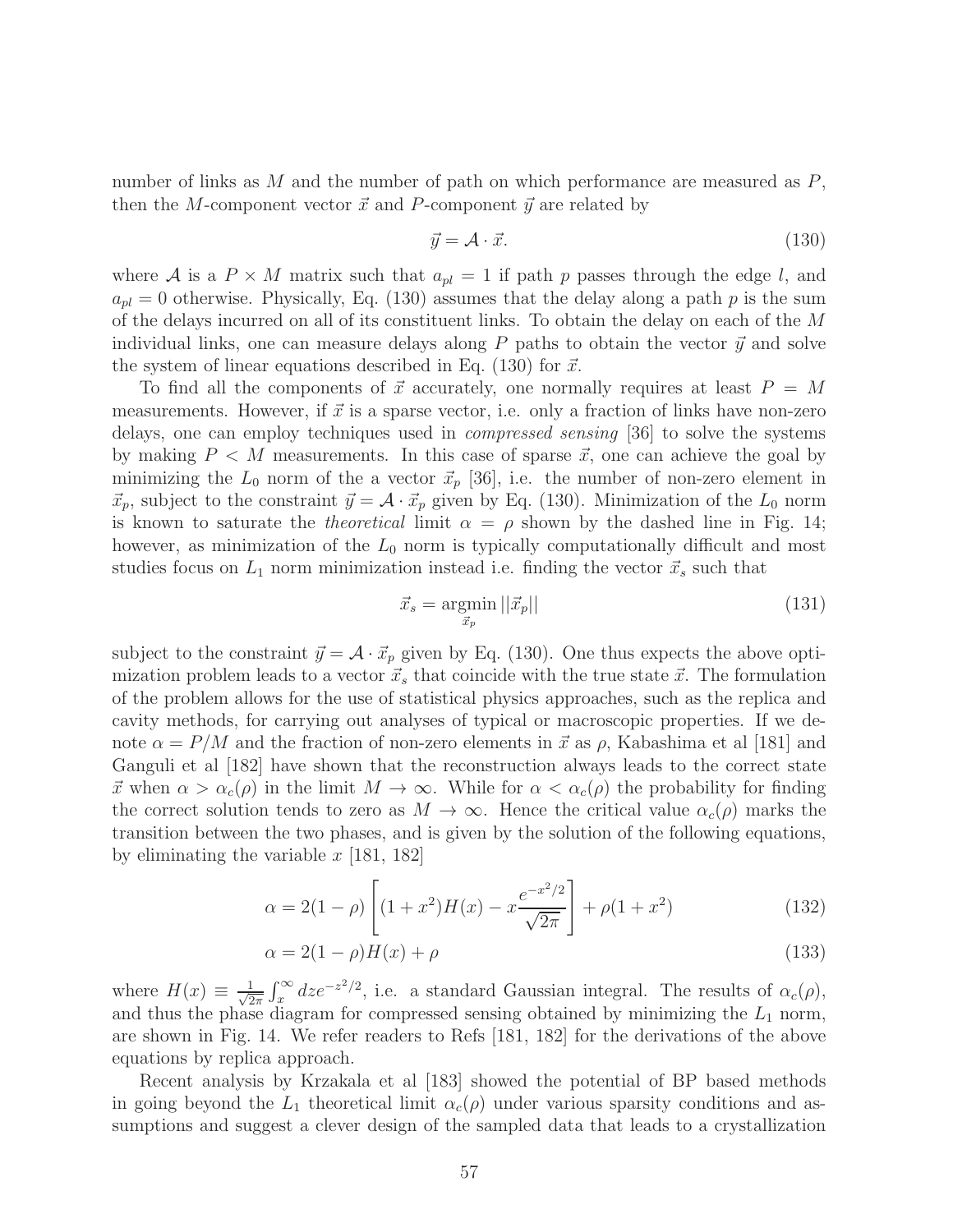

Figure 14: The phase diagram for compressed sensing by minimizing the  $L_1$  norm, obtained in [181, 182]. Correct reconstruction is achieved in the region with  $\alpha > \alpha_c(\rho)$ . The dashed line represents the theoretical limit  $\alpha = \rho$  obtained via  $L_0$  norm minimization.

effect in the inference dynamics and saturates the  $L_0$  theoretical limit  $\alpha = \rho$ . This is conditioned on the ability to design the obtained measurements and is not applicable for random measurements.

In addition to the tomography of link delays in communication networks, compressed sensing can be applied to detect attenuation loss in a region for surveillance purposes [184], or to detect the location of moving sensors [185]. Another area of research in physics which is related to the tomography of networking from dynamical data are studies of the inverse inference problem in Ising models, whereby one is given data of dynamically changing local magnetizations and correlations between spins, to infer the couplings between all node pairs and the local magnetic field at each node [186, 187]. Due to the compatibility of these models with a dynamically evolving network data, they may be applied to infer the underlying topology in networking systems.

#### 6. Future Directions and Discussions

We showed that methodology from statistical physics is readily available to be used for modeling and analysis of networking systems. Directly applicable outcomes mostly include practical algorithms, for example, searching and routing algorithms from preferential random walk and the cavity and message passing algorithms, which can be used to minimize frequency interference and transportation cost. In addition to practical algorithms; and equally importantly, statistical physics offers a macroscopic overview which predicts system's behavior subject to the choice of parameters. Examples include the evaluation of epidemic thresholds for various network types, the sensitivity of networks to cascading failures, the prediction of phase transitions to algorithmically difficult regimes in hard combinatorial problems and the distribution of resources under different topologies and initial resource distributions. These theoretical macroscopic findings allow decision makers to foresee potential problems and mitigate them through better design and by taking in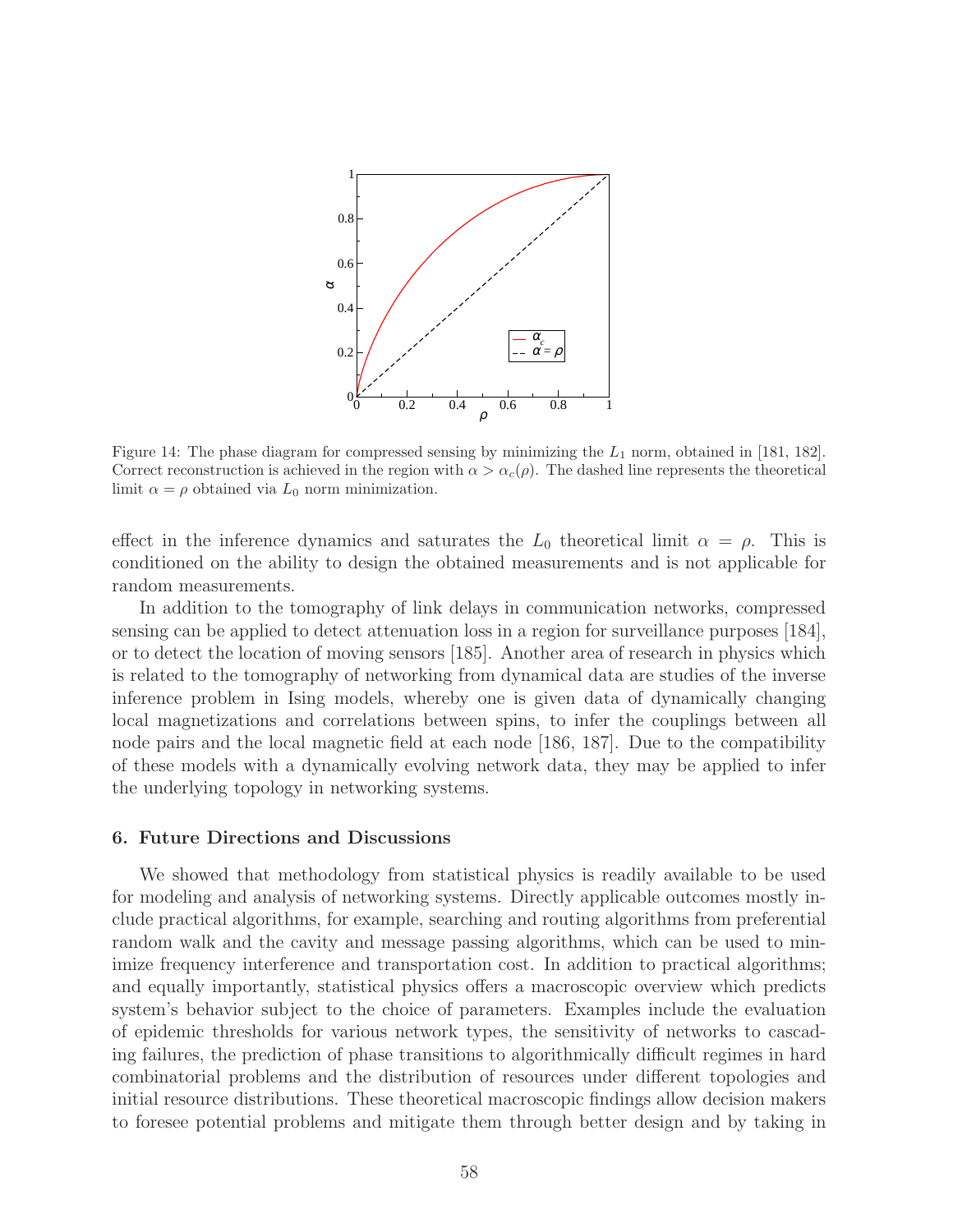advance precautionary steps. Such macroscopic insights and forecasts establish an essential role for statistical physics in the study of networking systems.

We remark that the present review aims mainly to address the most essential topics at the interface between physics and networking. There exist several other areas in statistical physics relevant to networking including the synchronization in oscillator networks [20], critical phenomenon in complex networks [18], scaling properties of the Internet [56, 188, 189] and other communication systems. We refer the reader to these references for details.

Although physicists have already made significant progress in the study of networking systems, more consolidated efforts are required and expected. We note that the models studied so far are simple and capture only the fundamental aspects of networking and are far from capturing all properties of real networking systems. On the one hand, simple models facilitate theoretical analyses and make the macroscopic picture more coherent and clear; on the other hand, some emergent features may be lost in the simplified picture. To have a comprehensive understanding of networking, it is thus crucial to build on the existing framework, which preserves the compatibility with statistical physical techniques, a more realistic model of networking systems. For instance, one may consider models with multi-path communication by file segmentation, buffers of limited capacity in routing and specific constraints of peer-to-peer networks. We expect to see such progress and their applications in the near future.

#### Acknowledgements

Support by the EU FET FP7 project STAMINA (FP7-265496) and the Royal Society Exchange Grant IE110151 is acknowledged. We would like to thank Alexander Stepanenko and Marc Mézard for helpful comments on the manuscript.

# References

- [1] C. Huitema, Routing in the Internet, Prentice Hall, Englewood Cliffs, NJ, 1995.
- [2] J. T. Moy, OSPF: Anatomy of an Internet Routing Protocol, Addison-Wesley, Reading, MA, 1998.
- [3] C. Lampe, N. Ellison, C. Steinfield, A face(book) in the crowd: social searching vs. social browsing, Proceedings of the 20th anniversary conference on computer supported cooperative work (2006) 167–170.
- [4] M. Beckmann, C. B. McGuire, C. B. Winsten, Studies in the Economics of Transportation, Yale University Press, New Haven, 1956.
- [5] S. Rangwala, R. Gummadi, R. Govindan, K. Psounis, Interference-aware fair rate control in wireless sensor networks, Computer Communication Review 36 (2006) 63–74.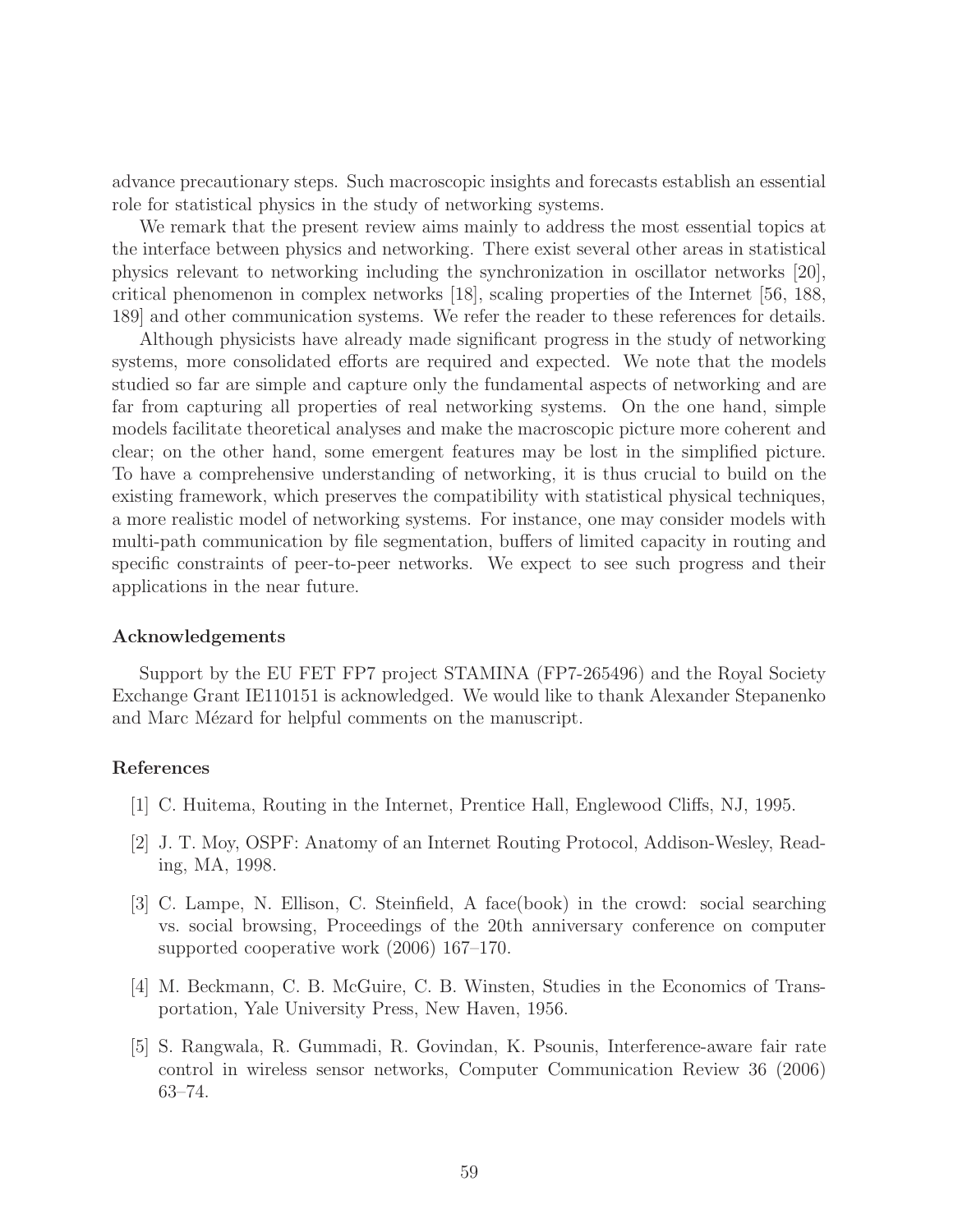- [6] A. Vasan, S. P. Simonovic, Optimization of water distribution network design using differential evolution, Journal of Water Resources Planning and Management 136 (2010) 279–287.
- [7] R. Buyyaa, C. S. Yeoa, S. Venugopala, J. Broberga, I. Brandicc, Cloud computing and emerging it platforms: Vision, hype, and reality for delivering computing as the 5th utility, Future Generation Computer Systems 25 (2009) 599–616.
- [8] R. B. (editor), High Performance Cluster Computing: Architectures and Systems, Prentice Hall PTR, NJ, USA, 1999.
- [9] P. Chardaire, G. P. McKeown, S. A. Verity-Harrison, S. B. Richardson, Solving a time-space network formulation for the convoy movement problem, Operations research 53 (2005) 219–230.
- [10] L. M. Ni, P. K. McKinley, A survey of wormhole routing techniques in direct networks, Computer 26 (1993) 62–76.
- [11] J. N. Al-Karaki, A. E. Kamal, Routing techniques in wireless sensor networks: A survey, IEEE Wireless Communications 11 (2004) 6–28.
- [12] K. Akkaya, M. Younis, A survey on routing protocols for wireless sensor networks, Ad Hoc Networks 3 (2005) 325–349.
- [13] J.-F. Cordeau, P. Toth, D. Vigo, A survey of optimization models for train routing and scheduling, Transportation Science 32 (1998) 380–404.
- [14] S. H. Strogatz, Exploring complex networks, Nature 410 (2001) 268.
- [15] R. Albert, A.-L. Baraba´si, Statistical mechanics of complex networks, Rev. Mod. Phys. 74 (2002) 47.
- [16] M. E. J. Newman, The structure and function of complex networks, SIAM Review 45 (2003) 167.
- [17] D. Barmpoutis, R. M. Murray, Extremal properties of complex networks, arxiv.org (2011) 1104.5532.
- [18] S. N. Dorogovtsev, A. V. Goltsev, J. F. F. Mendes, Critical phenomena in complex networks, Rev. Mod. Phys. 80 (2008) 1276.
- [19] S. Boccaletti, V. Latora, Y. Moreno, M. Chavez, D.-U. Hwang, Complex networks: Structure and dynamics, Physics Reports 424 (2006) 175–308.
- [20] A. Arenas, A. D´ıaz-Guilera, J. Kurths, Y. Moreno, C. Zhou, Synchronization in complex networks, Physics Report 469 (2008) 93–153.
- [21] S. Fortunato, Community detection in graphs, Physics Report 486 (2010) 75–174.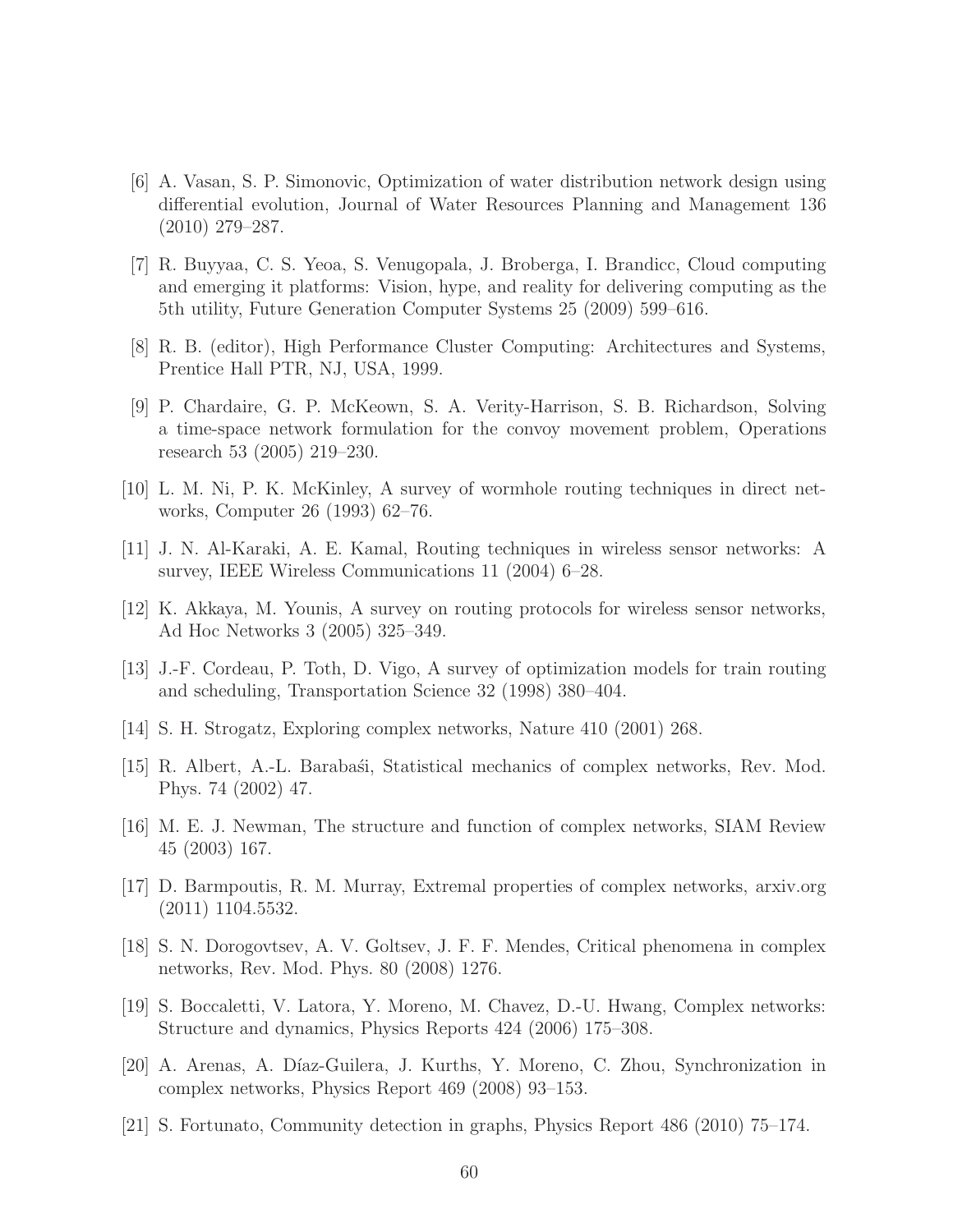- [22] R. Bellman, On a routing problem, Q. Appl. Math. 16 (1958) 87.
- [23] E. W. Dijkstra, A note on two problems in connexion with graphs, Numerische Mathematik 1 (1959) 269–271.
- [24] S. J. Lee, M. Gerla, Split multipath routing with maximally disjoint paths in ad hoc networks. proceedings, Proceedings of IEEE International Conference on Communications 10 (2001) 3201–3205.
- [25] M. K. Marina, S. R. Das, On-demand multi path distance vector routing in ad hoc networks, Proceedings of the 9th International Conference on Network Protocols (2001) 14–23.
- [26] H. Takagi, L. Kleinrock, Optimal transmission ranges for randomly distributed packet radio terminals, IEEE Communications Magazine 32 (1984) 246–257.
- [27] G. G. Finn, Routing and addressing problems in large metropolitan-scale internetworks, Technical Report, Information Science Institutes (1987) ISI/RR–87–18.
- [28] K. Brad, H. T. Kung, Gpsr: greedy perimeter stateless routing for wireless networks, Proceedings of the 6th annual international conference on Mobile computing and networking (2000) 243–254.
- [29] I. Stojmenovic, Position-based routing in ad hoc networks, IEEE Communications Magazine 40 (2002) 128–134.
- [30] S. Ramanathan, A unified framework and algorithm for channel assignment in wireless networks, Wireless Networks 5 (1999) 81–94.
- [31] H. Zheng, C. Peng, Collaboration and fairness in opportunistic spectrum access, Microsoft technical report (2005) MSR–TR–2005–23.
- [32] L. Cao, H. Zheng, Distributed spectrum allocation via local bargaining, Proceedings of IEEE SECON 2005 (2005) 475–486.
- [33] A. Jiang, J. Bruck, Diversity coloring for information storage in networks, Proceedings of the 2002 IEEE International Symposium on Information Theory (2002) 381.
- [34] A. Jiang, J. Bruck, Multicluster interleaving on paths and cycles, IEEE Transactions of Information Theory 51 (2005) 597–611.
- [35] E. J. Candes, T. Tao, Decoding by linear programming, IEEE Transactions of Information Theory 51 (2005) 4203–4215.
- [36] E. Candes, T. Tao, Near optimal signal recovery from random projections: Universal encoding strategies?, IEEE Transactions on Information Theory 52 (2006) 12.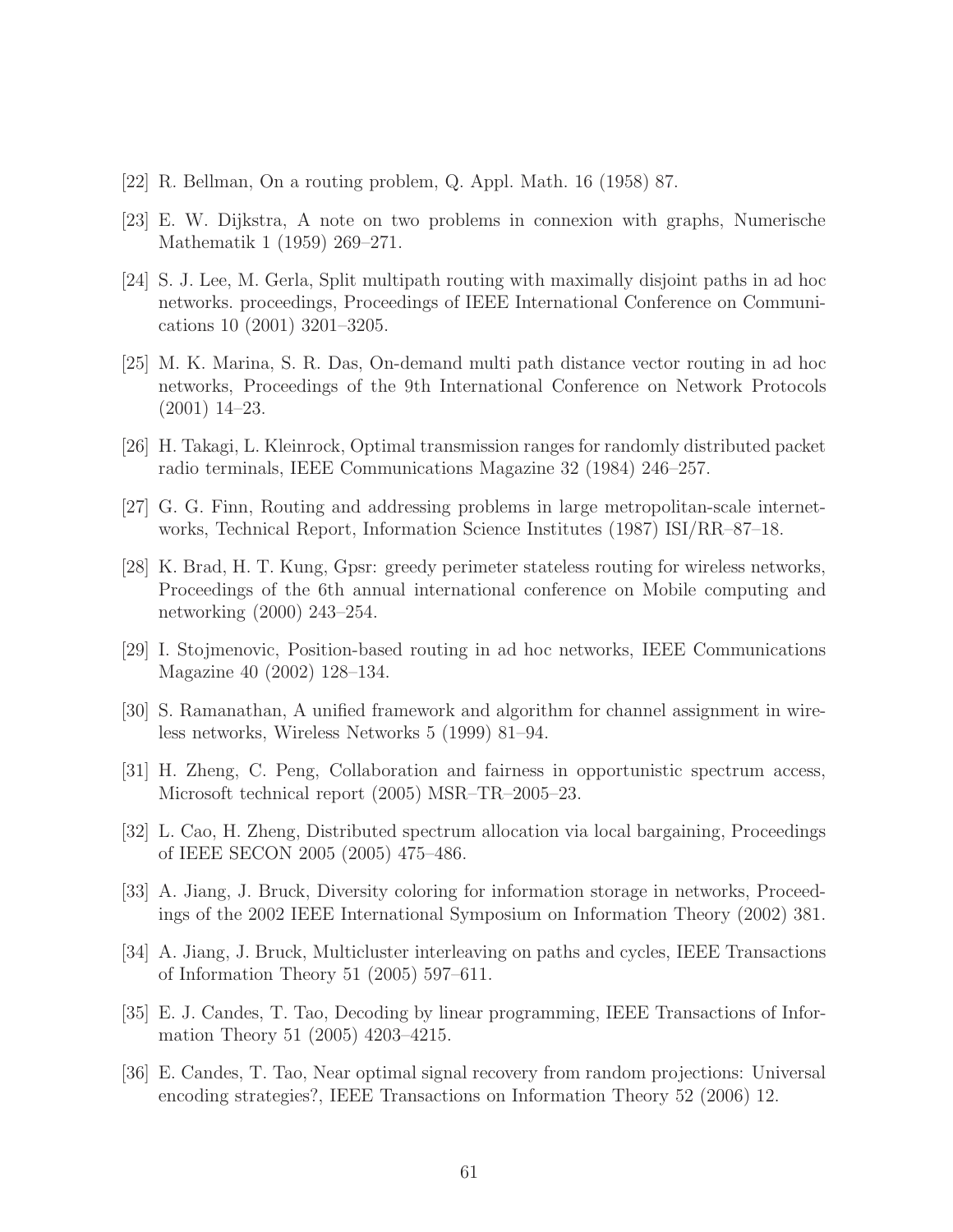- [37] M. Mézard, G. Parisi, M. A. Virasoro, Spin Glass Theory and Beyond, World Scientific, 1987.
- [38] H. Nishimori, Statistical Physics of Spin Glasses and Information Processing, Oxford University Press, Oxford ,UK, 2001.
- [39] M. Mézard, A. Montanari, Information, Physics, and computation, Oxford University Press, Oxford ,UK, 2009.
- [40] A. Hartmann, H. Rieger, New Optimization Algorithms in Physics, Wiley-Vch, Berlin, 2004.
- [41] N. G. van Kampen, Stochastic processes in physics and chemistry, Elsevier, Amsterdam, Netherland, 2006.
- [42] L. Zhao, Y.-C. Lai, K. Park, N. Ye, Onset of traffic congestion in complex networks, Phys. Rev. E 71 (2006) 026125.
- [43] E. N. Gilbert, Random graphs, Annals of Mathematical Statistics 30 (1959) 1141– 1144.
- [44] P. Erdös, A. Rényi, On random graphs i, Magyar Tud. Akad. Mat. Kutatò Int. Közl. 5 (1960) 17–61.
- [45] D. J. Watts, S. H. Strogatz, Collective dynamics of 'small-world' networks, Nature 393 (1998) 440.
- [46] C. H. Yeung, D. Saad, Competition for shortest paths on sparse graphs, Phys. Rev. Lett. 108 (2012) 208701.
- [47] R. Pastor-Satorras, A. Vázquez, A. Vespignani, Dynamical and correlation properties of the internet, Phys. Rev. Lett. 87 (2001) 258701.
- [48] M. Catanzaro, M. Bogun´a, R. Pastor-Satorras, Generation of uncorrelated random scale-free networks, Phys. Rev. E 71 (2005) 027103.
- [49] M. E. J. Newman, Assortiative mixing in networks, Phys. Rev. Lett. 89 (2002) 208701.
- [50] J. L. Rodgers, W. A. Nicewander, Thirteen ways to look at the correlation coefficient, The American Statistician 42 (1988) 59–66.
- [51] E. A. Eriksen, I. Simonsen, S. Maslov, K. Sneppen, Modularity and extreme edges of the internet, Phys. Rev. Lett. 90 (2003) 148701.
- [52] M. E. J. Newman, Modularity and community structure in networks, Proc. Natl. Acad. Sci. USA 103 (2006) 8577–8582.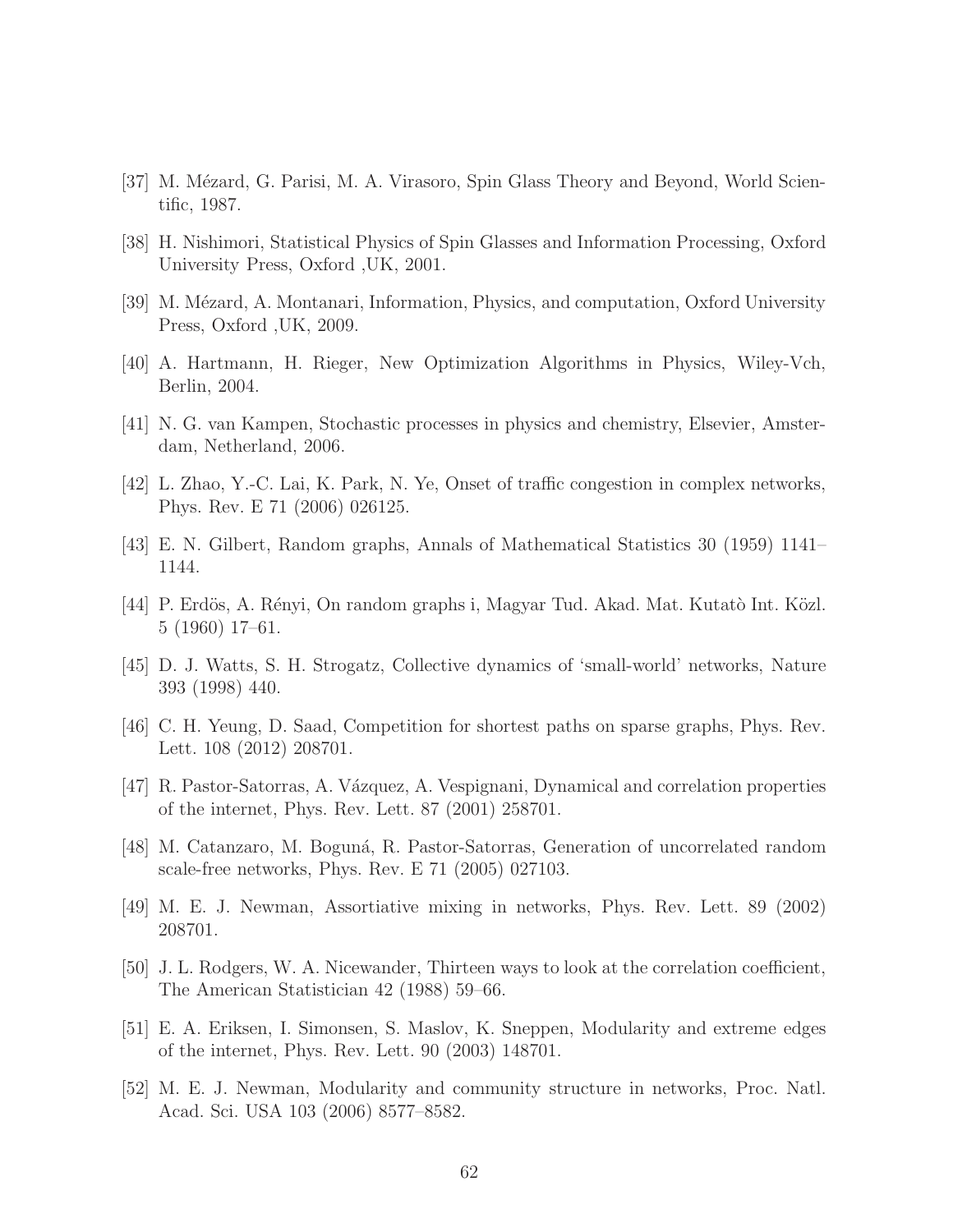- [53] J. Reichardt, R. Alamino, D. Saad, The interplay between microscopic and mesoscopic structures in complex networks, PLoS ONE 6.
- [54] E. A. Leicht, M. E. J. Newman, Community structure in directed networks, Phys. Rev. Lett. 100 (2008) 118703.
- [55] M. E. J. Newman, M. Girvan, Finding and evaluating community structure in networks, Phys. Rev. E 69 (2004) 261113.
- [56] K.-I. Goh, G. Salvi, B. Kahng, D. Kim, Skeleton and fractal scaling in complex networks, Phys. Rev. Lett. 96 (2006) 018701.
- [57] S. Gauldi, C. H. Yeung, Y.-C. Zhang, Tracing the evolution of physics on the backbone of citation networks, Phys. Rev. E 84 (2011) 046104.
- [58] A. Trusina, S. Maslov, P. Minnhagen, K. Sneppen, Hierarchy measures in complex networks, Phys. Rev. Lett. 92 (2004) 178702.
- [59] D.-H. Kim, J. D. Noh, H. Jeong, Scale-free trees: The skeletons of complex networks, Phys. Rev. E 70 (2004) 046126.
- [60] S. Carmi, S. Havlin, S. Kirkpatrick, Y. Shavitt, E. Shir, A model of internet topology using k-shell decomposition, Proc. Natl. Acad. Sci. 104 (2007) 11150–11154.
- [61] B. J. Kim, C. N. Yoon, S. K. Han, H. Jeong, Path finding strategies in scale-free networks, Phys. Rev. E 65 (2002) 027103.
- [62] J. Guare, Six Degrees of Separation: A Play, Vintage Books, New York, USA, 1990.
- [63] B. Bollobás, Random Graphs, Cambridge University Press, 2001.
- [64] A.-L. Barabási, R. Albert, Emergence of scaling in random networks, Science 286 (1999) 509.
- [65] U. Yule, A mathematical theory of evolution based on the conclusions of dr. j. c. willis, f.r.s., Journal of the Royal Statistical Society 88 (1925) 433–436.
- [66] H. A. Simon, On a class of skew distribution functions, Biometrika 42 (1955) 425–440.
- [67] S. N. Dorogovstev, J. F. F. Mendes, A. N. Samukhin, Structure of growing networks with preferential linking, Phys. Rev. Lett. 85 (2000) 4633.
- [68] G. Caldarelli, A. Capocci, P. D. L. Rios, M. A. Munoz, Scale-free networks from varying vertex intrinsic fitness, Phys. Rev. Lett. 89 (2002) 258702.
- [69] G. Bianconi, A.-L. Barabasti, Competition and multiscaling in evolving networks, Europhys. Lett. 54 (2001) 436–442.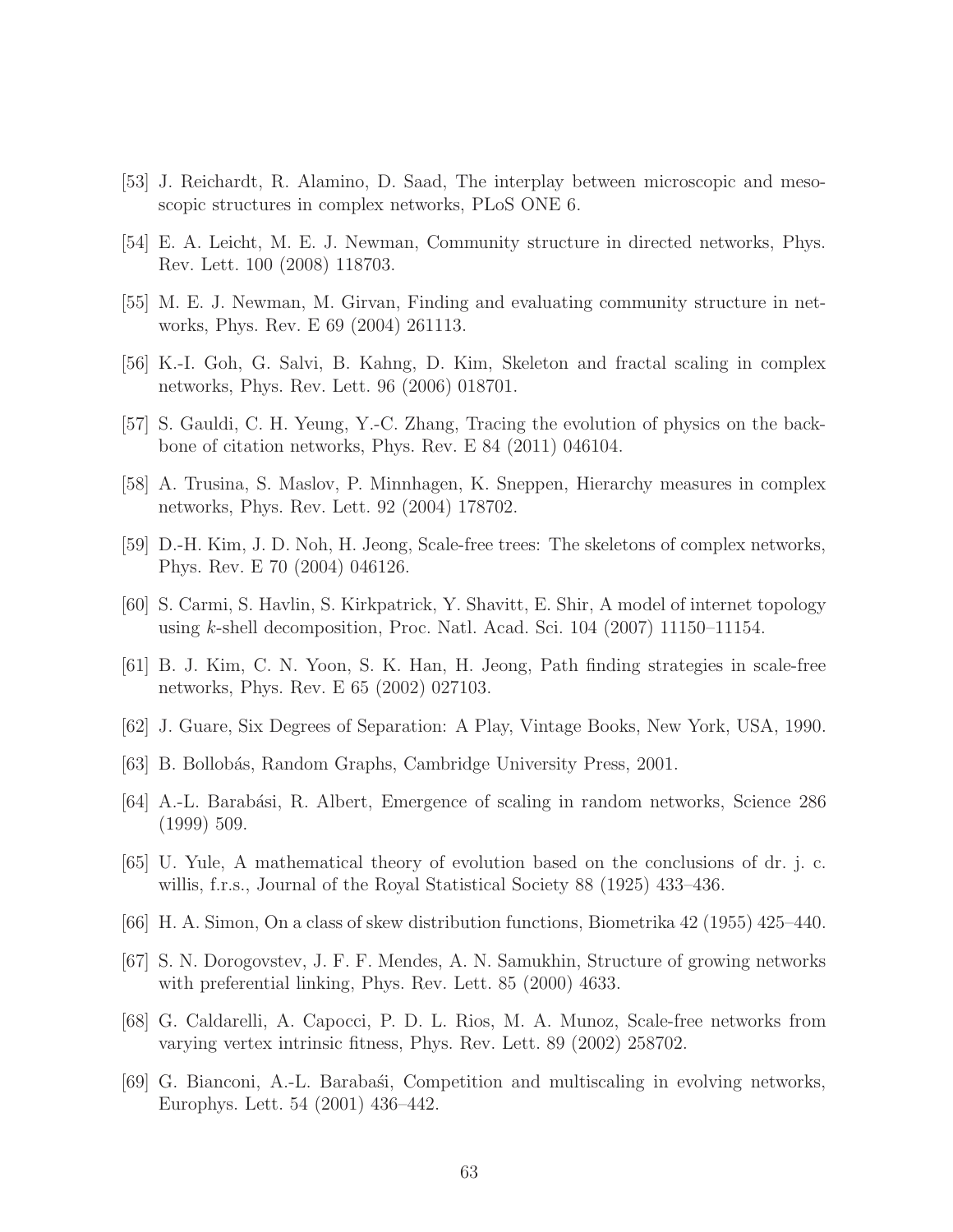- [70] E. Almaas, R. V. Kulkarni, D. Stroud, Scaling properties of random walks on smallworld networks, Phys. Rev. E 68 (2003) 056105.
- [71] A. N. Samukhin, S. N. Dorogovtsev, J. F. F. Mendes, Laplacian spectra of, and random walks on, complex networks: Are scale-free architectures really important?, Phys. Rev. E 77 (2008) 036115.
- [72] J. D. Noh, H. Rieger, Random walks on complex networks, Phys. Rev. Lett. 92 (2004) 118701.
- [73] S. Condamin, O. B´enichou, M. Moreau, First-passage times for randomwalks in bounded domains, Phys. Rev. Lett. 95 (2005) 260601.
- [74] N. Zlatanov, L. Kocarev, Random walks on networks: Cumulative distribution of cover time, Phys. Rev. E 80 (2009) 056105.
- [75] L. Page, S. Brin, R. Motwani, T. Winograd, The pagerank citation ranking: Bringing order to the web, Technical Report Stanford InfoLab (1999) 1999–66.
- [76] A. Arenas, A. Diaz-Guilera, R. Guimerà, Communication in networks with hierarchical branching, Phys. Rev. Lett. 86 (2001) 3196.
- [77] Y. Kim, S.-W. Son, H. Jeong, Finding communities in directed networks, Phys. Rev. E 81 (2010) 016103.
- [78] L. A. Adamic, R. M. Lukose, A. R. Puniyani, B. A. Huberman, Search in power-law networks, Phys. Rev. E 64 (2001) 046135.
- [79] R. Guimer´a, A. Diza-Guilera, F. Vega-Redondo, A. Cabrales, A. Arenas, Optimal network topologies for local search with congestion, Phys. Rev. E 89 (2002) 248701.
- [80] N. Masuda, Y. Kawamura, H. Kori, Impact of hierarchical modular structure on ranking of individual nodes in directed networks, New Journal of Physics 11 (2009) 113002.
- [81] M. Kac, On the notion of recurrence in discrete stochastic processes, Bull. Amer. Math. Soc. 53 (1947) 1002–1010.
- [82] D. Aldous, J. Fill, Reversible Markov chains and random walks on graphs, 1999. URL http://www.stat.berkeley.edu/users/aldous/RWG/book.html
- [83] A. Baronchelli, M. Catanzaro, R. Pastor-Satorras, Random walks on complex trees, Phys. Rev. E 78 (2008) 011114.
- [84] S. A. Pandit, R. E. Amritkar, Random spread on the family of small-world networks, Phys. Rev. E 63 (2001) 041104.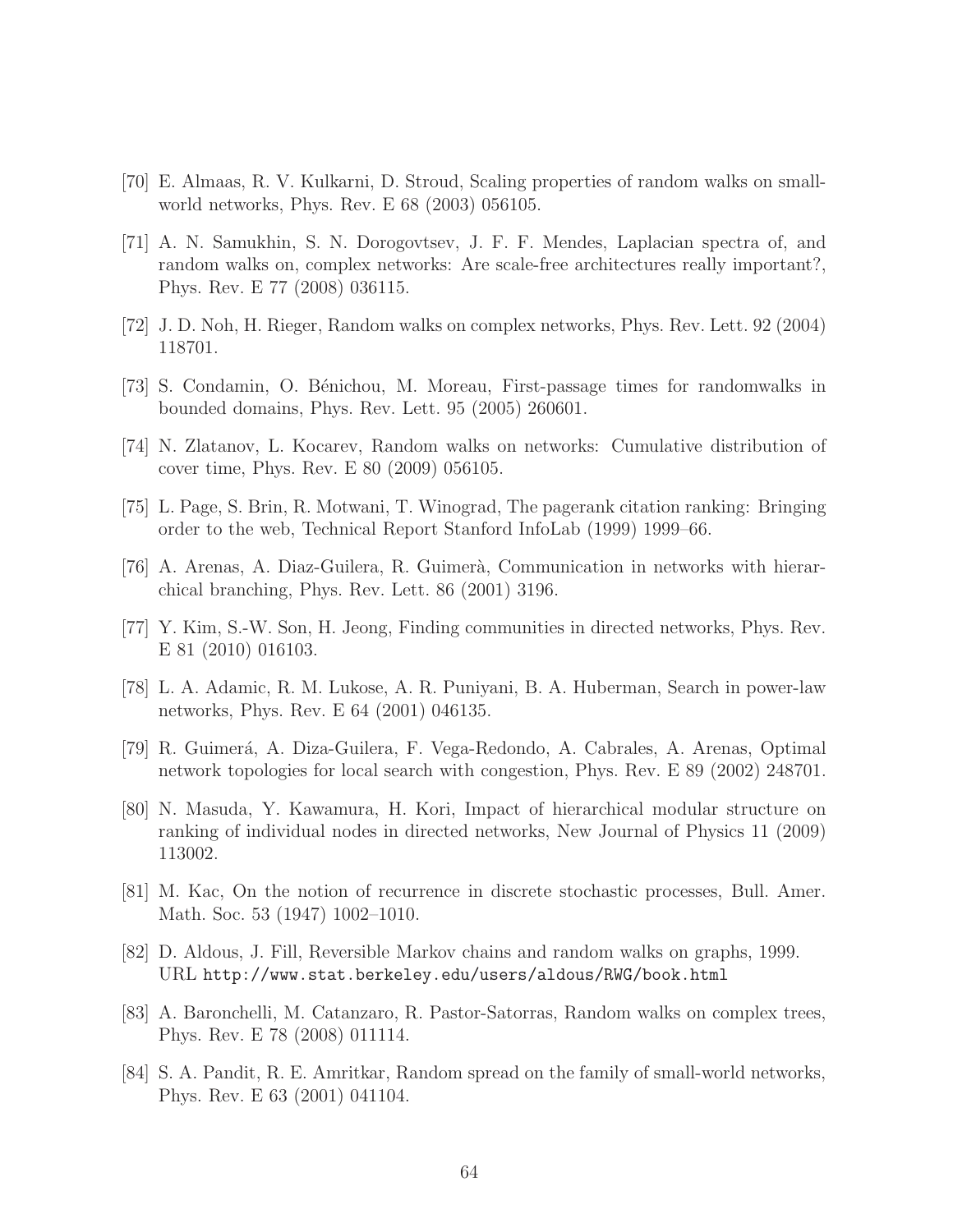- [85] I. V. Yurkevich, I. V. Lerner, A. S. Stepanenko, C. C. Constantinou, Random walks in local dynamics of network losses, Phys. Rev. E 74 (2006) 046120.
- [86] W.-X. Wang, B.-H. Wang, C.-Y. Yin, Y.-B. Xie, T. Zhou, Traffic dynamics based on local routing and protocol on a scale-free network, Phys. Rev. E 73 (2006) 026111.
- [87] S. Servetto, G. Barrenechea, Constrained random walks on random graphs: Routing algorithms for large scale wireless sensor networks, Proceeding of 1st ACM International Workshop on Wireless Sensor Networks and Applications.
- [88] R. Pastor-Satorras, A. Vespignani, Epidemic spreading in scale-free networks, Phys. Rev. Lett. 86 (2001) 3200.
- [89] R. Cohen, K. Erez, D. ben Avraham, S. Halvin, Resilience of the internet to random breakdowns, Phys. Rev. Lett. 85 (2000) 4626.
- [90] M. E. J. Newman, Spread of epidemic disease on networks, Phys. Rev. E 66 (2002) 016128.
- [91] J. D. Murray, Mathematical Biology, Springer-verlag, Berlin, 1993.
- [92] J. O. Kephart, S. R. White, Directed-graph epidemiological models of computer viruses, Proceedings of the 1991 IEEE Computer Society Symposium on Research in Security and Privacy (1991) 343–359.
- [93] C. Moore, M. E. J. Newman, Epidemic and percolation in small world networks, Phys. Rev. E 61 (2000) 5678.
- [94] V. M. Eguiluz, K. Klemn, Epidemic threshold in structured scale-free networks, Phys. Rev. Lett. 89 (2002) 108701.
- [95] M. Boguná, R. Pastor-Satorra, Epidemic spreading in correlated complex networks, Phys. Rev. E 66 (2002) 047104.
- [96] C. Castellano, R. Pastor-Satorras, Thresholds for epidemic spreading in networks, Phys. Rev. Lett. 205 (2010) 218701.
- [97] Y. Wang, D. Chakrabarti, C. Wang, C. Faloutsos, Epidemic spreading in real networks: An eigenvalue viewpoint, Proccedings of 22nd International Symposium on Reliable Distributed Systems (2003) 2534.
- [98] F. Chung, L. Lu, V. Vu, Spectra of random graphs with given expected degrees, Proc. Natl. Acad. Sci. USA 100 (2003) 6313.
- [99] M. Boguná, R. Pastor-Satorras, A. Vespignani, Cut-offs and finite size effects in scale-free networks, Euro. Phys. J. B 38 (2004) 205–209.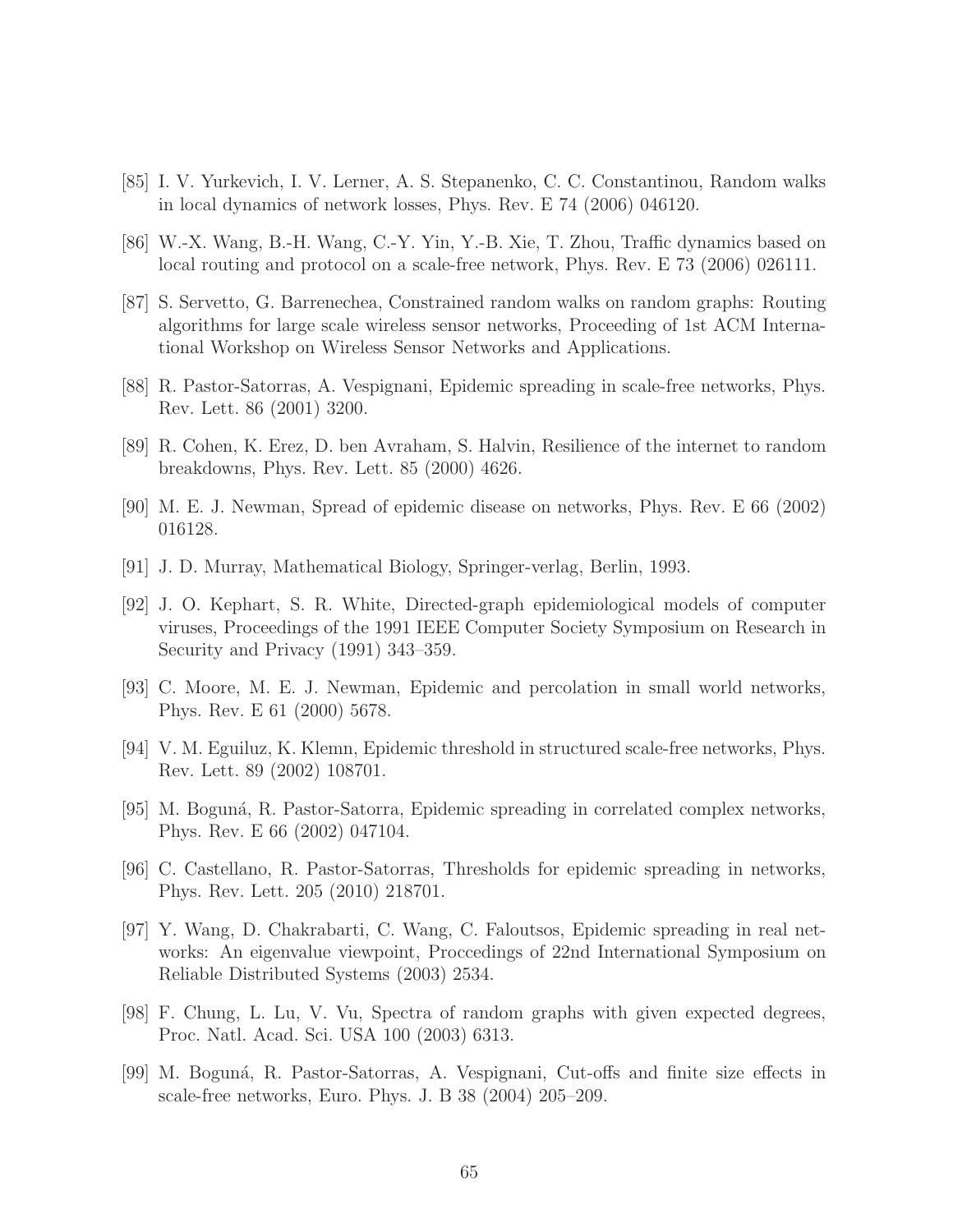- [100] H. Ebel, L.-I. Mielsch, S. Bornholdt, Scale-free topology of e-mail networks, Phys. Rev. E 66 (2002) 035103(R).
- [101] E. J. Lerner, What's wrong with the electric grid?, The Industrial Physicist 9 (2003) 8–13.
- [102] A. E. Motter, Y.-C. Lai, Cascade-based attacks on complex networks, Phys. Rev. E 66 (2002) 065102.
- [103] Y. Moreno, R. Pastor-Satorras, A. Vázquez, A. Vespignani, Critical load and congestion instabilities in scale-free networks, Europhys. Lett. 62 (2003) 292.
- [104] A. E. Motter, Cascade control and defense in complex networks, Phys. Rev. Lett. 93 (2004) 098701.
- [105] J. Gao, S. V. Buldyrev, S. Havlin, H. E. Stanley, Robustness of a networks of network, Phys. Rev. Lett. 107 (2011) 195701.
- [106] S. V. Buldyrev, R. Parshani, G. Paul, H. E. Stanley, S. Havlin, Catastrophic cascade of failures in interdependent networks, Nature 464 (2010) 1025–1028.
- [107] A. Vespignani, Complex networks: The fragility of interdependency, Nature 464 (2010) 984–985.
- [108] V. Rosato, L. Issacharoff, F. Tiriticco, S. Meloni, S. D. Porcellinis, R. Setola, Modelling interdependent infrastructures using interacting dynamical models, International Journal of Critical Infrastructures 4 (2008) 63–79.
- [109] J. Gao, S. V. Buldyrev, H. E. Stanley, S. Havlin, Networks formed from interdependent networks, Nature Physics 8.
- [110] M. E. J. Newman, S. H. Strogatz, D. J. Watts, Random graphs with arbitrary degree distributions and their applications, Phys. Rev. E 64 (2001) 026118.
- [111] J. Shao, S. V. Buldyrev, L. Braunstein, S. Havlin, H. E. Stanley, Structure of shells in complex networks, Phys. Rev. E 80 (2009) 036105.
- [112] R. Parshani, S. V. Buldyrev, S. Havlin, Interdependent networks: Reducing the coupling strength lead to a change from a first to second order percolation transition, Phys. Rev. Lett. 105 (2010) 048701.
- [113] C. D. Brummitt, R. M. D'Souza, E. A. Leicht, Suppressing cascades of load in interdependent networks, Proc. Natl. Acad. Sci. 109 (2012) 4345–4346.
- [114] S. F. Edwards, P. W. Andersen, Theory of spin glasses, J. Phys. F: Met. Phys. 5 (1975) 965–974.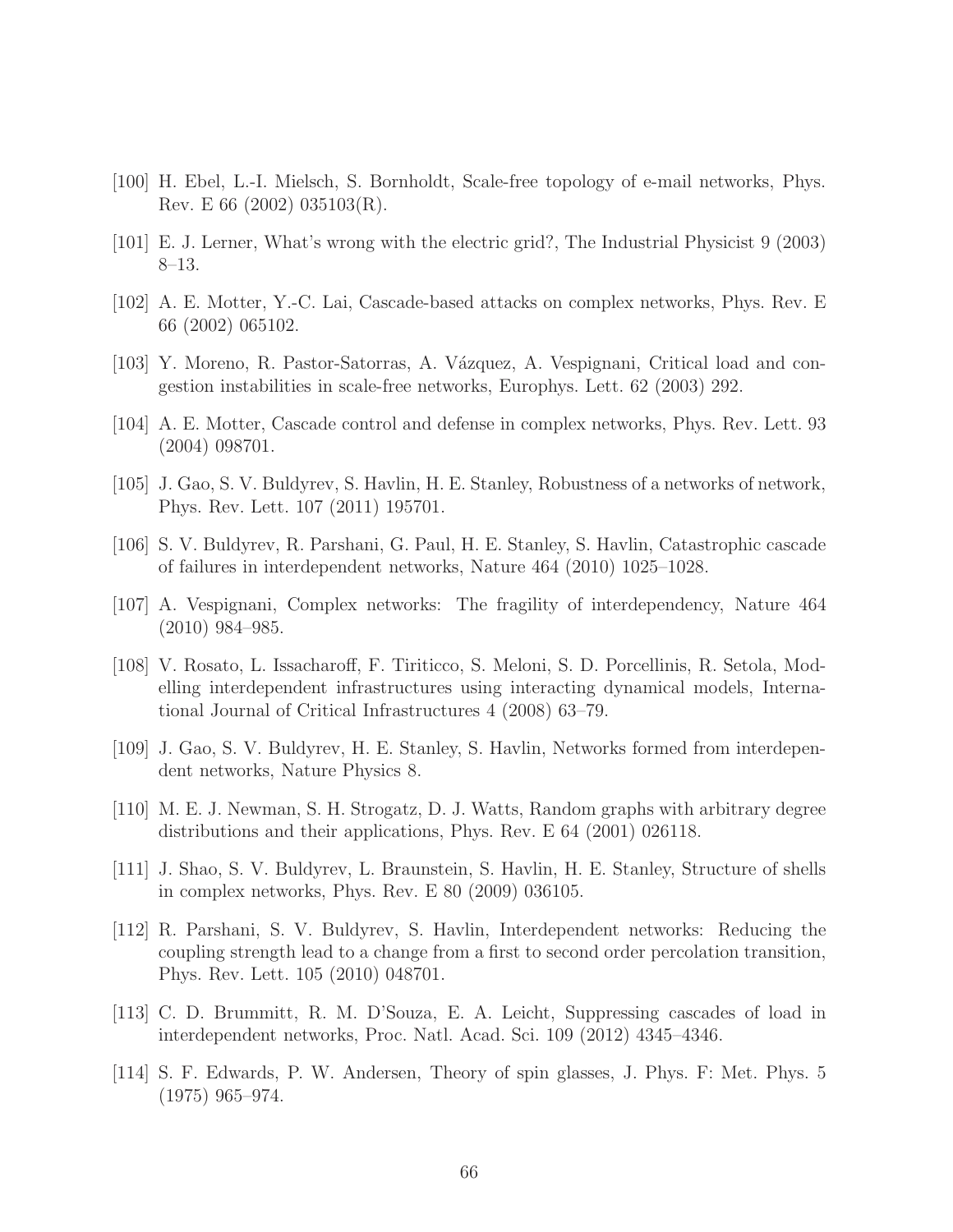- [115] D. Sherrington, S. Kirkpatrick, Solvable model of a spin-glass, Phys. Rev. Lett. 5 (1975) 1792–1796.
- [116] L. Viana, A. J. Bray, Phase diagrams for dilute spin glasses, J. Phys. C: Solid State Phys 18 (1985) 3037–3051.
- [117] D.-H. Kim, G. J. Rodgers, B. Kahng, D. Kim, Spin-glass phase transition on scalefree networks, Phys. Rev. E 71 (2005) 056115.
- [118] T. Nikoletopoulos, A. C. C. Coolen, I. P. Castillo, N. S. Skantzos, J. P. L. Hatchett, B. Wemmenhove, Replicated transfer matrix analysis of ising spin models on 'small world' lattices, 37 37 (2004) 6455–6475.
- [119] J. Riihijärvi, M. Petrova, P. Mähönen, Frequency allocation for wlans using graph colouring techniques, Proceedings of the 2nd annual conference on wireless ondemand network systems and services.
- [120] K. Y. M. Wong, D. Saad, Minimizing unsatisfaction in colourful neighbourhoods, J. Phys. A: Math. Theor. 41 (2008) 324023.
- [121] K. Appel, W. Haken, Every planar map is four colorable. part i. discharging, Illinois J. Math 21 (1977) 429.
- [122] K. Appel, W. Haken, Every planar map is four colorable. part ii. reducibility, Illinois J. Math 21 (1977) 491.
- [123] F. Y. Wu, The potts model, Rev. Mod. Phys. 54 (1982) 235–268.
- [124] J. van Mourik, D. Saad, Random graph coloring: statistical physics approach, Phys. Rev. E 66 (2002) 056120.
- [125] A. Braunstein, R. Mulet, A. Pagnani, M. Weigt, R. Zecchina, Polynomial iterative algorithms for coloring and analyzing random graphs, Phys. Rev. E 68 (2003) 036702.
- [126] L. Zdeborová, F. Krzakala, Phase transitions in the coloring of random graphs, Phys. Rev. E 76 (2007) 031103.
- [127] R. Mulet, A. Pagnani, M. Weigt, R. Zecchina, Coloring random graph, Phys. Rev. Lett. 89 (2002) 268701.
- [128] M. Mézard, G. Parisi, The bethe lattice spin glass revisited, Eur. Phys. J. B 20 (2001) 217.
- [129] M. Mézard, R. Zecchina, Random k-satisfiability problem: From an analytic solution to an efficient algorithm, Phys. Rev. E 66 (2002) 056126.
- [130] F. Krzakala, J. Kurchan, Landscape analysis of constraint satisfaction problems, Phys. Rev. E 76 (2007) 021122.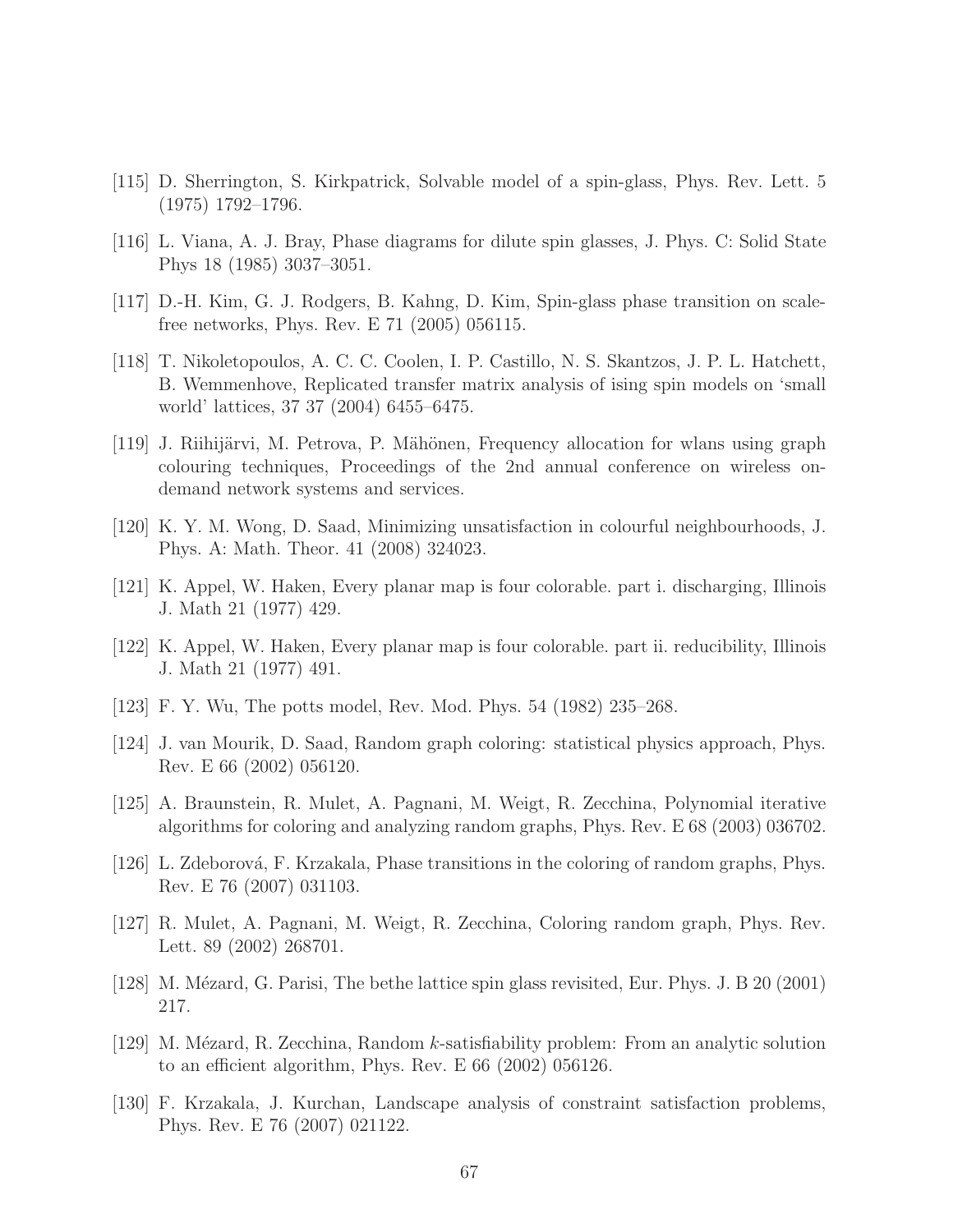- [131] F. Krzakala, A. Montanari, F. Ricci-Tersenghi, G. Semerjian, L. Zdeborova, Gibbs states and the set of solutions of random constraint satisfaction problems, Proc. Natl, Acad. Sci 104 (2007) 10318V10323.
- [132] J. Raymond, K. Y. M. Wong, Next nearest neighbour ising models on random graphs, to appear in J. Stat. Mech.
- [133] K. Y. M. Wong, D. Saad, Equilibration through local information exchange in networks, Phys. Rev. E 74 (2006) 010104(R).
- [134] K. Y. M. Wong, D. Saad, Inference and optimization of real edges on sparse graphs: A statistical physics perspective, Phys. Rev. E 76 (2007) 011115.
- [135] C. H. Yeung, K. Y. M. Wong, Phase transitions in transportation networks with nonlinearities, Phys. Rev. E 80 (2009) 021102.
- [136] C. H. Yeung, K. Y. M. Wong, Optimal location of sources in transportation networks, J. Stat. Mech (2010) P04017.
- [137] C. H. Yeung, K. Y. M. Wong, Optimal resource allocation in random networks with transportation bandwidths, J. Stat. Mech (2009) P03029.
- [138] C. H. Yeung, K. Y. M. Wong, Self-organization of balanced nodes in random networks with transportation bandwidths, Eur. Phys. J. B 74 (2010) 227–233.
- [139] G. B. Dantzig, J. H. Ramser, The truck dispatching problem, Management Science 6 (1959) 80–91.
- [140] M. R. Garey, D. S. Johnson, Computers and Intractability: A Guide to the Theory of NP-Completeness, W.H. Freeman, New York, 1979.
- [141] E. Marinari, G. Semerjian, On the number of circuits in random graphs, J. Stat. Phys. (2006) P06019.
- [142] E. Marinari, R. Monasson, Circuits in random graphs: from local trees to global loops, J. Stat. Phys. (2004) P09004.
- [143] M. Mézard, G. Parisi, A replica analysis of the travelling salesman problem,, J. Physique 47 (1986) 1285.
- [144] W. Krauth, M. Mezard, The cavity method and the travelling-salesman problem, Europhys. Lett. 8 (1989) 213–218.
- [145] G. Bianconi, G. Caldarelli, A. Capocci, Loops structure of the internet at the autonomous system level, Phys. Rev. E 71 (2005) 066116.
- [146] J. D. Nod, Loop statistics in complex networks, Eur. Phys. J. B 66 (2008) 251–257.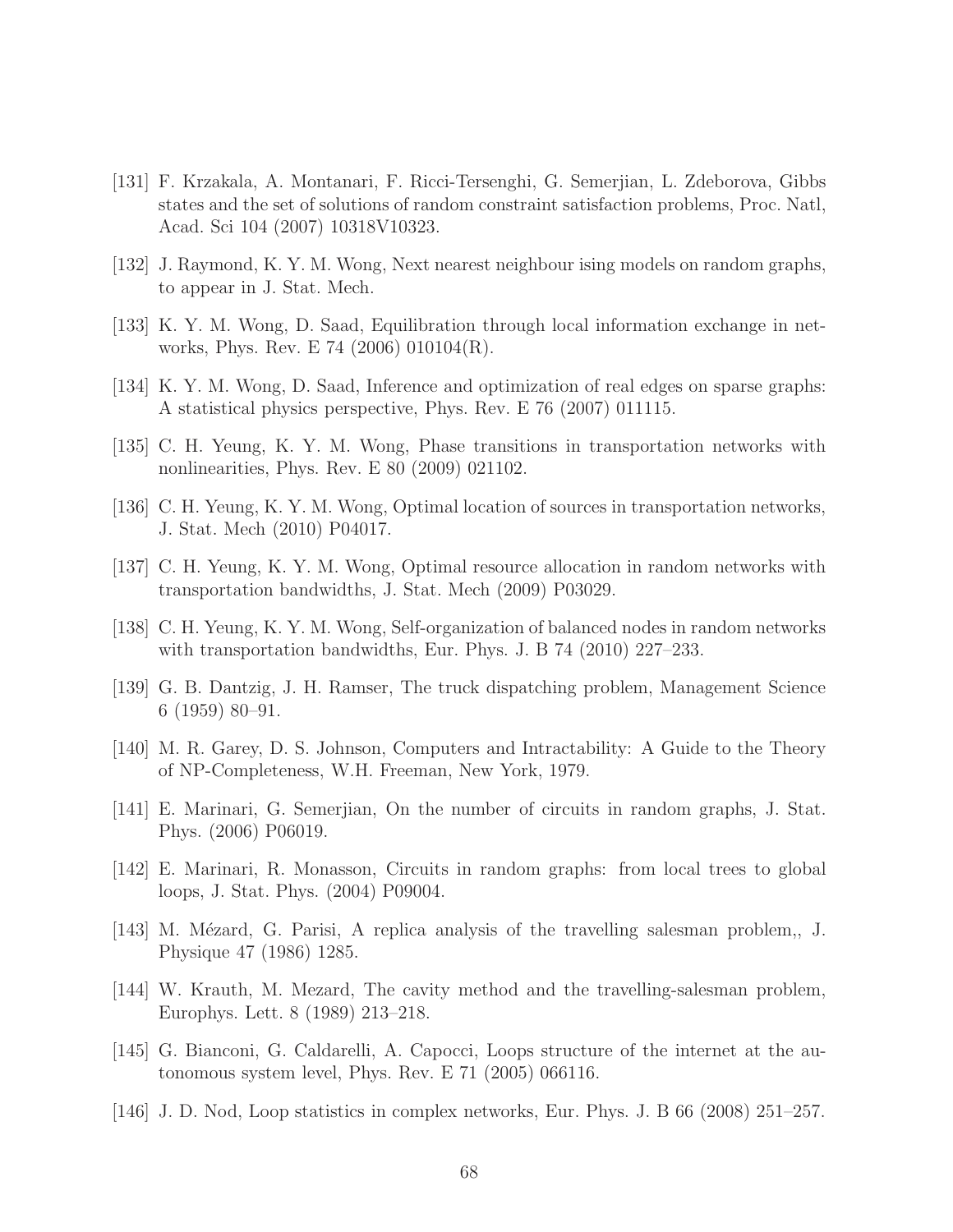- [147] E. Marinari, G. Semerjian, V. V. Kerrebroeck, Finding long cycles in graphs, Phys. Rev. E 75 (2007) 066708.
- [148] R. L. Graham, P. Hell, On the history of the minimum spanning tree problem, Annals of the History of Computing 7 (1985) 43–57.
- [149] T. S. Jackson, N. Read, Theory of minimum spanning trees. i. mean-field theory and strongly disordered spin-glass model, Phys. Rev. E 81 (2010) 021130.
- [150] S. Bohn, M. O. Magnasco, Structure, scaling, and phase transition in the optimal transport network, Phys. Rev. Lett. 98 (2007) 088702.
- [151] Z. Wu, L. A. Braunstein, S. Havlin, H. E. Stanley, Transport in weighted networks: Partition into superhighways and roads, Phys. Rev. Lett. 96 (2006) 148702.
- [152] R. M. Karp, Reducibility among combinatorial problems, Complexity of Computer Computations, New York (edited by R. E. Miller and J. W. Thatcher) (1972) 85–103.
- [153] M. Bayati, C. Borgs, A. Braunstein, J. Chayes, A. Ramezanpour, R. Zecchina, Statistical mechanics of steiner trees, Phys. Rev. Lett. 101 (2008) 037208.
- [154] M. Bayati, A. Braunstein, R. Zecchina, A rigorous analysis of the cavity equations for the minimum spanning tree, J. Math. Phys. 49 (2008) 125206.
- [155] C. M. Newman, D. L. Stein, Spin-glass model with dimension-dependent ground state multiplicity, Phys. Rev. Lett. 74 (1994) 2286.
- [156] D. Aldous, A. G. Percus, Scaling and universality in continuous length combinatorial optimization, Proc. Natl, Acad. Sci. USA 100 (2003) 11211–11215.
- [157] M. Daoud, J. P. Cotton, B. Farnoux, G. Jannink, G. Sarma, H. Benoit, R. Duplessix, C. Picot, P. G. de Genne, Solutions of flexible polymers. neutron experiments and interpretation, Marcomolecules 8 (1975) 804.
- [158] H. Orland, Mean-field theory for optimization problems, J. Physique Lett. 46 (1985) 763 – 770.
- [159] C. H. Yeung, D. Saad, K. Y. M. Wong, From the physics to interacting polymer to optimizing routes in london underground, To appear soon.
- [160] Y. Iba, The nishimori line and bayesian statistics, Journal of Physics A 32 (1999) 3875–3888.
- [161] M. Opper, D. Saad, Advanced Mean Field Methods Theory and Practice, MIT Press, Cambridge, USA, 2001.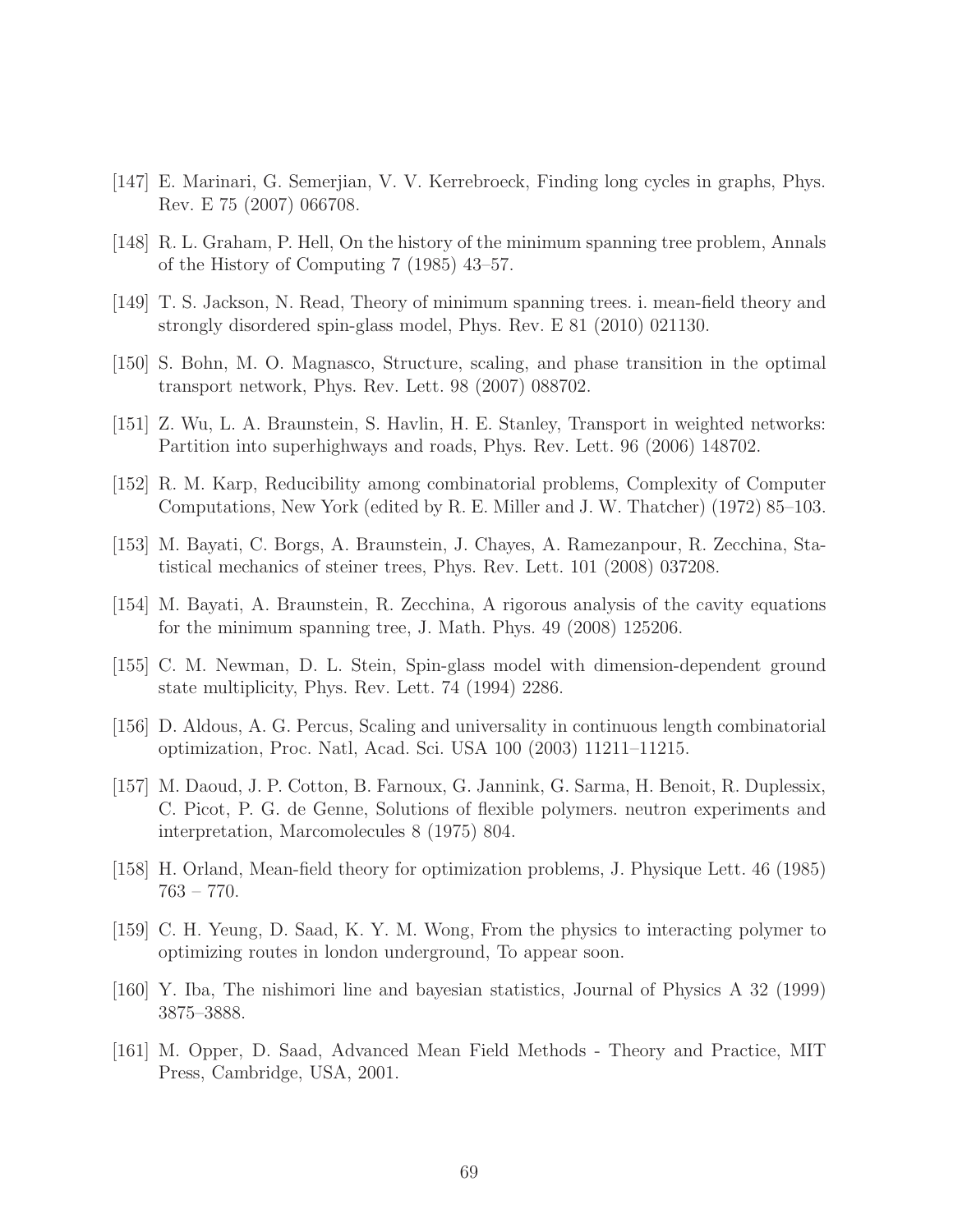- [162] J. Pearl, Reverend bayes on inferenced engines: A distributed hierarchical approach, Proceedings of the Second National Conference on Artificial Intelligence, Pittsburg, USA (1982) 133–136.
- [163] J. Winn, C. M. Bishop, Variational message passing, Journal of Machine Learning Research 6 (2005) 661–694.
- [164] R. G. Gallager, Low-density parity-check codes, Research monograph series, 21, MIT Press, Cambridge, USA.
- [165] Y. Kabashima, D. Saad, Belief propagation vs tap for decoding corrupted messages, Eurohpys. Lett. 44 (1998) 668674.
- [166] J. S. Yedidia, W. T. Freeman, Y. Weiss, Constructing free-energy approximations and generalized belief propagation algorithms, IEEE Transactions of Information Theory 51 (1988) 7.
- [167] G. An, A note on the cluster variation method, J. of Stat. Phys. 52 (1988) 727.
- [168] T. Richardson, R. Urbanke, Modern Coding Theory, Cambridge University Press, Cambridge, USA, 2008.
- [169] C. Crick, A. Pfeffer, Loopy belief propagation as a basis for communication in sensor networks, Proceedings of the 19th Conference Annual Conference on Uncertainty in Artificial Intelligence 159.
- [170] A. T. Ihler, R. L. Moses, Nonparametric belief propagation for self-localization of sensor networks, Journal on Selected Areas in Communications 23 (2005) 809.
- [171] D. L. Donoho, A. Maleki, A. Montanari, Message-passing algorithms for compressed sensing, Proc. Natl. Acad. Sci. USA 106 (2009) 18914–18919.
- [172] K. P. Murphy, Y. Weiss, M. I. Jordan, Loopy belief propagation for approximate inference: an empirical study, Uncertainty in Artificial Intelligence (1999) 467–475.
- [173] H. A. Bethe, Statistical theory of superlattices, Proc. Roy. Soc. London Ser A 150 (1935) 552–575.
- [174] J. S. Yedidia, W. T. Freeman, Y. Weiss, Bethe free energy, kikuchi approximations, and belief propagation algorithms, Technical report TR2001-16, Mitsubishi Electronic Research Laboratories.
- [175] Cluster variation method and image restoration problem, Physics Letters A 203 (2?)  $(1995)$  122 – 128. doi:10.1016/0375-9601(95)00387-I.
- [176] A. Montanari, T. Rizzo, How to compute loop corrections to the bethe approximation, J. Stat. Mech. (2005) P10011.